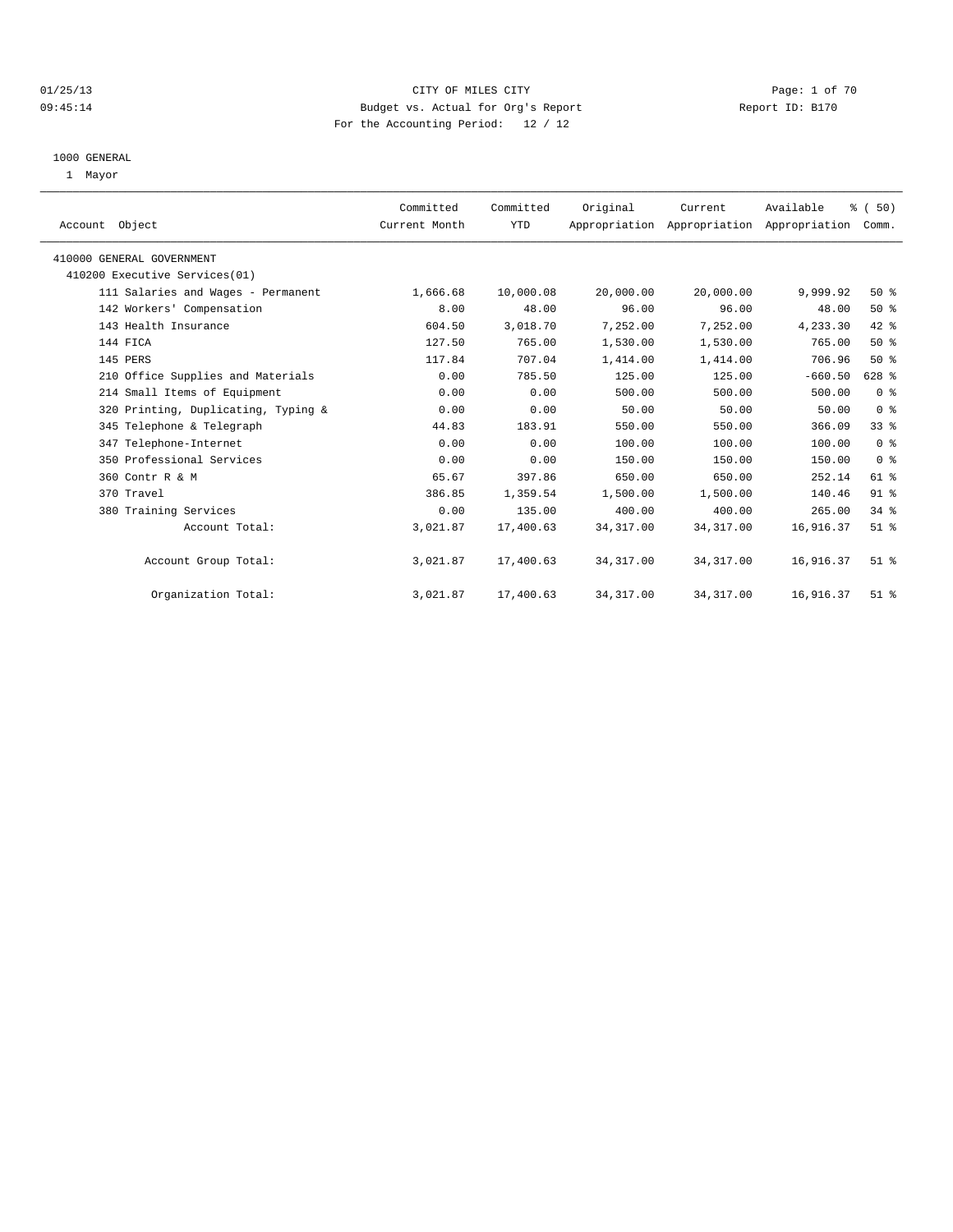## 01/25/13 CITY OF MILES CITY Page: 2 of 70 09:45:14 Budget vs. Actual for Org's Report Changer Report ID: B170 For the Accounting Period: 12 / 12

#### 1000 GENERAL

2 City Council

| Account Object                           | Committed<br>Current Month | Committed<br><b>YTD</b> | Original  | Current<br>Appropriation Appropriation Appropriation | Available | % (50)<br>Comm. |  |
|------------------------------------------|----------------------------|-------------------------|-----------|------------------------------------------------------|-----------|-----------------|--|
| 410000 GENERAL GOVERNMENT                |                            |                         |           |                                                      |           |                 |  |
| 410100 Legislative Services(02)          |                            |                         |           |                                                      |           |                 |  |
| 111 Salaries and Wages - Permanent       | 2,000.00                   | 12,000.00               | 24,000.00 | 24,000.00                                            | 12,000.00 | 50%             |  |
| 142 Workers' Compensation                | 9.60                       | 57.60                   | 115.00    | 115.00                                               | 57.40     | 50%             |  |
| 144 FICA                                 | 152.96                     | 917.76                  | 1,836.00  | 1,836.00                                             | 918.24    | 50%             |  |
| 145 PERS                                 | 53.04                      | 318.24                  | 636.00    | 636.00                                               | 317.76    | 50%             |  |
| 220 Operating Expenses                   | 0.00                       | 256.88                  | 0.00      | 0.00                                                 | $-256.88$ | $***$ $%$       |  |
| 370 Travel                               | 0.00                       | 0.00                    | 500.00    | 500.00                                               | 500.00    | 0 <sup>8</sup>  |  |
| 380 Training Services                    | 0.00                       | 0.00                    | 500.00    | 500.00                                               | 500.00    | 0 <sup>8</sup>  |  |
| Account Total:                           | 2,215.60                   | 13,550.48               | 27,587.00 | 27,587.00                                            | 14,036.52 | 49 %            |  |
| 410105 Safety Culture-Supplies           |                            |                         |           |                                                      |           |                 |  |
| 230 Repair and Maintenance Supplies      | 0.00                       | 0.00                    | 1,000.00  | 1,000.00                                             | 1,000.00  | 0 <sup>8</sup>  |  |
| Account Total:                           | 0.00                       | 0.00                    | 1,000.00  | 1,000.00                                             | 1,000.00  | 0 <sup>8</sup>  |  |
| Account Group Total:                     | 2,215.60                   | 13,550.48               | 28,587.00 | 28,587.00                                            | 15,036.52 | 47.8            |  |
| 470000 Housing and Community Development |                            |                         |           |                                                      |           |                 |  |
| 470300 Ecomonic Development              |                            |                         |           |                                                      |           |                 |  |
| 350 Professional Services                | 0.00                       | 13,438.00               | 13,438.00 | 13,438.00                                            | 0.00      | $100*$          |  |
| Account Total:                           | 0.00                       | 13,438.00               | 13,438.00 | 13,438.00                                            | 0.00      | 100 %           |  |
| Account Group Total:                     | 0.00                       | 13,438.00               | 13,438.00 | 13,438.00                                            | 0.00      | $100*$          |  |
| Organization Total:                      | 2,215.60                   | 26,988.48               | 42,025.00 | 42,025.00                                            | 15,036.52 | 64 %            |  |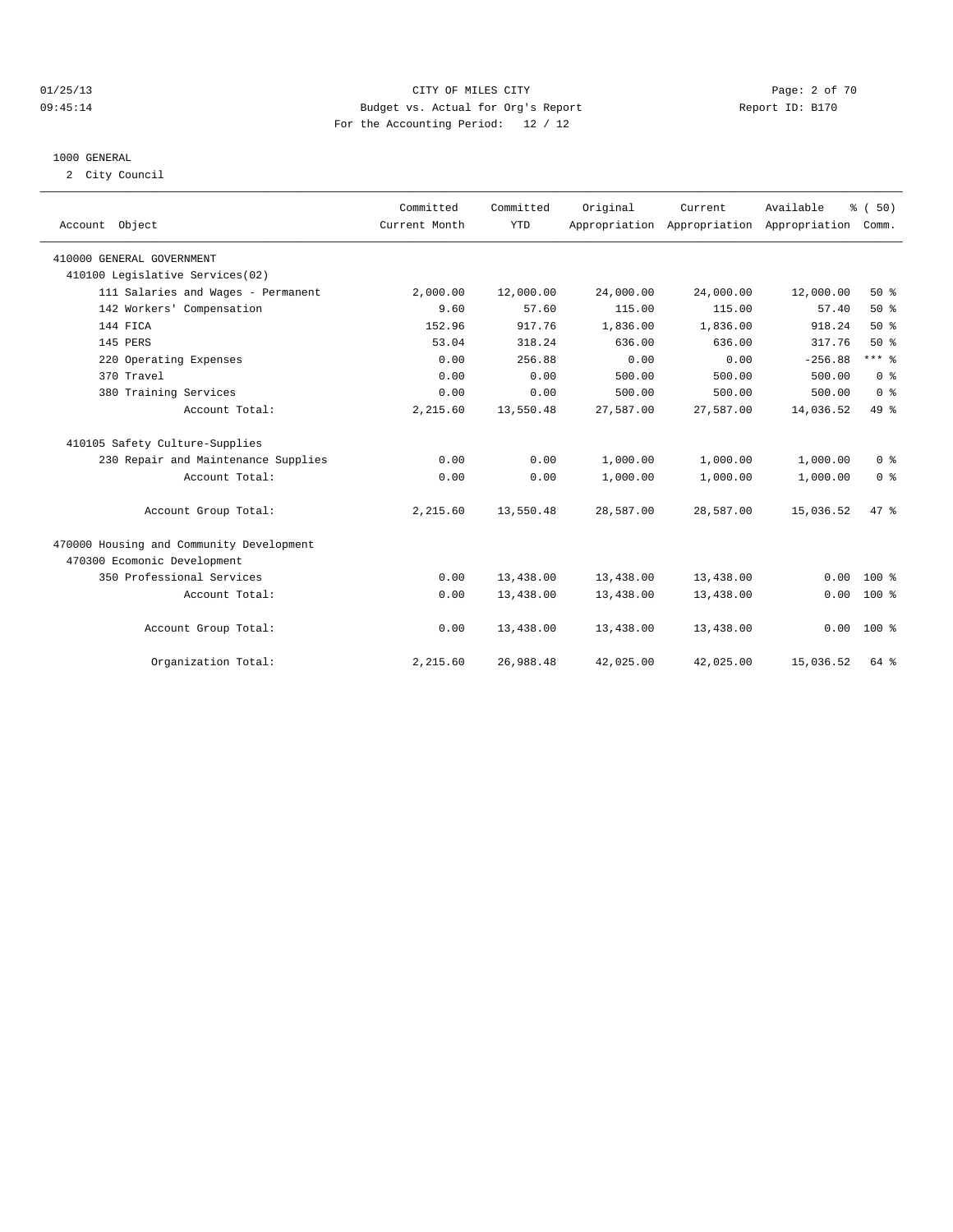## 01/25/13 CITY OF MILES CITY Page: 3 of 70 09:45:14 Budget vs. Actual for Org's Report Changer Report ID: B170 For the Accounting Period: 12 / 12

————————————————————————————————————————————————————————————————————————————————————————————————————————————————————————————————————

#### 1000 GENERAL

3 City Clerk

|                                            | Committed     | Committed  | Original    | Current     | Available                                       | % (50)          |
|--------------------------------------------|---------------|------------|-------------|-------------|-------------------------------------------------|-----------------|
| Account Object                             | Current Month | <b>YTD</b> |             |             | Appropriation Appropriation Appropriation Comm. |                 |
| 410000 GENERAL GOVERNMENT                  |               |            |             |             |                                                 |                 |
| 410500 Financial Services(03)              |               |            |             |             |                                                 |                 |
| 111 Salaries and Wages - Permanent         | 9,625.49      | 57,802.16  | 124,074.00  | 124,074.00  | 66, 271.84                                      | 47 %            |
| 121 OVERTIME-PERMANENT                     | 54.08         | 320.14     | 3,573.00    | 3,573.00    | 3,252.86                                        | 9 <sub>8</sub>  |
| 131 VACATION                               | 193.05        | 1,467.88   | 6, 173.00   | 6, 173.00   | 4,705.12                                        | $24$ %          |
| 132 SICK LEAVE                             | 168.18        | 1,239.23   | 2,692.00    | 2,692.00    | 1,452.77                                        | 46 %            |
| 133 OTHER LEAVE PAY                        | 158.57        | 813.33     | 7,212.00    | 7,212.00    | 6,398.67                                        | $11$ %          |
| 141 Unemployment Insurance                 | 35.58         | 216.47     | 503.00      | 503.00      | 286.53                                          | $43*$           |
| 142 Workers' Compensation                  | 85.80         | 520.14     | 1,322.00    | 1,322.00    | 801.86                                          | 39 <sup>8</sup> |
| 143 Health Insurance                       | 1,352.87      | 8,207.18   | 23,931.00   | 23,931.00   | 15,723.82                                       | $34$ $%$        |
| 144 FICA                                   | 773.65        | 4,708.67   | 10,995.00   | 10,995.00   | 6,286.33                                        | 43.8            |
| 145 PERS                                   | 552.29        | 3,342.80   | 10,079.00   | 10,079.00   | 6,736.20                                        | 33 <sup>8</sup> |
| 196 CLOTHING ALLOTMENT                     | 0.00          | 495.00     | 450.00      | 450.00      | $-45.00$                                        | 110 %           |
| 210 Office Supplies and Materials          | 462.70        | 1,554.10   | 1,000.00    | 1,000.00    | $-554.10$                                       | $155$ $%$       |
| 214 Small Items of Equipment               | 0.00          | 95.32      | 4,000.00    | 4,000.00    | 3,904.68                                        | 2 <sup>°</sup>  |
| 220 Operating Expenses                     | 31.86         | 2,597.21   | 2,000.00    | 2,000.00    | $-597.21$                                       | 130 %           |
| 230 Repair and Maintenance Supplies        | 0.00          | 0.00       | 200.00      | 200.00      | 200.00                                          | 0 <sup>8</sup>  |
| 311 Postage, Box Rent, Etc.                | $-151.03$     | 2,813.10   | 1,000.00    | 1,000.00    | $-1,813.10$                                     | $281$ %         |
| 320 Printing, Duplicating, Typing &        | 201.16        | 289.99     | 2,000.00    | 2,000.00    | 1,710.01                                        | $14*$           |
| 330 Publicity, Subscriptions & Dues        | 47.17         | 331.44     | 1,700.00    | 1,700.00    | 1,368.56                                        | 19 <sup>°</sup> |
| 334 Memberships, Registrations & Dues      | 0.00          | 2,673.00   | 2,700.00    | 2,700.00    | 27.00                                           | 99 <sup>8</sup> |
| 345 Telephone & Telegraph                  | 66.36         | 282.30     | 1,200.00    | 1,200.00    | 917.70                                          | $24$ $%$        |
| 347 Telephone-Internet                     | 19.52         | 97.60      | 250.00      | 250.00      | 152.40                                          | 39 <sup>8</sup> |
| 350 Professional Services                  | 0.00          | 16,763.33  | 30,000.00   | 30,000.00   | 13,236.67                                       | 56%             |
| 360 Contr R & M                            | 295.47        | 6,128.44   | 8,000.00    | 8,000.00    | 1,871.56                                        | $77*$           |
| 370 Travel                                 | 0.00          | 0.00       | 1,200.00    | 1,200.00    | 1,200.00                                        | 0 <sup>8</sup>  |
| 380 Training Services                      | 0.00          | 0.00       | 1,000.00    | 1,000.00    | 1,000.00                                        | 0 <sup>8</sup>  |
| 382 Books                                  | 0.00          | 305.99     | 100.00      | 100.00      | $-205.99$                                       | $306$ $%$       |
| 521 Surety Bonds for Officials & Employees | 0.00          | 923.00     | 923.00      | 923.00      | 0.00                                            | 100 %           |
| Account Total:                             | 13,972.77     | 113,987.82 | 248, 277.00 | 248, 277.00 | 134,289.18                                      | 46%             |
| 411101 Labor Negotiations                  |               |            |             |             |                                                 |                 |
| 350 Professional Services                  | 393.75        | 3,675.00   | 15,000.00   | 15,000.00   | 11,325.00                                       | $25$ $%$        |
| Account Total:                             | 393.75        | 3,675.00   | 15,000.00   | 15,000.00   | 11,325.00                                       | $25$ $%$        |
|                                            |               |            |             |             |                                                 |                 |
| Account Group Total:                       | 14,366.52     | 117,662.82 | 263, 277.00 | 263, 277.00 | 145,614.18                                      | 45%             |
| 510000 MISCELLANEOUS                       |               |            |             |             |                                                 |                 |
| 510330 Comprehensive Liability Insurance   |               |            |             |             |                                                 |                 |
| 513 Liability                              | 0.00          | 67,923.15  | 67,952.00   | 67,952.00   |                                                 | 28.85 100 %     |
| Account Total:                             | 0.00          | 67,923.15  | 67,952.00   | 67,952.00   | 28.85                                           | $100*$          |
| Account Group Total:                       | 0.00          | 67,923.15  | 67,952.00   | 67,952.00   |                                                 | 28.85 100 %     |
| Organization Total:                        | 14,366.52     | 185,585.97 | 331,229.00  | 331,229.00  | 145,643.03                                      | 56%             |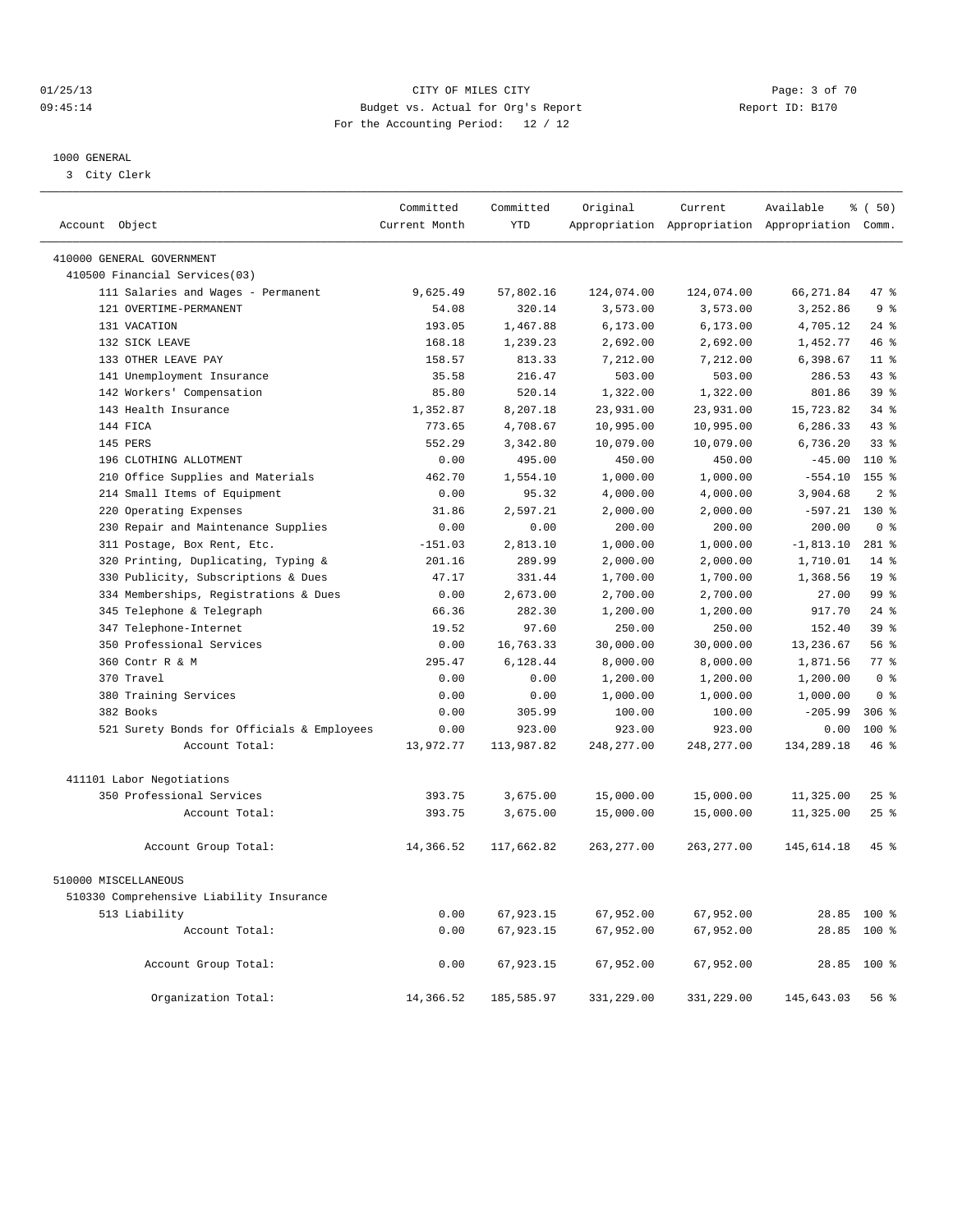## 01/25/13 CITY OF MILES CITY Page: 4 of 70 09:45:14 Budget vs. Actual for Org's Report Changer Report ID: B170 For the Accounting Period: 12 / 12

## 1000 GENERAL

4 Attorney

| Account Object                     | Committed<br>Current Month | Committed<br>YTD | Original  | Current   | Available<br>Appropriation Appropriation Appropriation | % (50)<br>Comm. |  |
|------------------------------------|----------------------------|------------------|-----------|-----------|--------------------------------------------------------|-----------------|--|
| 410000 GENERAL GOVERNMENT          |                            |                  |           |           |                                                        |                 |  |
| 411100 Legal Services(04)          |                            |                  |           |           |                                                        |                 |  |
| 111 Salaries and Wages - Permanent | 6,307.20                   | 40,916.00        | 72,942.00 | 72,942.00 | 32,026.00                                              | 56%             |  |
| 141 Unemployment Insurance         | 22.09                      | 143.39           | 256.00    | 256.00    | 112.61                                                 | 56 %            |  |
| 142 Workers' Compensation          | 74.47                      | 416.98           | 375.00    | 375.00    | $-41.98$                                               | $111*$          |  |
| 144 FICA                           | 482.49                     | 3,132.92         | 5,580.00  | 5,580.00  | 2,447.08                                               | 56%             |  |
| 145 PERS                           | 407.94                     | 2,657.07         | 5,157.00  | 5,157.00  | 2,499.93                                               | $52$ $%$        |  |
| 196 CLOTHING ALLOTMENT             | 0.00                       | 37.50            | 0.00      | 0.00      | $-37.50$                                               | $***$ $%$       |  |
| 210 Office Supplies and Materials  | 44.77                      | 301.36           | 0.00      | 0.00      | $-301.36$                                              | $***$ $%$       |  |
| 220 Operating Expenses             | 30.65                      | 166.05           | 300.00    | 300.00    | 133.95                                                 | 55 <sup>8</sup> |  |
| 311 Postage, Box Rent, Etc.        | 2.90                       | 200.85           | 300.00    | 300.00    | 99.15                                                  | 67 <sup>8</sup> |  |
| 345 Telephone & Telegraph          | 18.47                      | 51.98            | 120.00    | 120.00    | 68.02                                                  | 43 %            |  |
| 347 Telephone-Internet             | 0.00                       | 0.00             | 120.00    | 120.00    | 120.00                                                 | 0 <sup>8</sup>  |  |
| 350 Professional Services          | 100.00                     | 1,233.12         | 1,200.00  | 1,200.00  | $-33.12$                                               | 103%            |  |
| 360 Contr R & M                    | 0.00                       | 100.00           | 200.00    | 200.00    | 100.00                                                 | $50*$           |  |
| 370 Travel                         | 0.00                       | 0.00             | 550.00    | 550.00    | 550.00                                                 | 0 <sup>8</sup>  |  |
| Account Total:                     | 7,490.98                   | 49, 357. 22      | 87,100.00 | 87,100.00 | 37,742.78                                              | 57%             |  |
| Account Group Total:               | 7,490.98                   | 49, 357. 22      | 87,100.00 | 87,100.00 | 37,742.78                                              | $57*$           |  |
| Organization Total:                | 7,490.98                   | 49, 357. 22      | 87,100.00 | 87,100.00 | 37,742.78                                              | 57%             |  |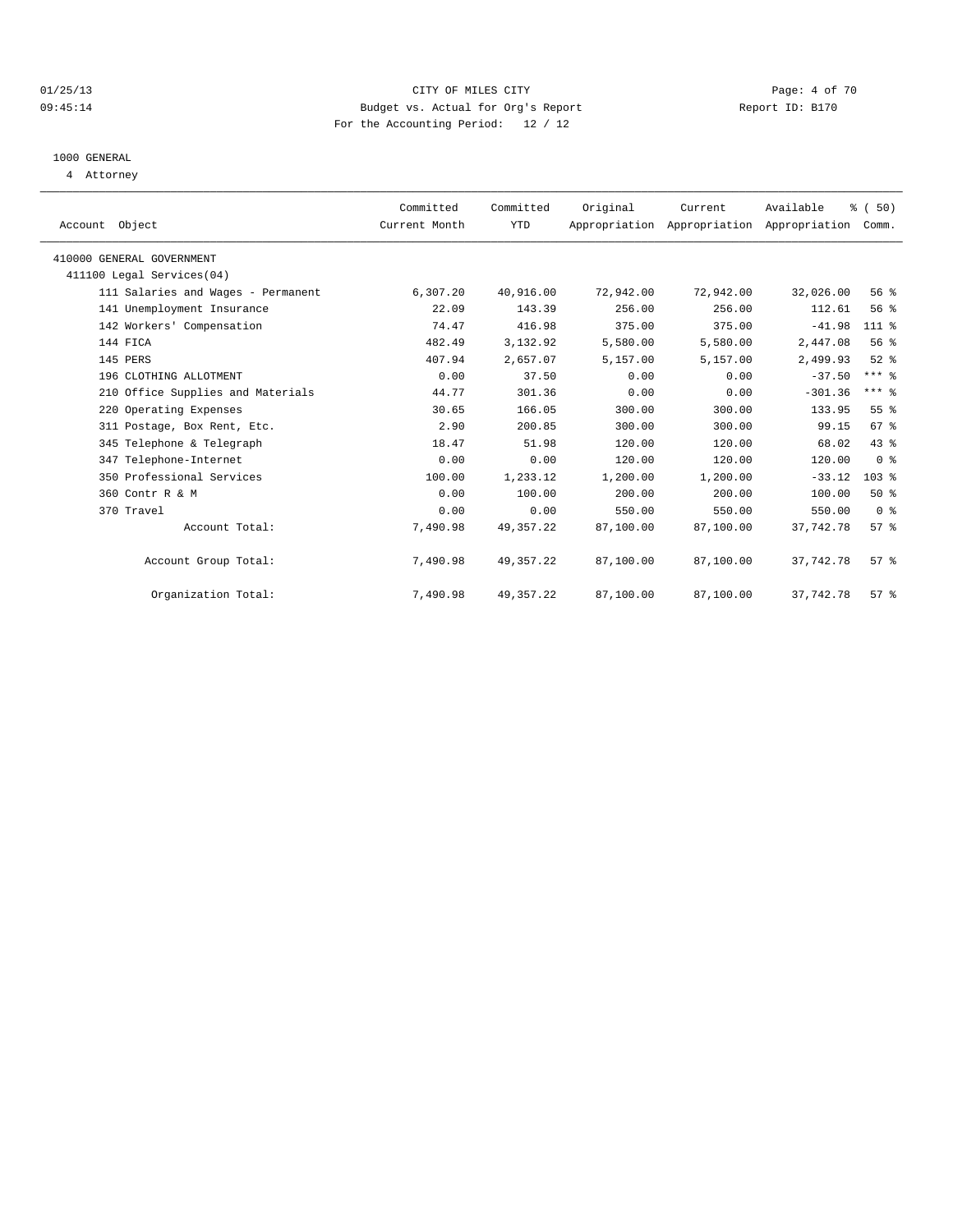#### 01/25/13 CITY OF MILES CITY Page: 5 of 70 09:45:14 Budget vs. Actual for Org's Report Changer Report ID: B170 For the Accounting Period: 12 / 12

#### 1000 GENERAL

5 Police

|                                             | Committed     | Committed  | Original     | Current      | Available                                       | % (50)         |
|---------------------------------------------|---------------|------------|--------------|--------------|-------------------------------------------------|----------------|
| Account Object                              | Current Month | <b>YTD</b> |              |              | Appropriation Appropriation Appropriation Comm. |                |
| 420000 PUBLIC SAFETY                        |               |            |              |              |                                                 |                |
| 420140 Crime Control and Investigation (05) |               |            |              |              |                                                 |                |
| 111 Salaries and Wages - Permanent          | 51,274.96     | 293,075.10 | 674,824.00   | 674,824.00   | 381,748.90                                      | 43.8           |
| 121 OVERTIME-PERMANENT                      | 4,586.79      | 21,355.60  | 21,500.00    | 21,500.00    | 144.40                                          | 99 %           |
| 131 VACATION                                | 2,553.61      | 17,984.98  | 30,000.00    | 30,000.00    | 12,015.02                                       | 60 %           |
| 132 SICK LEAVE                              | 1,563.20      | 5,137.03   | 7,500.00     | 7,500.00     | 2,362.97                                        | 68 %           |
| 133 OTHER LEAVE PAY                         | 916.58        | 3,763.46   | 8,000.00     | 8,000.00     | 4,236.54                                        | 47 %           |
| 134 HOLIDAY PAY                             | 0.00          | 16,656.54  | 21,500.00    | 21,500.00    | 4,843.46                                        | 77.8           |
| 141 Unemployment Insurance                  | 213.54        | 1,272.48   | 2,762.00     | 2,762.00     | 1,489.52                                        | 46 %           |
| 142 Workers' Compensation                   | 2,585.10      | 14,985.10  | 34,412.00    | 34, 412.00   | 19,426.90                                       | 44 %           |
| 143 Health Insurance                        | 7,308.10      | 48,681.89  | 116,154.00   | 116,154.00   | 67, 472.11                                      | $42*$          |
| 144 FICA                                    | 924.26        | 5,522.30   | 15,554.00    | 15,554.00    | 10,031.70                                       | 36%            |
| 146 Police Pension                          | 7,306.07      | 42,986.08  | 104,372.00   | 104,372.00   | 61,385.92                                       | 41 %           |
| 196 CLOTHING ALLOTMENT                      | 120.00        | 5,786.00   | 12,960.00    | 12,960.00    | 7,174.00                                        | 45 %           |
| Office Supplies and Materials<br>210        | 659.15        | 2,373.87   | 4,000.00     | 4,000.00     | 1,626.13                                        | 59 %           |
| 214 Small Items of Equipment                | 2,210.42      | 7,389.92   | 30,000.00    | 30,000.00    | 22,610.08                                       | 25%            |
| 220 Operating Expenses                      | 329.00        | 6,243.30   | 6,500.00     | 6,500.00     | 256.70                                          | 96%            |
| 226 Clothing and Uniforms                   | 0.00          | 293.82     | 1,000.00     | 1,000.00     | 706.18                                          | 29%            |
| 227 Firearm Supplies                        | 0.00          | 2,322.96   | 4,800.00     | 4,800.00     | 2,477.04                                        | 48 %           |
| Repair and Maintenance Supplies<br>230      | 437.59        | 4,082.71   | 6,000.00     | 6,000.00     | 1,917.29                                        | 68 %           |
| 231 Gas, Oil, Diesel Fuel, Grease, etc.     | 3,045.14      | 14,942.83  | 32,000.00    | 32,000.00    | 17,057.17                                       | 47 %           |
| 311 Postage, Box Rent, Etc.                 | 83.24         | 428.07     | 600.00       | 600.00       | 171.93                                          | 71 %           |
| 330 Publicity, Subscriptions & Dues         | 0.00          | 0.00       | 300.00       | 300.00       | 300.00                                          | 0 <sup>8</sup> |
| 334 Memberships, Registrations & Dues       | 1,700.00      | 1,800.00   | 1,800.00     | 1,800.00     | 0.00                                            | 100 %          |
| Telephone & Telegraph<br>345                | 326.87        | 1,594.27   | 6,000.00     | 6,000.00     | 4,405.73                                        | $27$ $%$       |
| 346 Garbage Service                         | 43.00         | 258.00     | 500.00       | 500.00       | 242.00                                          | $52$ $%$       |
| 347 Telephone-Internet                      | 65.60         | 328.00     | 800.00       | 800.00       | 472.00                                          | 41 %           |
| 350 Professional Services                   | 635.00        | 4,359.00   | 12,000.00    | 12,000.00    | 7,641.00                                        | 36%            |
| 360 Contr R & M                             | 16.06         | 112.33     | 1,000.00     | 1,000.00     | 887.67                                          | $11*$          |
| 366 R&M Vehicles - Police/Animal Control    | 1,845.00      | 9,993.49   | 20,000.00    | 20,000.00    | 10,006.51                                       | 50%            |
| 370 Travel                                  | 981.00        | 3,806.47   | 6,500.00     | 6,500.00     | 2,693.53                                        | 59%            |
| 380 Training Services                       | 0.00          | 4,189.00   | 10,000.00    | 10,000.00    | 5,811.00                                        | 42 %           |
| 381 BOOKS(POP&MILES) (correct)              | 0.00          | 0.00       | 500.00       | 500.00       | 500.00                                          | 0 <sup>8</sup> |
| 512 Insurance on Vehicles & Equipment       | 0.00          | 1,031.65   | 1,032.00     | 1,032.00     | 0.35                                            | $100*$         |
| 700 Grants, Contributions & Indemnities     | 0.00          | 15,970.00  | 15,970.00    | 15,970.00    | 0.00                                            | $100*$         |
| Account Total:                              | 91,729.28     | 558,726.25 | 1,210,840.00 | 1,210,840.00 | 652, 113.75                                     | 46 %           |
|                                             |               |            |              |              |                                                 |                |
| 420142 Drug Enforcement                     |               |            |              |              |                                                 |                |
| 111 Salaries and Wages - Permanent          | 3,421.20      | 14,416.10  | 32,280.00    | 32,280.00    | 17,863.90                                       | 45 %           |
| 121 OVERTIME-PERMANENT                      | 209.17        | 1,044.10   | 1,274.00     | 1,274.00     | 229.90                                          | 82 %           |
| 131 VACATION                                | 429.00        | 429.00     | 1,070.00     | 1,070.00     | 641.00                                          | 40 %           |
| 132 SICK LEAVE                              | 0.00          | 0.00       | 700.00       | 700.00       | 700.00                                          | 0 <sup>8</sup> |
| 133 OTHER LEAVE PAY                         | 0.00          | 214.50     | 530.00       | 530.00       | 315.50                                          | 40 %           |
| 134 HOLIDAY PAY                             | 0.00          | 0.00       | 212.00       | 212.00       | 212.00                                          | 0 <sup>8</sup> |
| 141 Unemployment Insurance                  | 14.21         | 56.37      | 65.00        | 65.00        | 8.63                                            | 87 %           |
| 142 Workers' Compensation                   | 175.94        | 694.84     | 1,803.00     | 1,803.00     | 1,108.16                                        | 39 %           |
| 143 Health Insurance                        | 604.50        | 2,418.00   | 7,252.00     | 7,252.00     | 4,834.00                                        | 33 %           |
| 144 FICA                                    | 58.86         | 233.51     | 593.00       | 593.00       | 359.49                                          | 39 %           |
| 146 Police Pension                          | 544.00        | 2,127.00   | 5,602.00     | 5,602.00     | 3,475.00                                        | 38 %           |
| 196 CLOTHING ALLOTMENT                      | 0.00          | 0.00       | 720.00       | 720.00       | 720.00                                          | 0 <sup>8</sup> |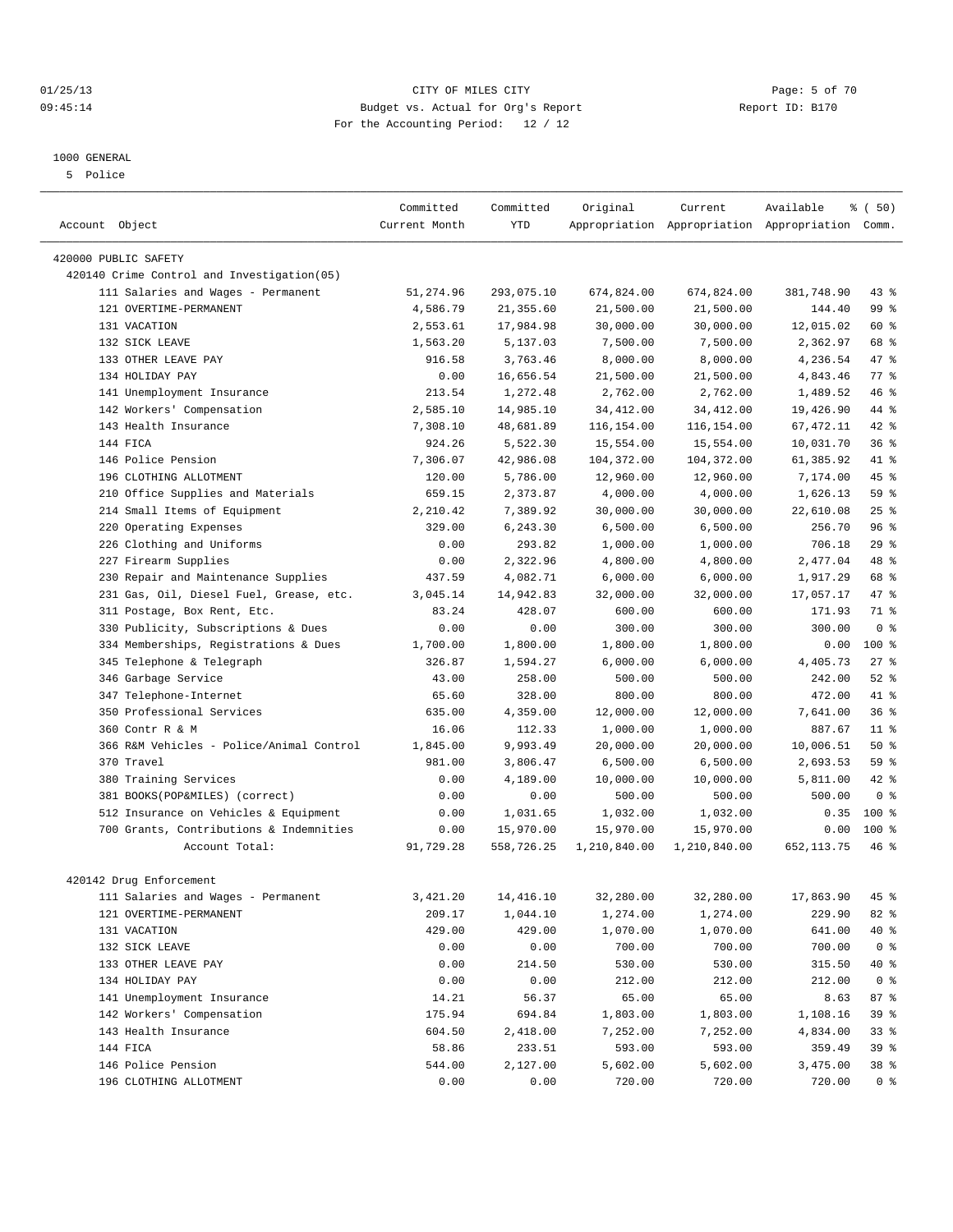## 01/25/13 CITY OF MILES CITY Page: 6 of 70 09:45:14 Budget vs. Actual for Org's Report Report ID: B170 For the Accounting Period: 12 / 12

#### 1000 GENERAL

5 Police

| Account Object                           | Committed<br>Current Month | Committed<br><b>YTD</b> | Original     | Current      | Available<br>Appropriation Appropriation Appropriation Comm. | % (50)           |
|------------------------------------------|----------------------------|-------------------------|--------------|--------------|--------------------------------------------------------------|------------------|
| Account Total:                           | 5,456.88                   | 21,633.42               | 52,101.00    | 52,101.00    | 30,467.58                                                    | $42*$            |
| 420144 School Resource Officer           |                            |                         |              |              |                                                              |                  |
| 214 Small Items of Equipment             | $-486.46$                  | 0.00                    | 0.00         | 0.00         | 0.00                                                         | 0 <sup>8</sup>   |
| Account Total:                           | $-486.46$                  | 0.00                    | 0.00         | 0.00         | 0.00                                                         | 0 <sup>8</sup>   |
| 420160 Communications-Dispatch           |                            |                         |              |              |                                                              |                  |
| 111 Salaries and Wages - Permanent       | 16,293.18                  | 89,670.80               | 210,876.00   | 210,876.00   | 121,205.20                                                   | $43$ %           |
| 121 OVERTIME-PERMANENT                   | 200.24                     | 1,355.98                | 6,996.00     | 6,996.00     | 5,640.02                                                     | 19 <sup>°</sup>  |
| 131 VACATION                             | 936.70                     | 5,569.94                | 15,000.00    | 15,000.00    | 9,430.06                                                     | 37%              |
| 132 SICK LEAVE                           | 318.85                     | 4,194.94                | 9,000.00     | 9,000.00     | 4,805.06                                                     | 47 %             |
| 133 OTHER LEAVE PAY                      | 0.00                       | 1,209.82                | 3,504.00     | 3,504.00     | 2,294.18                                                     | 35 <sup>8</sup>  |
| 134 HOLIDAY PAY                          | 0.00                       | 5,940.39                | 12,624.00    | 12,624.00    | 6,683.61                                                     | 47 %             |
| 141 Unemployment Insurance               | 62.12                      | 380.85                  | 903.00       | 903.00       | 522.15                                                       | 42 %             |
| 142 Workers' Compensation                | 779.92                     | 4.622.64                | 11,378.00    | 11,378.00    | 6,755.36                                                     | 41 %             |
| 143 Health Insurance                     | 3,627.00                   | 18,739.54               | 36,259.00    | 36,259.00    | 17,519.46                                                    | $52$ $%$         |
| 144 FICA                                 | 1,342.76                   | 8,234.33                | 19,737.00    | 19,737.00    | 11,502.67                                                    | $42$ %           |
| 145 PERS                                 | 1,234.22                   | 7,409.04                | 16,465.00    | 16,465.00    | 9,055.96                                                     | $45$ %           |
| 196 CLOTHING ALLOTMENT                   | 0.00                       | 875.00                  | 2,400.00     | 2,400.00     | 1,525.00                                                     | 36 <sup>8</sup>  |
| Office Supplies and Materials<br>210     | 59.00                      | 123.17                  | 3,500.00     | 3,500.00     | 3,376.83                                                     | 4%               |
| 214 Small Items of Equipment             | 0.00                       | 0.00                    | 200.00       | 200.00       | 200.00                                                       | 0 <sup>8</sup>   |
| 220 Operating Expenses                   | 90.90                      | 517.70                  | 1,000.00     | 1,000.00     | 482.30                                                       | $52$ $%$         |
| 226 Clothing and Uniforms                | 0.00                       | 0.00                    | 150.00       | 150.00       | 150.00                                                       | 0 <sup>8</sup>   |
| 231 Gas, Oil, Diesel Fuel, Grease, etc.  | 0.00                       | 257.41                  | 700.00       | 700.00       | 442.59                                                       | 37%              |
| 311 Postage, Box Rent, Etc.              | 45.00                      | 51.80                   | 100.00       | 100.00       | 48.20                                                        | $52$ $%$         |
| Printing, Duplicating, Typing &<br>320   | 0.00                       | 118.00                  | 100.00       | 100.00       | $-18.00$                                                     | 118 <sup>8</sup> |
| 330 Publicity, Subscriptions & Dues      | 0.00                       | 0.00                    | 150.00       | 150.00       | 150.00                                                       | 0 <sup>8</sup>   |
| 334 Memberships, Registrations & Dues    | 0.00                       | 368.00                  | 400.00       | 400.00       | 32.00                                                        | $92$ $%$         |
| 345 Telephone & Telegraph                | 293.35                     | 1,432.16                | 4,000.00     | 4,000.00     | 2,567.84                                                     | 36%              |
| Telephone-Internet<br>347                | 0.00                       | 0.00                    | 100.00       | 100.00       | 100.00                                                       | 0 <sup>8</sup>   |
| 350 Professional Services                | 295.00                     | 295.00                  | 400.00       | 400.00       | 105.00                                                       | 74 %             |
| 360 Contr R & M                          | 0.00                       | 0.00                    | 50.00        | 50.00        | 50.00                                                        | 0 <sup>8</sup>   |
| 366 R&M Vehicles - Police/Animal Control | 0.00                       | 0.00                    | 200.00       | 200.00       | 200.00                                                       | 0 <sup>8</sup>   |
| 370 Travel                               | 0.00                       | 506.56                  | 1,000.00     | 1,000.00     | 493.44                                                       | $51$ %           |
| 380 Training Services                    | 0.00                       | 0.00                    | 1,000.00     | 1,000.00     | 1,000.00                                                     | 0 <sup>8</sup>   |
| Account Total:                           | 25,578.24                  | 151,873.07              | 358,192.00   | 358,192.00   | 206,318.93                                                   | $42$ $%$         |
| Account Group Total:                     | 122, 277.94                | 732, 232.74             | 1,621,133.00 | 1,621,133.00 | 888,900.26                                                   | 45 %             |
| 490000 DEBT SERVICE                      |                            |                         |              |              |                                                              |                  |
| 490500 Other Debt Service Payments       |                            |                         |              |              |                                                              |                  |
| 610 Principal-Police Cars                | 0.00                       | 8,788.97                | 17,659.00    | 17,659.00    | 8,870.03                                                     | $50*$            |
| 620 Interest-Police Cars                 | 0.00                       | 278.49                  | 505.00       | 505.00       | 226.51                                                       | 55 <sup>8</sup>  |
| Account Total:                           | 0.00                       | 9,067.46                | 18,164.00    | 18,164.00    | 9,096.54                                                     | $50*$            |
| Account Group Total:                     | 0.00                       | 9,067.46                | 18,164.00    | 18,164.00    | 9,096.54                                                     | $50*$            |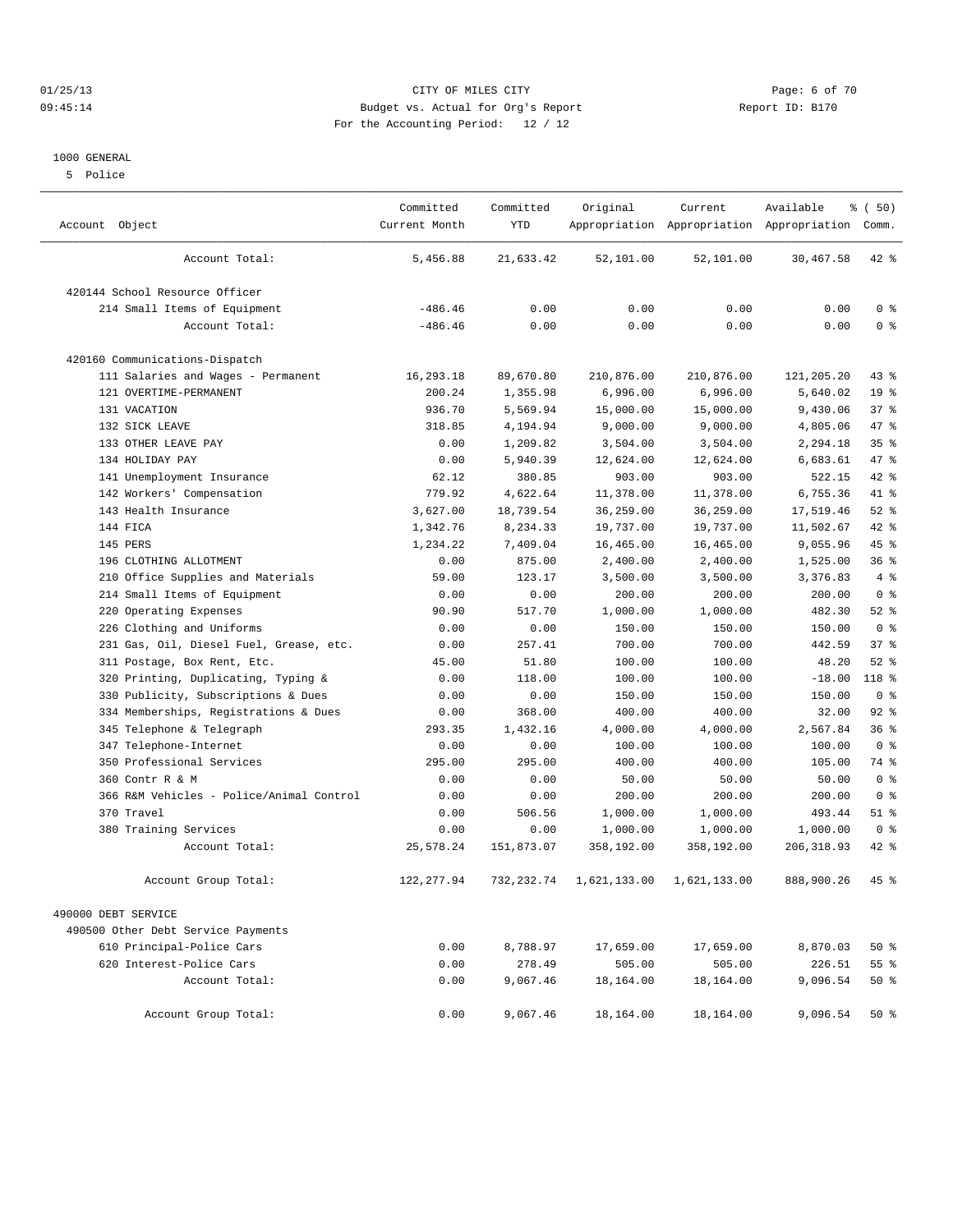## 01/25/13 CITY OF MILES CITY Page: 7 of 70 09:45:14 Budget vs. Actual for Org's Report Report ID: B170 For the Accounting Period: 12 / 12

#### 1000 GENERAL

5 Police

| Account Object      | Committed<br>Current Month | Committed<br>YTD | Original                             | Current | Available<br>Appropriation Appropriation Appropriation Comm. | 8 ( 50) |
|---------------------|----------------------------|------------------|--------------------------------------|---------|--------------------------------------------------------------|---------|
| Organization Total: | 122,277.94                 |                  | 741,300.20 1,639,297.00 1,639,297.00 |         | 897,996.80 45 %                                              |         |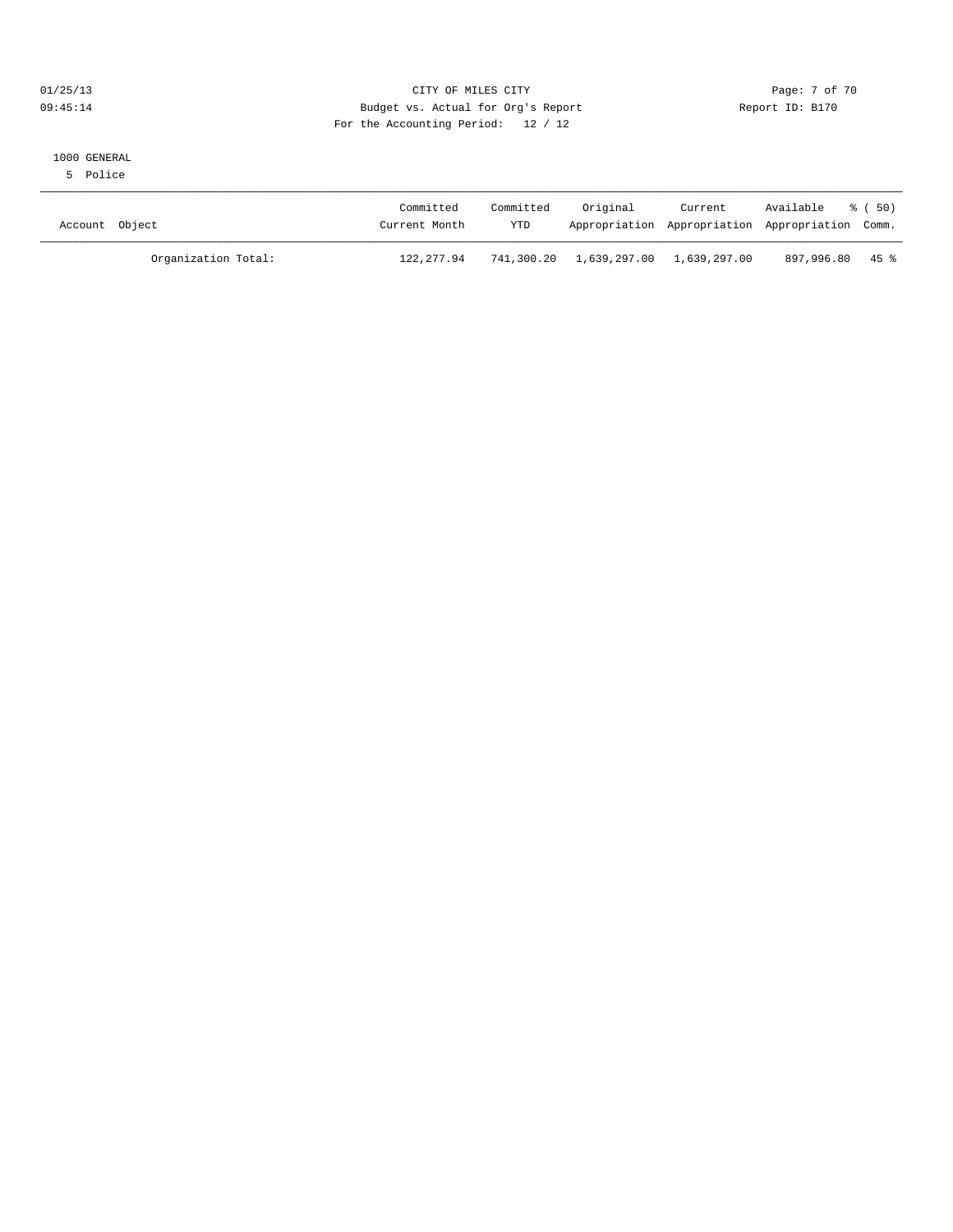## 01/25/13 CITY OF MILES CITY Page: 8 of 70 09:45:14 Budget vs. Actual for Org's Report Changer Report ID: B170 For the Accounting Period: 12 / 12

#### 1000 GENERAL

6 Police Judge

| Account Object                        | Committed<br>Current Month | Committed<br><b>YTD</b> | Original   | Current<br>Appropriation Appropriation Appropriation Comm. | Available   | % (50)         |
|---------------------------------------|----------------------------|-------------------------|------------|------------------------------------------------------------|-------------|----------------|
| 410000 GENERAL GOVERNMENT             |                            |                         |            |                                                            |             |                |
| 410300 Judicial Services(06)          |                            |                         |            |                                                            |             |                |
| 111 Salaries and Wages - Permanent    | 6,247.04                   | 39, 454.74              | 87,827.00  | 87,827.00                                                  | 48, 372. 26 | $45*$          |
| 121 OVERTIME-PERMANENT                | 0.00                       | 52.92                   | 0.00       | 0.00                                                       | $-52.92$    | $***$ $%$      |
| 131 VACATION                          | 903.92                     | 2,076.72                | 0.00       | 0.00                                                       | $-2,076.72$ | $***$ $%$      |
| 132 SICK LEAVE                        | 63.88                      | 828.18                  | 0.00       | 0.00                                                       | $-828.18$   | $***$ $%$      |
| 141 Unemployment Insurance            | 20.70                      | 122.20                  | 260.00     | 260.00                                                     | 137.80      | 47 %           |
| 142 Workers' Compensation             | 78.10                      | 433.97                  | 884.00     | 884.00                                                     | 450.03      | 49 %           |
| 143 Health Insurance                  | 1,208.30                   | 7,249.88                | 14,504.00  | 14,504.00                                                  | 7,254.12    | $50*$          |
| 144 FICA                              | 547.06                     | 3,238.26                | 6,719.00   | 6,719.00                                                   | 3,480.74    | 48 %           |
| 145 PERS                              | 418.22                     | 2,447.35                | 6, 209.00  | 6, 209.00                                                  | 3,761.65    | 39%            |
| 196 CLOTHING ALLOTMENT                | 0.00                       | 300.00                  | 300.00     | 300.00                                                     | 0.00        | $100*$         |
| 210 Office Supplies and Materials     | 638.56                     | 937.76                  | 1,800.00   | 1,800.00                                                   | 862.24      | $52$ $%$       |
| 214 Small Items of Equipment          | 0.00                       | 1,427.00                | 1,000.00   | 1,000.00                                                   | $-427.00$   | $143*$         |
| 220 Operating Expenses                | $-30.65$                   | $-166.05$               | 350.00     | 350.00                                                     | 516.05      | $-47$ %        |
| 230 Repair and Maintenance Supplies   | 0.00                       | 0.00                    | 125.00     | 125.00                                                     | 125.00      | 0 <sup>8</sup> |
| 311 Postage, Box Rent, Etc.           | 54.10                      | 544.20                  | 1,200.00   | 1,200.00                                                   | 655.80      | 45 %           |
| 330 Publicity, Subscriptions & Dues   | 0.00                       | 0.00                    | 1,000.00   | 1,000.00                                                   | 1,000.00    | 0 <sup>8</sup> |
| 334 Memberships, Registrations & Dues | 0.00                       | 800.00                  | 1,300.00   | 1,300.00                                                   | 500.00      | 62 %           |
| 345 Telephone & Telegraph             | 173.95                     | 816.74                  | 1,300.00   | 1,300.00                                                   | 483.26      | 63 %           |
| 347 Telephone-Internet                | 0.00                       | 0.00                    | 400.00     | 400.00                                                     | 400.00      | 0 <sup>8</sup> |
| 350 Professional Services             | 0.00                       | 200.00                  | 500.00     | 500.00                                                     | 300.00      | 40 %           |
| 360 Contr R & M                       | 0.00                       | 0.00                    | 1,500.00   | 1,500.00                                                   | 1,500.00    | 0 <sup>8</sup> |
| 370 Travel                            | 0.00                       | 1,630.80                | 3,500.00   | 3,500.00                                                   | 1,869.20    | 47 %           |
| 380 Training Services                 | 0.00                       | 0.00                    | 500.00     | 500.00                                                     | 500.00      | 0 <sup>8</sup> |
| 382 Books                             | 0.00                       | 145.00                  | 400.00     | 400.00                                                     | 255.00      | 36%            |
| 394 Jury and Witness Fees             | 0.00                       | $-191.50$               | 0.00       | 0.00                                                       | 191.50      | $***$ $-$      |
| 533 Machinery and Equipment Rental    | $-1, 119.68$               | $-1, 119.68$            | 2,000.00   | 2,000.00                                                   | 3,119.68    | $-56$ $%$      |
| Account Total:                        | 9,203.50                   | 61,228.49               | 133,578.00 | 133,578.00                                                 | 72,349.51   | 46 %           |
| Account Group Total:                  | 9,203.50                   | 61,228.49               | 133,578.00 | 133,578.00                                                 | 72,349.51   | 46%            |
| Organization Total:                   | 9,203.50                   | 61,228.49               | 133,578.00 | 133,578.00                                                 | 72,349.51   | 46 %           |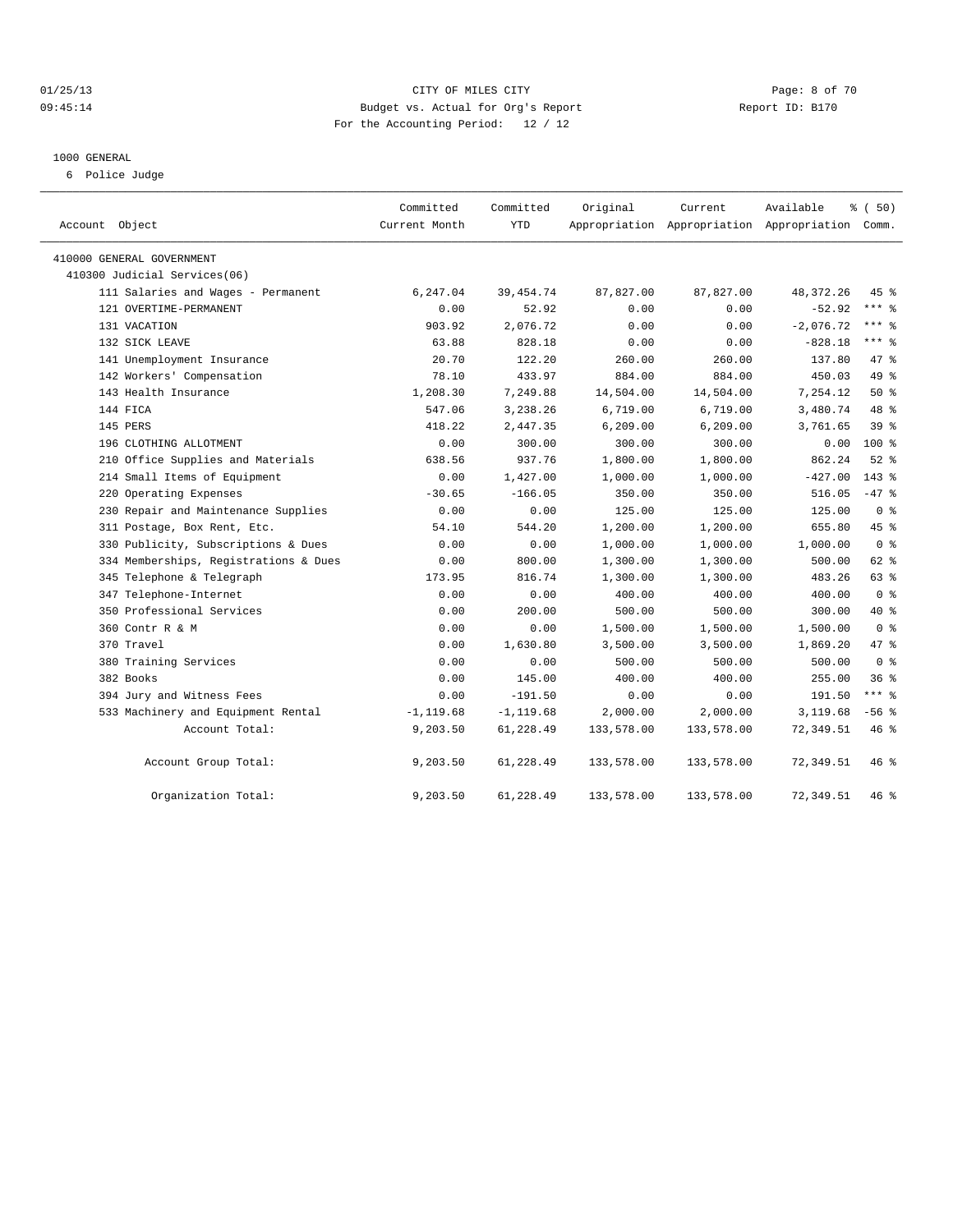#### 01/25/13 CITY OF MILES CITY Page: 9 of 70 09:45:14 Budget vs. Actual for Org's Report Changer Report ID: B170 For the Accounting Period: 12 / 12

————————————————————————————————————————————————————————————————————————————————————————————————————————————————————————————————————

#### 1000 GENERAL

7 Fire

|                                         | Committed     | Committed   | Original   | Current                                         | Available   | % ( 50)             |
|-----------------------------------------|---------------|-------------|------------|-------------------------------------------------|-------------|---------------------|
| Account Object                          | Current Month | YTD         |            | Appropriation Appropriation Appropriation Comm. |             |                     |
| 420000 PUBLIC SAFETY                    |               |             |            |                                                 |             |                     |
| 420460 Fire Suppression(07)             |               |             |            |                                                 |             |                     |
| 111 Salaries and Wages - Permanent      | 26, 112.34    | 160, 214.96 | 347,643.00 | 347,643.00                                      | 187, 428.04 | 46 %                |
| 112 SALARIES AND WAGES - PART PAID      | 1,676.31      | 3,323.33    | 5,500.00   | 5,500.00                                        | 2,176.67    | 60 %                |
| 121 OVERTIME-PERMANENT                  | 3,012.08      | 16,895.02   | 21,000.00  | 21,000.00                                       | 4,104.98    | $80*$               |
| 131 VACATION                            | 253.91        | 9,825.87    | 15,240.00  | 15,240.00                                       | 5,414.13    | 64 %                |
| 132 SICK LEAVE                          | 725.81        | 4,988.08    | 19,000.00  | 19,000.00                                       | 14,011.92   | $26$ %              |
| 133 OTHER LEAVE PAY                     | 0.00          | 295.37      | 2,900.00   | 2,900.00                                        | 2,604.63    | $10*$               |
| 134 HOLIDAY PAY                         | 0.00          | 4,494.37    | 8,500.00   | 8,500.00                                        | 4,005.63    | 53%                 |
| 141 Unemployment Insurance              | 110.23        | 704.16      | 556.00     | 556.00                                          | $-148.16$   | $127$ %             |
| 142 Workers' Compensation               | 1,138.14      | 7,193.62    | 12,341.00  | 12,341.00                                       | 5,147.38    | 58 %                |
| 143 Health Insurance                    | 4,780.88      | 28,887.05   | 57,870.00  | 57,870.00                                       | 28,982.95   | $50*$               |
| 144 FICA                                | 559.51        | 3,102.72    | 5,041.00   | 5,041.00                                        | 1,938.28    | 62 %                |
| 147 Firemen's Pension                   | 3,827.81      | 24,746.08   | 49,922.00  | 49,922.00                                       | 25, 175.92  | $50*$               |
| 210 Office Supplies and Materials       | 37.97         | 159.23      | 900.00     | 900.00                                          | 740.77      | 18 %                |
| 211 Clothing Allotment                  | 0.00          | 3,690.00    | 7,900.00   | 7,900.00                                        | 4,210.00    | 47 %                |
| 214 Small Items of Equipment            | 792.99        | 2,241.44    | 4,500.00   | 4,500.00                                        | 2,258.56    | $50*$               |
| 220 Operating Expenses                  | 375.57        | 2,879.37    | 3,000.00   | 3,000.00                                        | 120.63      | 96%                 |
| 226 Clothing and Uniforms               | 259.23        | 4,614.21    | 4,500.00   | 4,500.00                                        | $-114.21$   | 103 %               |
| 230 Repair and Maintenance Supplies     | 822.16        | 2,480.89    | 5,000.00   | 5,000.00                                        | 2,519.11    | 50%                 |
| 231 Gas, Oil, Diesel Fuel, Grease, etc. | 289.16        | 3,289.09    | 6,000.00   | 6,000.00                                        | 2,710.91    | $55$ $%$            |
| 241 Consumable Tools                    | 0.00          | 66.85       | 350.00     | 350.00                                          | 283.15      | 19 <sup>°</sup>     |
| 311 Postage, Box Rent, Etc.             | 8.05          | 8.05        | 175.00     | 175.00                                          | 166.95      | 5 <sup>°</sup>      |
| 320 Printing, Duplicating, Typing &     | 0.00          | 70.84       | 200.00     | 200.00                                          | 129.16      | 35%                 |
| 330 Publicity, Subscriptions & Dues     | 165.42        | 165.42      | 700.00     | 700.00                                          | 534.58      | $24$ %              |
| 334 Memberships, Registrations & Dues   | 0.00          | 165.00      | 2,000.00   | 2,000.00                                        | 1,835.00    | 8 %                 |
| 341 Electric Utility Services           | 224.05        | 1,914.87    | 3,300.00   | 3,300.00                                        | 1,385.13    | 58 %                |
| 342 Water Utility Services              | 33.25         | 229.14      | 450.00     | 450.00                                          | 220.86      | $51$ %              |
| 343 Sewer Utility Services              | 20.12         | 115.59      | 300.00     | 300.00                                          | 184.41      | 39 %                |
| 344 Gas Utility Service                 | 135.55        | 218.14      | 2,000.00   | 2,000.00                                        | 1,781.86    | $11$ %              |
| 345 Telephone & Telegraph               | 219.81        | 1,220.19    | 3,000.00   | 3,000.00                                        | 1,779.81    | 41 %                |
| 346 Garbage Service                     | 47.42         | 594.84      | 800.00     | 800.00                                          | 205.16      | 74 %                |
| 347 Telephone-Internet                  | 135.60        | 305.04      | 400.00     | 400.00                                          | 94.96       | 76 %                |
| 350 Professional Services               | 300.00        | 3,775.80    | 5,000.00   | 5,000.00                                        | 1,224.20    | 76 %                |
| 360 Contr R & M                         | 0.00          | 0.00        | 2,000.00   | 2,000.00                                        | 2,000.00    | 0 <sup>8</sup>      |
| 364 R&M Vehicles - Fire/Amb             | 0.00          | 6,596.88    | 4,000.00   | 4,000.00                                        | $-2,596.88$ | $165$ %             |
| 370 Travel                              | $-300.00$     | $-576.50$   | 2,500.00   | 2,500.00                                        | 3,076.50    | $-23$ $\frac{6}{5}$ |
| 380 Training Services                   | 0.00          | 0.00        | 2,500.00   | 2,500.00                                        | 2,500.00    | 0 <sup>8</sup>      |
| 382 Books                               | 0.00          | 0.00        | 1,600.00   | $1\,,\,600\,.$ 00                               | 1,600.00    | 0 <sup>8</sup>      |
| 400 BUILDING MATERIALS                  | 34.99         | 967.88      | 1,800.00   | 1,800.00                                        | 832.12      | 54 %                |
| 511 Insurance on Buildings              | 0.00          | 2,033.22    | 2,034.00   | 2,034.00                                        | 0.78        | 100 %               |
| 512 Insurance on Vehicles & Equipment   | 0.00          | 5,265.93    | 5,266.00   | 5,266.00                                        | 0.07        | 100 %               |
| Account Total:                          | 45,798.36     | 307,162.04  | 617,688.00 | 617,688.00                                      | 310,525.96  | $50*$               |
| Account Group Total:                    | 45,798.36     | 307,162.04  | 617,688.00 | 617,688.00                                      | 310,525.96  | 50%                 |
| Organization Total:                     | 45,798.36     | 307,162.04  | 617,688.00 | 617,688.00                                      | 310,525.96  | $50*$               |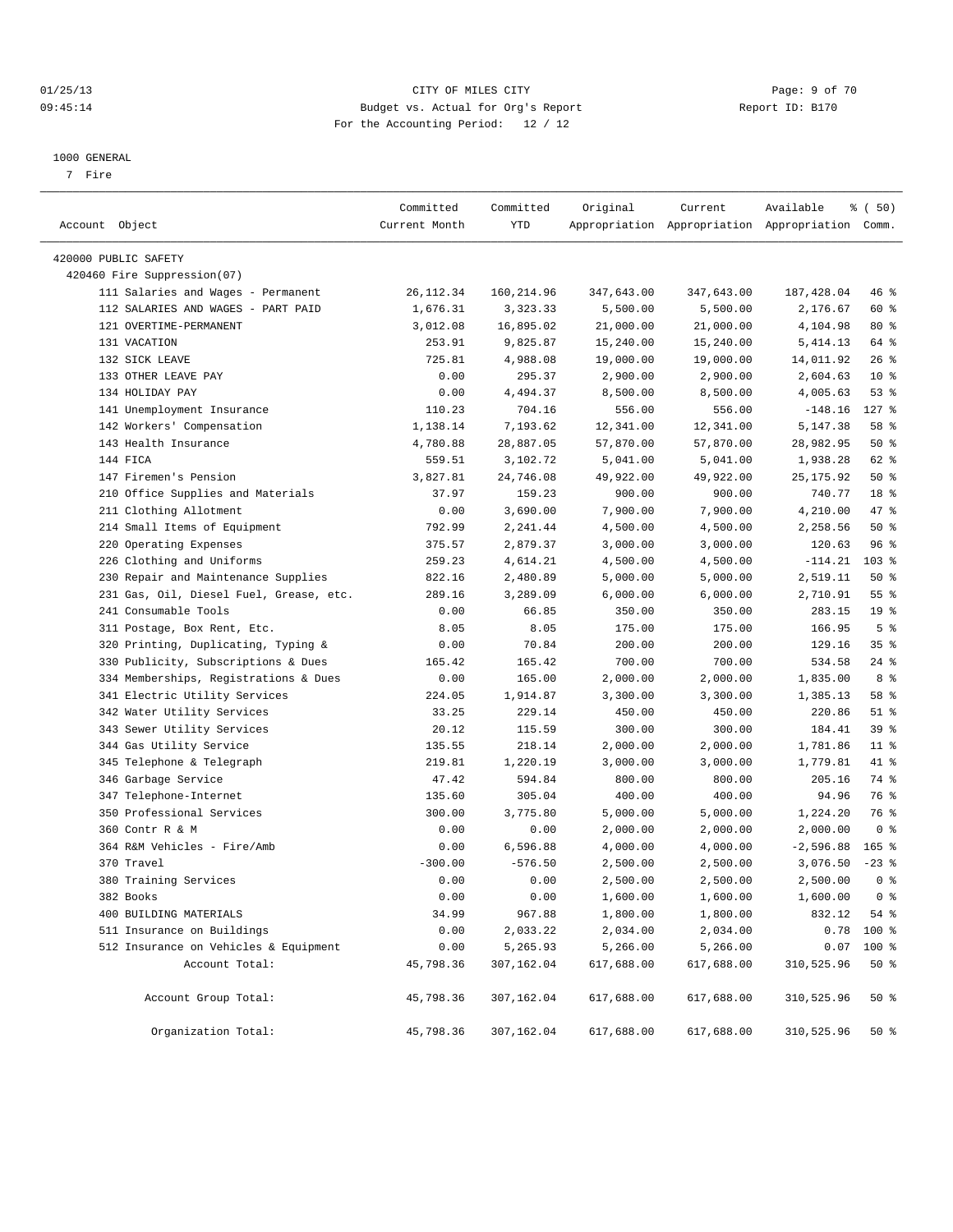## 01/25/13 Page: 10 of 70 09:45:14 Budget vs. Actual for Org's Report Changer Report ID: B170 For the Accounting Period: 12 / 12

#### 1000 GENERAL

8 City Hall Maintenance

| Account Object                      | Committed<br>Current Month | Committed<br>YTD | Original  | Current<br>Appropriation Appropriation Appropriation Comm. | Available | % (50)          |  |
|-------------------------------------|----------------------------|------------------|-----------|------------------------------------------------------------|-----------|-----------------|--|
| 410000 GENERAL GOVERNMENT           |                            |                  |           |                                                            |           |                 |  |
| 411230 City Hall                    |                            |                  |           |                                                            |           |                 |  |
| 214 Small Items of Equipment        | 0.00                       | 0.00             | 400.00    | 400.00                                                     | 400.00    | 0 <sup>8</sup>  |  |
| 220 Operating Expenses              | 33.18                      | 1,263.70         | 2,500.00  | 2,500.00                                                   | 1,236.30  | $51$ %          |  |
| 230 Repair and Maintenance Supplies | 98.34                      | 110.07           | 1,000.00  | 1,000.00                                                   | 889.93    | 11 <sup>8</sup> |  |
| 341 Electric Utility Services       | 321.43                     | 3,066.01         | 5,500.00  | 5,500.00                                                   | 2,433.99  | 56%             |  |
| 342 Water Utility Services          | 54.74                      | 345.59           | 750.00    | 750.00                                                     | 404.41    | 46%             |  |
| 343 Sewer Utility Services          | 32.50                      | 186.00           | 500.00    | 500.00                                                     | 314.00    | 37 <sup>8</sup> |  |
| 344 Gas Utility Service             | 336.51                     | 678.05           | 6,000.00  | 6,000.00                                                   | 5,321.95  | $11$ %          |  |
| 346 Garbage Service                 | 47.41                      | 94.82            | 200.00    | 200.00                                                     | 105.18    | 47.8            |  |
| 360 Contr R & M                     | 550.00                     | 3,409.00         | 20.000.00 | 20,000.00                                                  | 16,591.00 | $17*$           |  |
| 400 BUILDING MATERIALS              | 0.00                       | 0.00             | 300.00    | 300.00                                                     | 300.00    | 0 <sup>8</sup>  |  |
| 511 Insurance on Buildings          | 0.00                       | 2,648.89         | 2,649.00  | 2,649.00                                                   | 0.11      | $100*$          |  |
| Account Total:                      | 1,474.11                   | 11,802.13        | 39,799.00 | 39,799.00                                                  | 27,996.87 | $30*$           |  |
| Account Group Total:                | 1,474.11                   | 11,802.13        | 39,799.00 | 39,799.00                                                  | 27,996.87 | $30*$           |  |
| Organization Total:                 | 1,474.11                   | 11,802.13        | 39,799.00 | 39,799.00                                                  | 27,996.87 | $30*$           |  |
|                                     |                            |                  |           |                                                            |           |                 |  |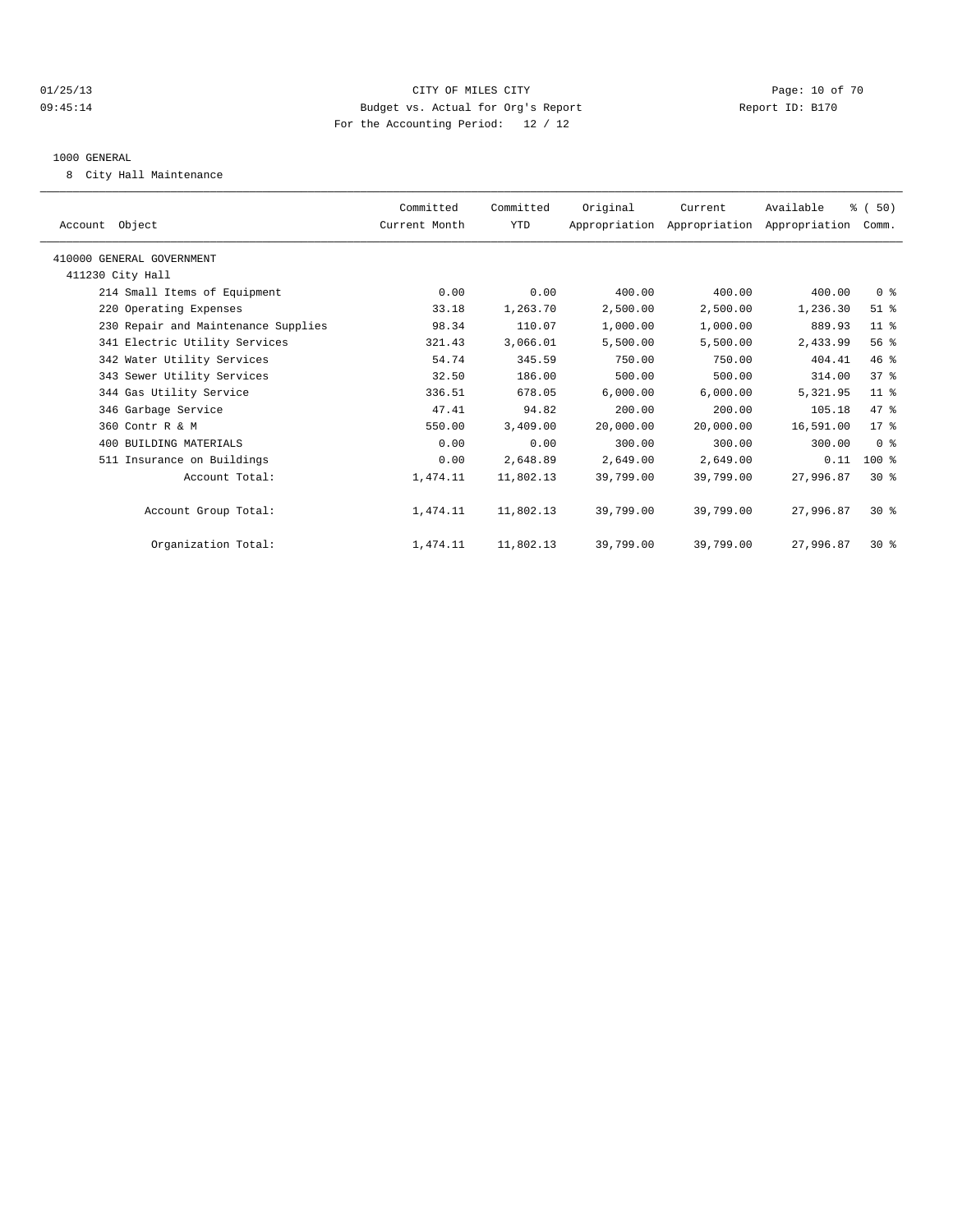#### 01/25/13 Page: 11 of 70 09:45:14 Budget vs. Actual for Org's Report Changer Report ID: B170 For the Accounting Period: 12 / 12

#### 1000 GENERAL

9 Treasurer

| Account Object                                         | Committed<br>Current Month | Committed<br>YTD | Original  | Current<br>Appropriation Appropriation | Available<br>Appropriation | 8 ( 50)<br>Comm. |
|--------------------------------------------------------|----------------------------|------------------|-----------|----------------------------------------|----------------------------|------------------|
| 410000 GENERAL GOVERNMENT<br>410540 City Treasurer(09) |                            |                  |           |                                        |                            |                  |
| 111 Salaries and Wages - Permanent                     | 1,666.66                   | 9,999.96         | 20,000.00 | 20,000.00                              | 10,000.04                  | $50*$            |
| 142 Workers' Compensation                              | 8.00                       | 48.00            | 96.00     | 96.00                                  | 48.00                      | $50*$            |
| 144 FICA                                               | 127.50                     | 765.00           | 1,530.00  | 1,530.00                               | 765.00                     | $50*$            |
| 145 PERS                                               | 117.84                     | 707.04           | 1,414.00  | 1,414.00                               | 706.96                     | $50*$            |
| 345 Telephone & Telegraph                              | 18.47                      | 51.99            | 100.00    | 100.00                                 | 48.01                      | $52$ $%$         |
| 360 Contr R & M                                        | 73.88                      | 447.64           | 840.00    | 840.00                                 | 392.36                     | 53%              |
| 369 Other Repair and Maintenance                       | 0.00                       | 0.00             | 450.00    | 450.00                                 | 450.00                     | 0 <sup>8</sup>   |
| Account Total:                                         | 2,012.35                   | 12,019.63        | 24,430.00 | 24,430.00                              | 12,410.37                  | 49 %             |
| Account Group Total:                                   | 2,012.35                   | 12,019.63        | 24,430.00 | 24,430.00                              | 12,410.37                  | $49*$            |
| Organization Total:                                    | 2,012.35                   | 12,019.63        | 24,430.00 | 24,430.00                              | 12,410.37                  | $49*$            |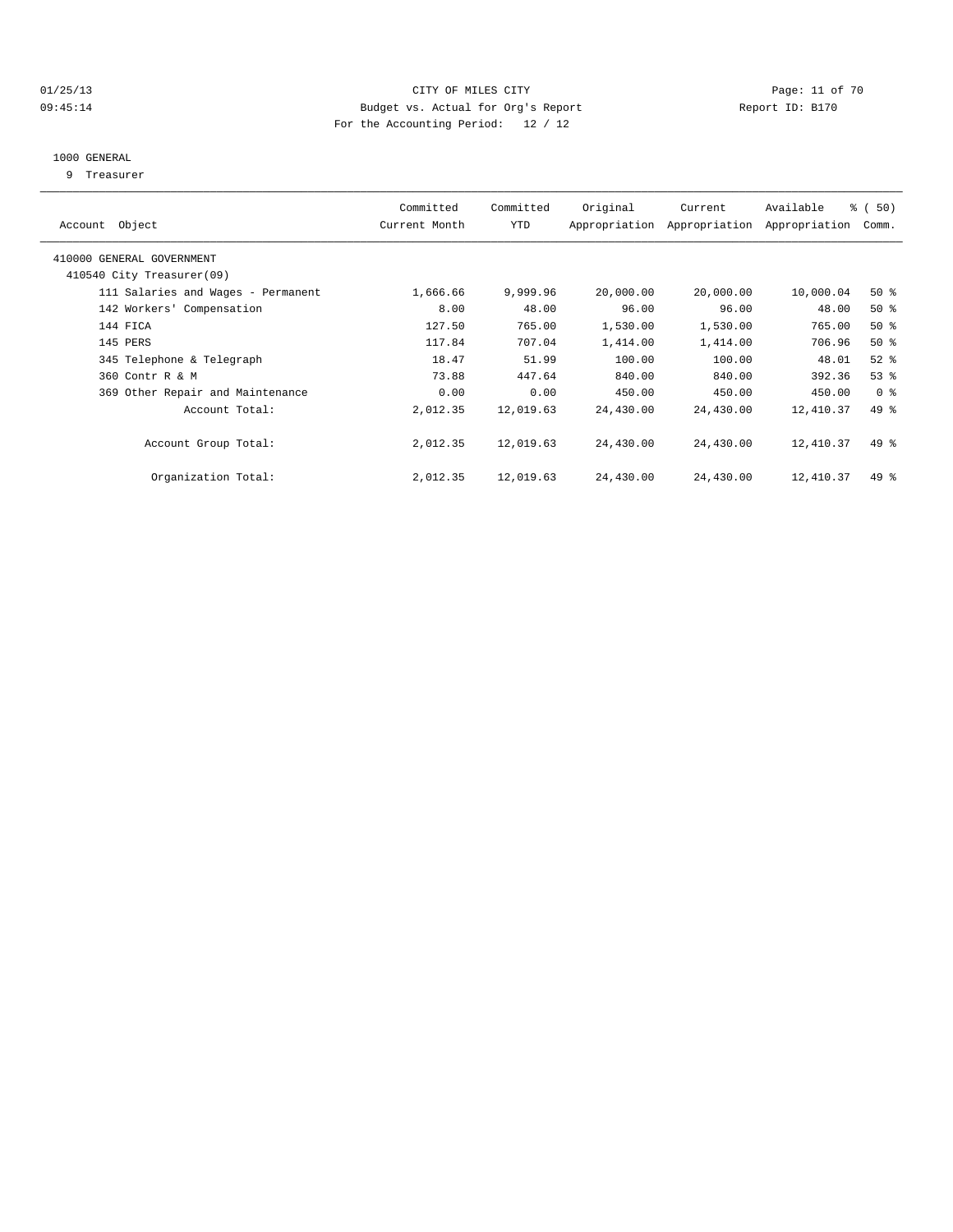## 01/25/13 Page: 12 of 70 09:45:14 Budget vs. Actual for Org's Report Communication of Report ID: B170 For the Accounting Period: 12 / 12

#### 1000 GENERAL

11 Historic Preservation

| Object<br>Account                                                       | Committed<br>Current Month | Committed<br>YTD | Original<br>Appropriation | Current<br>Appropriation | Available<br>Appropriation | $\frac{1}{6}$ (50)<br>Comm. |
|-------------------------------------------------------------------------|----------------------------|------------------|---------------------------|--------------------------|----------------------------|-----------------------------|
| 520000 OTHER FINANCING USES<br>521000 Interfund Operating Transfers Out |                            |                  |                           |                          |                            |                             |
| 820 Transfers to Other Funds                                            | 0.00                       | 0.00             | 6.000.00                  | 6,000.00                 | 6.000.00                   | 0 <sup>8</sup>              |
| Account Total:                                                          | 0.00                       | 0.00             | 6.000.00                  | 6.000.00                 | 6.000.00                   | 0 <sup>8</sup>              |
| Account Group Total:                                                    | 0.00                       | 0.00             | 6.000.00                  | 6.000.00                 | 6.000.00                   | 0 %                         |
| Organization Total:                                                     | 0.00                       | 0.00             | 6,000.00                  | 6.000.00                 | 6.000.00                   | 0 <sup>8</sup>              |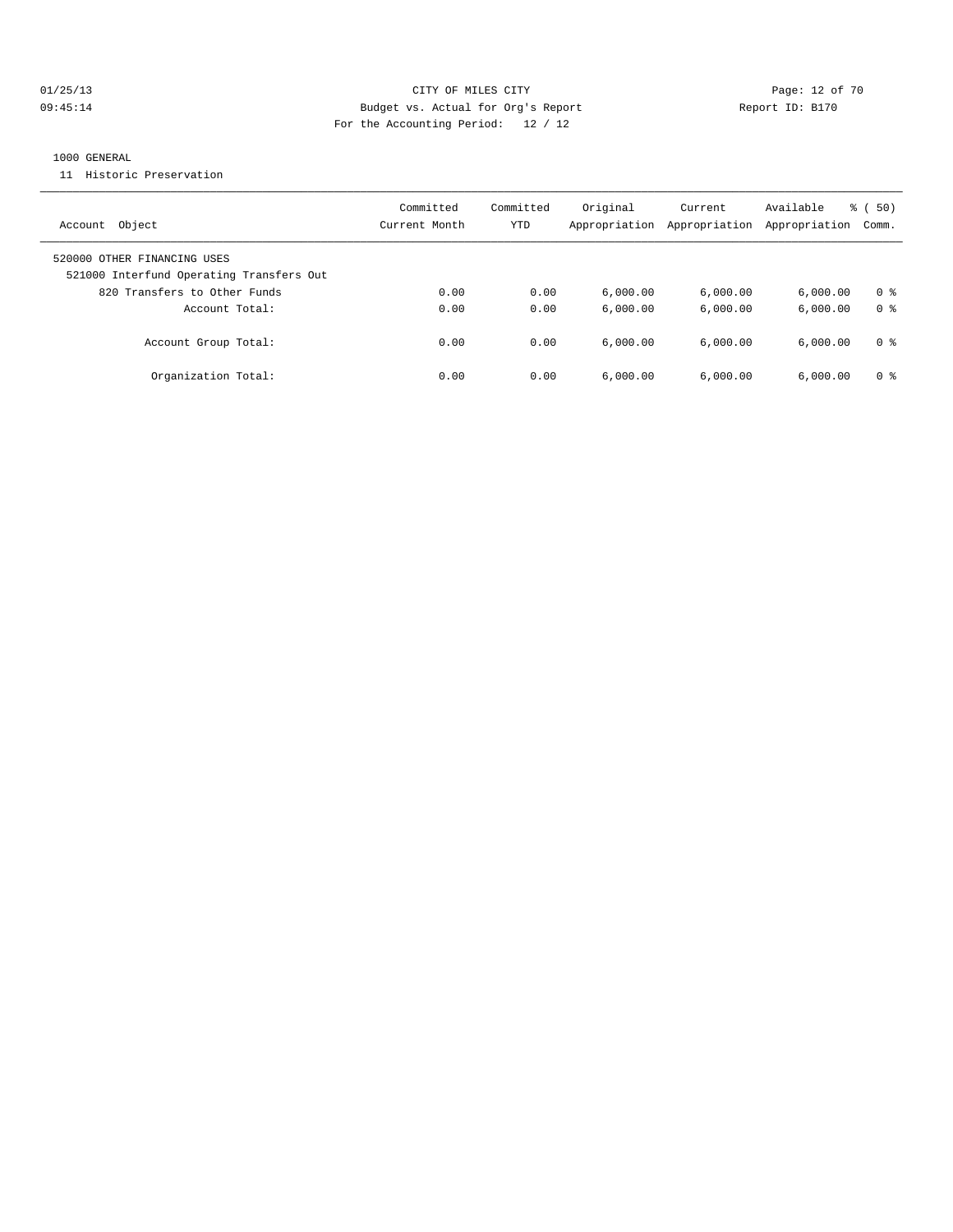#### 01/25/13 Page: 13 of 70 09:45:14 Budget vs. Actual for Org's Report Changer Report ID: B170 For the Accounting Period: 12 / 12

#### 1000 GENERAL

13 Park

| Account Object                                | Committed<br>Current Month | Committed<br>YTD | Original   | Current    | Available<br>Appropriation Appropriation Appropriation Comm. | % ( 50)        |
|-----------------------------------------------|----------------------------|------------------|------------|------------|--------------------------------------------------------------|----------------|
|                                               |                            |                  |            |            |                                                              |                |
| 430000 Public Works<br>430263 STREET LIGHTING |                            |                  |            |            |                                                              |                |
|                                               |                            |                  |            |            |                                                              |                |
| 341 Electric Utility Services                 | 0.00                       | 0.00             | 850.00     | 850.00     | 850.00                                                       | 0 <sup>8</sup> |
| Account Total:                                | 0.00                       | 0.00             | 850.00     | 850.00     | 850.00                                                       | 0 <sup>8</sup> |
| Account Group Total:                          | 0.00                       | 0.00             | 850.00     | 850.00     | 850.00                                                       | 0 <sup>8</sup> |
| 460000 CULTURE AND RECREATION                 |                            |                  |            |            |                                                              |                |
| 460433 Park Operations(13)                    |                            |                  |            |            |                                                              |                |
| 111 Salaries and Wages - Permanent            | 9,440.12                   | 61,440.28        | 118,179.00 | 118,179.00 | 56,738.72                                                    | $52$ $%$       |
| 121 OVERTIME-PERMANENT                        | 0.00                       | 4,489.53         | 6,000.00   | 6,000.00   | 1,510.47                                                     | 75 %           |
| 131 VACATION                                  | 480.80                     | 4,930.48         | 10,500.00  | 10,500.00  | 5,569.52                                                     | 47 %           |
| 132 SICK LEAVE                                | 150.45                     | 1,704.57         | 5,000.00   | 5,000.00   | 3,295.43                                                     | $34$ $%$       |
| 134 HOLIDAY PAY                               | 0.00                       | 3,025.98         | 3,000.00   | 3,000.00   | $-25.98$                                                     | 101 %          |
| 141 Unemployment Insurance                    | 35.24                      | 266.21           | 500.00     | 500.00     | 233.79                                                       | $53$ $%$       |
| 142 Workers' Compensation                     | 548.87                     | 3,967.53         | 7,715.00   | 7,715.00   | 3,747.47                                                     | $51$ %         |
| 143 Health Insurance                          | 1,843.43                   | 11,105.76        | 22,771.00  | 22,771.00  | 11,665.24                                                    | 49 %           |
| 144 FICA                                      | 729.39                     | 5,596.22         | 10,915.00  | 10,915.00  | 5,318.78                                                     | $51$ %         |
| 145 PERS                                      | 712.04                     | 4,721.22         | 9,424.00   | 9,424.00   | 4,702.78                                                     | 50%            |
| 196 CLOTHING ALLOTMENT                        | 0.00                       | 450.00           | 473.00     | 473.00     | 23.00                                                        | 95%            |
| 210 Office Supplies and Materials             | 36.98                      | 107.48           | 150.00     | 150.00     | 42.52                                                        | 72 %           |
| 214 Small Items of Equipment                  | 0.00                       | 267.98           | 10,300.00  | 10,300.00  | 10,032.02                                                    | 3 <sup>8</sup> |
| 220 Operating Expenses                        | 19.00                      | 977.58           | 2,500.00   | 2,500.00   | 1,522.42                                                     | 39 %           |
| 222 Chemicals, Lab & Med Supplies             | 0.00                       | 4,007.02         | 8,920.00   | 8,920.00   | 4,912.98                                                     | 45 %           |
| 226 Clothing and Uniforms                     | 55.98                      | 55.98            | 500.00     | 500.00     | 444.02                                                       | $11*$          |
| 230 Repair and Maintenance Supplies           | 270.79                     | 5,686.63         | 10,000.00  | 10,000.00  | 4,313.37                                                     | 57%            |
| 231 Gas, Oil, Diesel Fuel, Grease, etc.       | 308.08                     | 3,776.96         | 8,000.00   | 8,000.00   | 4,223.04                                                     | 47 %           |
| 334 Memberships, Registrations & Dues         | 0.00                       | 260.00           | 650.00     | 650.00     | 390.00                                                       | 40 %           |
| 341 Electric Utility Services                 | 179.34                     | 3,173.79         | 7,500.00   | 7,500.00   | 4,326.21                                                     | 42 %           |
| 342 Water Utility Services                    | 37.79                      | 29,500.34        | 19,000.00  | 19,000.00  | $-10,500.34$                                                 | $155$ %        |
| 343 Sewer Utility Services                    | 21.33                      | 699.28           | 1,000.00   | 1,000.00   | 300.72                                                       | 70 %           |
| 344 Gas Utility Service                       | 320.69                     | 791.11           | 2,300.00   | 2,300.00   | 1,508.89                                                     | $34$ $%$       |
| 345 Telephone & Telegraph                     | 51.83                      | 218.79           | 900.00     | 900.00     | 681.21                                                       | $24$ %         |
| 346 Garbage Service                           | 237.06                     | 474.12           | 850.00     | 850.00     | 375.88                                                       | 56 %           |
| 347 Telephone-Internet                        | 37.60                      | 188.00           | 450.00     | 450.00     | 262.00                                                       | 42 %           |
| 350 Professional Services                     | 88.50                      | 1,174.76         | 15,000.00  | 15,000.00  | 13,825.24                                                    | 8 %            |
| 360 Contr R & M                               | 0.00                       | 0.00             | 6,000.00   | 6,000.00   | 6,000.00                                                     | 0 <sup>8</sup> |
| 363 R&M Vehicles/Equip/Labor-PW               | 3,351.77                   | 11,582.34        | 17,500.00  | 17,500.00  | 5,917.66                                                     | 66 %           |
|                                               |                            |                  |            |            |                                                              |                |
| 370 Travel                                    | 0.00                       | 0.00             | 600.00     | 600.00     | 600.00                                                       | 0 <sup>8</sup> |
| 380 Training Services                         | 0.00                       | 203.54           | 1,200.00   | 1,200.00   | 996.46                                                       | $17*$          |
| 511 Insurance on Buildings                    | 0.00                       | 2,799.49         | 2,800.00   | 2,800.00   | 0.51                                                         | 100 %          |
| 512 Insurance on Vehicles & Equipment         | 0.00                       | 475.51           | 476.00     | 476.00     | 0.49                                                         | $100$ %        |
| 514 Other Insurance (Boilers)                 | 0.00                       | 0.00             | 852.00     | 852.00     | 852.00                                                       | 0 <sup>8</sup> |
| 533 Machinery and Equipment Rental            | 0.00                       | 35.00            | 0.00       | 0.00       | $-35.00$                                                     | $***$ $_{8}$   |
| 936 Parks and Recreation Facilities           | 0.00                       | 29,556.03        | 312,221.00 | 312,221.00 | 282,664.97                                                   | 9%             |
| Account Total:                                | 18,957.08                  | 197,709.51       | 624,146.00 | 624,146.00 | 426, 436.49                                                  | $32$ $%$       |
| 460434 Fish, Wildlife Trailways               |                            |                  |            |            |                                                              |                |
| 740 Awards and Indemnities                    | 0.00                       | 14,810.00        | 0.00       | 0.00       | $-14,810.00$ *** %                                           |                |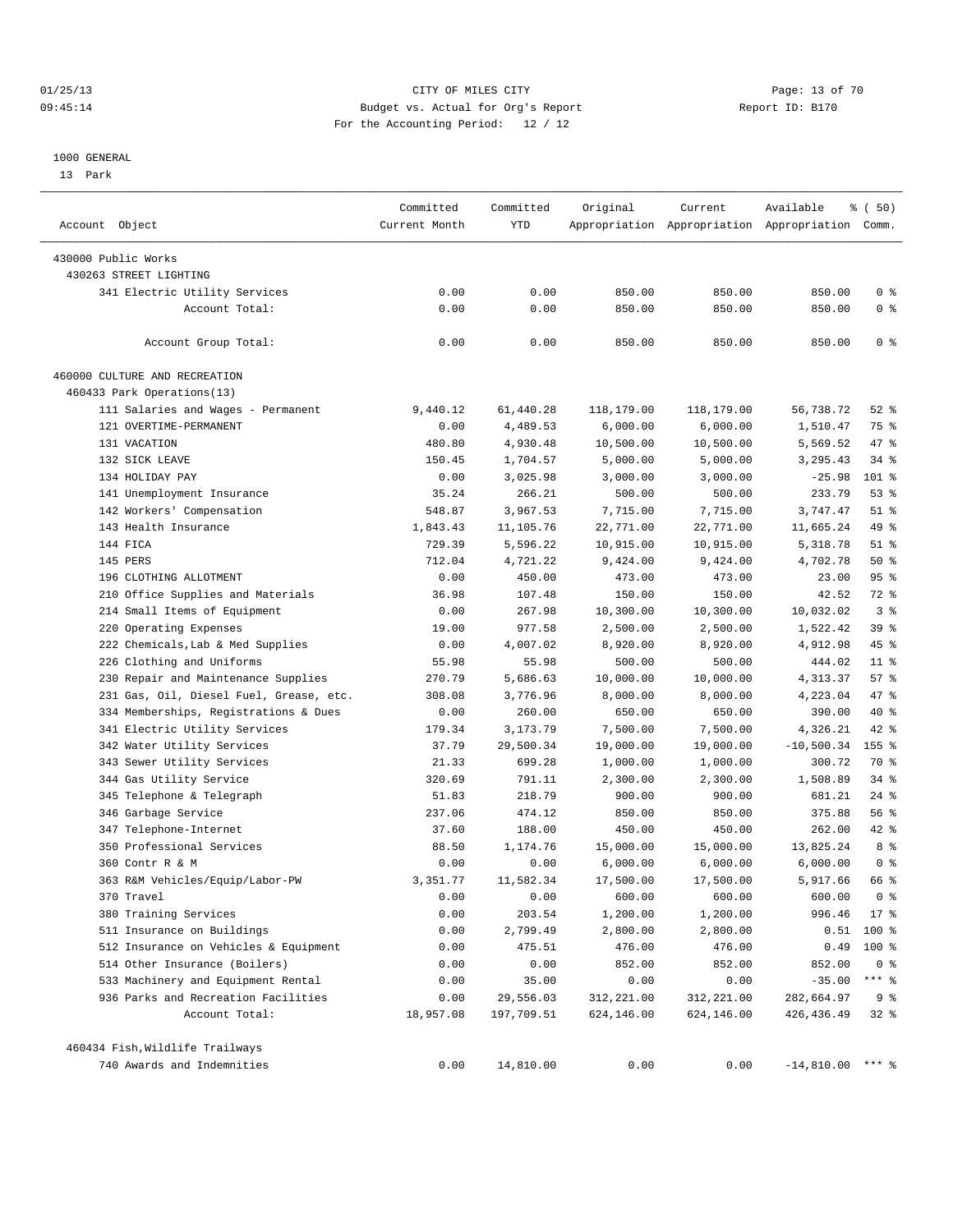#### 01/25/13 Page: 14 of 70 09:45:14 Budget vs. Actual for Org's Report Changer Report ID: B170 For the Accounting Period: 12 / 12

#### 1000 GENERAL

13 Park

| Object<br>Account                          | Committed<br>Current Month | Committed<br><b>YTD</b> | Original<br>Appropriation | Current<br>Appropriation | Available<br>Appropriation | $\frac{1}{6}$ (50)<br>Comm. |
|--------------------------------------------|----------------------------|-------------------------|---------------------------|--------------------------|----------------------------|-----------------------------|
| Account Total:                             | 0.00                       | 14,810.00               | 0.00                      | 0.00                     | $-14,810.00$               | $***$ 2                     |
| 460439 Riverside Park Tennis Court Project |                            |                         |                           |                          |                            |                             |
| 350 Professional Services                  | 0.00                       | 0.00                    | 1,100.00                  | 1,100.00                 | 1,100.00                   | 0 <sup>8</sup>              |
| Account Total:                             | 0.00                       | 0.00                    | 1,100.00                  | 1,100.00                 | 1,100.00                   | 0 <sup>8</sup>              |
| Account Group Total:                       | 18,957.08                  | 212,519.51              | 625, 246, 00              | 625, 246, 00             | 412,726.49                 | $34$ $%$                    |
| Organization Total:                        | 18,957.08                  | 212,519.51              | 626,096.00                | 626,096.00               | 413,576.49                 | $34$ $%$                    |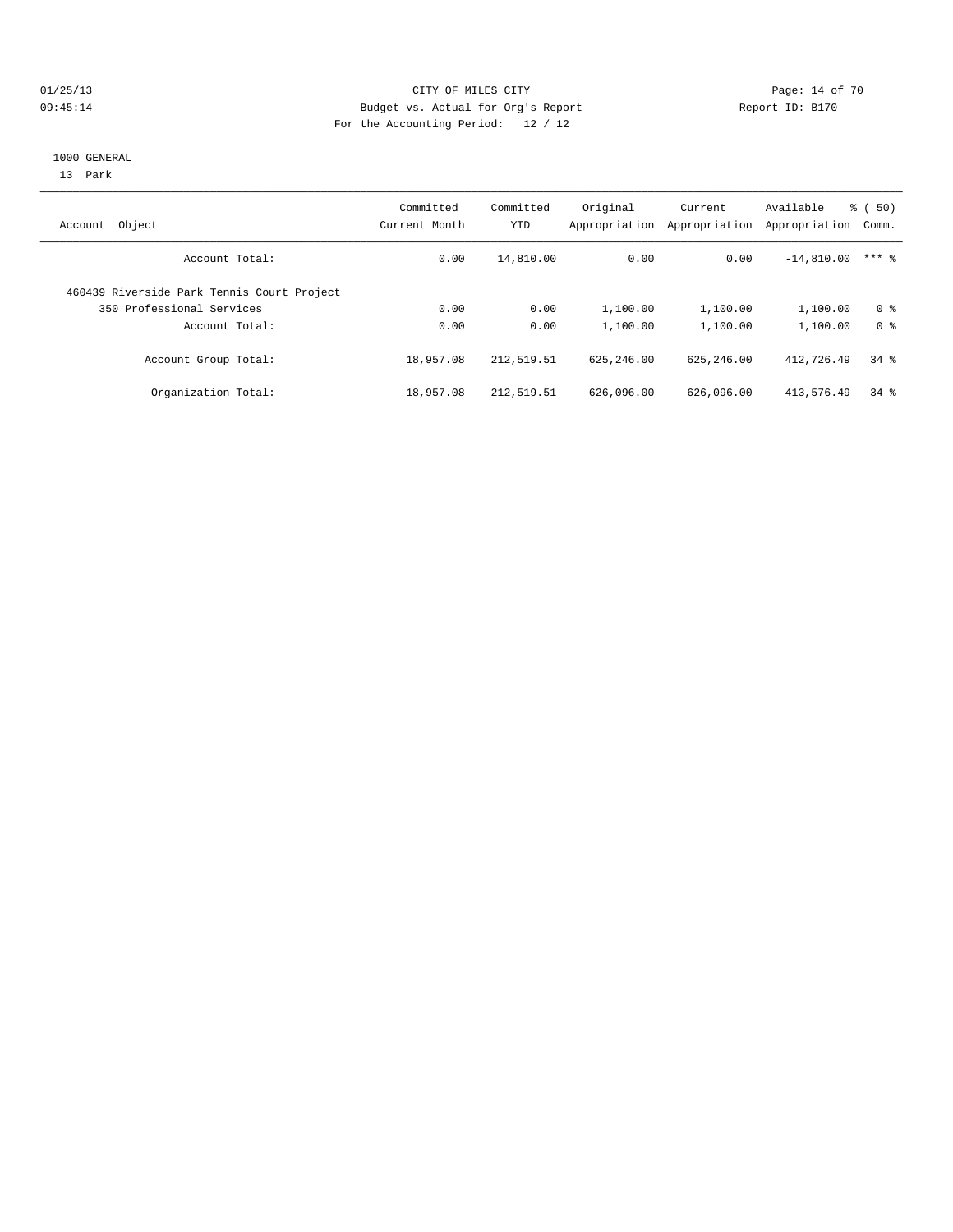#### 01/25/13 Page: 15 of 70 09:45:14 Budget vs. Actual for Org's Report Changer Report ID: B170 For the Accounting Period: 12 / 12

#### 1000 GENERAL

14 Swim Pool

| Account Object                      | Committed<br>Current Month | Committed<br><b>YTD</b> | Original  | Current<br>Appropriation Appropriation Appropriation | Available  | % (50)<br>Comm.  |  |
|-------------------------------------|----------------------------|-------------------------|-----------|------------------------------------------------------|------------|------------------|--|
| 460000 CULTURE AND RECREATION       |                            |                         |           |                                                      |            |                  |  |
| 460445 Swimming Pool                |                            |                         |           |                                                      |            |                  |  |
| 111 Salaries and Wages - Permanent  | 0.00                       | 25,882.91               | 48,191.00 | 48,191.00                                            | 22,308.09  | 54%              |  |
| 141 Unemployment Insurance          | 0.00                       | 90.61                   | 77.00     | 77.00                                                | $-13.61$   | 118 %            |  |
| 142 Workers' Compensation           | 0.00                       | 1,410.62                | 2,626.00  | 2,626.00                                             | 1,215.38   | 54%              |  |
| 144 FICA                            | 0.00                       | 1,980.04                | 3,687.00  | 3,687.00                                             | 1,706.96   | 54%              |  |
| 145 PERS                            | 0.00                       | 322.15                  | 382.00    | 382.00                                               | 59.85      | 84 %             |  |
| 214 Small Items of Equipment        | 0.00                       | 0.00                    | 200.00    | 200.00                                               | 200.00     | 0 <sup>8</sup>   |  |
| 220 Operating Expenses              | 0.00                       | 98.43                   | 1,200.00  | 1,200.00                                             | 1,101.57   | 8 <sup>8</sup>   |  |
| 222 Chemicals, Lab & Med Supplies   | 0.00                       | 0.00                    | 3.000.00  | 3.000.00                                             | 3,000.00   | 0 <sup>8</sup>   |  |
| 230 Repair and Maintenance Supplies | 0.00                       | 0.00                    | 1,000.00  | 1,000.00                                             | 1,000.00   | 0 <sup>8</sup>   |  |
| 341 Electric Utility Services       | 27.94                      | 903.45                  | 1,000.00  | 1,000.00                                             | 96.55      | 90%              |  |
| 342 Water Utility Services          | 0.00                       | 322.38                  | 300.00    | 300.00                                               | $-22.38$   | 107 <sub>8</sub> |  |
| 343 Sewer Utility Services          | 0.00                       | 76.32                   | 75.00     | 75.00                                                | $-1.32$    | $102$ %          |  |
| 345 Telephone & Telegraph           | 0.00                       | 121.23                  | 130.00    | 130.00                                               | 8.77       | 93%              |  |
| 350 Professional Services           | 0.00                       | $-100.00$               | 250.00    | 250.00                                               | 350.00     | $-40$ %          |  |
| 360 Contr R & M                     | 0.00                       | 0.00                    | 21,100.00 | 21,100.00                                            | 21,100.00  | 0 <sup>8</sup>   |  |
| 363 R&M Vehicles/Equip/Labor-PW     | 0.00                       | 405.00                  | 1,000.00  | 1,000.00                                             | 595.00     | 41.8             |  |
| 380 Training Services               | 0.00                       | 0.00                    | 1,200.00  | 1,200.00                                             | 1,200.00   | 0 <sup>8</sup>   |  |
| 540 Special Assessments             | 0.00                       | 0.00                    | 588.00    | 588.00                                               | 588.00     | 0 <sup>8</sup>   |  |
| Account Total:                      | 27.94                      | 31, 513.14              | 86,006.00 | 86,006.00                                            | 54,492.86  | 37%              |  |
| Account Group Total:                | 27.94                      | 31, 513.14              | 86,006.00 | 86,006.00                                            | 54,492.86  | 37 <sup>8</sup>  |  |
| Organization Total:                 | 27.94                      | 31, 513.14              | 86,006.00 | 86,006.00                                            | 54, 492.86 | $37*$            |  |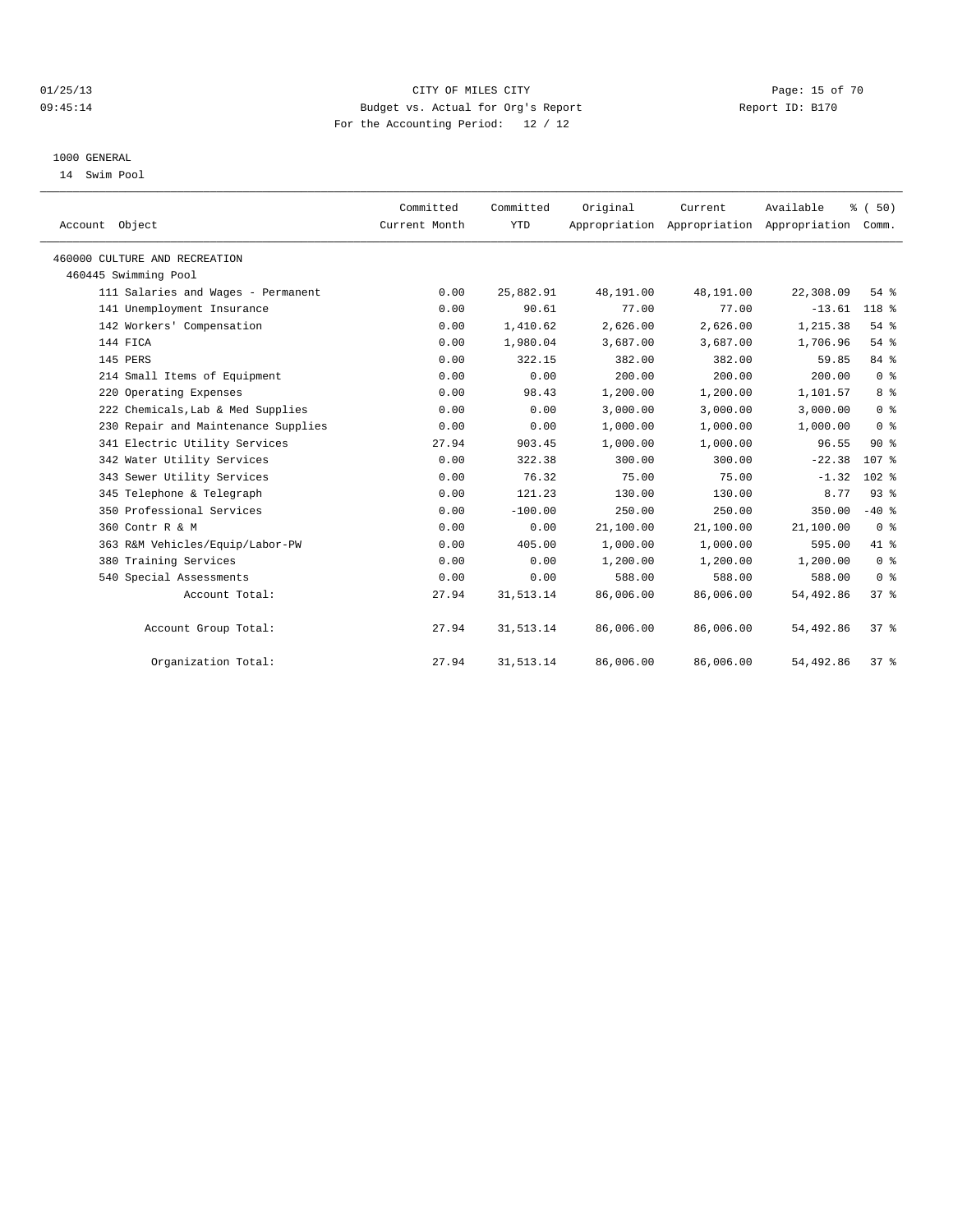## 01/25/13 Page: 16 of 70 09:45:14 Budget vs. Actual for Org's Report Report ID: B170 For the Accounting Period: 12 / 12

### 1000 GENERAL 16 Library

| Object<br>Account                                                       | Committed<br>Current Month | Committed<br>YTD | Original<br>Appropriation | Current<br>Appropriation | Available<br>Appropriation | % (50)<br>Comm. |
|-------------------------------------------------------------------------|----------------------------|------------------|---------------------------|--------------------------|----------------------------|-----------------|
| 520000 OTHER FINANCING USES<br>521000 Interfund Operating Transfers Out |                            |                  |                           |                          |                            |                 |
| 820 Transfers to Other Funds                                            | 23,160.66                  | 138,963.96       | 277,928,00                | 277,928,00               | 138,964.04                 | 50%             |
| Account Total:                                                          | 23,160.66                  | 138,963.96       | 277,928,00                | 277,928,00               | 138,964.04                 | $50*$           |
| Account Group Total:                                                    | 23,160.66                  | 138,963.96       | 277,928,00                | 277,928,00               | 138,964.04                 | $50*$           |
| Organization Total:                                                     | 23,160.66                  | 138,963.96       | 277,928,00                | 277,928,00               | 138,964.04                 | $50*$           |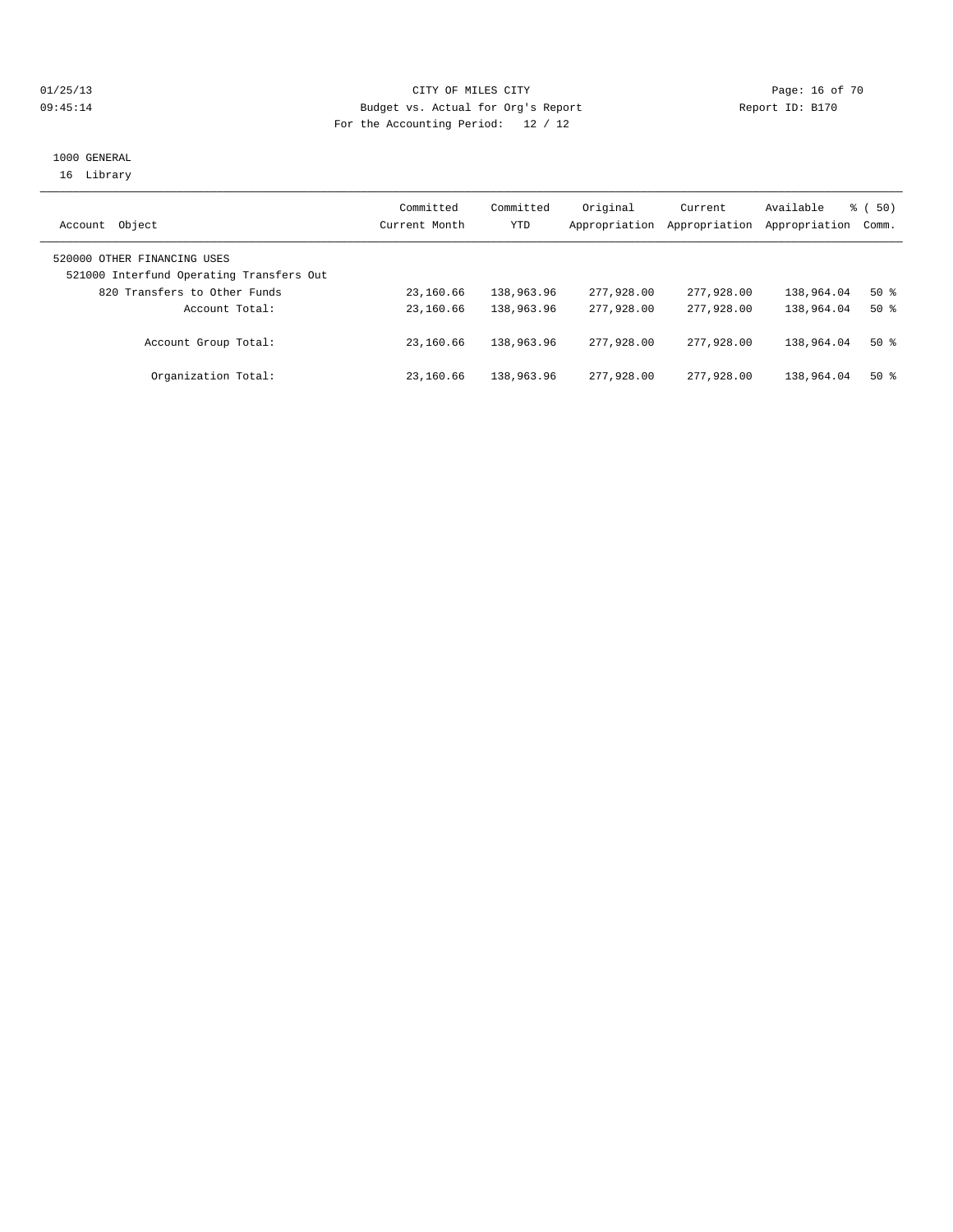#### 01/25/13 Page: 17 of 70 09:45:14 Budget vs. Actual for Org's Report Report ID: B170 For the Accounting Period: 12 / 12

#### 1000 GENERAL

21 Animal Control

| Account Object                           | Committed<br>Current Month | Committed<br><b>YTD</b> | Original  | Current   | Available<br>Appropriation Appropriation Appropriation Comm. | % (50)          |  |
|------------------------------------------|----------------------------|-------------------------|-----------|-----------|--------------------------------------------------------------|-----------------|--|
| 440000 PUBLIC HEALTH                     |                            |                         |           |           |                                                              |                 |  |
| 440600 Animal Control Services (21)      |                            |                         |           |           |                                                              |                 |  |
| 111 Salaries and Wages - Permanent       | 2,308.22                   | 17,578.59               | 41,456.00 | 41,456.00 | 23,877.41                                                    | $42$ %          |  |
| 131 VACATION                             | 394.14                     | 1,910.61                | 0.00      | 0.00      | $-1,910.61$                                                  | $***$ $%$       |  |
| 132 SICK LEAVE                           | 657.82                     | 957.66                  | 0.00      | 0.00      | $-957.66$                                                    | $***$ $%$       |  |
| 134 HOLIDAY PAY                          | 0.00                       | 114.78                  | 0.00      | 0.00      | $-114.78$                                                    | $***$ $%$       |  |
| 141 Unemployment Insurance               | 11.76                      | 73.20                   | 145.00    | 145.00    | 71.80                                                        | 50%             |  |
| 142 Workers' Compensation                | 181.14                     | 1,134.54                | 2,259.00  | 2,259.00  | 1,124.46                                                     | 50%             |  |
| 143 Health Insurance                     | 604.50                     | 3,627.04                | 7,252.00  | 7,252.00  | 3,624.96                                                     | 50%             |  |
| 144 FICA                                 | 257.07                     | 1,600.53                | 3,172.00  | 3,172.00  | 1,571.47                                                     | 50%             |  |
| 145 PERS                                 | 234.32                     | 1,388.24                | 2,784.00  | 2,784.00  | 1,395.76                                                     | 50%             |  |
| 196 CLOTHING ALLOTMENT                   | 0.00                       | 360.00                  | 720.00    | 720.00    | 360.00                                                       | 50%             |  |
| 210 Office Supplies and Materials        | 0.00                       | 0.00                    | 150.00    | 150.00    | 150.00                                                       | 0 <sup>8</sup>  |  |
| 211 Clothing Allotment                   | 0.00                       | 0.00                    | 250.00    | 250.00    | 250.00                                                       | 0 <sup>8</sup>  |  |
| 214 Small Items of Equipment             | 0.00                       | 0.00                    | 400.00    | 400.00    | 400.00                                                       | 0 <sup>8</sup>  |  |
| 220 Operating Expenses                   | 218.02                     | 362.02                  | 1,200.00  | 1,200.00  | 837.98                                                       | $30*$           |  |
| 230 Repair and Maintenance Supplies      | 0.00                       | 3.42                    | 250.00    | 250.00    | 246.58                                                       | 1 <sup>8</sup>  |  |
| 231 Gas, Oil, Diesel Fuel, Grease, etc.  | 145.04                     | 635.55                  | 1,400.00  | 1,400.00  | 764.45                                                       | 45 %            |  |
| 311 Postage, Box Rent, Etc.              | 0.00                       | 0.00                    | 20.00     | 20.00     | 20.00                                                        | 0 <sup>8</sup>  |  |
| 320 Printing, Duplicating, Typing &      | 0.00                       | 0.00                    | 25.00     | 25.00     | 25.00                                                        | 0 <sup>8</sup>  |  |
| 330 Publicity, Subscriptions & Dues      | 0.00                       | 0.00                    | 25.00     | 25.00     | 25.00                                                        | 0 <sup>8</sup>  |  |
| 341 Electric Utility Services            | 25.89                      | 321.25                  | 350.00    | 350.00    | 28.75                                                        | $92$ $%$        |  |
| 342 Water Utility Services               | 22.22                      | 140.07                  | 350.00    | 350.00    | 209.93                                                       | $40*$           |  |
| 343 Sewer Utility Services               | 12.95                      | 68.70                   | 150.00    | 150.00    | 81.30                                                        | 46%             |  |
| 344 Gas Utility Service                  | 43.33                      | 142.99                  | 600.00    | 600.00    | 457.01                                                       | $24$ %          |  |
| 345 Telephone & Telegraph                | 47.41                      | 196.69                  | 500.00    | 500.00    | 303.31                                                       | 39 <sup>8</sup> |  |
| 347 Telephone-Internet                   | 0.00                       | 0.00                    | 20.00     | 20.00     | 20.00                                                        | 0 <sup>8</sup>  |  |
| 350 Professional Services                | 0.00                       | 1,783.05                | 3,000.00  | 3,000.00  | 1,216.95                                                     | 59 %            |  |
| 360 Contr R & M                          | 0.00                       | 0.00                    | 100.00    | 100.00    | 100.00                                                       | 0 <sup>8</sup>  |  |
| 366 R&M Vehicles - Police/Animal Control | 0.00                       | 0.00                    | 100.00    | 100.00    | 100.00                                                       | 0 <sup>8</sup>  |  |
| 370 Travel                               | 0.00                       | 0.00                    | 200.00    | 200.00    | 200.00                                                       | 0 <sup>8</sup>  |  |
| 380 Training Services                    | 0.00                       | 0.00                    | 100.00    | 100.00    | 100.00                                                       | 0 <sup>8</sup>  |  |
| 511 Insurance on Buildings               | 0.00                       | 80.67                   | 110.00    | 110.00    | 29.33                                                        | 73 %            |  |
| Account Total:                           | 5,163.83                   | 32,479.60               | 67,088.00 | 67,088.00 | 34,608.40                                                    | 48 %            |  |
| Account Group Total:                     | 5,163.83                   | 32,479.60               | 67,088.00 | 67,088.00 | 34,608.40                                                    | 48 %            |  |
| Organization Total:                      | 5,163.83                   | 32,479.60               | 67,088.00 | 67,088.00 | 34,608.40                                                    | 48 %            |  |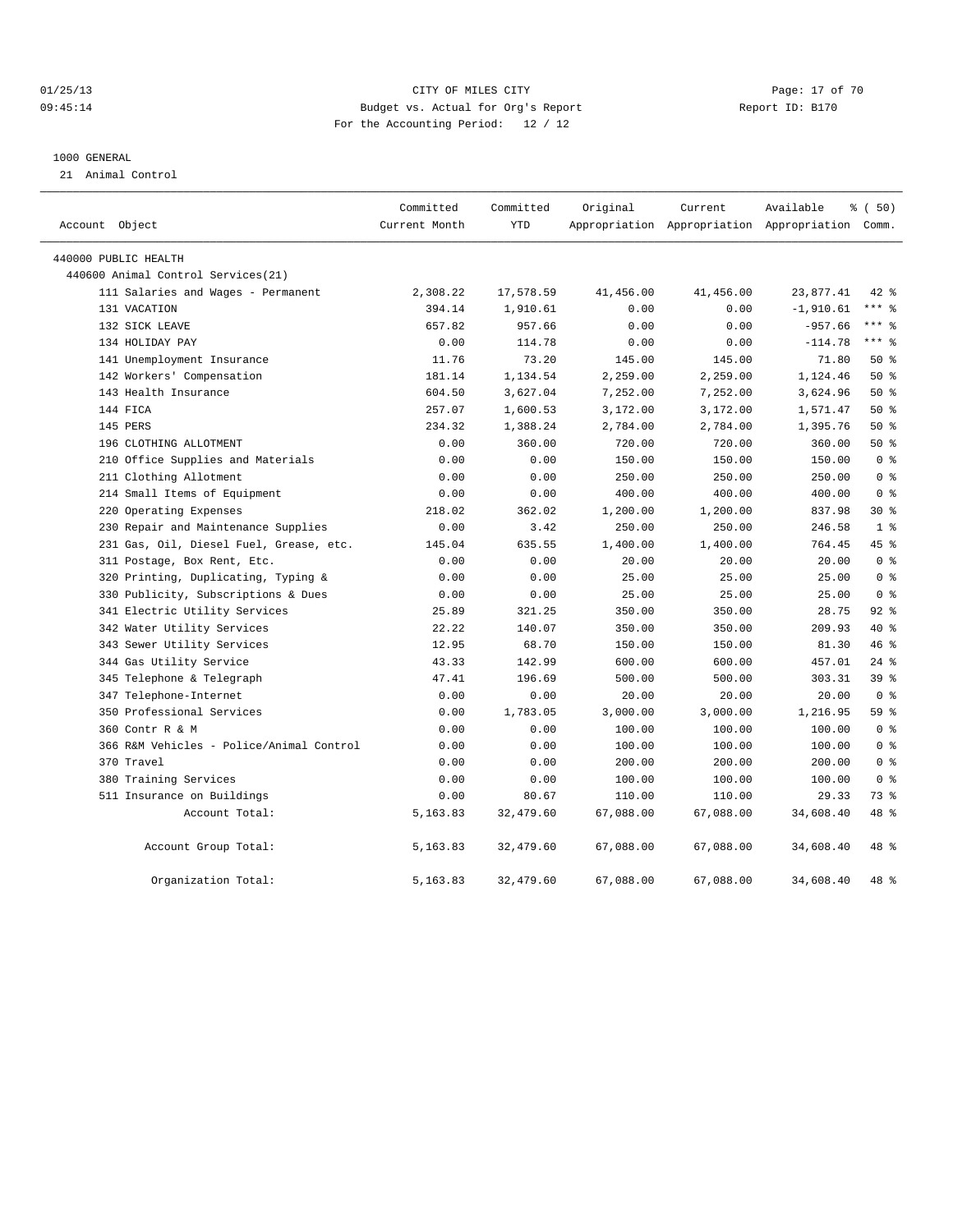#### 01/25/13 Page: 18 of 70 09:45:14 Budget vs. Actual for Org's Report Changer Report ID: B170 For the Accounting Period: 12 / 12

## 1000 GENERAL

36 Planning & Community Services

| Account Object                            | Committed<br>Current Month | Committed<br><b>YTD</b> | Original   | Current    | Available<br>Appropriation Appropriation Appropriation Comm. | % (50)         |
|-------------------------------------------|----------------------------|-------------------------|------------|------------|--------------------------------------------------------------|----------------|
| 410000 GENERAL GOVERNMENT                 |                            |                         |            |            |                                                              |                |
| 411020 Community Services & Planning      |                            |                         |            |            |                                                              |                |
| 111 Salaries and Wages - Permanent        | 5,999.02                   | 35,804.83               | 76,363.00  | 76,363.00  | 40,558.17                                                    | 47 %           |
| 121 OVERTIME-PERMANENT                    | 4.88                       | 24.40                   | 0.00       | 0.00       | $-24.40$                                                     | $***$ 8        |
| 131 VACATION                              | 444.49                     | 3,682.27                | 4,400.00   | 4,400.00   | 717.73                                                       | 84 %           |
| 132 SICK LEAVE                            | 298.90                     | 843.11                  | 2,200.00   | 2,200.00   | 1,356.89                                                     | 38 %           |
| 133 OTHER LEAVE PAY                       | 151.90                     | 1,018.01                | 4,630.00   | 4,630.00   | 3,611.99                                                     | $22$ %         |
| 141 Unemployment Insurance                | 24.15                      | 145.90                  | 306.00     | 306.00     | 160.10                                                       | 48 %           |
| 142 Workers' Compensation                 | 34.95                      | 211.31                  | 2,327.00   | 2,327.00   | 2,115.69                                                     | 9 <sup>8</sup> |
| 143 Health Insurance                      | 1,263.02                   | 7,578.54                | 15,156.00  | 15,156.00  | 7,577.46                                                     | $50*$          |
| 144 FICA                                  | 523.61                     | 3,163.87                | 6,701.00   | 6,701.00   | 3,537.13                                                     | 47 %           |
| 145 PERS                                  | 487.77                     | 2,924.97                | 6, 193.00  | 6, 193.00  | 3,268.03                                                     | 47 %           |
| 196 CLOTHING ALLOTMENT                    | 0.00                       | 313.50                  | 314.00     | 314.00     | 0.50                                                         | 100 %          |
| 210 Office Supplies and Materials         | 0.00                       | 200.80                  | 850.00     | 850.00     | 649.20                                                       | $24$ $%$       |
| 214 Small Items of Equipment              | 0.00                       | 1,051.34                | 1,200.00   | 1,200.00   | 148.66                                                       | 88 %           |
| 220 Operating Expenses                    | 0.00                       | 124.41                  | 0.00       | 0.00       | $-124.41$                                                    | *** %          |
| 311 Postage, Box Rent, Etc.               | 22.03                      | 92.68                   | 200.00     | 200.00     | 107.32                                                       | 46 %           |
| 320 Printing, Duplicating, Typing &       | 0.00                       | 0.00                    | 600.00     | 600.00     | 600.00                                                       | 0 <sup>8</sup> |
| 327 Map Printing                          | 0.00                       | 28.31                   | 300.00     | 300.00     | 271.69                                                       | 9 <sup>8</sup> |
| 331 Publication of Formal & Legal Notices | 22.00                      | 120.00                  | 250.00     | 250.00     | 130.00                                                       | 48 %           |
| 345 Telephone & Telegraph                 | 91.40                      | 400.56                  | 900.00     | 900.00     | 499.44                                                       | 45%            |
| 347 Telephone-Internet                    | 0.00                       | 0.00                    | 100.00     | 100.00     | 100.00                                                       | 0 <sup>8</sup> |
| 350 Professional Services                 | 0.00                       | 0.00                    | 300.00     | 300.00     | 300.00                                                       | 0 <sup>8</sup> |
| 360 Contr R & M                           | 153.01                     | 927.01                  | 2,000.00   | 2,000.00   | 1,072.99                                                     | 46 %           |
| 370 Travel                                | 0.00                       | 411.13                  | 1,100.00   | 1,100.00   | 688.87                                                       | 37%            |
| 380 Training Services                     | 0.00                       | 280.00                  | 1,100.00   | 1,100.00   | 820.00                                                       | $25$ $%$       |
| 382 Books                                 | 0.00                       | 0.00                    | 500.00     | 500.00     | 500.00                                                       | 0 <sup>8</sup> |
| Account Total:                            | 9,521.13                   | 59, 346.95              | 127,990.00 | 127,990.00 | 68,643.05                                                    | 46 %           |
| Account Group Total:                      | 9,521.13                   | 59, 346.95              | 127,990.00 | 127,990.00 | 68,643.05                                                    | 46 %           |
| Organization Total:                       | 9,521.13                   | 59, 346.95              | 127,990.00 | 127,990.00 | 68,643.05                                                    | 46 %           |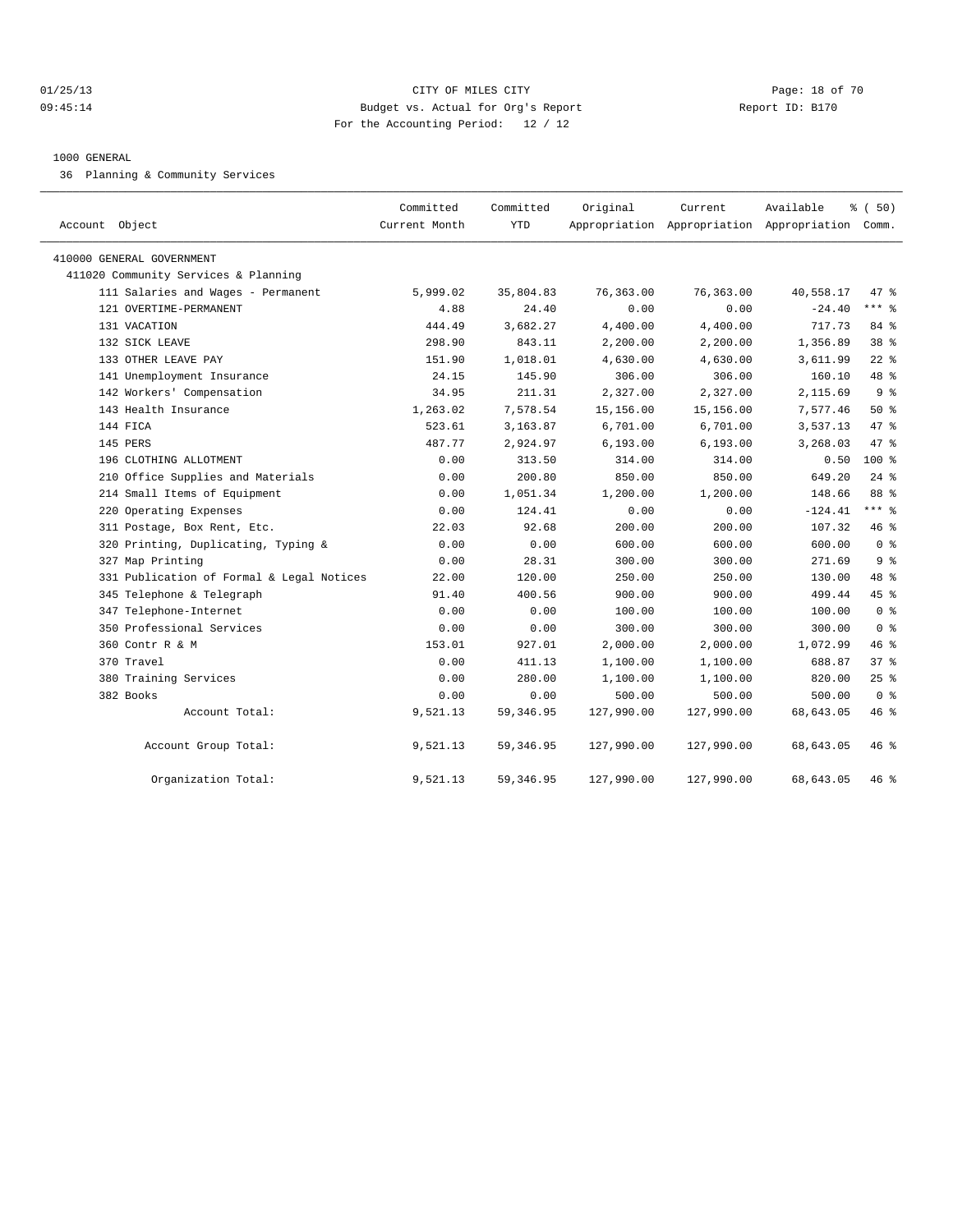## 01/25/13 Page: 19 of 70 09:45:14 Budget vs. Actual for Org's Report Communication of Report ID: B170 For the Accounting Period: 12 / 12

## 1000 GENERAL

37 CITY HEALTH

| Object<br>Account                                                       | Committed<br>Current Month | Committed<br>YTD | Original<br>Appropriation | Current<br>Appropriation | Available<br>Appropriation | $\frac{1}{6}$ (50)<br>Comm. |
|-------------------------------------------------------------------------|----------------------------|------------------|---------------------------|--------------------------|----------------------------|-----------------------------|
| 520000 OTHER FINANCING USES<br>521000 Interfund Operating Transfers Out |                            |                  |                           |                          |                            |                             |
| 820 Transfers to Other Funds                                            | 0.00                       | 0.00             | 30,000.00                 | 30,000.00                | 30,000.00                  | 0 ક                         |
| Account Total:                                                          | 0.00                       | 0.00             | 30,000.00                 | 30,000.00                | 30,000.00                  | 0 <sup>8</sup>              |
| Account Group Total:                                                    | 0.00                       | 0.00             | 30,000.00                 | 30,000.00                | 30,000.00                  | 0 ક                         |
| Organization Total:                                                     | 0.00                       | 0.00             | 30,000.00                 | 30,000.00                | 30,000.00                  | 0 ક                         |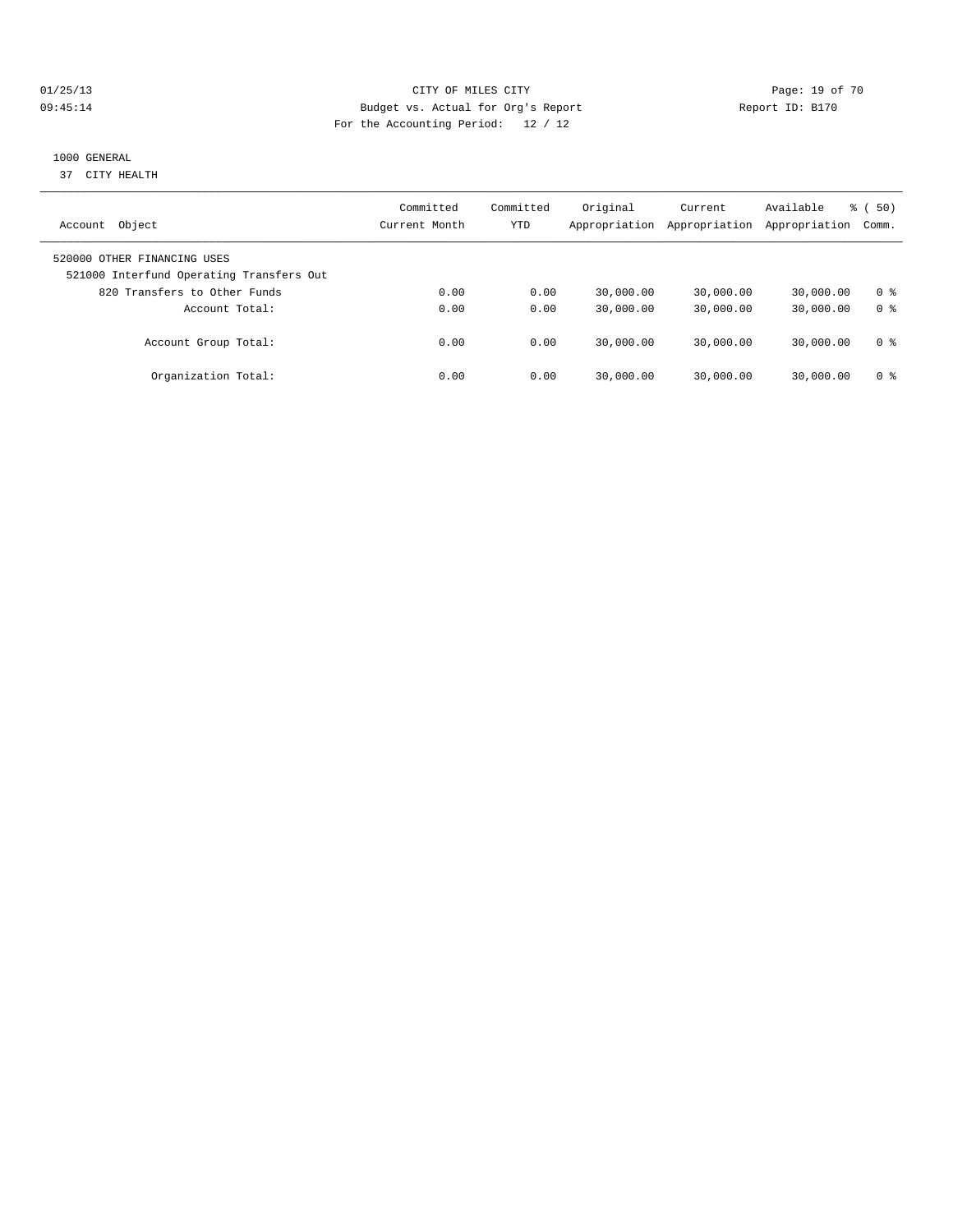#### 01/25/13 Page: 20 of 70 09:45:14 Budget vs. Actual for Org's Report Report ID: B170 For the Accounting Period: 12 / 12

#### 1000 GENERAL

201 Flood Prevention

| Account Object                            | Committed<br>Current Month | Committed<br><b>YTD</b> | Original  | Current<br>Appropriation Appropriation Appropriation Comm. | Available | % (50)          |
|-------------------------------------------|----------------------------|-------------------------|-----------|------------------------------------------------------------|-----------|-----------------|
| 430000 Public Works                       |                            |                         |           |                                                            |           |                 |
| 431200 Flood Control                      |                            |                         |           |                                                            |           |                 |
| 111 Salaries and Wages - Permanent        | 896.99                     | 5,011.59                | 12,262.00 | 12,262.00                                                  | 7,250.41  | 41 %            |
| 131 VACATION                              | 158.87                     | 609.26                  | 400.00    | 400.00                                                     | $-209.26$ | $152$ $%$       |
| 132 SICK LEAVE                            | 96.01                      | 142.36                  | 400.00    | 400.00                                                     | 257.64    | 36%             |
| 133 OTHER LEAVE PAY                       | 0.00                       | 0.00                    | 832.00    | 832.00                                                     | 832.00    | 0 <sup>8</sup>  |
| 141 Unemployment Insurance                | 4.00                       | 20.17                   | 22.00     | 22.00                                                      | 1.83      | 92%             |
| 142 Workers' Compensation                 | 12.88                      | 64.51                   | 757.00    | 757.00                                                     | 692.49    | 9 <sup>8</sup>  |
| 143 Health Insurance                      | 241.79                     | 1,209.73                | 2,901.00  | 2,901.00                                                   | 1,691.27  | 42.8            |
| 144 FICA                                  | 88.16                      | 440.99                  | 1,063.00  | 1,063.00                                                   | 622.01    | 41 %            |
| 145 PERS                                  | 81.44                      | 407.45                  | 982.00    | 982.00                                                     | 574.55    | 41.8            |
| 196 CLOTHING ALLOTMENT                    | 0.00                       | 60.00                   | 60.00     | 60.00                                                      | 0.00      | $100$ %         |
| 210 Office Supplies and Materials         | 20.83                      | 129.60                  | 300.00    | 300.00                                                     | 170.40    | 43.8            |
| 214 Small Items of Equipment              | 0.00                       | 0.00                    | 3,700.00  | 3,700.00                                                   | 3,700.00  | 0 <sup>8</sup>  |
| 220 Operating Expenses                    | 0.00                       | 0.00                    | 200.00    | 200.00                                                     | 200.00    | 0 <sup>8</sup>  |
| 311 Postage, Box Rent, Etc.               | 21.15                      | 73.35                   | 200.00    | 200.00                                                     | 126.65    | 37 <sup>8</sup> |
| 327 Map Printing                          | 0.00                       | 0.00                    | 200.00    | 200.00                                                     | 200.00    | 0 <sup>8</sup>  |
| 331 Publication of Formal & Legal Notices | 132.00                     | 1,264.35                | 1,000.00  | 1,000.00                                                   | $-264.35$ | $126$ %         |
| 334 Memberships, Registrations & Dues     | 0.00                       | 110.00                  | 250.00    | 250.00                                                     | 140.00    | 44 %            |
| 345 Telephone & Telegraph                 | 0.00                       | 0.00                    | 100.00    | 100.00                                                     | 100.00    | 0 <sup>8</sup>  |
| 350 Professional Services                 | 0.00                       | 0.00                    | 770.00    | 770.00                                                     | 770.00    | 0 <sup>8</sup>  |
| 370 Travel                                | 0.00                       | 0.00                    | 1,300.00  | 1,300.00                                                   | 1,300.00  | 0 <sup>8</sup>  |
| 380 Training Services                     | 0.00                       | 0.00                    | 900.00    | 900.00                                                     | 900.00    | 0 <sup>8</sup>  |
| 382 Books                                 | 0.00                       | 0.00                    | 100.00    | 100.00                                                     | 100.00    | 0 <sup>8</sup>  |
| 533 Machinery and Equipment Rental        | 0.00                       | 0.00                    | 500.00    | 500.00                                                     | 500.00    | 0 <sup>8</sup>  |
| 540 Special Assessments                   | 0.00                       | 0.00                    | 250.00    | 250.00                                                     | 250.00    | 0 <sup>8</sup>  |
| Account Total:                            | 1,754.12                   | 9,543.36                | 29,449.00 | 29,449.00                                                  | 19,905.64 | 328             |
| Account Group Total:                      | 1,754.12                   | 9,543.36                | 29,449.00 | 29,449.00                                                  | 19,905.64 | $32$ $%$        |
| Organization Total:                       | 1,754.12                   | 9,543.36                | 29,449.00 | 29,449.00                                                  | 19,905.64 | $32$ $%$        |

Fund Total: 266,445.99 1,897,211.31 4,200,020.00 4,200,020.00 2,302,808.69 45 %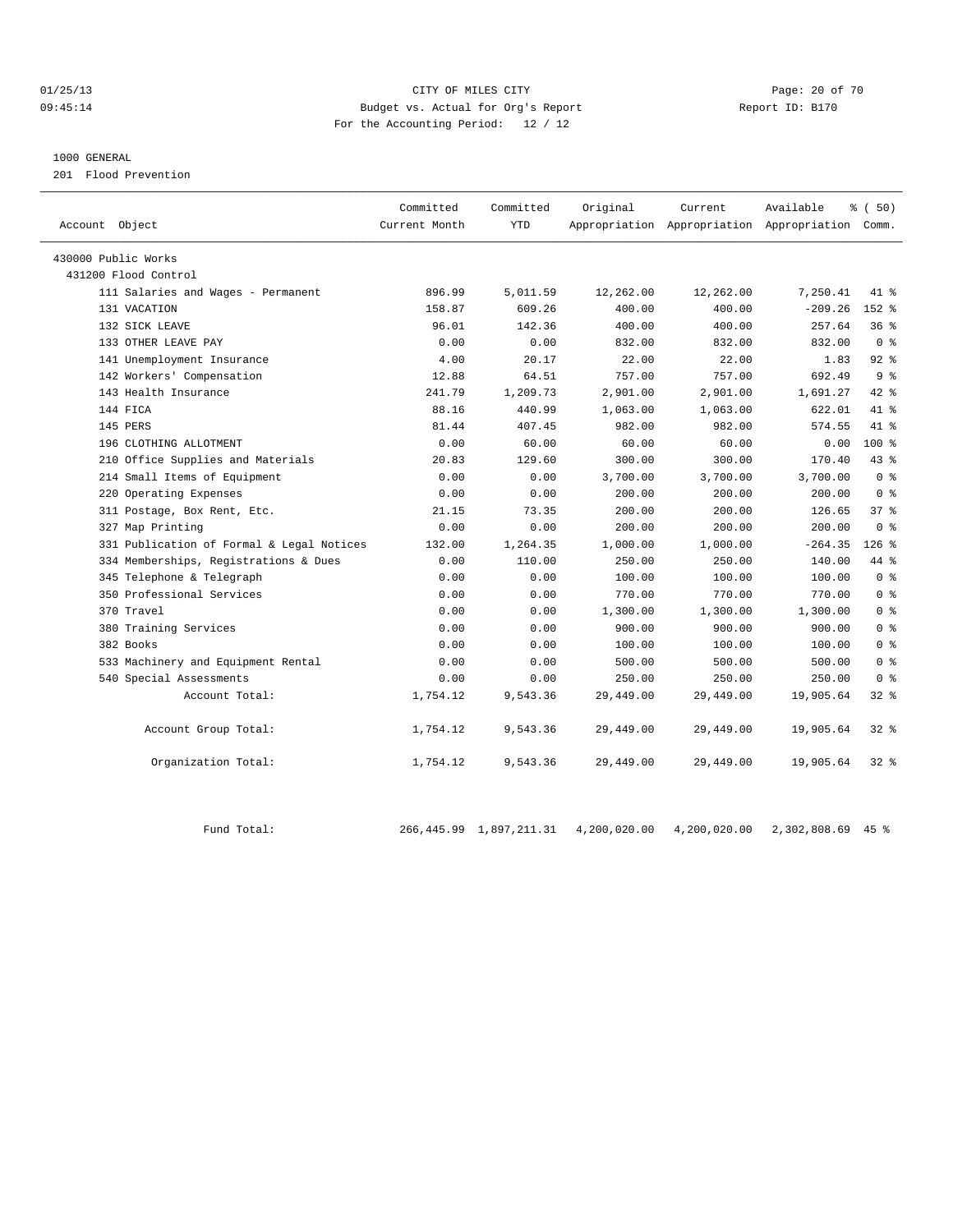#### 01/25/13 Page: 21 of 70 09:45:14 Budget vs. Actual for Org's Report Changer Report ID: B170 For the Accounting Period: 12 / 12

————————————————————————————————————————————————————————————————————————————————————————————————————————————————————————————————————

## 2220 LIBRARY

16 Library

|                      |                                                        | Committed     | Committed        | Original   | Current                                         | Available    | १ ( 50)          |  |
|----------------------|--------------------------------------------------------|---------------|------------------|------------|-------------------------------------------------|--------------|------------------|--|
| Account Object       |                                                        | Current Month | <b>YTD</b>       |            | Appropriation Appropriation Appropriation Comm. |              |                  |  |
|                      | 460000 CULTURE AND RECREATION                          |               |                  |            |                                                 |              |                  |  |
|                      | 460100 Library Services(16)                            |               |                  |            |                                                 |              |                  |  |
|                      | 111 Salaries and Wages - Permanent                     | 14,332.00     | 85, 320.31       | 191,430.00 | 191,430.00                                      | 106,109.69   | 45 %             |  |
|                      | 131 VACATION                                           | 1,367.70      | 7,750.48         | 0.00       | 0.00                                            | $-7,750.48$  | *** %            |  |
|                      | 132 SICK LEAVE                                         | 283.04        | 1,852.58         | 0.00       | 0.00                                            | $-1,852.58$  | $***$ $%$        |  |
|                      | 133 OTHER LEAVE PAY                                    | 0.00          | 336.29           | 0.00       | 0.00                                            | $-336.29$    | $***$ $_{8}$     |  |
|                      | 141 Unemployment Insurance                             | 55.93         | 336.08           | 670.00     | 670.00                                          | 333.92       | $50*$            |  |
|                      | 142 Workers' Compensation                              | 76.73         | 460.92           | 919.00     | 919.00                                          | 458.08       | 50%              |  |
|                      | 143 Health Insurance                                   | 3,021.80      | 18,130.75        | 36,270.00  | 36,270.00                                       | 18, 139. 25  | 50%              |  |
| 144 FICA             |                                                        | 1,174.24      | 7,054.22         | 14,644.00  | 14,644.00                                       | 7,589.78     | 48 %             |  |
| 145 PERS             |                                                        | 1,129.97      | 6,734.86         | 13,534.00  | 13,534.00                                       | 6,799.14     | 50%              |  |
|                      | 196 CLOTHING ALLOTMENT                                 | 0.00          | 750.00           | 750.00     | 750.00                                          | 0.00         | 100 %            |  |
|                      | 210 Office Supplies and Materials                      | 0.00          | 357.06           | 1,500.00   | 1,500.00                                        | 1,142.94     | $24$ %           |  |
|                      | 214 Small Items of Equipment                           | 0.00          | 0.00             | 500.00     | 500.00                                          | 500.00       | 0 <sup>8</sup>   |  |
|                      |                                                        |               |                  |            | 1,000.00                                        | 1,000.00     | 0 <sup>8</sup>   |  |
|                      | 220 Operating Expenses                                 | 0.00          | 0.00             | 1,000.00   |                                                 |              | $22$ %           |  |
|                      | 224 Janitorial Supplies<br>311 Postage, Box Rent, Etc. | 0.00          | 110.45<br>538.33 | 500.00     | 500.00                                          | 389.55       | 27%              |  |
|                      |                                                        | 115.88        |                  | 2,000.00   | 2,000.00                                        | 1,461.67     |                  |  |
|                      | 320 Printing, Duplicating, Typing &                    | 49.23         | 294.66           | 1,445.00   | 1,445.00                                        | 1,150.34     | $20*$            |  |
|                      | 330 Publicity, Subscriptions & Dues                    | 0.00          | 0.00             | 500.00     | 500.00                                          | 500.00       | 0 <sup>8</sup>   |  |
|                      | 334 Memberships, Registrations & Dues                  | 0.00          | 0.00             | 300.00     | 300.00                                          | 300.00       | 0 <sup>8</sup>   |  |
|                      | 341 Electric Utility Services                          | 0.00          | 3,071.40         | 6,000.00   | 6,000.00                                        | 2,928.60     | $51$ %           |  |
|                      | 342 Water Utility Services                             | 22.22         | 147.41           | 700.00     | 700.00                                          | 552.59       | $21$ %           |  |
|                      | 343 Sewer Utility Services                             | 25.52         | 144.12           | 300.00     | 300.00                                          | 155.88       | 48 %             |  |
|                      | 344 Gas Utility Service                                | 0.00          | 239.04           | 4,000.00   | 4,000.00                                        | 3,760.96     | 6 %              |  |
|                      | 345 Telephone & Telegraph                              | 0.00          | 616.73           | 1,500.00   | 1,500.00                                        | 883.27       | 41.8             |  |
|                      | 346 Garbage Service                                    | 0.00          | 0.00             | 500.00     | 500.00                                          | 500.00       | 0 <sup>8</sup>   |  |
|                      | 347 Telephone-Internet                                 | 0.00          | 240.30           | 1,500.00   | 1,500.00                                        | 1,259.70     | 16 <sup>°</sup>  |  |
|                      | 350 Professional Services                              | 0.00          | 0.00             | 7,000.00   | 7,000.00                                        | 7,000.00     | 0 <sup>8</sup>   |  |
|                      | 360 Contr R & M                                        | 1,032.60      | 2,681.98         | 8,000.00   | 8,000.00                                        | 5,318.02     | $34$ $%$         |  |
|                      | 370 Travel                                             | 0.00          | 956.62           | 2,000.00   | 2,000.00                                        | 1,043.38     | 48 %             |  |
|                      | 380 Training Services                                  | 0.00          | 0.00             | 1,500.00   | 1,500.00                                        | 1,500.00     | 0 <sup>8</sup>   |  |
|                      | 382 Books                                              | 1,019.33      | 3,355.15         | 15,000.00  | 15,000.00                                       | 11,644.85    | $22$ %           |  |
|                      | 511 Insurance on Buildings                             | 0.00          | 3,605.09         | 3,606.00   | 3,606.00                                        | 0.91         | $100*$           |  |
|                      | 920 Buildings                                          | 0.00          | 59, 311.00       | 55,000.00  | 55,000.00                                       | $-4, 311.00$ | 108 <sup>8</sup> |  |
|                      | Account Total:                                         | 23,706.19     | 204, 395.83      | 372,568.00 | 372,568.00                                      | 168, 172. 17 | 55 <sup>8</sup>  |  |
|                      | Account Group Total:                                   | 23,706.19     | 204,395.83       | 372,568.00 | 372,568.00                                      | 168, 172. 17 | 55%              |  |
| 510000 MISCELLANEOUS |                                                        |               |                  |            |                                                 |              |                  |  |
|                      | 510330 Comprehensive Liability Insurance               |               |                  |            |                                                 |              |                  |  |
|                      | 513 Liability                                          | 0.00          | 4,754.03         | 4,754.00   | 4,754.00                                        |              | $-0.03$ 100 %    |  |
|                      | Account Total:                                         | 0.00          | 4,754.03         | 4,754.00   | 4,754.00                                        |              | $-0.03$ 100 %    |  |
|                      | Account Group Total:                                   | 0.00          | 4,754.03         | 4,754.00   | 4,754.00                                        |              | $-0.03$ 100 %    |  |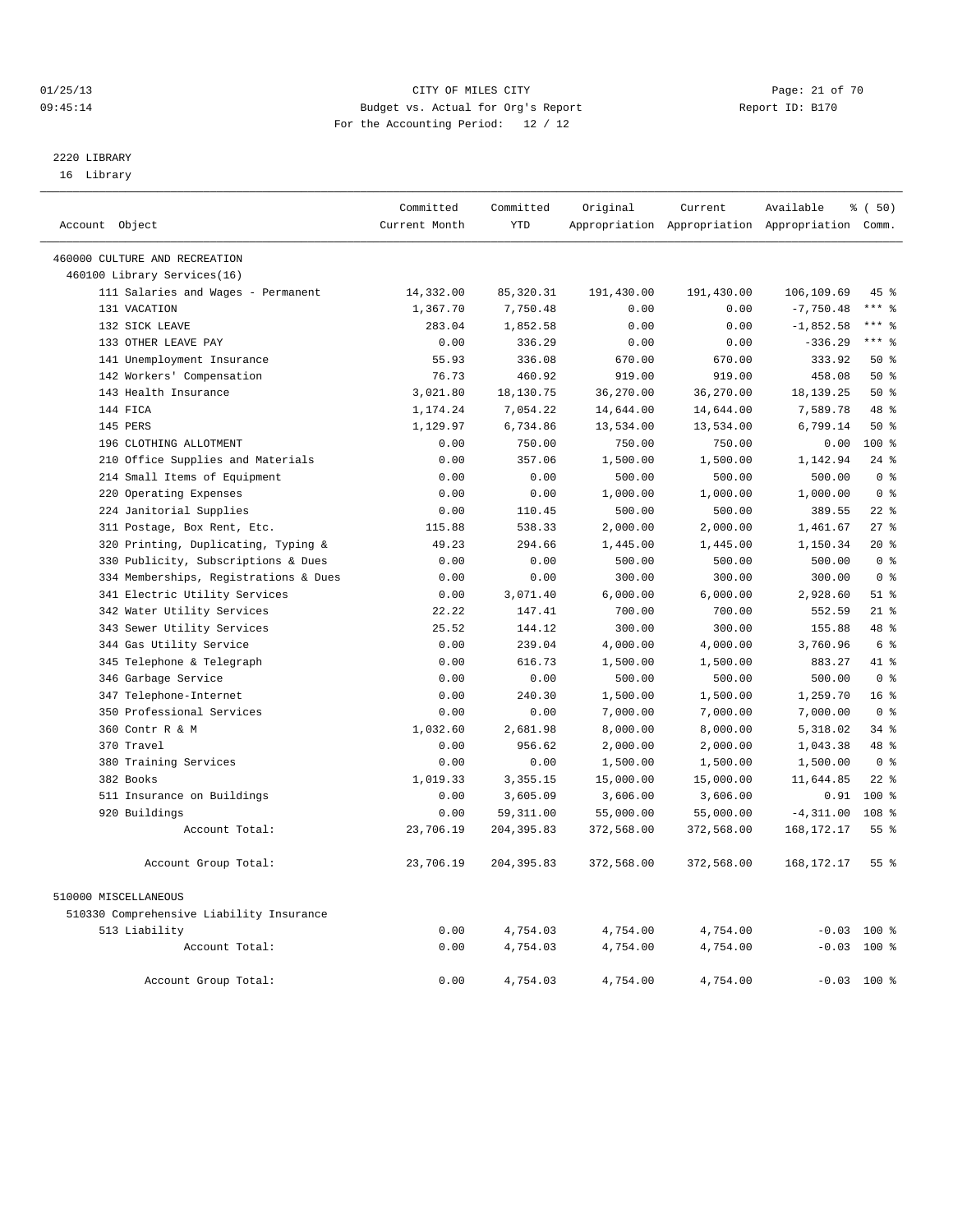## 01/25/13 Page: 22 of 70 09:45:14 Budget vs. Actual for Org's Report Report ID: B170 For the Accounting Period: 12 / 12

## 2220 LIBRARY 16 Library

| Account Object                                                          | Committed<br>Current Month | Committed<br>YTD | Original   | Current<br>Appropriation Appropriation | Available<br>Appropriation | % (50)<br>Comm. |
|-------------------------------------------------------------------------|----------------------------|------------------|------------|----------------------------------------|----------------------------|-----------------|
| 520000 OTHER FINANCING USES<br>521000 Interfund Operating Transfers Out |                            |                  |            |                                        |                            |                 |
| 820 Transfers to Other Funds                                            | 1,512.66                   | 9,075.96         | 18,152.00  | 18,152.00                              | 9,076.04                   | $50*$           |
| Account Total:                                                          | 1,512.66                   | 9,075.96         | 18,152.00  | 18,152.00                              | 9,076.04                   | $50*$           |
| Account Group Total:                                                    | 1,512.66                   | 9,075.96         | 18,152.00  | 18,152.00                              | 9,076.04                   | $50*$           |
| Organization Total:                                                     | 25, 218.85                 | 218, 225.82      | 395,474.00 | 395, 474.00                            | 177,248.18                 | 55 <sup>8</sup> |
|                                                                         |                            |                  |            |                                        |                            |                 |
| Fund Total:                                                             | 25, 218.85                 | 218,225.82       | 395,474.00 | 395,474.00                             | 177,248.18                 | 55 %            |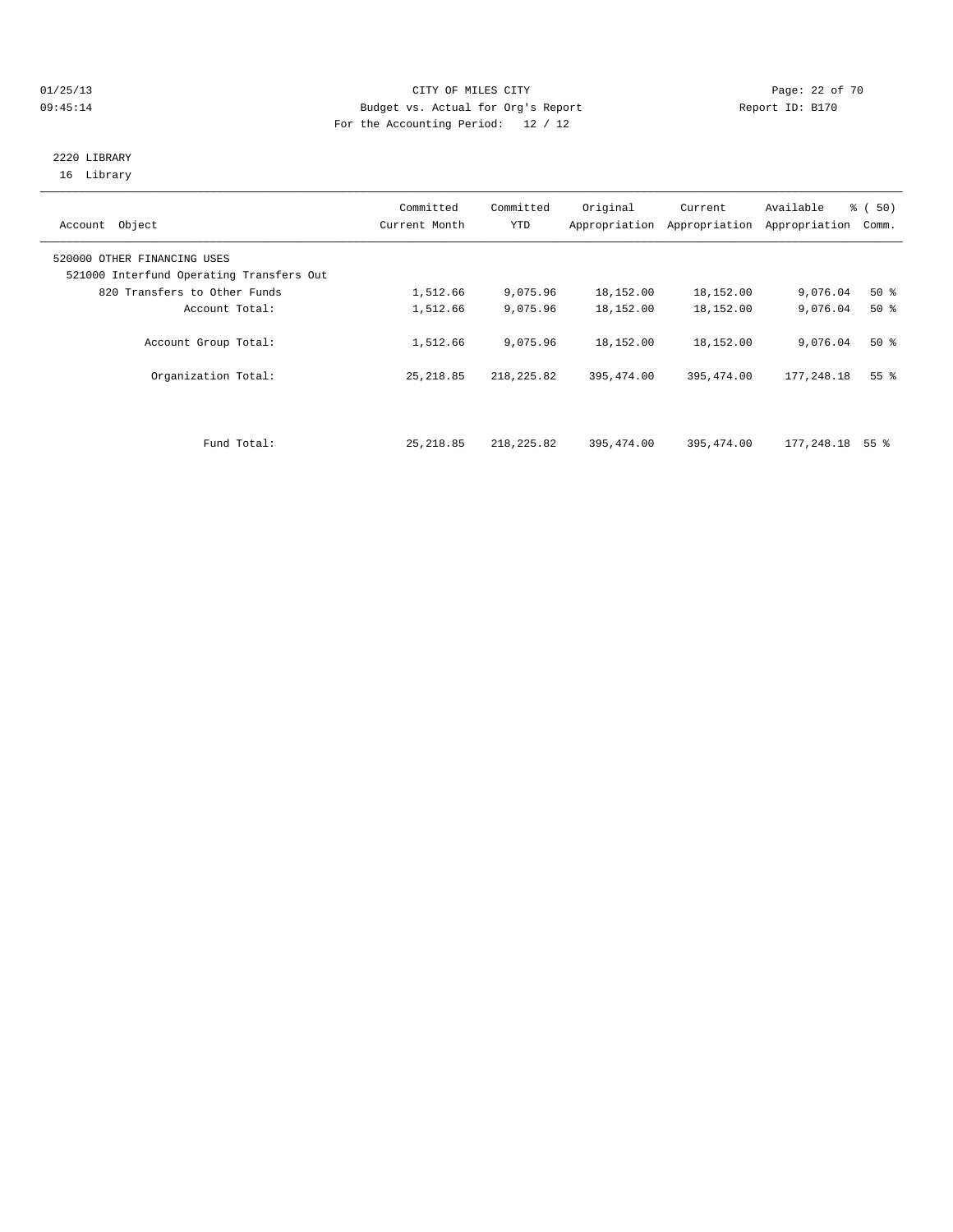#### 01/25/13 Page: 23 of 70 09:45:14 Budget vs. Actual for Org's Report Changer Report ID: B170 For the Accounting Period: 12 / 12

## 2260 EMERGENCY DISASTER

202 Flood Disaster

| Account Object            | Committed<br>Current Month | Committed<br><b>YTD</b> | Original  | Current<br>Appropriation Appropriation | Available<br>Appropriation | $\frac{2}{3}$ (50)<br>Comm. |
|---------------------------|----------------------------|-------------------------|-----------|----------------------------------------|----------------------------|-----------------------------|
| 430000 Public Works       |                            |                         |           |                                        |                            |                             |
| 431200 Flood Control      |                            |                         |           |                                        |                            |                             |
| 350 Professional Services | 0.00                       | 44,646.00               | 44,000.00 | 44,000.00                              | $-646.00$ 101 %            |                             |
| 940 Machinery & Equipment | 0.00                       | 24,499.48               | 0.00      | 0.00                                   | $-24, 499.48$              | $***$ $-$                   |
| Account Total:            | 0.00                       | 69,145.48               | 44,000.00 | 44,000.00                              | $-25, 145.48$ 157 %        |                             |
| Account Group Total:      | 0.00                       | 69,145.48               | 44,000.00 | 44,000.00                              | $-25, 145.48$ 157 %        |                             |
| Organization Total:       | 0.00                       | 69,145.48               | 44,000.00 | 44,000.00                              | $-25, 145.48$ 157 %        |                             |
|                           |                            |                         |           |                                        |                            |                             |
| Fund Total:               | 0.00                       | 69,145.48               | 44,000.00 | 44,000.00                              | $-25, 145.48$ 157 %        |                             |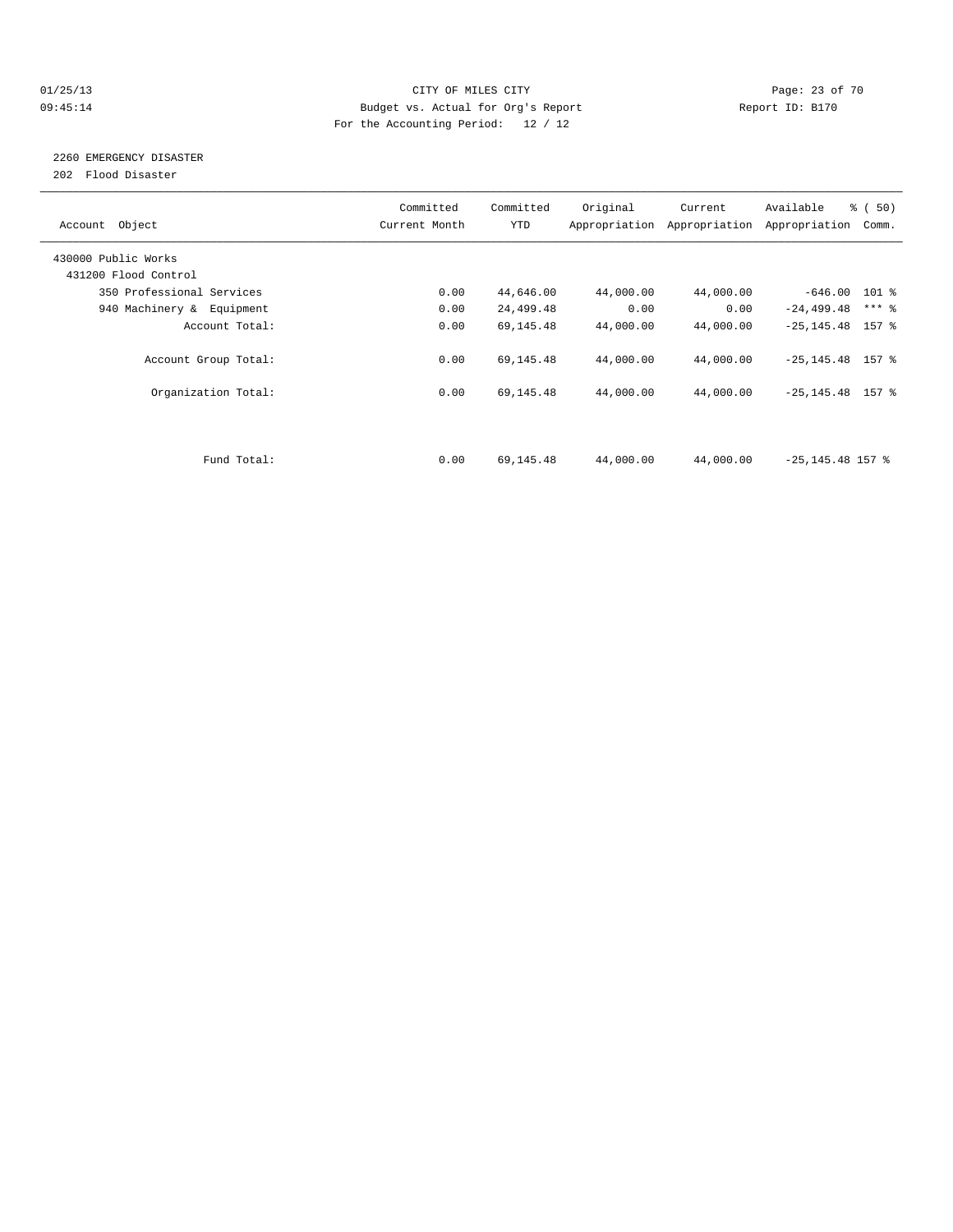## 01/25/13 Page: 24 of 70 09:45:14 Budget vs. Actual for Org's Report Changer Report ID: B170 For the Accounting Period: 12 / 12

# 2270 Health

37 CITY HEALTH

| Account Object                                             | Committed<br>Current Month | Committed<br>YTD | Original  | Current<br>Appropriation Appropriation | Available<br>Appropriation | % (50)<br>Comm. |
|------------------------------------------------------------|----------------------------|------------------|-----------|----------------------------------------|----------------------------|-----------------|
| 440000 PUBLIC HEALTH<br>440140 Registration and Inspection |                            |                  |           |                                        |                            |                 |
| 210 Office Supplies and Materials                          | 0.00                       | 0.00             | 1,000.00  | 1,000.00                               | 1,000.00                   | 0 <sup>8</sup>  |
| 311 Postage, Box Rent, Etc.                                | 12.45                      | 51.35            | 1,000.00  | 1,000.00                               | 948.65                     | 5 <sup>8</sup>  |
| 350 Professional Services                                  | 2,666.66                   | 15,999.96        | 35,000.00 | 35,000.00                              | 19,000.04                  | 46 %            |
| Account Total:                                             | 2,679.11                   | 16,051.31        | 37,000.00 | 37,000.00                              | 20,948.69                  | 43 %            |
| Account Group Total:                                       | 2,679.11                   | 16,051.31        | 37,000.00 | 37,000.00                              | 20,948.69                  | 43.8            |
| Organization Total:                                        | 2,679.11                   | 16,051.31        | 37,000.00 | 37,000.00                              | 20,948.69                  | 43.8            |
|                                                            |                            |                  |           |                                        |                            |                 |
| Fund Total:                                                | 2,679.11                   | 16,051.31        | 37,000.00 | 37,000.00                              | 20,948.69                  | $43$ %          |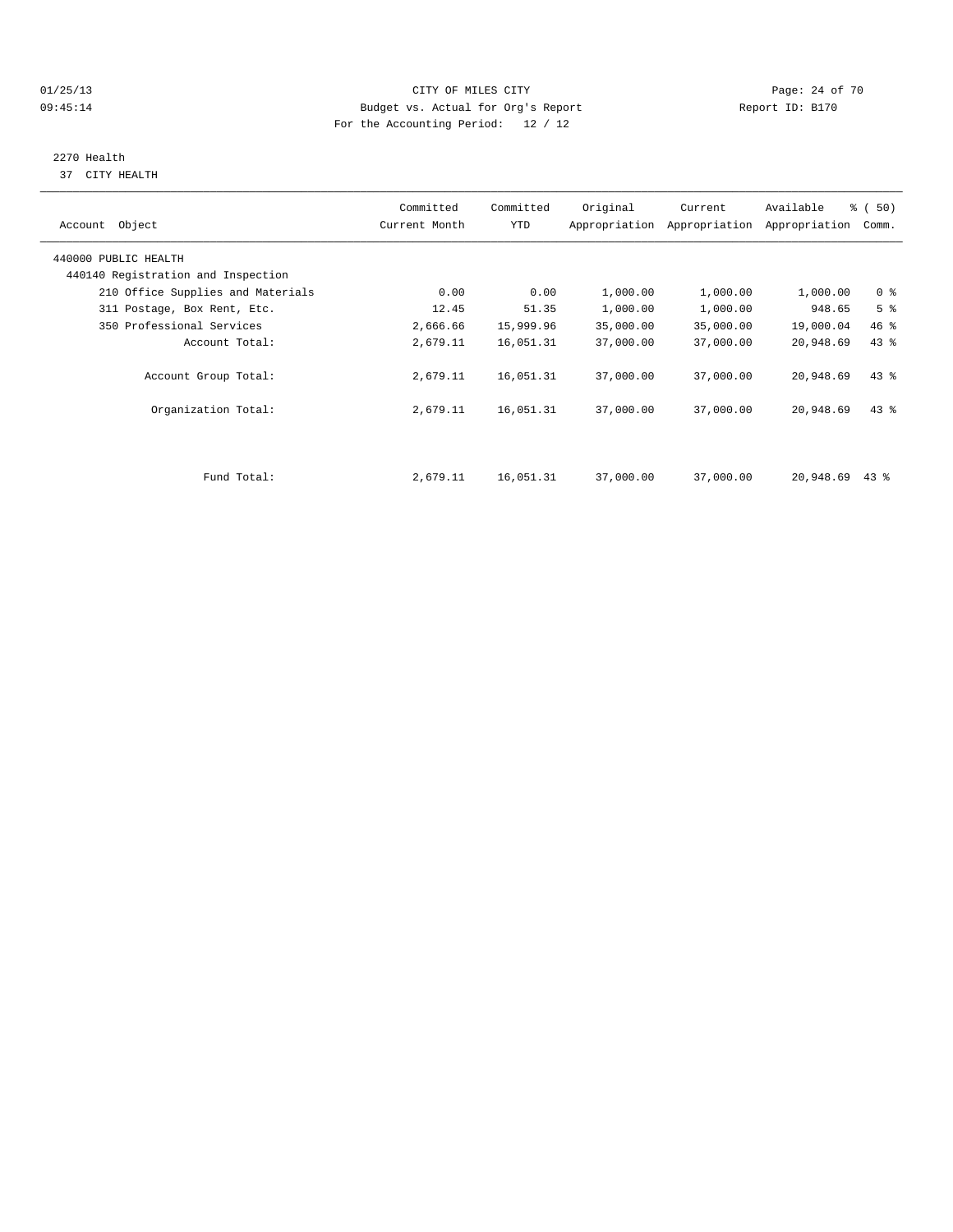## 01/25/13 Page: 25 of 70 09:45:14 Budget vs. Actual for Org's Report Changer Report ID: B170 For the Accounting Period: 12 / 12

# 2372 Permissive Medical Levy

20 Permissive Medical Levy

| Account Object                                                          | Committed<br>Current Month | Committed<br>YTD | Original   | Current<br>Appropriation Appropriation | Available<br>Appropriation | % (50)<br>Comm. |
|-------------------------------------------------------------------------|----------------------------|------------------|------------|----------------------------------------|----------------------------|-----------------|
| 520000 OTHER FINANCING USES<br>521000 Interfund Operating Transfers Out |                            |                  |            |                                        |                            |                 |
| 820 Transfers to Other Funds                                            | 0.00                       | 0.00             | 141,468.00 | 141,468.00                             | 141,468.00                 | 0 <sup>8</sup>  |
| Account Total:                                                          | 0.00                       | 0.00             | 141,468.00 | 141,468.00                             | 141,468.00                 | 0 <sup>8</sup>  |
| Account Group Total:                                                    | 0.00                       | 0.00             | 141,468.00 | 141,468.00                             | 141,468.00                 | 0 <sup>8</sup>  |
| Organization Total:                                                     | 0.00                       | 0.00             | 141,468.00 | 141,468.00                             | 141,468.00                 | 0 <sup>8</sup>  |
| Fund Total:                                                             | 0.00                       | 0.00             | 141,468.00 | 141,468.00                             | 141,468.00                 | 0 <sup>8</sup>  |
|                                                                         |                            |                  |            |                                        |                            |                 |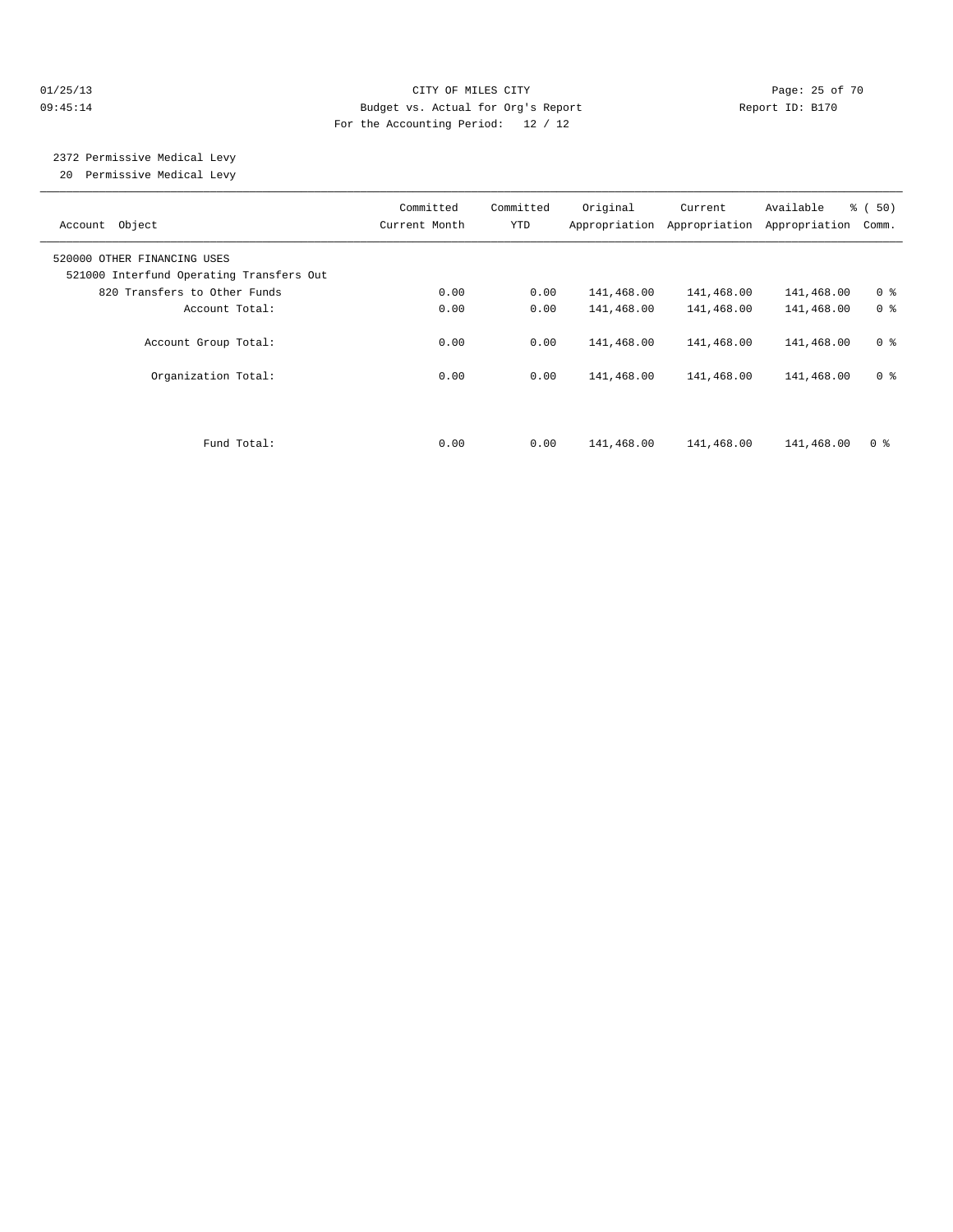## 01/25/13 CITY OF MILES CITY Page: 26 of 70 09:45:14 Budget vs. Actual for Org's Report Report ID: B170 For the Accounting Period: 12 / 12

————————————————————————————————————————————————————————————————————————————————————————————————————————————————————————————————————

## 2394 BUILDING CODE ENFORCEMENT

18 BUILDING INSPECTION

|                                          | Committed     | Committed  | Original  | Current   | Available                                       | १ ( 50)         |
|------------------------------------------|---------------|------------|-----------|-----------|-------------------------------------------------|-----------------|
| Account Object                           | Current Month | YTD        |           |           | Appropriation Appropriation Appropriation Comm. |                 |
|                                          |               |            |           |           |                                                 |                 |
| 420000 PUBLIC SAFETY                     |               |            |           |           |                                                 |                 |
| 420531 Building Inspection               |               |            |           |           |                                                 |                 |
| 111 Salaries and Wages - Permanent       | 487.43        | 2,879.72   | 7,243.00  | 7,243.00  | 4,363.28                                        | 40 %            |
| 121 OVERTIME-PERMANENT                   | 5.42          | 27.10      | 100.00    | 100.00    | 72.90                                           | $27$ %          |
| 131 VACATION                             | 75.90         | 331.43     | 0.00      | 0.00      | $-331.43$                                       | $***$ $-$       |
| 132 SICK LEAVE                           | 42.99         | 125.48     | 0.00      | 0.00      | $-125.48$                                       | *** 응           |
| 133 OTHER LEAVE PAY                      | 0.00          | 0.00       | 150.00    | 150.00    | 150.00                                          | 0 <sup>8</sup>  |
| 141 Unemployment Insurance               | 2.16          | 11.84      | 26.00     | 26.00     | 14.16                                           | 46 %            |
| 142 Workers' Compensation                | 6.83          | 37.73      | 231.00    | 231.00    | 193.27                                          | 16 <sup>°</sup> |
| 143 Health Insurance                     | 120.91        | 665.27     | 1,450.00  | 1,450.00  | 784.73                                          | 46 %            |
| 144 FICA                                 | 42.55         | 233.01     | 573.00    | 573.00    | 339.99                                          | 41 %            |
| 145 PERS                                 | 43.24         | 237.78     | 530.00    | 530.00    | 292.22                                          | 45 %            |
| 196 CLOTHING ALLOTMENT                   | 0.00          | 30.00      | 30.00     | 30.00     | 0.00                                            | $100$ %         |
| 210 Office Supplies and Materials        | 82.82         | 785.22     | 100.00    | 100.00    | $-685.22$                                       | 785 %           |
| 311 Postage, Box Rent, Etc.              | 0.00          | 45.00      | 100.00    | 100.00    | 55.00                                           | 45 %            |
| 320 Printing, Duplicating, Typing &      | 0.00          | 27.00      | 250.00    | 250.00    | 223.00                                          | $11$ %          |
| 330 Publicity, Subscriptions & Dues      | 16.50         | 16.50      | 25.00     | 25.00     | 8.50                                            | 66 %            |
| 334 Memberships, Registrations & Dues    | 0.00          | 125.00     | 150.00    | 150.00    | 25.00                                           | 83%             |
| 345 Telephone & Telegraph                | 33.74         | 132.95     | 350.00    | 350.00    | 217.05                                          | 38 %            |
| 347 Telephone-Internet                   | 0.00          | 0.00       | 65.00     | 65.00     | 65.00                                           | 0 <sup>8</sup>  |
| 350 Professional Services                | 598.20        | 30, 415.55 | 55,000.00 | 55,000.00 | 24,584.45                                       | 55 <sup>8</sup> |
| 363 R&M Vehicles/Equip/Labor-PW          | 2,655.00      | 2,655.00   | 0.00      | 0.00      | $-2,655.00$                                     | $***$ $-$       |
| 380 Training Services                    | 0.00          | 0.00       | 150.00    | 150.00    | 150.00                                          | 0 <sup>8</sup>  |
| 382 Books                                | 0.00          | 182.00     | 1,500.00  | 1,500.00  | 1,318.00                                        | $12$ %          |
| 540 Special Assessments                  | 0.00          | 558.32     | 450.00    | 450.00    | $-108.32$                                       | 124 %           |
| Account Total:                           | 4,213.69      | 39,521.90  | 68,473.00 | 68,473.00 | 28,951.10                                       | 58 %            |
| Account Group Total:                     | 4,213.69      | 39,521.90  | 68,473.00 | 68,473.00 | 28,951.10                                       | 58 %            |
| 510000 MISCELLANEOUS                     |               |            |           |           |                                                 |                 |
| 510330 Comprehensive Liability Insurance |               |            |           |           |                                                 |                 |
| 513 Liability                            | 0.00          | 96.27      | 96.00     | 96.00     | $-0.27$                                         | 100 %           |
| Account Total:                           | 0.00          | 96.27      | 96.00     | 96.00     | $-0.27$                                         | $100*$          |
| Account Group Total:                     | 0.00          | 96.27      | 96.00     | 96.00     |                                                 | $-0.27$ 100 %   |
| 520000 OTHER FINANCING USES              |               |            |           |           |                                                 |                 |
| 521000 Interfund Operating Transfers Out |               |            |           |           |                                                 |                 |
| 820 Transfers to Other Funds             | 464.25        | 2,785.50   | 5,571.00  | 5,571.00  | 2,785.50                                        | $50*$           |
| Account Total:                           | 464.25        | 2,785.50   | 5,571.00  | 5,571.00  | 2,785.50                                        | $50*$           |
|                                          |               |            |           |           |                                                 |                 |
| Account Group Total:                     | 464.25        | 2,785.50   | 5,571.00  | 5,571.00  | 2,785.50                                        | $50*$           |
| Organization Total:                      | 4,677.94      | 42,403.67  | 74,140.00 | 74,140.00 | 31,736.33                                       | 57%             |
| Fund Total:                              | 4,677.94      | 42,403.67  | 74,140.00 | 74,140.00 | 31,736.33 57 %                                  |                 |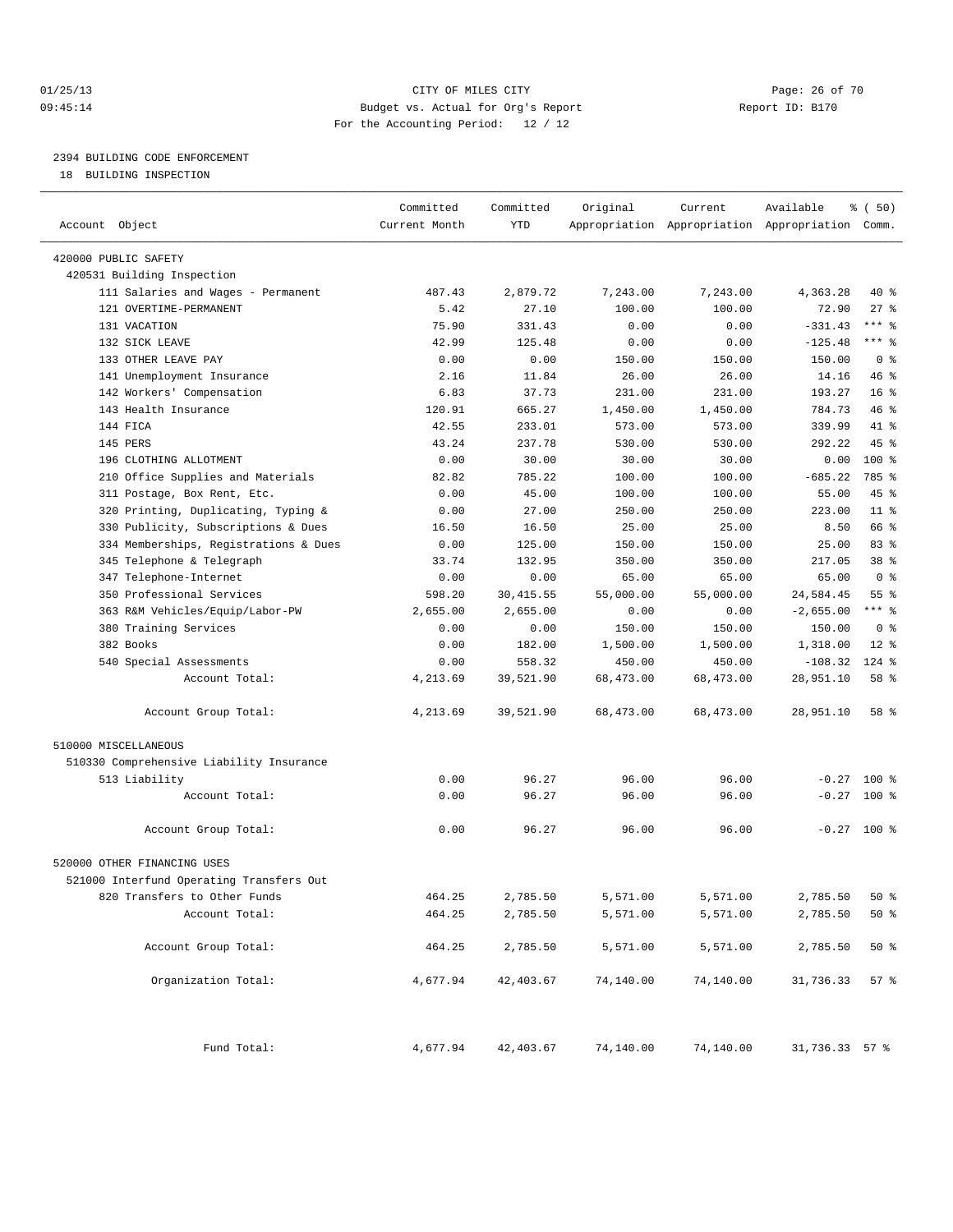#### 01/25/13 Page: 27 of 70 09:45:14 Budget vs. Actual for Org's Report Report ID: B170 For the Accounting Period: 12 / 12

### 2400 LTG M D#165-(Gen City) 46 SID #165

| Account Object                           | Committed<br>Current Month | Committed<br><b>YTD</b> | Original   | Current<br>Appropriation Appropriation Appropriation | Available | % (50)<br>Comm. |  |
|------------------------------------------|----------------------------|-------------------------|------------|------------------------------------------------------|-----------|-----------------|--|
| 430000 Public Works                      |                            |                         |            |                                                      |           |                 |  |
| 430263 STREET LIGHTING                   |                            |                         |            |                                                      |           |                 |  |
| 341 Electric Utility Services            | 1,130.43                   | 52,123.91               | 109,000.00 | 109,000.00                                           | 56,876.09 | 48 %            |  |
| 533 Machinery and Equipment Rental       | 0.00                       | 16,157.40               | 47,000.00  | 47,000.00                                            | 30,842.60 | 34.8            |  |
| Account Total:                           | 1,130.43                   | 68,281.31               | 156,000.00 | 156,000.00                                           | 87,718.69 | 44 %            |  |
| Account Group Total:                     | 1,130.43                   | 68, 281. 31             | 156,000.00 | 156,000.00                                           | 87,718.69 | $44*$           |  |
| 520000 OTHER FINANCING USES              |                            |                         |            |                                                      |           |                 |  |
| 521000 Interfund Operating Transfers Out |                            |                         |            |                                                      |           |                 |  |
| 820 Transfers to Other Funds             | 0.00                       | 1,000.00                | 1,000.00   | 1,000.00                                             | 0.00      | $100*$          |  |
| Account Total:                           | 0.00                       | 1,000.00                | 1,000.00   | 1,000.00                                             | 0.00      | $100*$          |  |
| Account Group Total:                     | 0.00                       | 1,000.00                | 1,000.00   | 1,000.00                                             |           | $0.00$ 100 %    |  |
| Organization Total:                      | 1,130.43                   | 69,281.31               | 157,000.00 | 157,000.00                                           | 87,718.69 | $44*$           |  |
|                                          |                            |                         |            |                                                      |           |                 |  |
| Fund Total:                              | 1,130.43                   | 69,281.31               | 157,000.00 | 157,000.00                                           | 87,718.69 | 44 %            |  |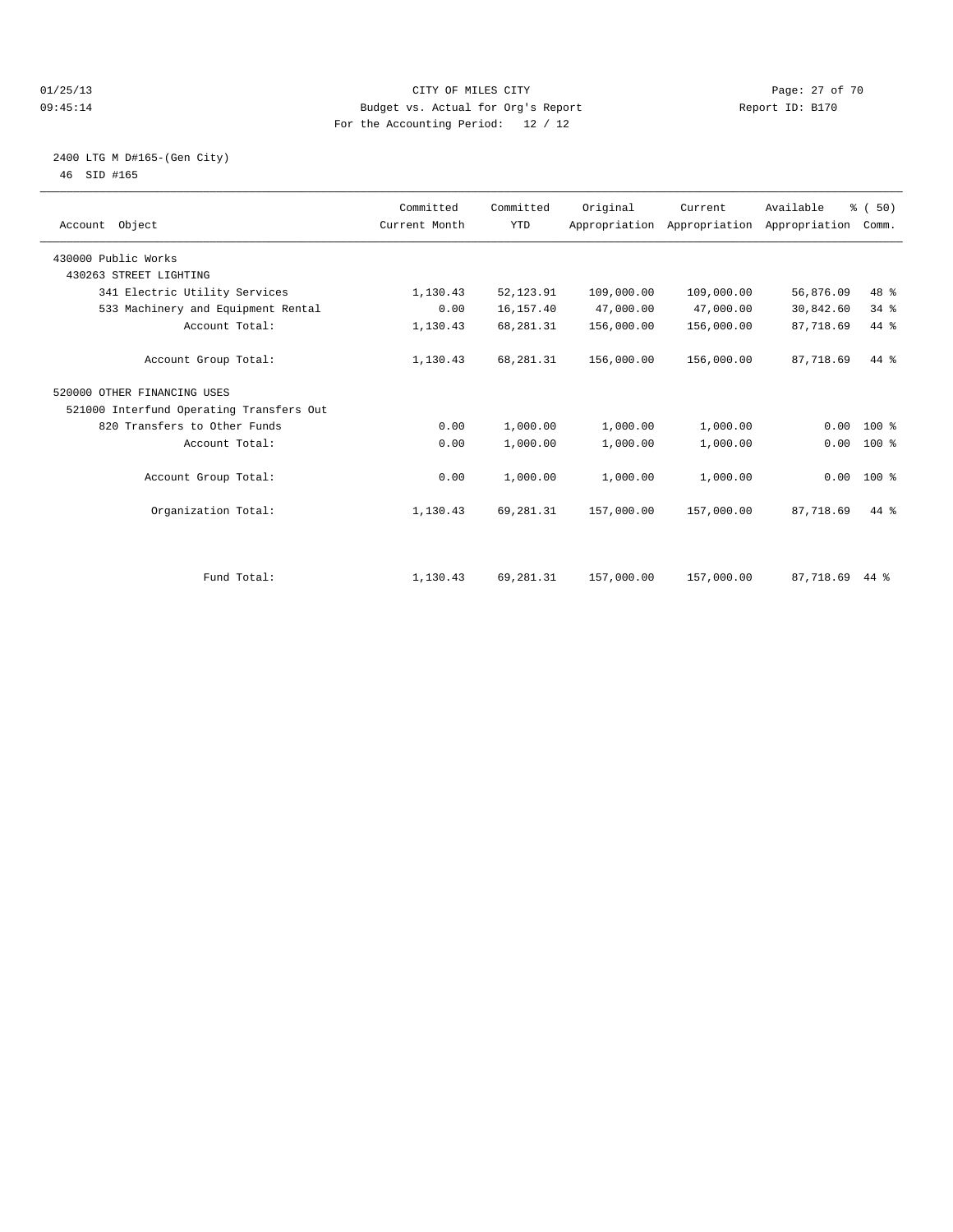#### 01/25/13 Page: 28 of 70 09:45:14 Budget vs. Actual for Org's Report Report ID: B170 For the Accounting Period: 12 / 12

## 2420 LTG M D#167-(MilesAddn Etc)

48 SID #167

| Account Object                           | Committed<br>Current Month | Committed<br><b>YTD</b> | Original  | Current   | Available<br>Appropriation Appropriation Appropriation | % (50)<br>Comm. |  |
|------------------------------------------|----------------------------|-------------------------|-----------|-----------|--------------------------------------------------------|-----------------|--|
| 430000 Public Works                      |                            |                         |           |           |                                                        |                 |  |
| 430263 STREET LIGHTING                   |                            |                         |           |           |                                                        |                 |  |
| 341 Electric Utility Services            | 0.00                       | 8,572.53                | 19,900.00 | 19,900.00 | 11,327.47                                              | 43.8            |  |
| 533 Machinery and Equipment Rental       | 0.00                       | 3,324.50                | 9,000.00  | 9,000.00  | 5,675.50                                               | 37%             |  |
| Account Total:                           | 0.00                       | 11,897.03               | 28,900.00 | 28,900.00 | 17,002.97                                              | 41 %            |  |
| Account Group Total:                     | 0.00                       | 11,897.03               | 28,900.00 | 28,900.00 | 17,002.97                                              | $41*$           |  |
| 520000 OTHER FINANCING USES              |                            |                         |           |           |                                                        |                 |  |
| 521000 Interfund Operating Transfers Out |                            |                         |           |           |                                                        |                 |  |
| 820 Transfers to Other Funds             | 0.00                       | 1,000.00                | 1,000.00  | 1,000.00  | 0.00                                                   | 100 %           |  |
| Account Total:                           | 0.00                       | 1,000.00                | 1,000.00  | 1,000.00  | 0.00                                                   | 100 %           |  |
| Account Group Total:                     | 0.00                       | 1,000.00                | 1,000.00  | 1,000.00  |                                                        | $0.00$ 100 %    |  |
| Organization Total:                      | 0.00                       | 12,897.03               | 29,900.00 | 29,900.00 | 17,002.97                                              | 43.8            |  |
|                                          |                            |                         |           |           |                                                        |                 |  |
| Fund Total:                              | 0.00                       | 12,897.03               | 29,900.00 | 29,900.00 | 17,002.97 43 %                                         |                 |  |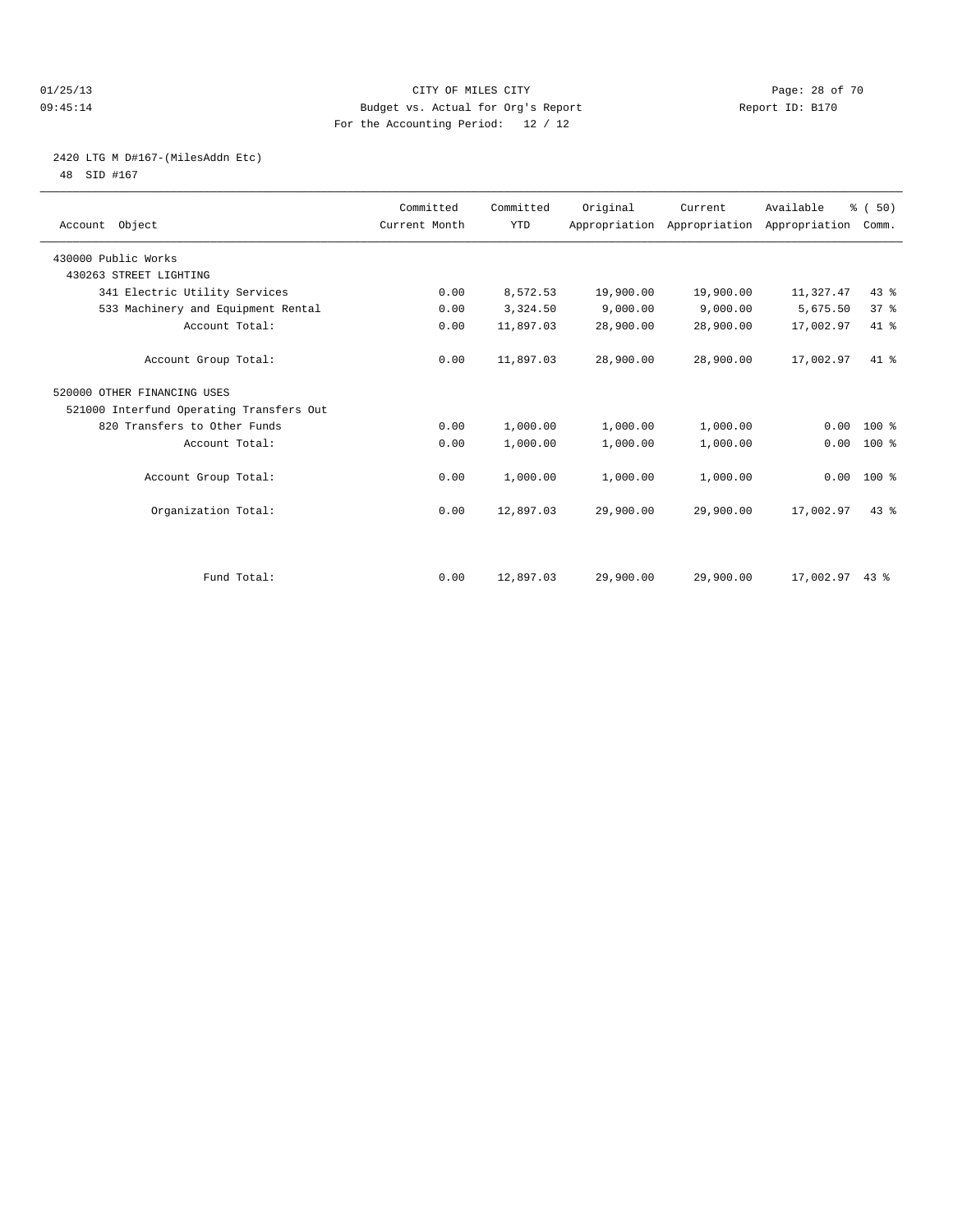#### 01/25/13 Page: 29 of 70 09:45:14 Budget vs. Actual for Org's Report Changer Report ID: B170 For the Accounting Period: 12 / 12

## 2430 LTG M D#171-(Balsam Est) 49 SID #171

| Account Object                           | Committed<br>Current Month | Committed<br><b>YTD</b> | Original | Current<br>Appropriation Appropriation Appropriation | Available | % (50)<br>Comm. |
|------------------------------------------|----------------------------|-------------------------|----------|------------------------------------------------------|-----------|-----------------|
| 430000 Public Works                      |                            |                         |          |                                                      |           |                 |
| 430263 STREET LIGHTING                   |                            |                         |          |                                                      |           |                 |
| 230 Repair and Maintenance Supplies      | 0.00                       | 0.00                    | 500.00   | 500.00                                               | 500.00    | 0 <sup>8</sup>  |
| 341 Electric Utility Services            | 0.00                       | 605.33                  | 1,400.00 | 1,400.00                                             | 794.67    | 43 %            |
| 360 Contr R & M                          | 0.00                       | 0.00                    | 300.00   | 300.00                                               | 300.00    | 0 <sup>8</sup>  |
| Account Total:                           | 0.00                       | 605.33                  | 2,200.00 | 2,200.00                                             | 1,594.67  | 28 <sup>8</sup> |
| Account Group Total:                     | 0.00                       | 605.33                  | 2,200.00 | 2,200.00                                             | 1,594.67  | 28 <sup>8</sup> |
| 520000 OTHER FINANCING USES              |                            |                         |          |                                                      |           |                 |
| 521000 Interfund Operating Transfers Out |                            |                         |          |                                                      |           |                 |
| 820 Transfers to Other Funds             | 0.00                       | 1,000.00                | 1,000.00 | 1,000.00                                             | 0.00      | $100*$          |
| Account Total:                           | 0.00                       | 1,000.00                | 1,000.00 | 1,000.00                                             | 0.00      | $100*$          |
| Account Group Total:                     | 0.00                       | 1,000.00                | 1,000.00 | 1,000.00                                             | 0.00      | 100 %           |
| Organization Total:                      | 0.00                       | 1,605.33                | 3,200.00 | 3,200.00                                             | 1,594.67  | $50*$           |
| Fund Total:                              | 0.00                       | 1,605.33                | 3,200.00 | 3,200.00                                             | 1,594.67  | $50*$           |
|                                          |                            |                         |          |                                                      |           |                 |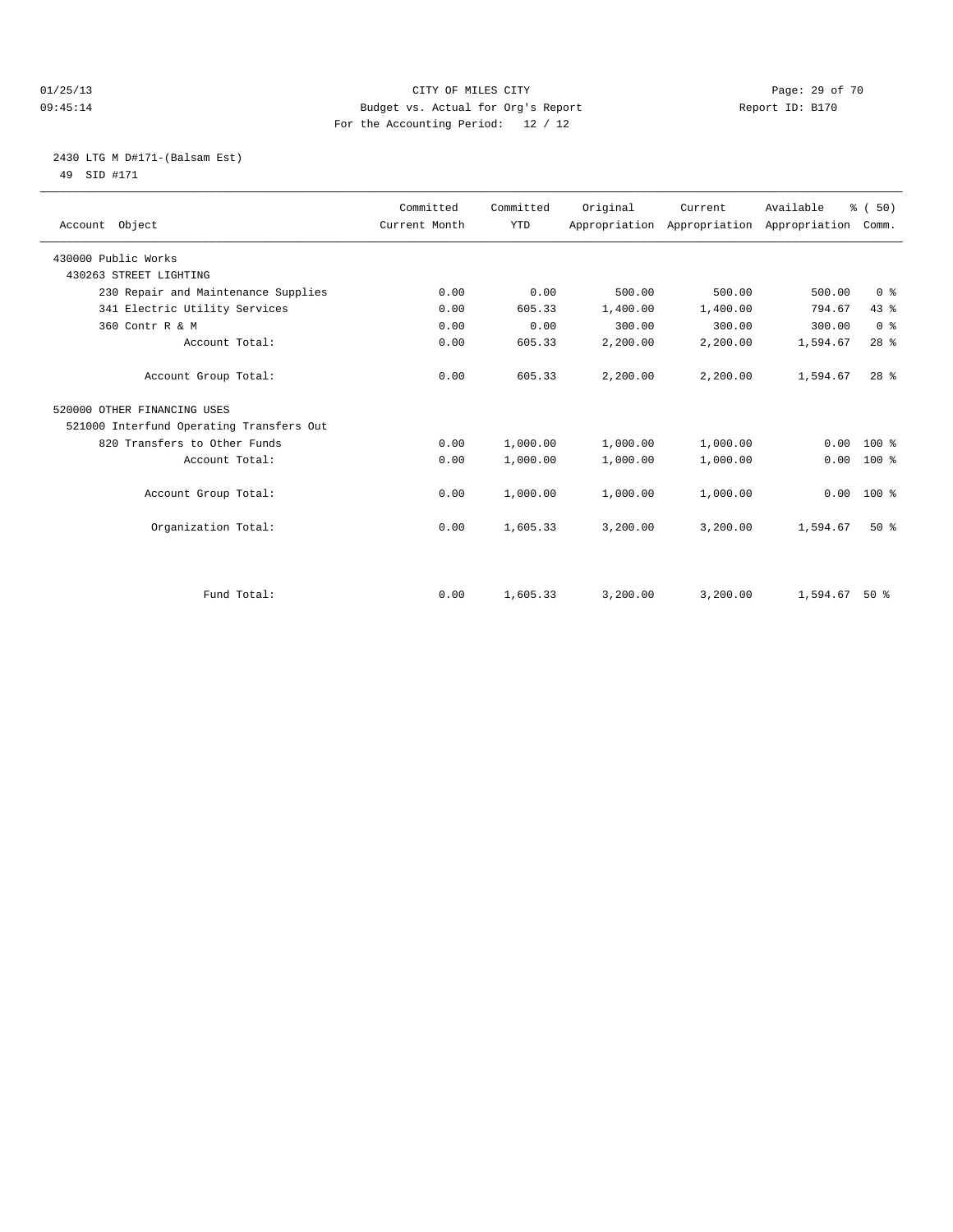#### 01/25/13 Page: 30 of 70 09:45:14 Budget vs. Actual for Org's Report Changer Report ID: B170 For the Accounting Period: 12 / 12

## 2440 LTG M D#172-(Main Str) 50 SID #172

| Account Object                           | Committed<br>Current Month | Committed<br><b>YTD</b> | Original  | Current<br>Appropriation Appropriation Appropriation | Available | % (50)<br>Comm. |
|------------------------------------------|----------------------------|-------------------------|-----------|------------------------------------------------------|-----------|-----------------|
| 430000 Public Works                      |                            |                         |           |                                                      |           |                 |
| 430263 STREET LIGHTING                   |                            |                         |           |                                                      |           |                 |
| 230 Repair and Maintenance Supplies      | 0.00                       | 34.62                   | 5,700.00  | 5,700.00                                             | 5,665.38  | 1 <sup>°</sup>  |
| 341 Electric Utility Services            | 0.00                       | 5,316.63                | 13,360.00 | 13,360.00                                            | 8,043.37  | 40 %            |
| 360 Contr R & M                          | 0.00                       | 0.00                    | 1,700.00  | 1,700.00                                             | 1,700.00  | 0 <sup>8</sup>  |
| Account Total:                           | 0.00                       | 5, 351.25               | 20,760.00 | 20,760.00                                            | 15,408.75 | $26$ $%$        |
| Account Group Total:                     | 0.00                       | 5, 351.25               | 20,760.00 | 20,760.00                                            | 15,408.75 | $26$ $%$        |
| 520000 OTHER FINANCING USES              |                            |                         |           |                                                      |           |                 |
| 521000 Interfund Operating Transfers Out |                            |                         |           |                                                      |           |                 |
| 820 Transfers to Other Funds             | 0.00                       | 1,000.00                | 1,000.00  | 1,000.00                                             | 0.00      | $100*$          |
| Account Total:                           | 0.00                       | 1,000.00                | 1,000.00  | 1,000.00                                             | 0.00      | $100*$          |
| Account Group Total:                     | 0.00                       | 1,000.00                | 1,000.00  | 1,000.00                                             | 0.00      | 100 %           |
| Organization Total:                      | 0.00                       | 6,351.25                | 21,760.00 | 21,760.00                                            | 15,408.75 | 29 <sup>8</sup> |
| Fund Total:                              | 0.00                       | 6,351.25                | 21,760.00 | 21,760.00                                            | 15,408.75 | $29$ $%$        |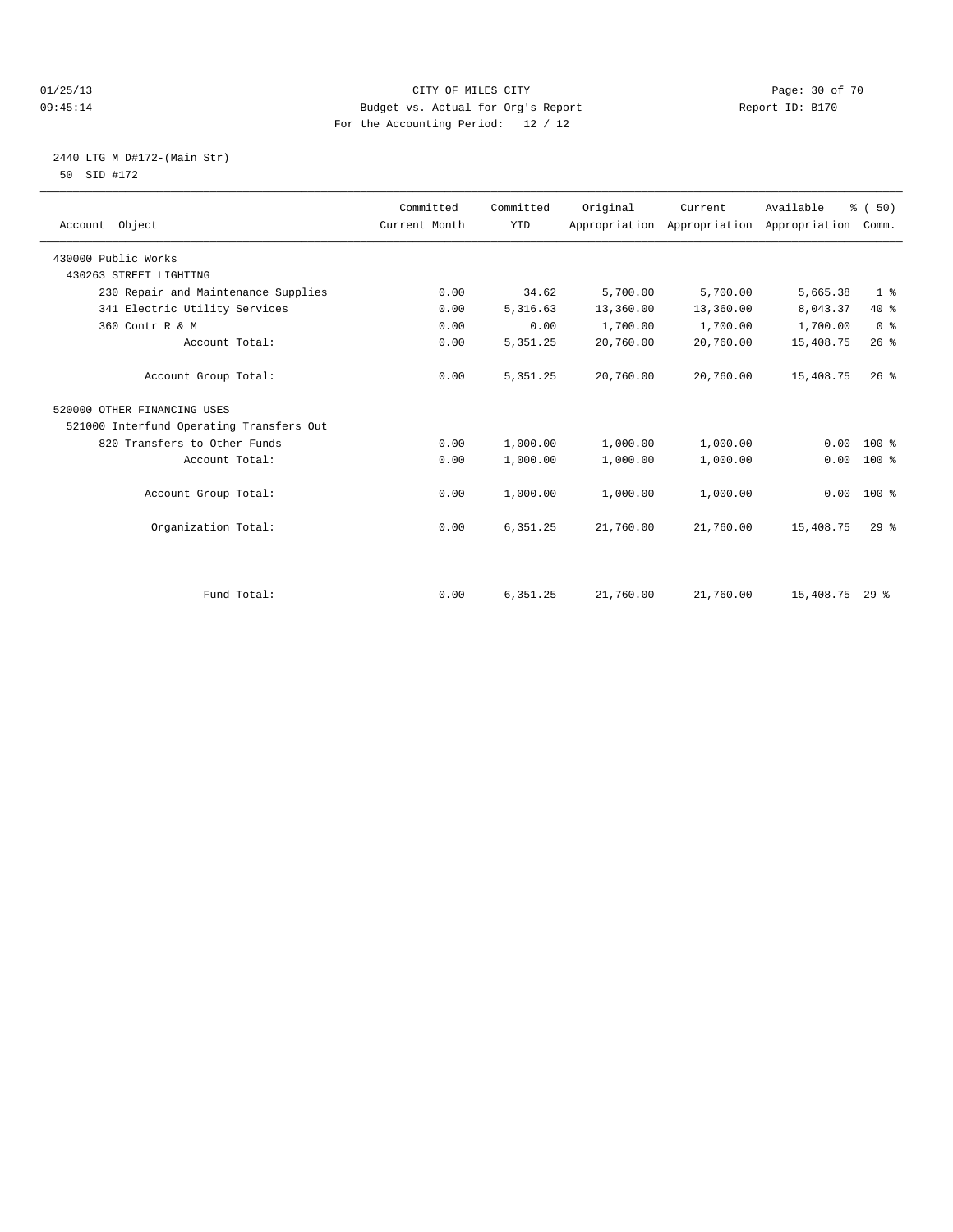#### 01/25/13 Page: 31 of 70 09:45:14 Budget vs. Actual for Org's Report Changer Report ID: B170 For the Accounting Period: 12 / 12

### 2450 LTG M D#195-(SG-Trico) 51 SID #195

| Account Object                           | Committed<br>Current Month | Committed<br><b>YTD</b> | Original | Current<br>Appropriation Appropriation Appropriation | Available     | % (50)<br>Comm. |  |
|------------------------------------------|----------------------------|-------------------------|----------|------------------------------------------------------|---------------|-----------------|--|
| 430000 Public Works                      |                            |                         |          |                                                      |               |                 |  |
| 430263 STREET LIGHTING                   |                            |                         |          |                                                      |               |                 |  |
| 341 Electric Utility Services            | 401.84                     | 2,411.04                | 5,000.00 | 5,000.00                                             | 2,588.96      | 48 %            |  |
| Account Total:                           | 401.84                     | 2,411.04                | 5,000.00 | 5,000.00                                             | 2,588.96      | 48 %            |  |
| Account Group Total:                     | 401.84                     | 2,411.04                | 5,000.00 | 5,000.00                                             | 2,588.96      | 48 %            |  |
| 520000 OTHER FINANCING USES              |                            |                         |          |                                                      |               |                 |  |
| 521000 Interfund Operating Transfers Out |                            |                         |          |                                                      |               |                 |  |
| 820 Transfers to Other Funds             | 0.00                       | 1,000.00                | 1,000.00 | 1,000.00                                             |               | $0.00$ 100 %    |  |
| Account Total:                           | 0.00                       | 1,000.00                | 1,000.00 | 1,000.00                                             | 0.00          | $100*$          |  |
| Account Group Total:                     | 0.00                       | 1,000.00                | 1,000.00 | 1,000.00                                             | 0.00          | 100 %           |  |
| Organization Total:                      | 401.84                     | 3, 411.04               | 6,000.00 | 6,000.00                                             | 2,588.96      | 57 <sup>8</sup> |  |
| Fund Total:                              | 401.84                     | 3, 411.04               | 6,000.00 | 6,000.00                                             | 2,588.96 57 % |                 |  |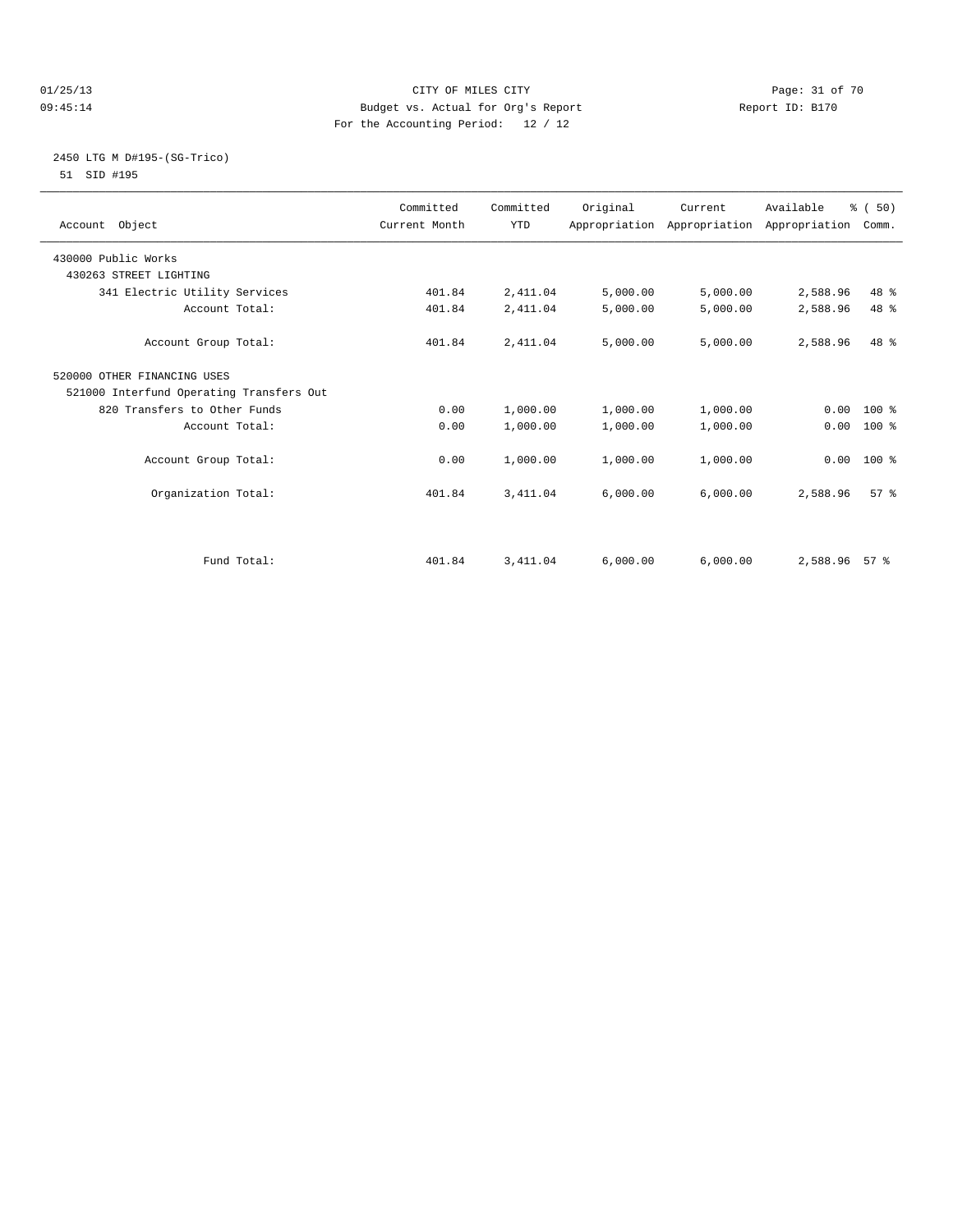#### 01/25/13 Page: 32 of 70 09:45:14 Budget vs. Actual for Org's Report Changer Report ID: B170 For the Accounting Period: 12 / 12

## 2470 LTG M D#202-(SG-MDU&NV) 72 SID #202

| Account Object                           | Committed<br>Current Month | Committed<br><b>YTD</b> | Original | Current<br>Appropriation Appropriation Appropriation | Available | % (50)<br>Comm. |  |
|------------------------------------------|----------------------------|-------------------------|----------|------------------------------------------------------|-----------|-----------------|--|
| 430000 Public Works                      |                            |                         |          |                                                      |           |                 |  |
| 430263 STREET LIGHTING                   |                            |                         |          |                                                      |           |                 |  |
| 341 Electric Utility Services            | 0.00                       | 1,298.53                | 3,200.00 | 3,200.00                                             | 1,901.47  | 41 %            |  |
| 533 Machinery and Equipment Rental       | 0.00                       | 1,520.60                | 3,650.00 | 3,650.00                                             | 2,129.40  | 42 %            |  |
| Account Total:                           | 0.00                       | 2,819.13                | 6,850.00 | 6,850.00                                             | 4,030.87  | 41.8            |  |
| Account Group Total:                     | 0.00                       | 2,819.13                | 6.850.00 | 6,850.00                                             | 4,030.87  | $41*$           |  |
| 520000 OTHER FINANCING USES              |                            |                         |          |                                                      |           |                 |  |
| 521000 Interfund Operating Transfers Out |                            |                         |          |                                                      |           |                 |  |
| 820 Transfers to Other Funds             | 0.00                       | 1,000.00                | 1,000.00 | 1,000.00                                             | 0.00      | 100 %           |  |
| Account Total:                           | 0.00                       | 1,000.00                | 1,000.00 | 1,000.00                                             | 0.00      | 100 %           |  |
| Account Group Total:                     | 0.00                       | 1,000.00                | 1,000.00 | 1,000.00                                             |           | $0.00$ 100 %    |  |
| Organization Total:                      | 0.00                       | 3,819.13                | 7,850.00 | 7,850.00                                             | 4,030.87  | $49*$           |  |
|                                          |                            |                         |          |                                                      |           |                 |  |
| Fund Total:                              | 0.00                       | 3,819.13                | 7,850.00 | 7,850.00                                             | 4,030.87  | $49*$           |  |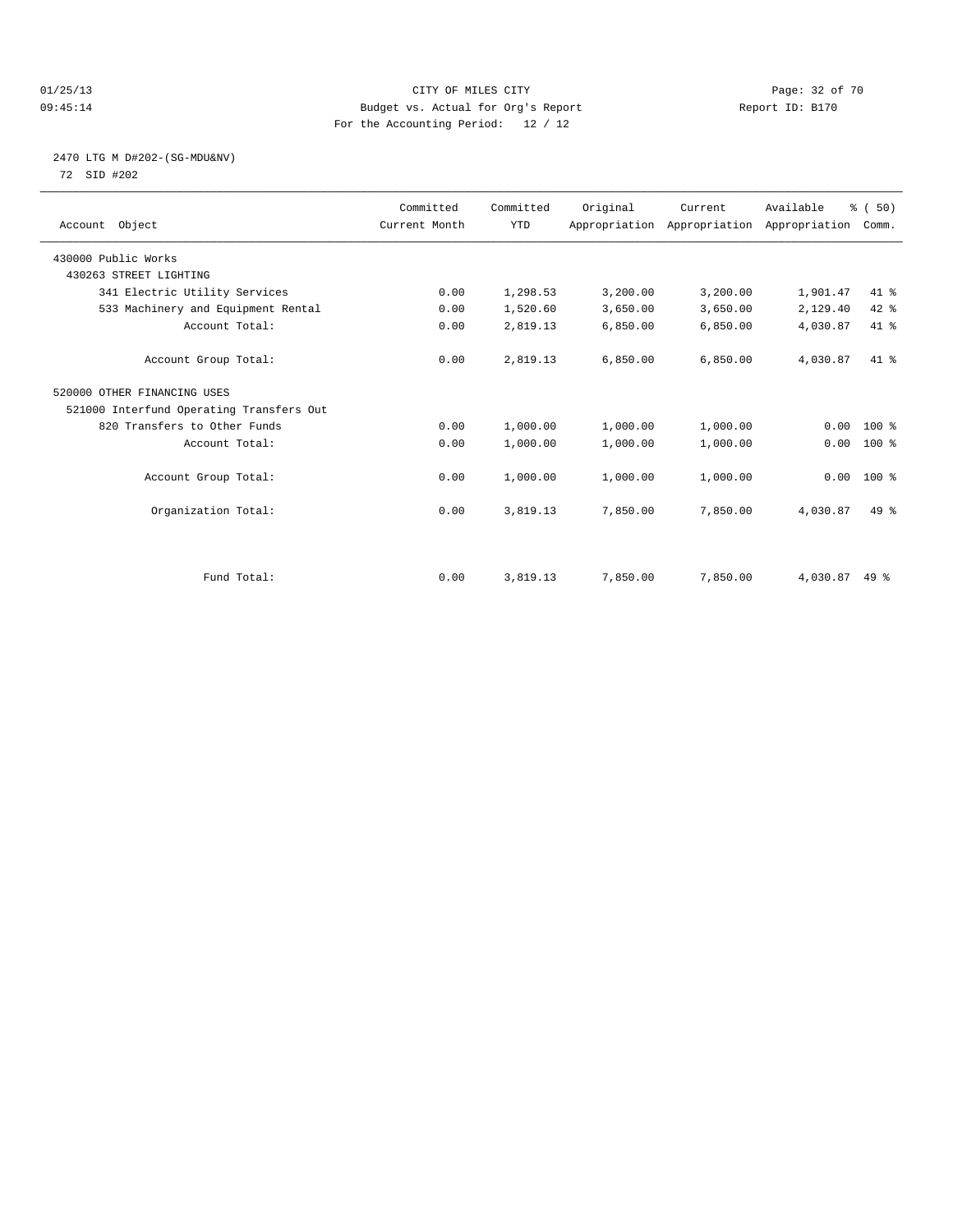#### 01/25/13 Page: 33 of 70 09:45:14 Budget vs. Actual for Org's Report Report ID: B170 For the Accounting Period: 12 / 12

#### 2480 LTG M M#173-(Milestown Estates)

47 SID #173(Ltg-Milestown)

| Account Object                           | Committed<br>Current Month | Committed<br><b>YTD</b> | Original | Current<br>Appropriation Appropriation Appropriation | Available     | % (50)<br>Comm. |
|------------------------------------------|----------------------------|-------------------------|----------|------------------------------------------------------|---------------|-----------------|
| 430000 Public Works                      |                            |                         |          |                                                      |               |                 |
| 430263 STREET LIGHTING                   |                            |                         |          |                                                      |               |                 |
| 230 Repair and Maintenance Supplies      | 0.00                       | 0.00                    | 460.00   | 460.00                                               | 460.00        | 0 <sup>8</sup>  |
| 341 Electric Utility Services            | 58.22                      | 341.05                  | 700.00   | 700.00                                               | 358.95        | 49 %            |
| 360 Contr R & M                          | 0.00                       | 0.00                    | 200.00   | 200.00                                               | 200.00        | 0 <sup>8</sup>  |
| Account Total:                           | 58.22                      | 341.05                  | 1,360.00 | 1,360.00                                             | 1,018.95      | 25%             |
| Account Group Total:                     | 58.22                      | 341.05                  | 1,360.00 | 1,360.00                                             | 1,018.95      | $25$ $%$        |
| 520000 OTHER FINANCING USES              |                            |                         |          |                                                      |               |                 |
| 521000 Interfund Operating Transfers Out |                            |                         |          |                                                      |               |                 |
| 820 Transfers to Other Funds             | 0.00                       | 250.00                  | 250.00   | 250.00                                               | 0.00          | $100*$          |
| Account Total:                           | 0.00                       | 250.00                  | 250.00   | 250.00                                               | 0.00          | 100 %           |
| Account Group Total:                     | 0.00                       | 250.00                  | 250.00   | 250.00                                               |               | $0.00$ 100 %    |
| Organization Total:                      | 58.22                      | 591.05                  | 1,610.00 | 1,610.00                                             | 1,018.95      | 37 <sup>8</sup> |
| Fund Total:                              | 58.22                      | 591.05                  | 1,610.00 | 1,610.00                                             | 1,018.95 37 % |                 |
|                                          |                            |                         |          |                                                      |               |                 |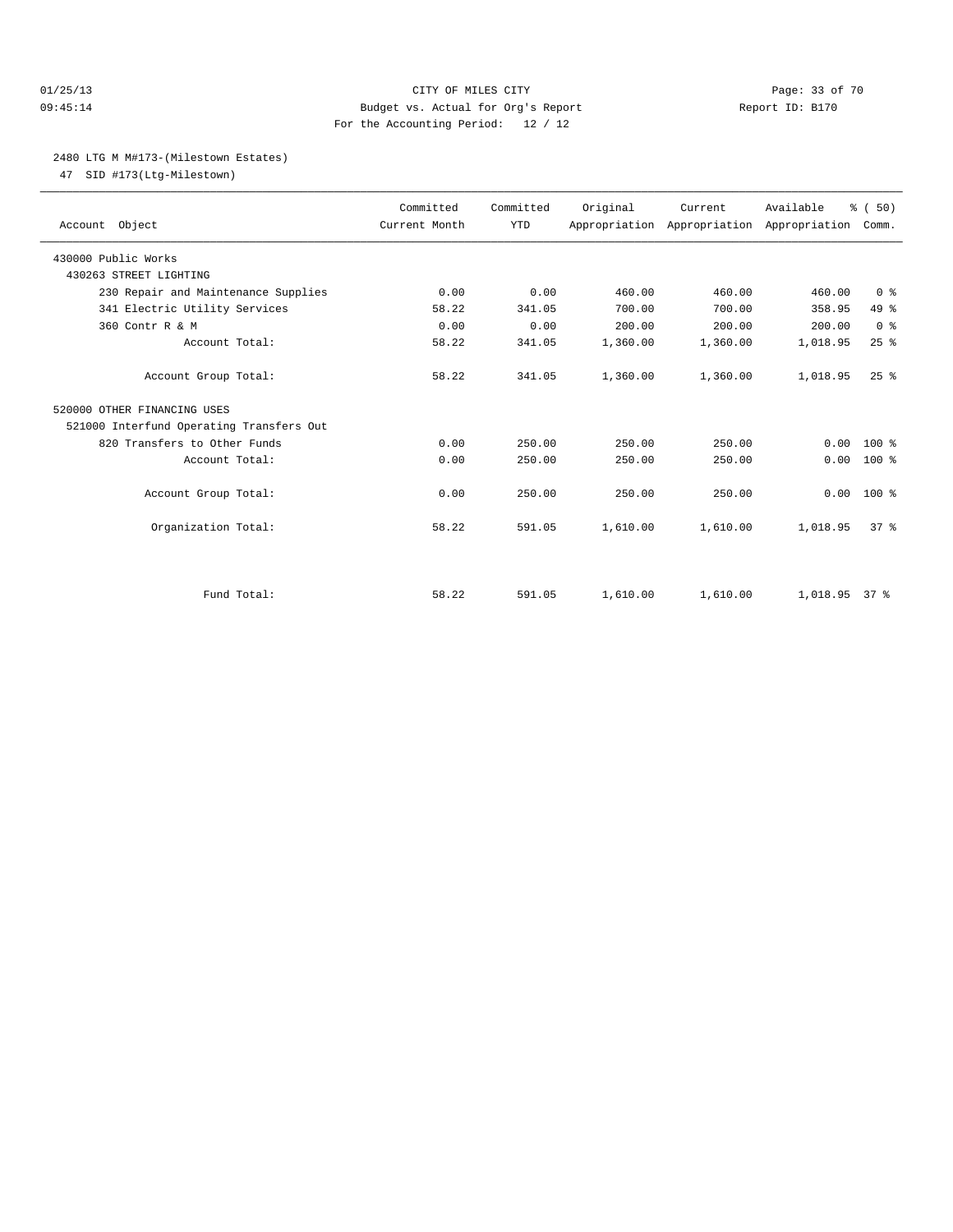#### 01/25/13 Page: 34 of 70 09:45:14 Budget vs. Actual for Org's Report Report ID: B170 For the Accounting Period: 12 / 12

————————————————————————————————————————————————————————————————————————————————————————————————————————————————————————————————————

## 2510 STR MAINT DIST #204

107 Paved St. Maint. Dist.#204

| Account Object                          | Committed<br>Current Month | Committed<br>YTD        | Original               | Current                | Available<br>Appropriation Appropriation Appropriation Comm. | % (50)                    |
|-----------------------------------------|----------------------------|-------------------------|------------------------|------------------------|--------------------------------------------------------------|---------------------------|
| 430000 Public Works                     |                            |                         |                        |                        |                                                              |                           |
| 430220 Operations                       |                            |                         |                        |                        |                                                              |                           |
| 111 Salaries and Wages - Permanent      | 12,262.20                  | 71,559.91               | 170,500.00             | 170,500.00             | 98,940.09                                                    | 42 %                      |
| 121 OVERTIME-PERMANENT                  | 319.88                     | 1,013.41                | 5,119.00               | 5,119.00               | 4,105.59                                                     | $20*$                     |
| 131 VACATION                            | 185.15                     | 3,251.50                | 14,000.00              | 14,000.00              | 10,748.50                                                    | $23$ $%$                  |
| 132 SICK LEAVE                          | 501.12                     | 2,171.30                | 11,000.00              | 11,000.00              | 8,828.70                                                     | $20*$                     |
| 133 OTHER LEAVE PAY                     | 0.00                       | 0.00                    | 9,480.00               | 9,480.00               | 9,480.00                                                     | 0 <sup>8</sup>            |
| 134 HOLIDAY PAY                         | 127.59                     | 523.30                  | 6,446.00               | 6,446.00               | 5,922.70                                                     | 8 %                       |
| 141 Unemployment Insurance              | 46.85                      | 276.49                  | 758.00                 | 758.00                 | 481.51                                                       | 36%                       |
| 142 Workers' Compensation               | 697.84                     | 4,125.34                | 11,474.00              | 11,474.00              | 7,348.66                                                     | 36%                       |
| 143 Health Insurance                    | 2,387.89                   | 13,541.44               | 32,851.00              | 32,851.00              | 19,309.56                                                    | 41 %                      |
| 144 FICA                                | 969.15                     | 5,702.84                | 16,566.00              | 16,566.00              | 10,863.16                                                    | 34 %                      |
| 145 PERS                                | 947.09                     | 5,287.41                | 14,777.00              | 14,777.00              | 9,489.59                                                     | 36%                       |
| 196 CLOTHING ALLOTMENT                  | 0.00                       | 540.00                  | 602.00                 | 602.00                 | 62.00                                                        | 90%                       |
| 210 Office Supplies and Materials       | 91.95                      | 142.43                  | 500.00                 | 500.00                 | 357.57                                                       | 28 %                      |
| 214 Small Items of Equipment            | 0.00                       | 191.78                  | 9,000.00               | 9,000.00               | 8,808.22                                                     | 2 <sup>°</sup>            |
| 220 Operating Expenses                  | 61.89                      | 419.71                  | 12,000.00              | 12,000.00              | 11,580.29                                                    | 3%                        |
| 222 Chemicals, Lab & Med Supplies       | 0.00                       | 0.00                    | 400.00                 | 400.00                 | 400.00                                                       | 0 <sup>8</sup>            |
| 226 Clothing and Uniforms               | 75.18                      | 351.16                  | 500.00                 | 500.00                 | 148.84                                                       | 70 %                      |
| 230 Repair and Maintenance Supplies     | 240.00                     | 6,435.72                | 23,000.00              | 23,000.00              | 16,564.28                                                    | $28$ %                    |
| 231 Gas, Oil, Diesel Fuel, Grease, etc. | 2,165.15                   | 11,895.93               | 35,000.00              | 35,000.00              | 23,104.07                                                    | $34$ $%$                  |
| 241 Consumable Tools                    | 0.00                       | 0.00                    | 50.00                  | 50.00                  | 50.00                                                        | 0 <sup>8</sup>            |
| 242 Sign Parts and Supplies             | 243.00                     | 6,035.47                | 6,000.00               | 6,000.00               | $-35.47$                                                     | 101 %                     |
| 311 Postage, Box Rent, Etc.             | 0.00                       | 13.11                   | 75.00                  | 75.00                  | 61.89                                                        | $17*$                     |
| 320 Printing, Duplicating, Typing &     | 0.00                       | 0.00                    | 200.00                 | 200.00                 | 200.00                                                       | 0 <sup>8</sup>            |
| 330 Publicity, Subscriptions & Dues     | 88.00                      | 88.00                   | 400.00                 | 400.00                 | 312.00                                                       | $22$ %                    |
| 334 Memberships, Registrations & Dues   | 0.00                       | 0.00                    | 150.00                 | 150.00                 | 150.00                                                       | 0 <sup>8</sup>            |
| 341 Electric Utility Services           | 121.34                     | 434.81                  | 1,200.00               | 1,200.00               | 765.19                                                       | 36%                       |
| 344 Gas Utility Service                 | 0.00                       | 78.48                   | 1,200.00               | 1,200.00               | 1,121.52                                                     | 7 %                       |
| 345 Telephone & Telegraph               | 147.43                     | 774.75                  | 1,500.00               | 1,500.00               | 725.25                                                       | $52$ $%$                  |
| 346 Garbage Service                     | 0.00                       | 0.00                    | 175.00                 | 175.00                 | 175.00                                                       | 0 <sup>8</sup>            |
| 347 Telephone-Internet                  | 0.00                       | 0.00                    | 250.00                 | 250.00                 | 250.00                                                       | 0 <sup>8</sup>            |
| 350 Professional Services               | 255.20                     | 590.04                  | 4,000.00               | 4,000.00               | 3,409.96                                                     | 15 <sup>8</sup>           |
| 360 Contr R & M                         | 70.54                      | 389.43                  | 7,500.00               | 7,500.00               | 7,110.57                                                     | 5 <sup>8</sup>            |
| 363 R&M Vehicles/Equip/Labor-PW         | 13,992.34                  | 37,074.62               | 80,000.00              | 80,000.00              | 42,925.38                                                    | 46 %                      |
| 370 Travel                              | 350.04                     | 350.04                  | 800.00                 | 800.00                 | 449.96                                                       | 44 %                      |
| 380 Training Services                   | 0.00                       | 120.00                  |                        | 700.00                 | 580.00                                                       | $17*$                     |
| 382 Books                               | 0.00                       | 0.00                    | 700.00<br>200.00       | 200.00                 | 200.00                                                       | 0 <sup>8</sup>            |
|                                         |                            |                         |                        |                        |                                                              |                           |
| 511 Insurance on Buildings              | 0.00                       | 640.22                  | 641.00                 | 641.00                 | 0.78                                                         | 100 %                     |
| 512 Insurance on Vehicles & Equipment   | 0.00                       | 2,731.60                | 2,732.00               | 2,732.00               |                                                              | $0.40$ 100 %              |
| 531 Building & Office Rental            | 350.00                     | 2,100.00                | 4,200.00               | 4,200.00               | 2,100.00                                                     | 50%                       |
| 532 Land Rental<br>Account Total:       | 0.00<br>36,696.82          | 4,427.54<br>183, 277.78 | 8,000.00<br>493,946.00 | 8,000.00<br>493,946.00 | 3,572.46<br>310,668.22                                       | $55$ $\frac{6}{3}$<br>37% |
| 430233 Roadway/Re-surfacing             |                            |                         |                        |                        |                                                              |                           |
| 350 Professional Services               | 0.00                       | 9,542.87                | 681, 423.00            | 681, 423.00            | 671,880.13                                                   | $1$ %                     |
| Account Total:                          | 0.00                       | 9,542.87                | 681, 423.00            | 681,423.00             | 671,880.13                                                   | 1 <sup>°</sup>            |
| 430234 CURB AND GUTTER                  |                            |                         |                        |                        |                                                              |                           |
| 350 Professional Services               | 0.00                       | 2,112.00                | 72,000.00              | 72,000.00              | 69,888.00                                                    | 3%                        |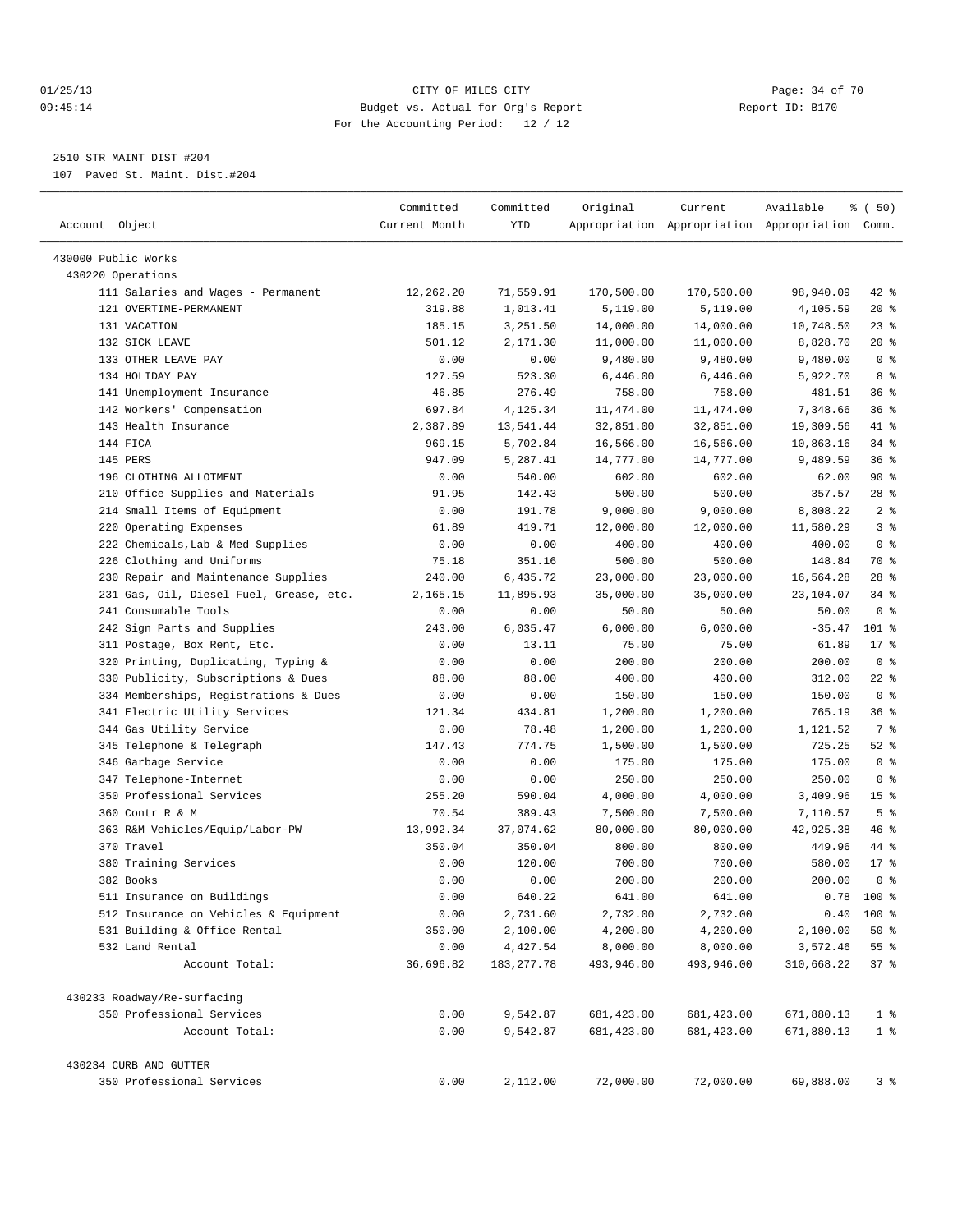#### 01/25/13 Page: 35 of 70 09:45:14 Budget vs. Actual for Org's Report Report ID: B170 For the Accounting Period: 12 / 12

## 2510 STR MAINT DIST #204

107 Paved St. Maint. Dist.#204

| Account Object                           | Committed<br>Current Month | Committed<br><b>YTD</b> | Original     | Current                   | Available<br>Appropriation Appropriation Appropriation Comm. | % (50)             |
|------------------------------------------|----------------------------|-------------------------|--------------|---------------------------|--------------------------------------------------------------|--------------------|
| Account Total:                           | 0.00                       | 2,112.00                | 72,000.00    | 72,000.00                 | 69,888.00                                                    | 3 <sup>8</sup>     |
| 430235 Storm Drain & Culvert Maintenance |                            |                         |              |                           |                                                              |                    |
| 230 Repair and Maintenance Supplies      | 0.00                       | 2,500.00                | 236,465.00   | 236,465.00                | 233,965.00                                                   | 1 <sup>8</sup>     |
| 350 Professional Services                | 0.00                       | 10,505.26               | 10,000.00    | 10,000.00                 | $-505.26$                                                    | $105$ %            |
| Account Total:                           | 0.00                       | 13,005.26               | 246,465.00   | 246,465.00                | 233, 459. 74                                                 | 5 <sup>°</sup>     |
| Account Group Total:                     | 36,696.82                  | 207,937.91              | 1,493,834.00 | 1,493,834.00              | 1,285,896.09                                                 | $14$ $\frac{6}{3}$ |
| 510000 MISCELLANEOUS                     |                            |                         |              |                           |                                                              |                    |
| 510330 Comprehensive Liability Insurance |                            |                         |              |                           |                                                              |                    |
| 513 Liability                            | 0.00                       | 5,380.69                | 5,381.00     | 5,381.00                  |                                                              | $0.31$ 100 %       |
| Account Total:                           | 0.00                       | 5,380.69                | 5,381.00     | 5,381.00                  |                                                              | $0.31$ 100 %       |
| Account Group Total:                     | 0.00                       | 5,380.69                | 5,381.00     | 5,381.00                  |                                                              | $0.31$ 100 %       |
| 520000 OTHER FINANCING USES              |                            |                         |              |                           |                                                              |                    |
| 521000 Interfund Operating Transfers Out |                            |                         |              |                           |                                                              |                    |
| 820 Transfers to Other Funds             | 1,742.92                   | 10,457.52               | 46,086.00    | 46,086.00                 | 35,628.48                                                    | $23$ $%$           |
| Account Total:                           | 1,742.92                   | 10,457.52               | 46,086.00    | 46,086.00                 | 35,628.48                                                    | 23%                |
| Account Group Total:                     | 1,742.92                   | 10,457.52               | 46,086.00    | 46,086.00                 | 35,628.48                                                    | $23$ $%$           |
| Organization Total:                      | 38,439.74                  | 223, 776.12             | 1,545,301.00 | 1,545,301.00              | 1,321,524.88                                                 | $14*$              |
|                                          |                            |                         |              |                           |                                                              |                    |
| Fund Total:                              | 38,439.74                  | 223, 776.12             |              | 1,545,301.00 1,545,301.00 | 1,321,524.88 14 %                                            |                    |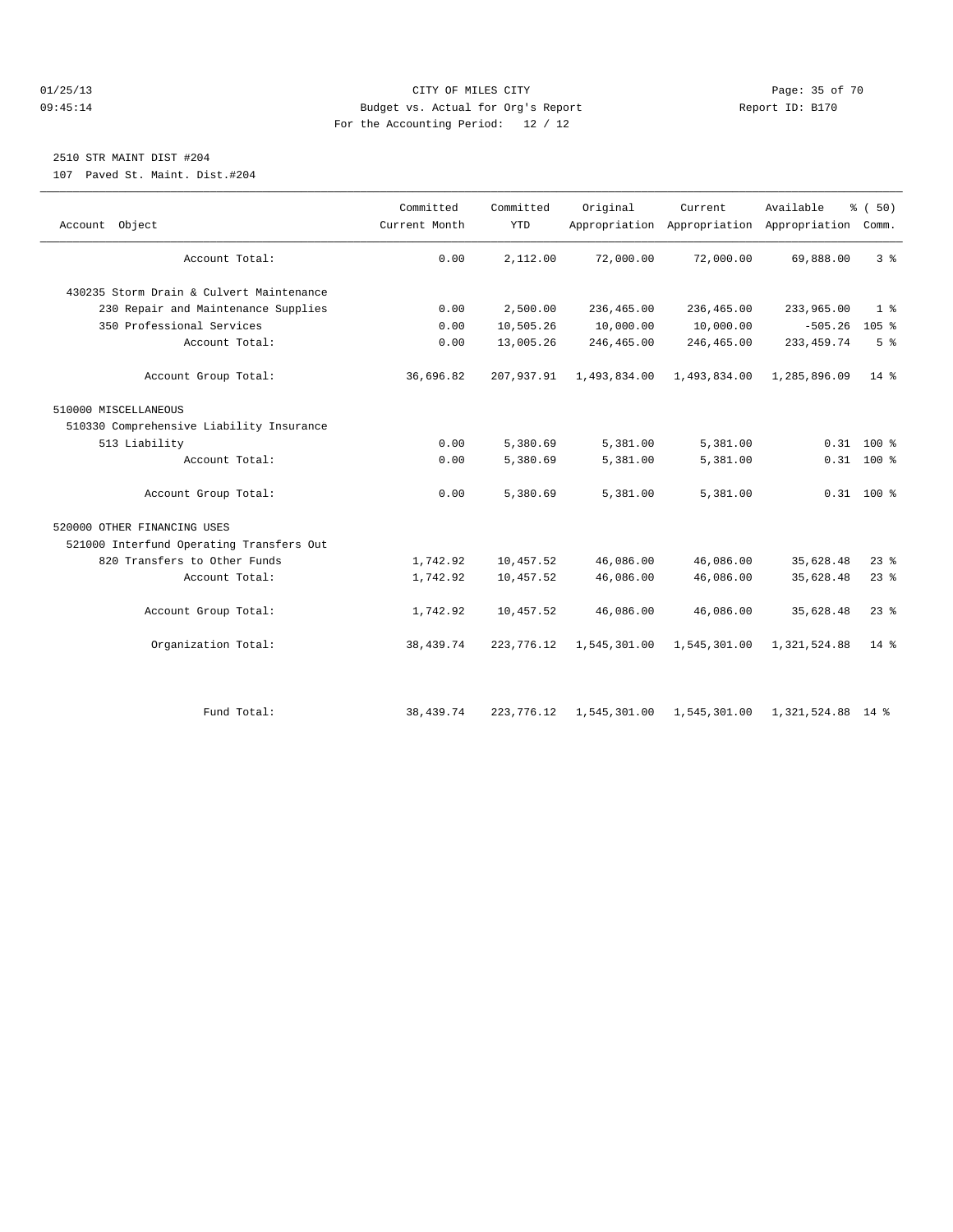#### 01/25/13 CITY OF MILES CITY Page: 36 of 70 09:45:14 Budget vs. Actual for Org's Report Report ID: B170 For the Accounting Period: 12 / 12

————————————————————————————————————————————————————————————————————————————————————————————————————————————————————————————————————

## 2520 STR MAINT DIST #205

108 Unpaved St.Maint.Dist#205

| Account Object                           | Committed<br>Current Month | Committed<br>YTD | Original             | Current              | Available<br>Appropriation Appropriation Appropriation Comm. | % (50)           |
|------------------------------------------|----------------------------|------------------|----------------------|----------------------|--------------------------------------------------------------|------------------|
|                                          |                            |                  |                      |                      |                                                              |                  |
| 430000 Public Works                      |                            |                  |                      |                      |                                                              |                  |
| 430220 Operations                        |                            |                  |                      |                      |                                                              |                  |
| 111 Salaries and Wages - Permanent       | 3,500.23                   | 20,917.31        | 51,740.00            | 51,740.00            | 30,822.69                                                    | 40 %             |
| 121 OVERTIME-PERMANENT                   | 89.05                      | 297.25           | 1,296.00             | 1,296.00             | 998.75                                                       | $23$ $%$         |
| 131 VACATION                             | 100.76                     | 1,091.38         | 4,000.00             | 4,000.00             | 2,908.62                                                     | $27$ %<br>$17$ % |
| 132 SICK LEAVE<br>133 OTHER LEAVE PAY    | 155.40<br>0.00             | 685.83<br>0.00   | 4,000.00<br>2,400.00 | 4,000.00<br>2,400.00 | 3,314.17<br>2,400.00                                         | 0 <sup>8</sup>   |
| 134 HOLIDAY PAY                          | 32.31                      | 132.72           | 1,632.00             | 1,632.00             | 1,499.28                                                     | 8 %              |
| 141 Unemployment Insurance               | 13.59                      | 81.50            | 228.00               | 228.00               | 146.50                                                       | 36%              |
| 142 Workers' Compensation                | 182.29                     | 1,082.17         | 3,114.00             | 3,114.00             | 2,031.83                                                     | 35 <sup>8</sup>  |
| 143 Health Insurance                     | 695.24                     | 4,047.36         | 9,935.00             | 9,935.00             | 5,887.64                                                     | 41 %             |
| 144 FICA                                 | 276.14                     | 1,655.51         | 4,978.00             | 4,978.00             | 3,322.49                                                     | 338              |
| 145 PERS                                 | 274.17                     | 1,568.14         | 4,466.00             | 4,466.00             | 2,897.86                                                     | 35 <sup>8</sup>  |
| 196 CLOTHING ALLOTMENT                   | 0.00                       | 159.00           | 180.00               | 180.00               | 21.00                                                        | 88 %             |
| 210 Office Supplies and Materials        | 22.98                      | 35.60            | 200.00               | 200.00               | 164.40                                                       | 18 %             |
| 214 Small Items of Equipment             | 0.00                       | 47.95            | 4,000.00             | 4,000.00             | 3,952.05                                                     | 1 <sup>8</sup>   |
| 220 Operating Expenses                   | 51.10                      | 1,217.24         | 4,000.00             | 4,000.00             | 2,782.76                                                     | $30*$            |
| 222 Chemicals, Lab & Med Supplies        | 0.00                       | 134.80           | 500.00               | 500.00               | 365.20                                                       | $27$ %           |
| 226 Clothing and Uniforms                | 18.79                      | 87.78            | 125.00               | 125.00               | 37.22                                                        | 70 %             |
| 230 Repair and Maintenance Supplies      | 60.00                      | 1,608.93         | 8,500.00             | 8,500.00             | 6,891.07                                                     | 19 <sup>°</sup>  |
| 231 Gas, Oil, Diesel Fuel, Grease, etc.  | 541.29                     | 2,973.97         | 10,000.00            | 10,000.00            | 7,026.03                                                     | $30*$            |
| 242 Sign Parts and Supplies              | 162.00                     | 1,610.05         | 2,600.00             | 2,600.00             | 989.95                                                       | 62 %             |
| 311 Postage, Box Rent, Etc.              | 0.00                       | 12.66            | 40.00                | 40.00                | 27.34                                                        | $32$ $%$         |
| 330 Publicity, Subscriptions & Dues      | 22.00                      | 22.00            | 100.00               | 100.00               | 78.00                                                        | 22 %             |
| 334 Memberships, Registrations & Dues    | 0.00                       | 0.00             | 50.00                | 50.00                | 50.00                                                        | 0 <sup>8</sup>   |
| 341 Electric Utility Services            | 8.13                       | 28.73            | 150.00               | 150.00               | 121.27                                                       | 19 <sup>°</sup>  |
| 344 Gas Utility Service                  | 14.47                      | 34.08            | 250.00               | 250.00               | 215.92                                                       | $14*$            |
| 345 Telephone & Telegraph                | 63.16                      | 294.93           | 450.00               | 450.00               | 155.07                                                       | 66 %             |
| 347 Telephone-Internet                   | 0.00                       | 0.00             | 150.00               | 150.00               | 150.00                                                       | 0 <sup>8</sup>   |
| 350 Professional Services                | 63.80                      | 147.51           | 750.00               | 750.00               | 602.49                                                       | $20*$            |
| 360 Contr R & M                          | 24.95                      | 151.16           | 2,000.00             | 2,000.00             | 1,848.84                                                     | 8 %              |
| 363 R&M Vehicles/Equip/Labor-PW          | 9,111.84                   | 22,515.55        | 30,000.00            | 30,000.00            | 7,484.45                                                     | 75 %             |
| 370 Travel                               | 87.52                      | 87.52            | 250.00               | 250.00               | 162.48                                                       | 35 <sup>8</sup>  |
| 380 Training Services                    | 0.00                       | 30.00            | 150.00               | 150.00               | 120.00                                                       | $20*$            |
| 382 Books                                | 0.00                       | 0.00             | 100.00               | 100.00               | 100.00                                                       | 0 <sup>8</sup>   |
| 511 Insurance on Buildings               | 0.00                       | 160.06           | 161.00               | 161.00               | 0.94                                                         | 99 %             |
| 512 Insurance on Vehicles & Equipment    | 0.00                       | 682.90           | 683.00               | 683.00               | 0.10                                                         | $100$ %          |
| 531 Building & Office Rental             | 166.66                     | 999.96           | 2,000.00             | 2,000.00             | 1,000.04                                                     | 50%              |
| 532 Land Rental                          | 0.00                       | 0.00             | 1,500.00             | 1,500.00             | 1,500.00                                                     | $0$ %            |
| Account Total:                           | 15,737.87                  | 64,601.55        | 156,678.00           | 156,678.00           | 92,076.45                                                    | 41 %             |
| 430233 Roadway/Re-surfacing              |                            |                  |                      |                      |                                                              |                  |
| 230 Repair and Maintenance Supplies      | 0.00                       | 0.00             | 9,600.00             | 9,600.00             | 9,600.00                                                     | 0 <sup>8</sup>   |
| 350 Professional Services                | 0.00                       | 0.00             | 144,000.00           | 144,000.00           | 144,000.00                                                   | 0 <sup>8</sup>   |
| Account Total:                           | 0.00                       | 0.00             | 153,600.00           | 153,600.00           | 153,600.00                                                   | 0 <sup>8</sup>   |
| 430235 Storm Drain & Culvert Maintenance |                            |                  |                      |                      |                                                              |                  |
| 350 Professional Services                | 0.00                       | 0.00             | 53,000.00            | 53,000.00            | 53,000.00                                                    | 0 %              |
| Account Total:                           | 0.00                       | 0.00             | 53,000.00            | 53,000.00            | 53,000.00                                                    | 0 <sup>8</sup>   |
|                                          |                            |                  |                      |                      |                                                              |                  |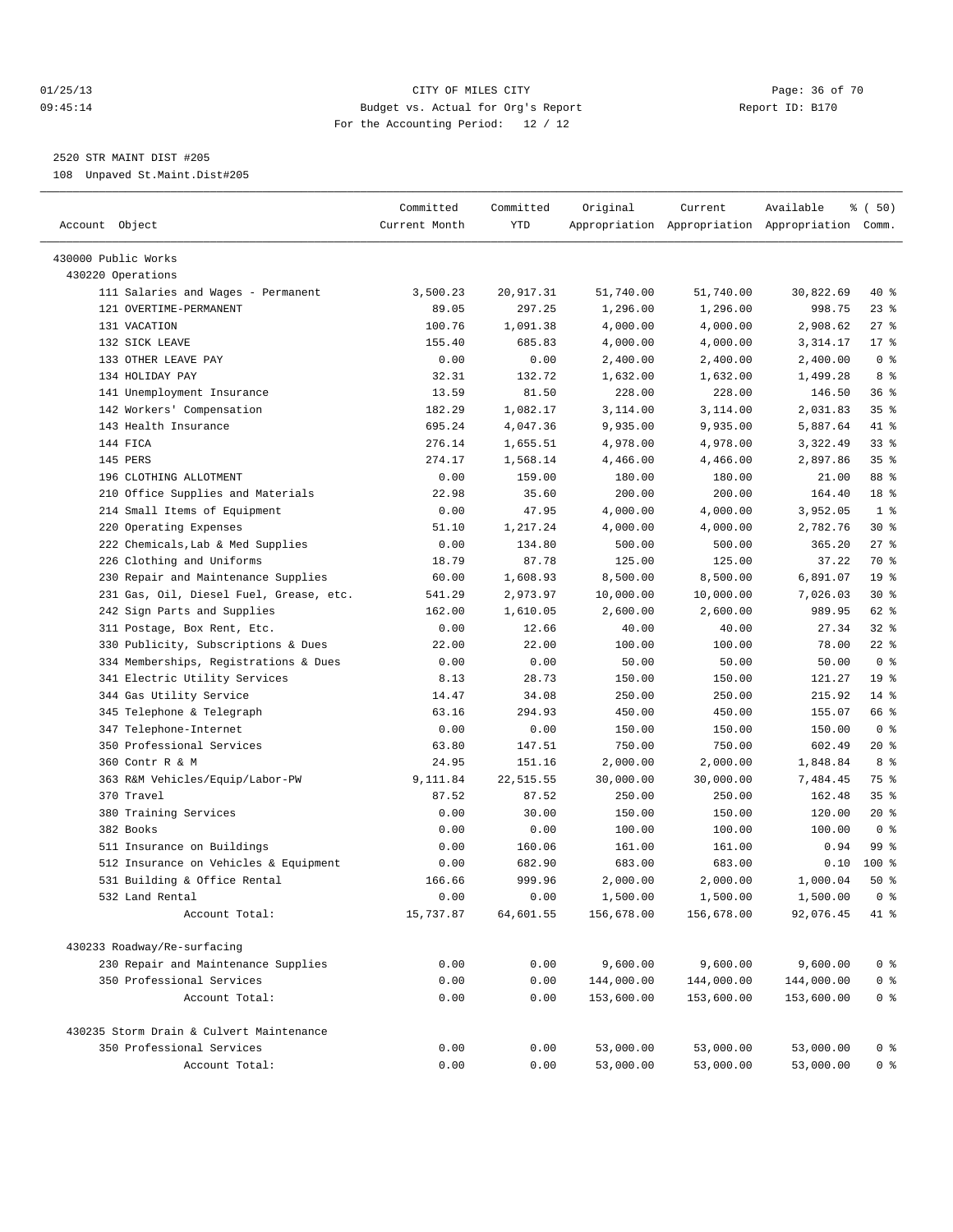#### 01/25/13 Page: 37 of 70 09:45:14 Budget vs. Actual for Org's Report Report ID: B170 For the Accounting Period: 12 / 12

## 2520 STR MAINT DIST #205

108 Unpaved St.Maint.Dist#205

| Account Group Total:<br>363,278.00<br>15,737.87<br>64,601.55<br>363,278.00<br>298,676.45<br>510000 MISCELLANEOUS<br>510330 Comprehensive Liability Insurance<br>513 Liability<br>0.00<br>1,586.00<br>1,586.00<br>1,586.00<br>0.00<br>Account Total:<br>1,586.00<br>0.00<br>1,586.00<br>1,586.00<br>0.00<br>Account Group Total:<br>0.00<br>1,586.00<br>1,586.00<br>1,586.00<br>520000 OTHER FINANCING USES<br>521000 Interfund Operating Transfers Out<br>820 Transfers to Other Funds<br>908.75<br>5,452.50<br>23,159.00<br>23,159.00<br>17,706.50<br>Account Total:<br>908.75<br>5,452.50<br>23,159.00<br>23,159.00<br>17,706.50<br>Account Group Total:<br>908.75<br>5,452.50<br>23,159.00<br>23,159.00<br>17,706.50<br>Organization Total:<br>16,646.62<br>71,640.05<br>388,023.00<br>388,023.00<br>316, 382.95 | % (50)<br>Comm. | Available<br>Appropriation | Current<br>Appropriation Appropriation | Original | Committed<br><b>YTD</b> | Committed<br>Current Month | Account Object |
|---------------------------------------------------------------------------------------------------------------------------------------------------------------------------------------------------------------------------------------------------------------------------------------------------------------------------------------------------------------------------------------------------------------------------------------------------------------------------------------------------------------------------------------------------------------------------------------------------------------------------------------------------------------------------------------------------------------------------------------------------------------------------------------------------------------------|-----------------|----------------------------|----------------------------------------|----------|-------------------------|----------------------------|----------------|
|                                                                                                                                                                                                                                                                                                                                                                                                                                                                                                                                                                                                                                                                                                                                                                                                                     | 18 <sup>8</sup> |                            |                                        |          |                         |                            |                |
|                                                                                                                                                                                                                                                                                                                                                                                                                                                                                                                                                                                                                                                                                                                                                                                                                     |                 |                            |                                        |          |                         |                            |                |
|                                                                                                                                                                                                                                                                                                                                                                                                                                                                                                                                                                                                                                                                                                                                                                                                                     |                 |                            |                                        |          |                         |                            |                |
|                                                                                                                                                                                                                                                                                                                                                                                                                                                                                                                                                                                                                                                                                                                                                                                                                     | $100*$          |                            |                                        |          |                         |                            |                |
|                                                                                                                                                                                                                                                                                                                                                                                                                                                                                                                                                                                                                                                                                                                                                                                                                     | 100 %           |                            |                                        |          |                         |                            |                |
|                                                                                                                                                                                                                                                                                                                                                                                                                                                                                                                                                                                                                                                                                                                                                                                                                     | $0.00 100$ %    |                            |                                        |          |                         |                            |                |
|                                                                                                                                                                                                                                                                                                                                                                                                                                                                                                                                                                                                                                                                                                                                                                                                                     |                 |                            |                                        |          |                         |                            |                |
|                                                                                                                                                                                                                                                                                                                                                                                                                                                                                                                                                                                                                                                                                                                                                                                                                     |                 |                            |                                        |          |                         |                            |                |
|                                                                                                                                                                                                                                                                                                                                                                                                                                                                                                                                                                                                                                                                                                                                                                                                                     | $24$ $%$        |                            |                                        |          |                         |                            |                |
|                                                                                                                                                                                                                                                                                                                                                                                                                                                                                                                                                                                                                                                                                                                                                                                                                     | $24$ $%$        |                            |                                        |          |                         |                            |                |
|                                                                                                                                                                                                                                                                                                                                                                                                                                                                                                                                                                                                                                                                                                                                                                                                                     | $24$ $%$        |                            |                                        |          |                         |                            |                |
|                                                                                                                                                                                                                                                                                                                                                                                                                                                                                                                                                                                                                                                                                                                                                                                                                     | 18 <sup>8</sup> |                            |                                        |          |                         |                            |                |
| 16,646.62<br>388,023.00<br>Fund Total:<br>71,640.05<br>388,023.00                                                                                                                                                                                                                                                                                                                                                                                                                                                                                                                                                                                                                                                                                                                                                   |                 | 316,382.95 18 %            |                                        |          |                         |                            |                |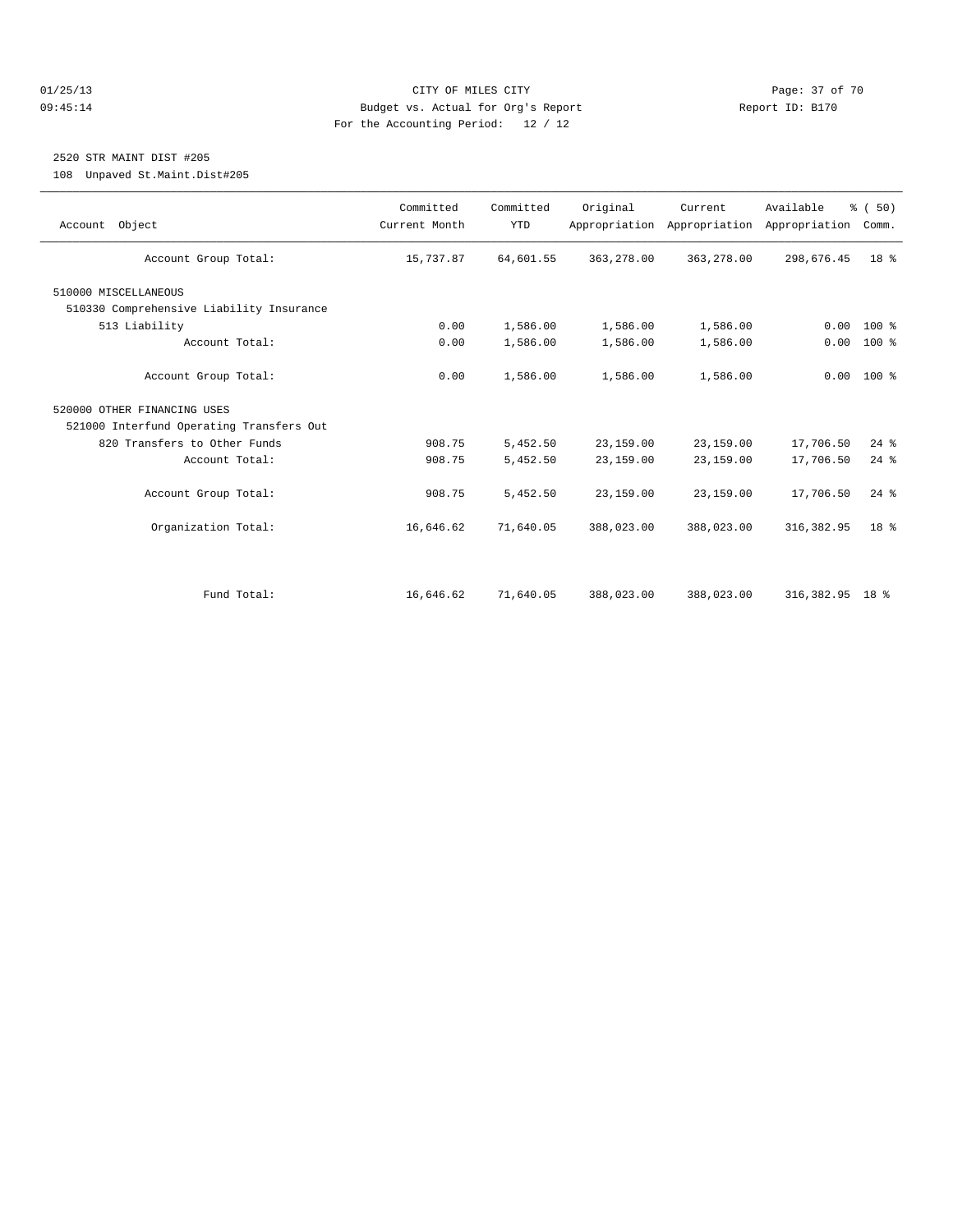#### 01/25/13 CITY OF MILES CITY Page: 38 of 70 09:45:14 Budget vs. Actual for Org's Report Report ID: B170 For the Accounting Period: 12 / 12

#### 2540 STR MAINT DIST#207-(MILESTOWN ESTATES)

109 Milestown Estates Maintenance Dist.

|                                          | Committed     | Committed  | Original | Current  | Available                                 | % (50)          |  |
|------------------------------------------|---------------|------------|----------|----------|-------------------------------------------|-----------------|--|
| Account Object                           | Current Month | <b>YTD</b> |          |          | Appropriation Appropriation Appropriation | Comm.           |  |
| 430000 Public Works                      |               |            |          |          |                                           |                 |  |
| 430220 Operations                        |               |            |          |          |                                           |                 |  |
| 111 Salaries and Wages - Permanent       | 185.77        | 1,070.87   | 2,600.00 | 2,600.00 | 1,529.13                                  | $41*$           |  |
| 121 OVERTIME-PERMANENT                   | 4.29          | 15.44      | 65.00    | 65.00    | 49.56                                     | $24$ $%$        |  |
| 131 VACATION                             | 4.22          | 56.80      | 310.00   | 310.00   | 253.20                                    | 18 <sup>°</sup> |  |
| 132 SICK LEAVE                           | 8.58          | 41.53      | 100.00   | 100.00   | 58.47                                     | 42 %            |  |
| 133 OTHER LEAVE PAY                      | 0.00          | 0.00       | 120.00   | 120.00   | 120.00                                    | 0 <sup>8</sup>  |  |
| 134 HOLIDAY PAY                          | 1.62          | 7.50       | 12.00    | 12.00    | 4.50                                      | 63 %            |  |
| 141 Unemployment Insurance               | 0.71          | 4.22       | 11.00    | 11.00    | 6.78                                      | 38 <sup>8</sup> |  |
| 142 Workers' Compensation                | 10.04         | 59.10      | 138.00   | 138.00   | 78.90                                     | 43.8            |  |
| 143 Health Insurance                     | 36.27         | 205.70     | 435.00   | 435.00   | 229.30                                    | 47.8            |  |
| 144 FICA                                 | 14.36         | 84.30      | 245.00   | 245.00   | 160.70                                    | $34$ $%$        |  |
| 145 PERS                                 | 14.47         | 80.94      | 220.00   | 220.00   | 139.06                                    | 37 <sup>8</sup> |  |
| 196 CLOTHING ALLOTMENT                   | 0.00          | 7.50       | 8.00     | 8.00     | 0.50                                      | 94%             |  |
| Account Total:                           | 280.33        | 1,633.90   | 4,264.00 | 4,264.00 | 2,630.10                                  | 38 %            |  |
| Account Group Total:                     | 280.33        | 1,633.90   | 4,264.00 | 4,264.00 | 2,630.10                                  | 38 %            |  |
| 510000 MISCELLANEOUS                     |               |            |          |          |                                           |                 |  |
| 510330 Comprehensive Liability Insurance |               |            |          |          |                                           |                 |  |
| 513 Liability                            | 0.00          | 62.30      | 62.00    | 62.00    | $-0.30$                                   | $100*$          |  |
| Account Total:                           | 0.00          | 62.30      | 62.00    | 62.00    | $-0.30$                                   | 100 %           |  |
| Account Group Total:                     | 0.00          | 62.30      | 62.00    | 62.00    | $-0.30$                                   | $100*$          |  |
| Organization Total:                      | 280.33        | 1,696.20   | 4,326.00 | 4,326.00 | 2,629.80                                  | $39*$           |  |
|                                          |               |            |          |          |                                           |                 |  |
| Fund Total:                              | 280.33        | 1,696.20   | 4,326.00 | 4,326.00 | $2,629.80$ 39 %                           |                 |  |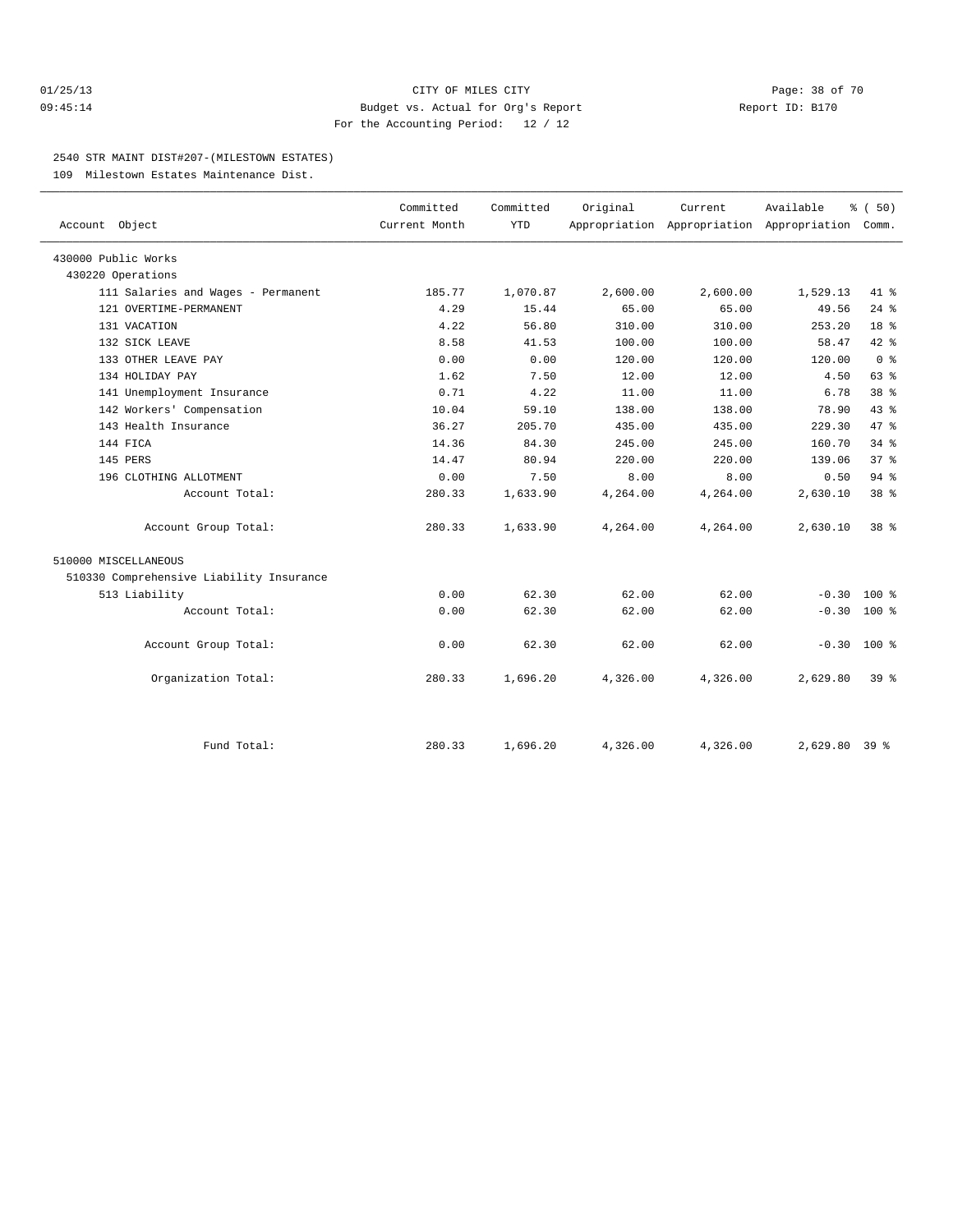#### 01/25/13 Page: 39 of 70 09:45:14 Budget vs. Actual for Org's Report Changer Report ID: B170 For the Accounting Period: 12 / 12

#### 2701 Fire Grants

7 Fire

| Account Object                              | Committed<br>Current Month | Committed<br>YTD | Original  | Current<br>Appropriation Appropriation | Available<br>Appropriation | $\frac{1}{6}$ (50)<br>Comm. |
|---------------------------------------------|----------------------------|------------------|-----------|----------------------------------------|----------------------------|-----------------------------|
| 420000 PUBLIC SAFETY                        |                            |                  |           |                                        |                            |                             |
| 420466 Fire-Wtr Rescue Apparatus Grant      |                            |                  |           |                                        |                            |                             |
| 214 Small Items of Equipment                | 0.00                       | 2,345.59         | 8,000.00  | 8,000.00                               | 5,654.41                   | 29%                         |
| Account Total:                              | 0.00                       | 2,345.59         | 8,000.00  | 8,000.00                               | 5,654.41                   | $29*$                       |
| 420473 Rescue Vehicle Replacement Grant #16 |                            |                  |           |                                        |                            |                             |
| 940 Machinery & Equipment                   | 0.00                       | 0.00             | 5,250.00  | 5,250.00                               | 5,250.00                   | 0 <sup>8</sup>              |
| Account Total:                              | 0.00                       | 0.00             | 5,250.00  | 5,250.00                               | 5,250.00                   | 0 <sup>8</sup>              |
| Account Group Total:                        | 0.00                       | 2,345.59         | 13,250.00 | 13,250.00                              | 10,904.41                  | 18 <sup>8</sup>             |
| Organization Total:                         | 0.00                       | 2,345.59         | 13,250.00 | 13,250.00                              | 10,904.41                  | 18 <sup>8</sup>             |
|                                             |                            |                  |           |                                        |                            |                             |
| Fund Total:                                 | 0.00                       | 2,345.59         | 13,250.00 | 13,250.00                              | $10,904.41$ 18 %           |                             |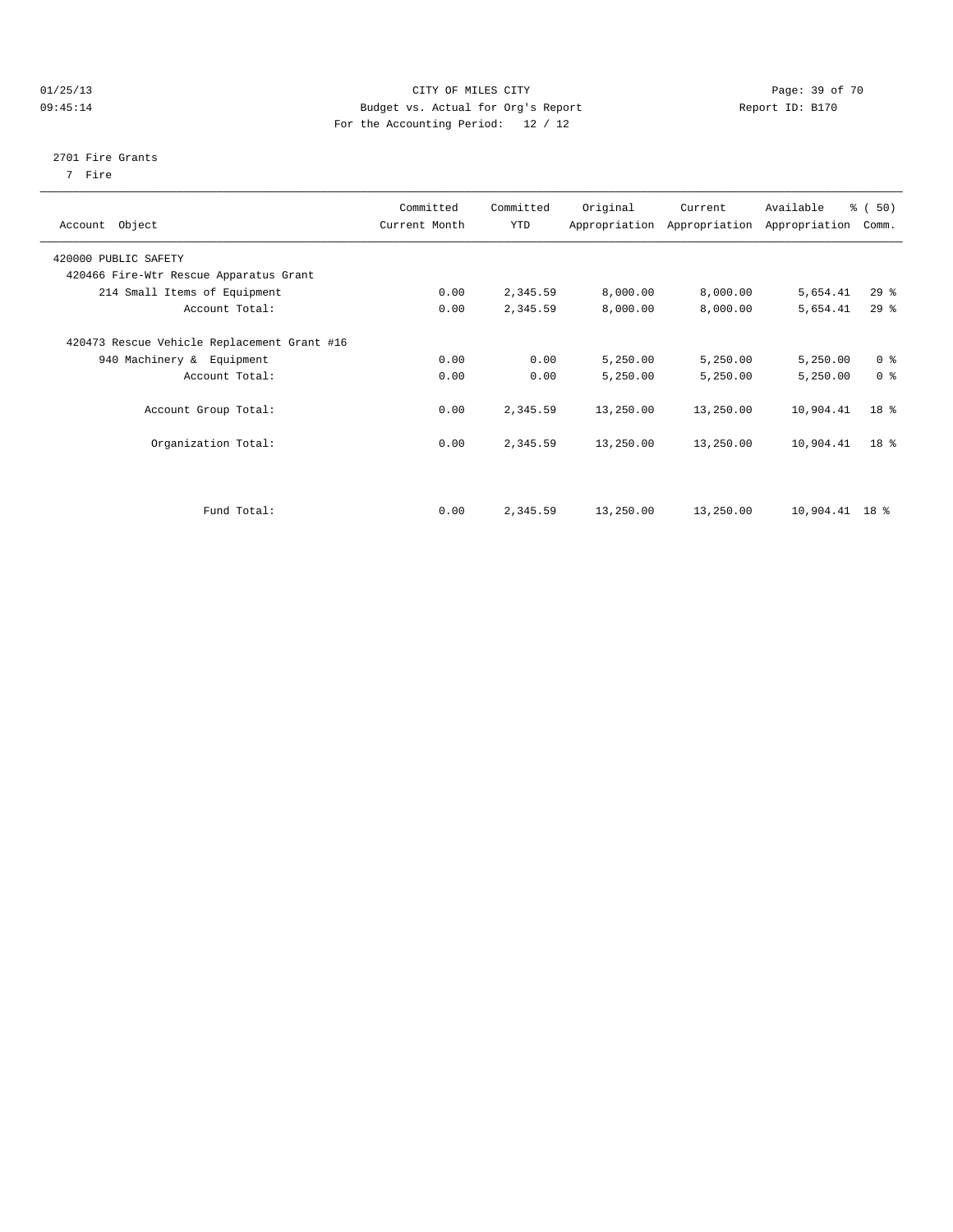#### 01/25/13 Page: 40 of 70 09:45:14 Budget vs. Actual for Org's Report Changer Report ID: B170 For the Accounting Period: 12 / 12

 2820 GAS TAX 34 Gas Tax

| Account Object                           | Committed<br>Current Month | Committed<br><b>YTD</b> | Original   | Current<br>Appropriation Appropriation Appropriation | Available   | % (50)<br>Comm. |  |
|------------------------------------------|----------------------------|-------------------------|------------|------------------------------------------------------|-------------|-----------------|--|
| 520000 OTHER FINANCING USES              |                            |                         |            |                                                      |             |                 |  |
| 521000 Interfund Operating Transfers Out |                            |                         |            |                                                      |             |                 |  |
| 820 Transfers to Other Funds             | 472.08                     | 2,832.48                | 5,665.00   | 5,665.00                                             | 2,832.52    | $50*$           |  |
| Account Total:                           | 472.08                     | 2,832.48                | 5,665.00   | 5,665.00                                             | 2,832.52    | $50*$           |  |
| 521204 TRANSFER:<br>SID 204              |                            |                         |            |                                                      |             |                 |  |
| 820 Transfers to Other Funds             | 0.00                       | 0.00                    | 89,695.00  | 89,695.00                                            | 89,695.00   | 0 <sup>8</sup>  |  |
| Account Total:                           | 0.00                       | 0.00                    | 89,695.00  | 89,695.00                                            | 89,695.00   | 0 <sup>8</sup>  |  |
| 521205 TRANSFER:<br>SID 205              |                            |                         |            |                                                      |             |                 |  |
| 820 Transfers to Other Funds             | 0.00                       | 0.00                    | 89,695.00  | 89,695.00                                            | 89,695.00   | 0 <sup>8</sup>  |  |
| Account Total:                           | 0.00                       | 0.00                    | 89,695.00  | 89,695.00                                            | 89,695.00   | 0 <sup>8</sup>  |  |
| Account Group Total:                     | 472.08                     | 2,832.48                | 185,055.00 | 185,055.00                                           | 182, 222.52 | 2 <sup>8</sup>  |  |
| Organization Total:                      | 472.08                     | 2,832.48                | 185,055.00 | 185,055.00                                           | 182, 222.52 | 2 <sup>8</sup>  |  |
|                                          |                            |                         |            |                                                      |             |                 |  |
| Fund Total:                              | 472.08                     | 2,832.48                | 185,055.00 | 185,055.00                                           | 182, 222.52 | 2 <sup>8</sup>  |  |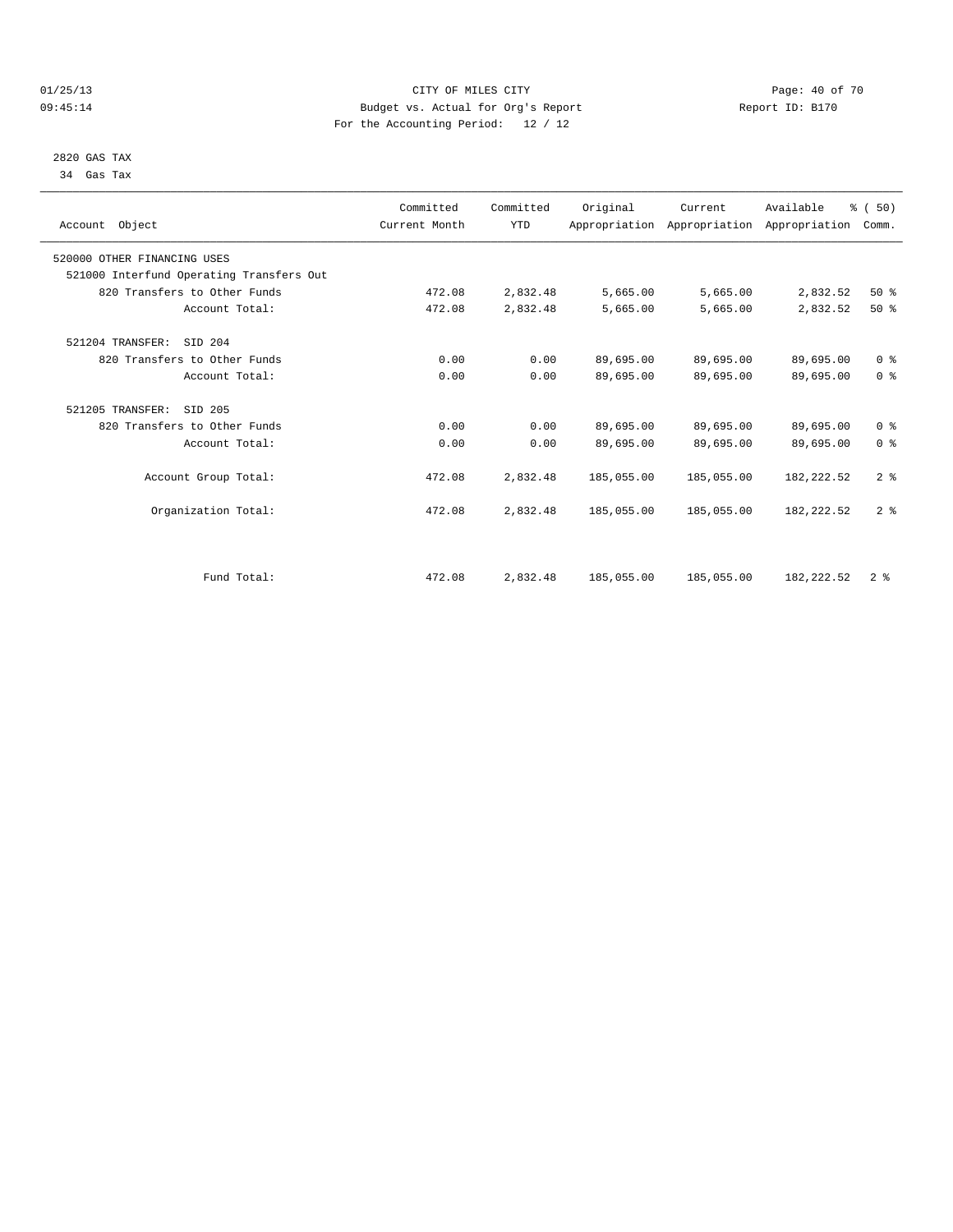## 01/25/13 Page: 41 of 70 09:45:14 Budget vs. Actual for Org's Report Changer Report ID: B170 For the Accounting Period: 12 / 12

## 2850 911 EMERGENCY

105 Enhanced 911

| Account Object                              | Committed<br>Current Month | Committed<br><b>YTD</b> | Original   | Current    | Available<br>Appropriation Appropriation Appropriation Comm. | % (50)             |
|---------------------------------------------|----------------------------|-------------------------|------------|------------|--------------------------------------------------------------|--------------------|
|                                             |                            |                         |            |            |                                                              |                    |
| 420000 PUBLIC SAFETY                        |                            |                         |            |            |                                                              |                    |
| 420140 Crime Control and Investigation (05) |                            |                         |            |            |                                                              |                    |
| 210 Office Supplies and Materials           | 0.00                       | 384.88                  | 10,000.00  | 10,000.00  | 9,615.12                                                     | 4%                 |
| 214 Small Items of Equipment                | 0.00                       | 0.00                    | 10,000.00  | 10,000.00  | 10,000.00                                                    | 0 <sup>8</sup>     |
| Operating Expenses<br>220                   | 0.00                       | 215.58                  | 20,000.00  | 20,000.00  | 19,784.42                                                    | 1 <sup>8</sup>     |
| 226 Clothing and Uniforms                   | 0.00                       | 47.27                   | 0.00       | 0.00       | $-47.27$                                                     | $***$ 8            |
| 230 Repair and Maintenance Supplies         | 0.00                       | 0.00                    | 1,000.00   | 1,000.00   | 1,000.00                                                     | 0 <sup>8</sup>     |
| 231 Gas, Oil, Diesel Fuel, Grease, etc.     | 0.00                       | 0.00                    | 874.00     | 874.00     | 874.00                                                       | 0 <sup>8</sup>     |
| 311 Postage, Box Rent, Etc.                 | 0.00                       | 0.00                    | 1,000.00   | 1,000.00   | 1,000.00                                                     | 0 <sup>8</sup>     |
| Printing, Duplicating, Typing &<br>320      | 0.00                       | 0.00                    | 1,000.00   | 1,000.00   | 1,000.00                                                     | 0 <sup>8</sup>     |
| 334 Memberships, Registrations & Dues       | 130.00                     | 130.00                  | 1,000.00   | 1,000.00   | 870.00                                                       | 13 <sup>8</sup>    |
| 341 Electric Utility Services               | 43.12                      | 277.29                  | 4,000.00   | 4,000.00   | 3,722.71                                                     | 7 <sup>8</sup>     |
| 345 Telephone & Telegraph                   | 4,239.61                   | 12,904.53               | 36,000.00  | 36,000.00  | 23,095.47                                                    | 36%                |
| 347 Telephone-Internet                      | 0.00                       | 0.00                    | 1,000.00   | 1,000.00   | 1,000.00                                                     | 0 <sup>8</sup>     |
| 350 Professional Services                   | 16,884.48                  | 45,669.86               | 75,000.00  | 75,000.00  | 29,330.14                                                    | 61 %               |
| 360 Contr R & M                             | 0.00                       | 0.00                    | 5,000.00   | 5,000.00   | 5,000.00                                                     | 0 <sup>8</sup>     |
| 366 R&M Vehicles - Police/Animal Control    | 0.00                       | 39.95                   | 0.00       | 0.00       | $-39.95$                                                     | $***$ $-$          |
| 370 Travel                                  | 0.00                       | 218.28                  | 10,000.00  | 10,000.00  | 9,781.72                                                     | 2 <sup>8</sup>     |
| 380 Training Services                       | 0.00                       | 599.00                  | 10,000.00  | 10,000.00  | 9,401.00                                                     | 6 %                |
| 512 Insurance on Vehicles & Equipment       | 0.00                       | 124.41                  | 125.00     | 125.00     | 0.59                                                         | $100*$             |
| 940 Machinery & Equipment                   | 0.00                       | 0.00                    | 35,000.00  | 35,000.00  | 35,000.00                                                    | 0 <sup>8</sup>     |
| 941 911 Eq & Software (2/01)                | 0.00                       | 0.00                    | 35,000.00  | 35,000.00  | 35,000.00                                                    | 0 <sup>8</sup>     |
| Account Total:                              | 21, 297.21                 | 60,611.05               | 255,999.00 | 255,999.00 | 195,387.95                                                   | $24$ %             |
| Account Group Total:                        | 21,297.21                  | 60,611.05               | 255,999.00 | 255,999.00 | 195,387.95                                                   | $24$ $\frac{6}{5}$ |
| 520000 OTHER FINANCING USES                 |                            |                         |            |            |                                                              |                    |
| 521000 Interfund Operating Transfers Out    |                            |                         |            |            |                                                              |                    |
| 820 Transfers to Other Funds                | 25,837.47                  | 53, 365. 13             | 112,000.00 | 112,000.00 | 58,634.87                                                    | 48 %               |
| Account Total:                              | 25,837.47                  | 53, 365. 13             | 112,000.00 | 112,000.00 | 58,634.87                                                    | 48 %               |
| Account Group Total:                        | 25,837.47                  | 53, 365. 13             | 112,000.00 | 112,000.00 | 58,634.87                                                    | 48 %               |
| Organization Total:                         | 47, 134.68                 | 113,976.18              | 367,999.00 | 367,999.00 | 254,022.82                                                   | 31 %               |
| Fund Total:                                 | 47, 134.68                 | 113,976.18              | 367,999.00 | 367,999.00 | 254,022.82                                                   | $31$ %             |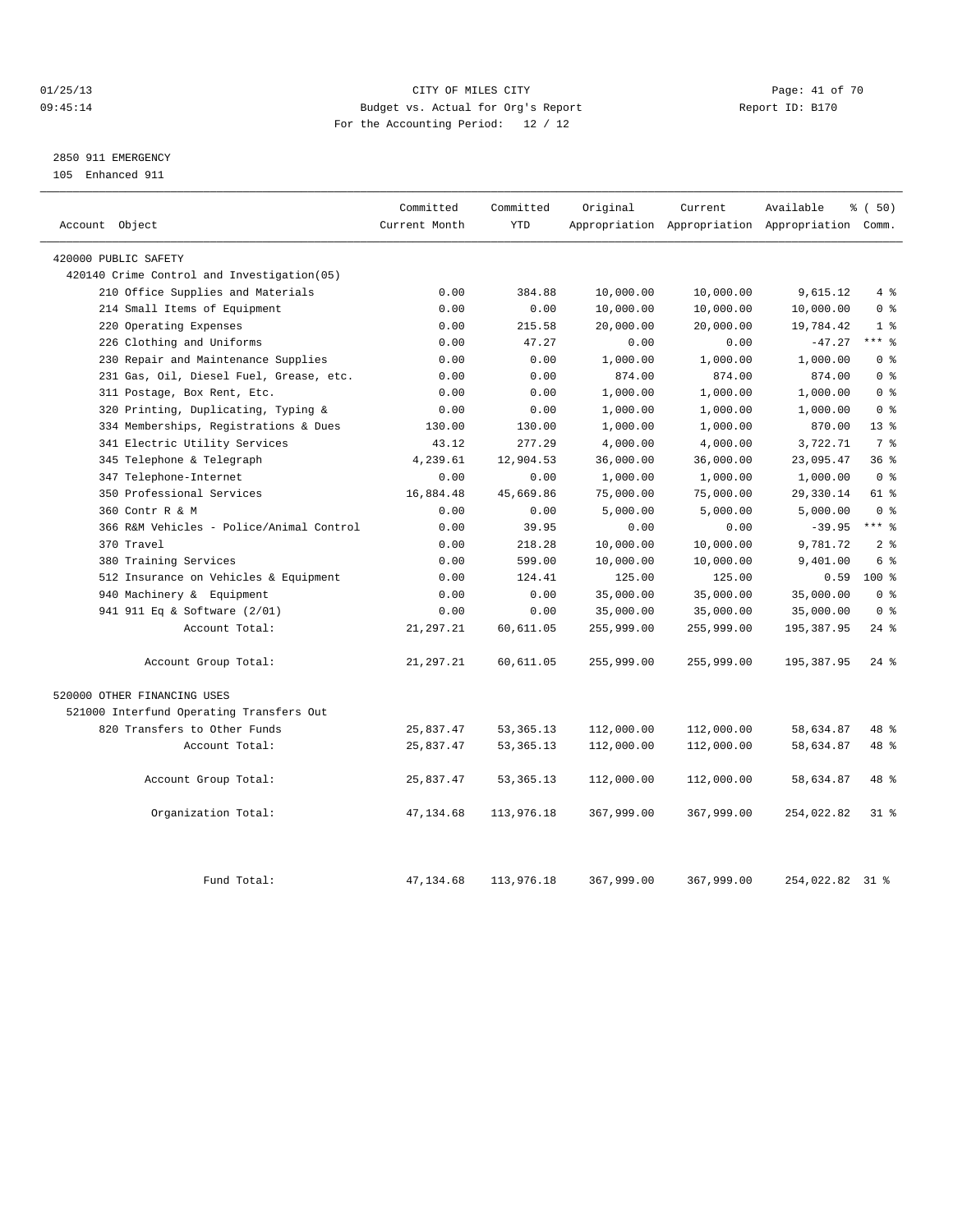## 01/25/13 Page: 42 of 70 09:45:14 Budget vs. Actual for Org's Report Changer Report ID: B170 For the Accounting Period: 12 / 12

#### 2880 LIBRARY GRANTS

39 HB#193-Interlibrary Loan Reimb

| Object<br>Account                                            | Committed<br>Current Month | Committed<br><b>YTD</b> | Original<br>Appropriation | Current<br>Appropriation | Available<br>Appropriation | ී (<br>50)<br>Comm. |
|--------------------------------------------------------------|----------------------------|-------------------------|---------------------------|--------------------------|----------------------------|---------------------|
| 460000 CULTURE AND RECREATION<br>460100 Library Services(16) |                            |                         |                           |                          |                            |                     |
| 311 Postage, Box Rent, Etc.                                  | 0.00                       | 934.00                  | 2,900.00                  | 2,900.00                 | 1,966.00                   | 328                 |
| 382 Books                                                    | 0.00                       | 0.00                    | 100.00                    | 100.00                   | 100.00                     | 0 <sup>8</sup>      |
| Account Total:                                               | 0.00                       | 934.00                  | 3,000.00                  | 3.000.00                 | 2,066.00                   | 31.8                |
| Account Group Total:                                         | 0.00                       | 934.00                  | 3,000.00                  | 3.000.00                 | 2,066.00                   | $31$ %              |
| Organization Total:                                          | 0.00                       | 934.00                  | 3,000.00                  | 3.000.00                 | 2,066.00                   | 318                 |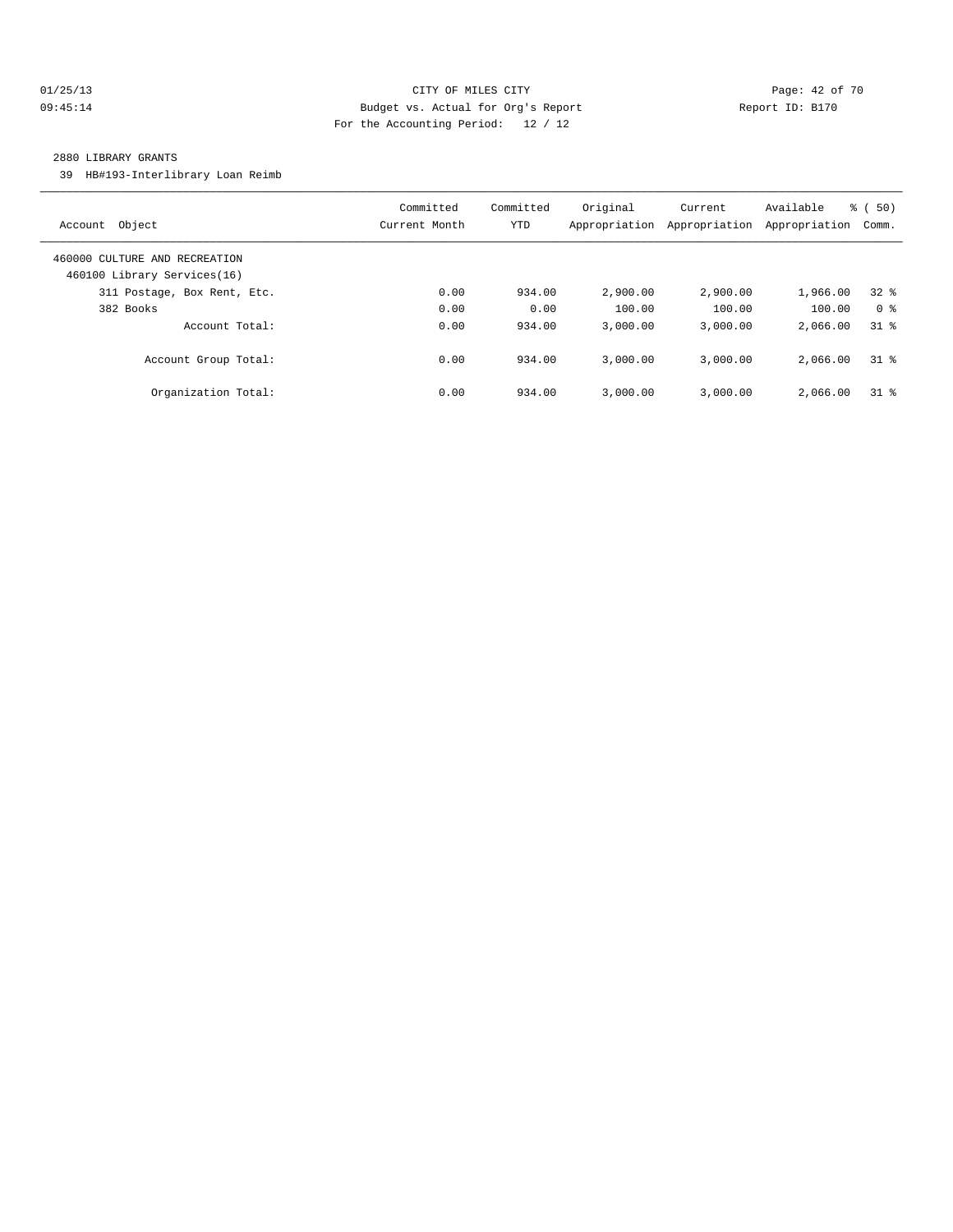## 01/25/13 Page: 43 of 70 09:45:14 Budget vs. Actual for Org's Report Changer Report ID: B170 For the Accounting Period: 12 / 12

#### 2880 LIBRARY GRANTS

41 Sagebrush Fed/Coal Sev Tax

| Account Object                                               | Committed<br>Current Month | Committed<br><b>YTD</b> | Original<br>Appropriation | Current<br>Appropriation | Available<br>Appropriation | % (50)<br>Comm.    |
|--------------------------------------------------------------|----------------------------|-------------------------|---------------------------|--------------------------|----------------------------|--------------------|
| 460000 CULTURE AND RECREATION<br>460100 Library Services(16) |                            |                         |                           |                          |                            |                    |
| 210 Office Supplies and Materials                            | 0.00                       | 53.97                   | 1,000.00                  | 1,000.00                 | 946.03                     | 5 <sup>8</sup>     |
| 350 Professional Services                                    | 0.00                       | 1,384.00                | 2,400.00                  | 2,400.00                 | 1,016.00                   | 58 %               |
| 370 Travel                                                   | 0.00                       | 0.00                    | 2,104.00                  | 2,104.00                 | 2,104.00                   | 0 <sup>8</sup>     |
| 380 Training Services                                        | 0.00                       | 200.00                  | 500.00                    | 500.00                   | 300.00                     | $40*$              |
| Account Total:                                               | 0.00                       | 1,637.97                | 6.004.00                  | 6,004.00                 | 4,366.03                   | 278                |
| Account Group Total:                                         | 0.00                       | 1,637.97                | 6.004.00                  | 6.004.00                 | 4,366.03                   | $27$ %             |
| Organization Total:                                          | 0.00                       | 1,637.97                | 6.004.00                  | 6.004.00                 | 4,366.03                   | $27$ $\frac{6}{5}$ |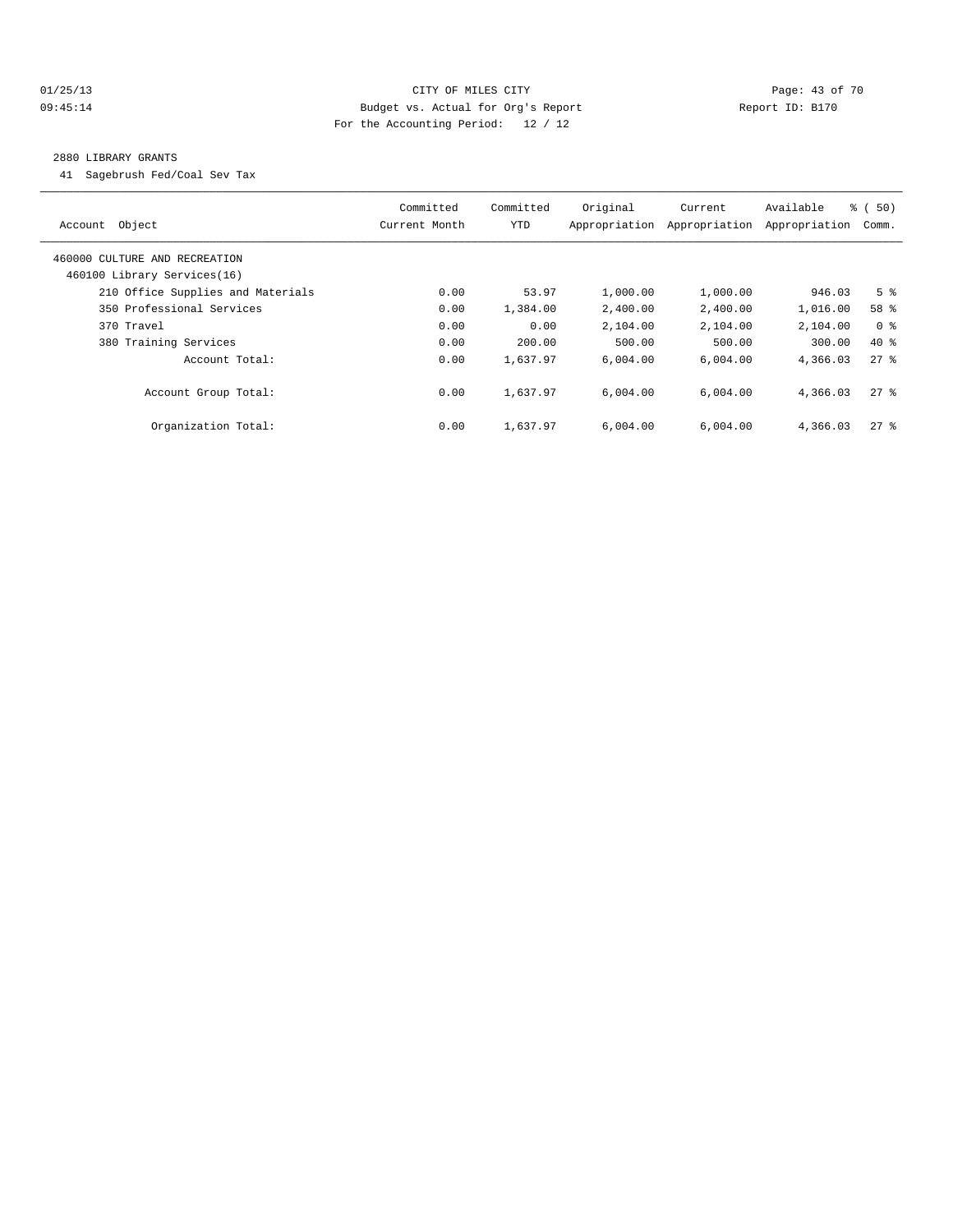#### 01/25/13 Page: 44 of 70 09:45:14 Budget vs. Actual for Org's Report Changer Report ID: B170 For the Accounting Period: 12 / 12

#### 2880 LIBRARY GRANTS

43 State Aid Per Capita-Tech Serv

| Object<br>Account                                            | Committed<br>Current Month | Committed<br>YTD | Original<br>Appropriation | Current<br>Appropriation | Available<br>Appropriation | % (50)<br>Comm. |
|--------------------------------------------------------------|----------------------------|------------------|---------------------------|--------------------------|----------------------------|-----------------|
| 460000 CULTURE AND RECREATION<br>460100 Library Services(16) |                            |                  |                           |                          |                            |                 |
| 350 Professional Services                                    | 0.00                       | 0.00             | 1,519.00                  | 1,519.00                 | 1,519.00                   | 0 <sup>8</sup>  |
| Account Total:                                               | 0.00                       | 0.00             | 1,519.00                  | 1,519.00                 | 1,519.00                   | 0 <sup>8</sup>  |
| Account Group Total:                                         | 0.00                       | 0.00             | 1,519.00                  | 1,519.00                 | 1,519.00                   | 0 <sup>8</sup>  |
| Organization Total:                                          | 0.00                       | 0.00             | 1,519.00                  | 1,519.00                 | 1,519.00                   | 0 <sup>8</sup>  |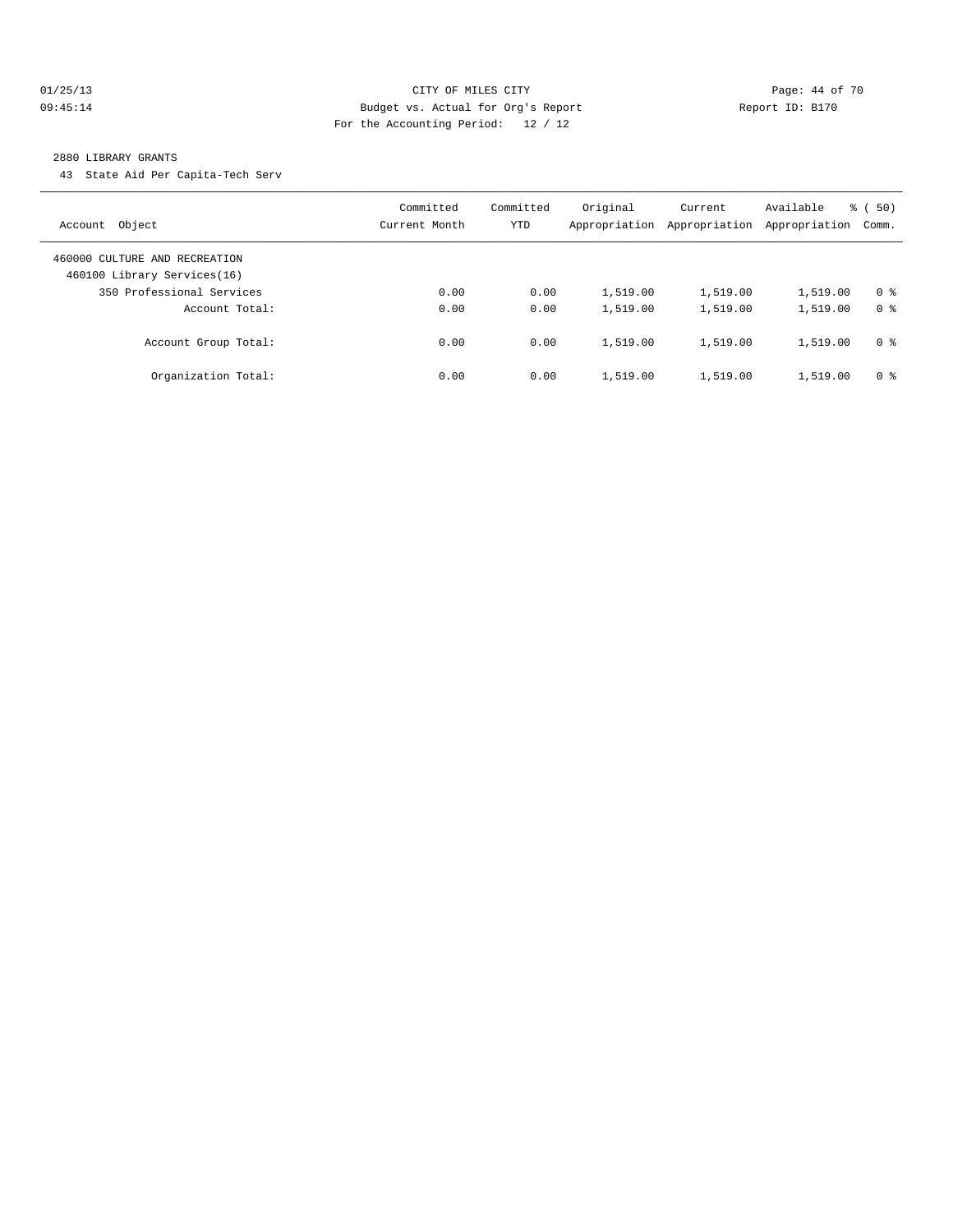#### 01/25/13 Page: 45 of 70 09:45:14 Budget vs. Actual for Org's Report Changer Report ID: B170 For the Accounting Period: 12 / 12

## 2880 LIBRARY GRANTS

44 Humanities Grant

| Account Object                      | Committed<br>Current Month | Committed<br>YTD | Original  | Current<br>Appropriation Appropriation Appropriation | Available | % (50)<br>Comm. |  |
|-------------------------------------|----------------------------|------------------|-----------|------------------------------------------------------|-----------|-----------------|--|
| 460000 CULTURE AND RECREATION       |                            |                  |           |                                                      |           |                 |  |
| 460100 Library Services(16)         |                            |                  |           |                                                      |           |                 |  |
| 210 Office Supplies and Materials   | 0.00                       | 257.24           | 0.00      | 570.87                                               | 313.63    | $45$ $%$        |  |
| 311 Postage, Box Rent, Etc.         | 0.00                       | 45.30            | 0.00      | 87.00                                                | 41.70     | $52$ $%$        |  |
| 320 Printing, Duplicating, Typing & | 0.00                       | 0.00             | 0.00      | 158.88                                               | 158.88    | 0 <sup>8</sup>  |  |
| 330 Publicity, Subscriptions & Dues | 0.00                       | 0.00             | 0.00      | 250.00                                               | 250.00    | 0 <sup>8</sup>  |  |
| 350 Professional Services           | 0.00                       | 800.00           | 0.00      | 1,066.12                                             | 266.12    | 75 %            |  |
| 370 Travel                          | 0.00                       | 0.00             | 0.00      | 88.14                                                | 88.14     | 0 <sup>8</sup>  |  |
| 382 Books                           | 0.00                       | 0.00             | 0.00      | 153.00                                               | 153.00    | 0 <sup>8</sup>  |  |
| Account Total:                      | 0.00                       | 1,102.54         | 0.00      | 2,374.01                                             | 1,271.47  | 46.8            |  |
| Account Group Total:                | 0.00                       | 1,102.54         | 0.00      | 2,374.01                                             | 1,271.47  | 46%             |  |
| Organization Total:                 | 0.00                       | 1,102.54         | 0.00      | 2,374.01                                             | 1,271.47  | $46*$           |  |
|                                     |                            |                  |           |                                                      |           |                 |  |
| Fund Total:                         | 0.00                       | 3,674.51         | 10,523.00 | 12,897.01                                            | 9,222.50  | $28*$           |  |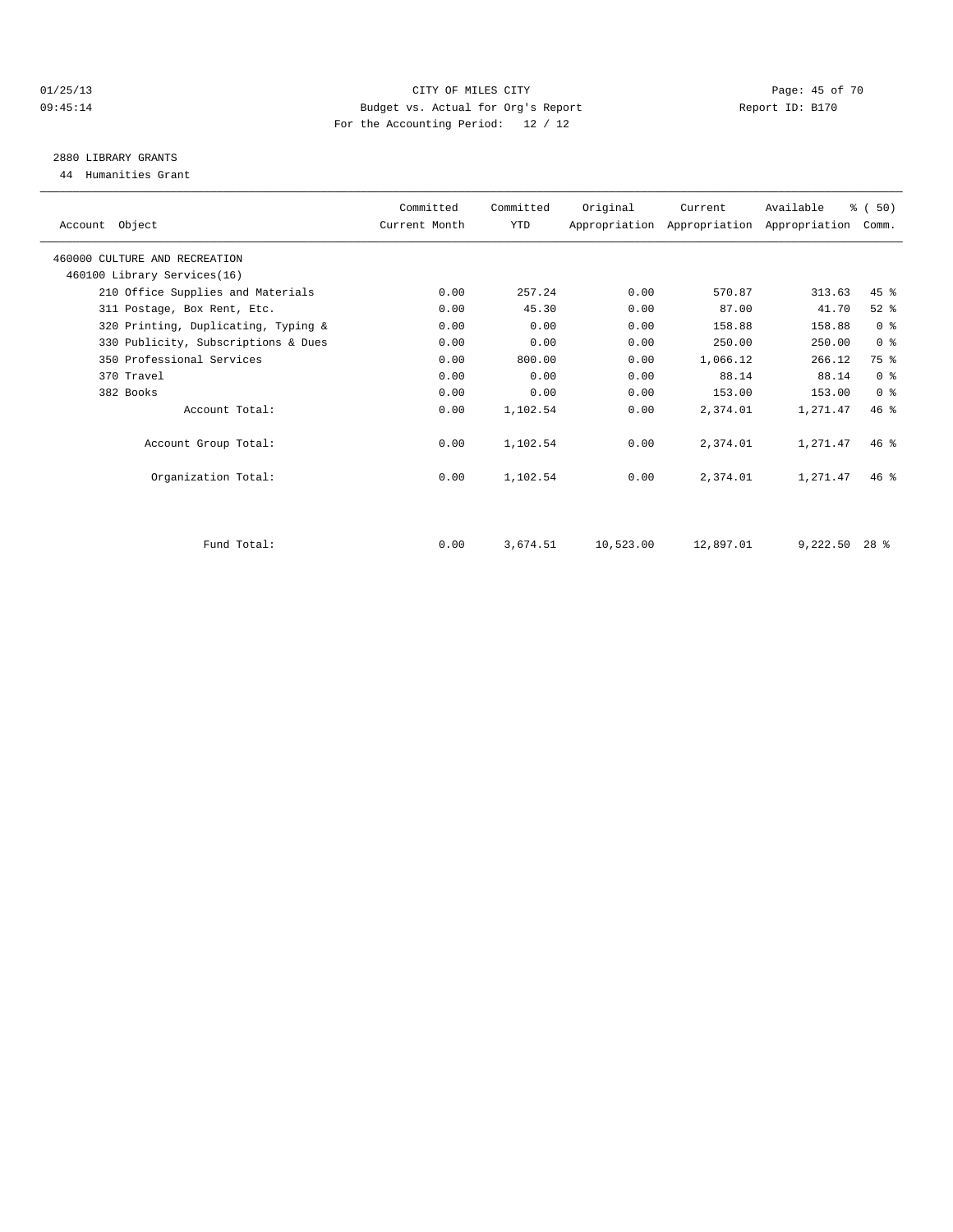#### 01/25/13 Page: 46 of 70 09:45:14 Budget vs. Actual for Org's Report Changer Report ID: B170 For the Accounting Period: 12 / 12

2935 Historic Preservation

11 Historic Preservation

| Committed | Committed     | Original  | Current   | Available | % (50)                                    |                                                                                                                                                                                    |
|-----------|---------------|-----------|-----------|-----------|-------------------------------------------|------------------------------------------------------------------------------------------------------------------------------------------------------------------------------------|
|           | <b>YTD</b>    |           |           |           |                                           |                                                                                                                                                                                    |
|           |               |           |           |           |                                           |                                                                                                                                                                                    |
|           |               |           |           |           |                                           |                                                                                                                                                                                    |
| 855.53    | 4,085.49      | 9,516.00  | 9,516.00  | 5,430.51  |                                           |                                                                                                                                                                                    |
| 2.99      | 14.30         | 34.00     | 34.00     | 19.70     |                                           |                                                                                                                                                                                    |
| 9.59      | 45.78         | 107.00    | 107.00    | 61.22     |                                           |                                                                                                                                                                                    |
| 65.45     | 312.54        | 728.00    | 728.00    | 415.46    |                                           |                                                                                                                                                                                    |
| 60.49     | 288.86        | 673.00    | 673.00    | 384.14    |                                           |                                                                                                                                                                                    |
| 0.00      | 46.01         | 300.00    | 300.00    | 253.99    |                                           |                                                                                                                                                                                    |
| 0.00      | 0.00          | 450.00    | 450.00    | 450.00    |                                           |                                                                                                                                                                                    |
| 0.00      | 0.00          | 500.00    | 500.00    | 500.00    |                                           |                                                                                                                                                                                    |
| 350.00    | 350.00        | 100.00    | 100.00    | $-250.00$ |                                           |                                                                                                                                                                                    |
| 0.00      | 0.00          | 3,660.00  | 3,660.00  | 3,660.00  |                                           |                                                                                                                                                                                    |
| 1,344.05  | 5,142.98      | 16,068.00 | 16,068.00 | 10,925.02 |                                           |                                                                                                                                                                                    |
| 1,344.05  | 5,142.98      | 16,068.00 | 16,068.00 | 10,925.02 |                                           |                                                                                                                                                                                    |
| 1,344.05  | 5,142.98      | 16,068.00 | 16,068.00 | 10,925.02 |                                           |                                                                                                                                                                                    |
|           |               |           |           |           |                                           |                                                                                                                                                                                    |
| 1,344.05  | 5,142.98      | 16,068.00 | 16,068.00 |           | $32*$                                     |                                                                                                                                                                                    |
|           | Current Month |           |           |           | Appropriation Appropriation Appropriation | Comm.<br>43 %<br>42 %<br>43 %<br>43.8<br>43 %<br>15 <sup>°</sup><br>0 <sup>8</sup><br>0 <sup>8</sup><br>$350*$<br>0 <sup>8</sup><br>32 <sup>8</sup><br>$32*$<br>$32*$<br>10,925.02 |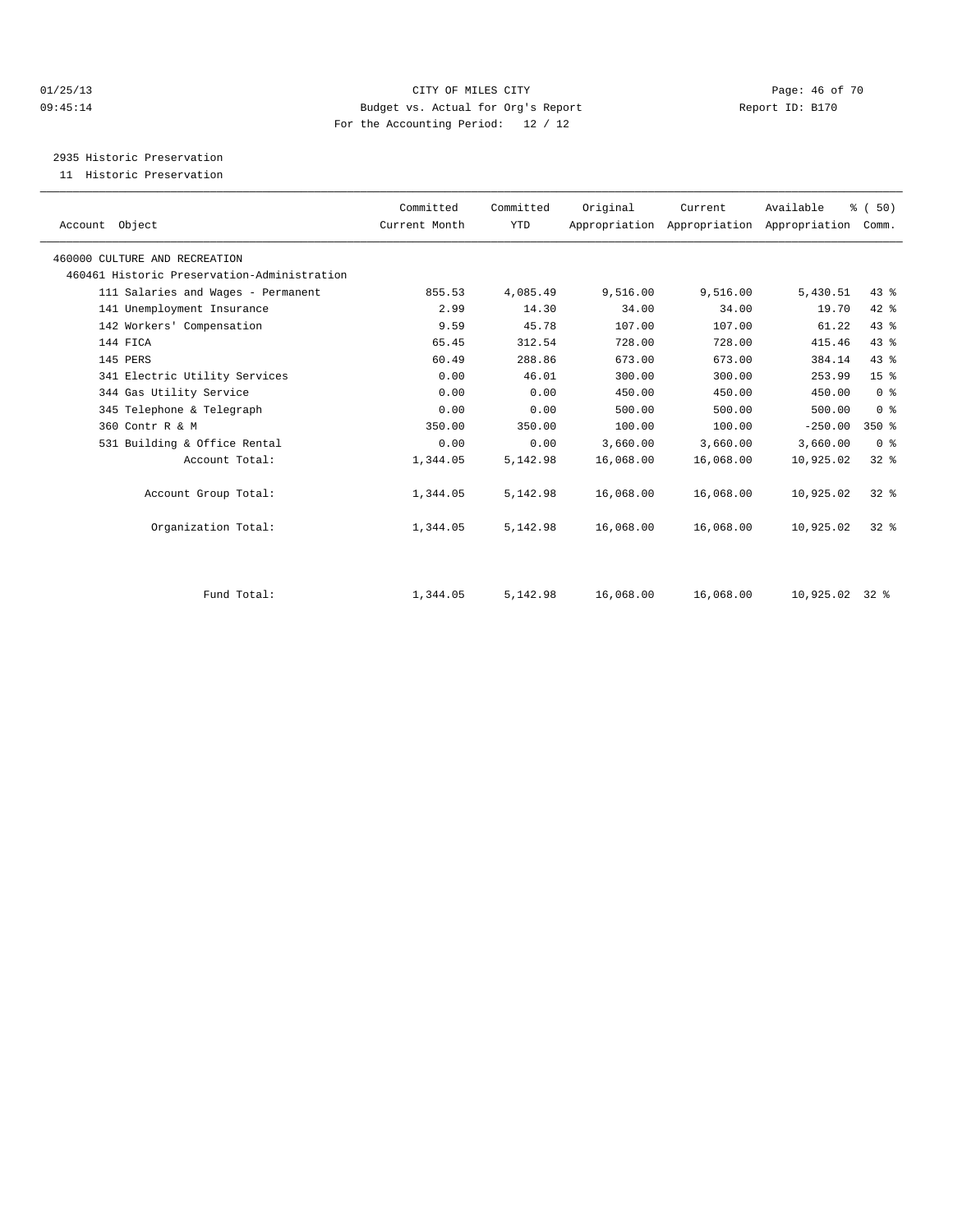## 01/25/13 Page: 47 of 70 09:45:14 Budget vs. Actual for Org's Report Report ID: B170 For the Accounting Period: 12 / 12

————————————————————————————————————————————————————————————————————————————————————————————————————————————————————————————————————

#### 2985 RETIRED SENIOR VOLUNTEER PROG (RSVP)

15 Retired Senior Volunteer Program

|                                            | Committed     | Committed  | Original  | Current   | Available                                       | % ( 50)         |
|--------------------------------------------|---------------|------------|-----------|-----------|-------------------------------------------------|-----------------|
| Account Object                             | Current Month | <b>YTD</b> |           |           | Appropriation Appropriation Appropriation Comm. |                 |
| 450000 Social and Economic Services        |               |            |           |           |                                                 |                 |
| 450300 RETIRED SENIOR VOLUNTEER PROG(RSVP) |               |            |           |           |                                                 |                 |
| 111 Salaries and Wages - Permanent         | 2,841.33      | 17,009.29  | 40,356.00 | 40,356.00 | 23, 346.71                                      | 42 %            |
| 131 VACATION                               | 154.63        | 1,971.53   | 0.00      | 0.00      | $-1, 971.53$                                    | $***$ $-$       |
| 132 SICK LEAVE                             | 289.93        | 715.16     | 0.00      | 0.00      | $-715.16$                                       | $***$ 8         |
| 133 OTHER LEAVE PAY                        | 77.31         | 483.22     | 0.00      | 0.00      | $-483.22$                                       | $***$ 2         |
| 141 Unemployment Insurance                 | 11.78         | 70.68      | 193.00    | 193.00    | 122.32                                          | 37%             |
| 142 Workers' Compensation                  | 37.66         | 225.96     | 347.00    | 347.00    | 121.04                                          | 65 %            |
| 143 Health Insurance                       | 604.15        | 3,624.94   | 6,960.00  | 6,960.00  | 3,335.06                                        | $52$ $%$        |
| 144 FICA                                   | 257.28        | 1,543.68   | 3,120.00  | 3,120.00  | 1,576.32                                        | 49 %            |
| 145 PERS                                   | 237.78        | 1,426.68   | 2,856.00  | 2,856.00  | 1,429.32                                        | 50%             |
| 210 Office Supplies and Materials          | 0.00          | 0.00       | 400.00    | 400.00    | 400.00                                          | 0 <sup>8</sup>  |
| 345 Telephone & Telegraph                  | 128.12        | 499.06     | 620.00    | 620.00    | 120.94                                          | 80 %            |
| 370 Travel                                 | 0.00          | 0.00       | 1,336.00  | 1,336.00  | 1,336.00                                        | 0 <sup>8</sup>  |
| 530 Rent                                   | 505.02        | 1,515.06   | 2,040.00  | 2,040.00  | 524.94                                          | 74 %            |
| Account Total:                             | 5,144.99      | 29,085.26  | 58,228.00 | 58,228.00 | 29, 142. 74                                     | 50%             |
| 450330 RSVP Non-Federal                    |               |            |           |           |                                                 |                 |
| 111 Salaries and Wages - Permanent         | 0.00          | 0.00       | 3,825.00  | 3,825.00  | 3,825.00                                        | 0 <sup>8</sup>  |
| 141 Unemployment Insurance                 | 0.00          | 0.00       | 9.00      | 9.00      | 9.00                                            | 0 <sup>8</sup>  |
| 142 Workers' Compensation                  | 0.00          | 0.00       | 27.00     | 27.00     | 27.00                                           | 0 <sup>8</sup>  |
| 144 FICA                                   | 0.00          | 0.00       | 240.00    | 240.00    | 240.00                                          | 0 <sup>8</sup>  |
| 145 PERS                                   | 0.00          | 0.00       | 204.00    | 204.00    | 204.00                                          | 0 <sup>8</sup>  |
| 210 Office Supplies and Materials          | 0.00          | 2,107.71   | 3,000.00  | 3,000.00  | 892.29                                          | 70 %            |
| 220 Operating Expenses                     | 94.76         | 1,296.90   | 1,700.00  | 1,700.00  | 403.10                                          | 76 %            |
| 311 Postage, Box Rent, Etc.                | 0.00          | 429.95     | 700.00    | 700.00    | 270.05                                          | 61 %            |
| 345 Telephone & Telegraph                  | 0.00          | 125.29     | 1,060.00  | 1,060.00  | 934.71                                          | $12*$           |
| 370 Travel                                 | 0.00          | 665.06     | 4,207.00  | 4,207.00  | 3,541.94                                        | 16 <sup>°</sup> |
| 512 Insurance on Vehicles & Equipment      | 0.00          | 0.00       | 546.00    | 546.00    | 546.00                                          | 0 <sup>8</sup>  |
| Account Total:                             | 94.76         | 4,624.91   | 15,518.00 | 15,518.00 | 10,893.09                                       | $30*$           |
|                                            |               |            |           |           |                                                 |                 |
| Account Group Total:                       | 5,239.75      | 33,710.17  | 73,746.00 | 73,746.00 | 40,035.83                                       | 46 %            |
| 510000 MISCELLANEOUS                       |               |            |           |           |                                                 |                 |
| 510330 Comprehensive Liability Insurance   |               |            |           |           |                                                 |                 |
| 513 Liability                              | 0.00          | 0.00       | 554.00    | 554.00    | 554.00                                          | 0 <sup>8</sup>  |
| Account Total:                             | 0.00          | 0.00       | 554.00    | 554.00    | 554.00                                          | 0 <sup>8</sup>  |
| Account Group Total:                       | 0.00          | 0.00       | 554.00    | 554.00    | 554.00                                          | 0 <sup>8</sup>  |
| Organization Total:                        | 5,239.75      | 33,710.17  | 74,300.00 | 74,300.00 | 40,589.83                                       | 45 %            |
| Fund Total:                                | 5,239.75      | 33,710.17  | 74,300.00 | 74,300.00 | 40,589.83 45 %                                  |                 |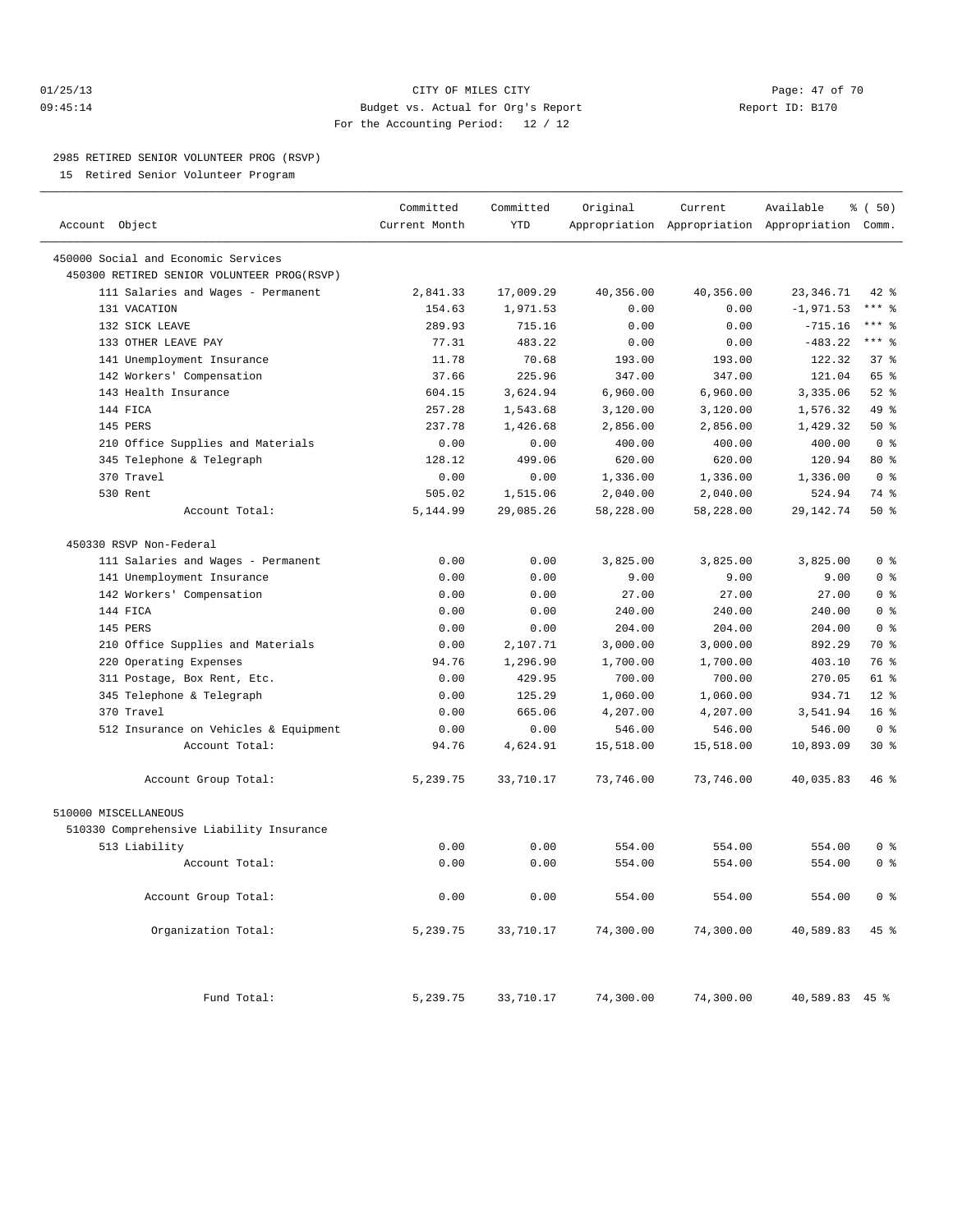## 01/25/13 Page: 48 of 70 09:45:14 Budget vs. Actual for Org's Report Report ID: B170 For the Accounting Period: 12 / 12

#### 4000 General Fund Capitol Improvement Fund

501 Capital Purchases

| Object<br>Account                                            | Committed<br>Current Month | Committed<br>YTD | Original   | Current<br>Appropriation Appropriation | Available<br>Appropriation | % (50)<br>Comm. |
|--------------------------------------------------------------|----------------------------|------------------|------------|----------------------------------------|----------------------------|-----------------|
| 410000 GENERAL GOVERNMENT<br>410100 Legislative Services(02) |                            |                  |            |                                        |                            |                 |
| 940 Machinery & Equipment                                    | 0.00                       | 0.00             | 133,000.00 | 148,000.00                             | 148,000.00                 | 0 <sup>8</sup>  |
| Account Total:                                               | 0.00                       | 0.00             | 133,000.00 | 148,000.00                             | 148,000.00                 | 0 <sup>8</sup>  |
| Account Group Total:                                         | 0.00                       | 0.00             | 133,000.00 | 148,000.00                             | 148,000.00                 | 0 <sup>8</sup>  |
| Organization Total:                                          | 0.00                       | 0.00             | 133,000.00 | 148,000.00                             | 148,000.00                 | 0 <sup>8</sup>  |
|                                                              |                            |                  |            |                                        |                            |                 |
| Fund Total:                                                  | 0.00                       | 0.00             | 133,000.00 | 148,000.00                             | 148,000.00                 | 0 <sup>8</sup>  |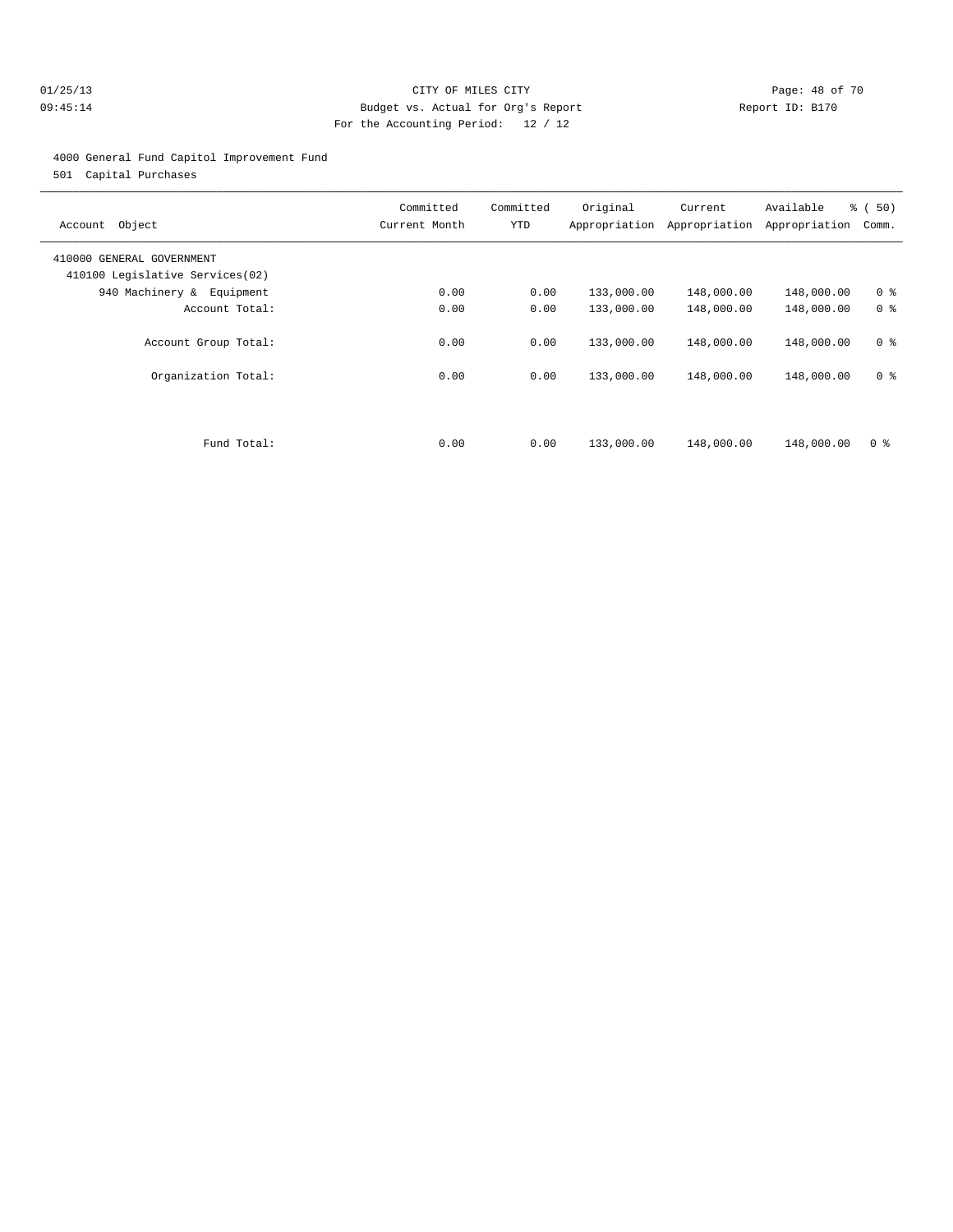#### 01/25/13 Page: 49 of 70 09:45:14 Budget vs. Actual for Org's Report Changer Report ID: B170 For the Accounting Period: 12 / 12

## 4060 CAPITAL IMPROV-PUBLIC WORKS

911 Public Works Operations

| Object<br>Account                                  | Committed<br>Current Month | Committed<br>YTD | Original<br>Appropriation | Current<br>Appropriation | Available<br>Appropriation | % (50)<br>Comm. |
|----------------------------------------------------|----------------------------|------------------|---------------------------|--------------------------|----------------------------|-----------------|
| 430000 Public Works<br>430233 Roadway/Re-surfacing |                            |                  |                           |                          |                            |                 |
| 940 Machinery & Equipment                          | 0.00                       | 0.00             | 74,400.00                 | 74,400.00                | 74,400.00                  | 0 <sup>8</sup>  |
| Account Total:                                     | 0.00                       | 0.00             | 74,400.00                 | 74,400.00                | 74,400.00                  | 0 <sup>8</sup>  |
| Account Group Total:                               | 0.00                       | 0.00             | 74,400.00                 | 74,400.00                | 74,400.00                  | 0 <sup>8</sup>  |
| Organization Total:                                | 0.00                       | 0.00             | 74,400.00                 | 74,400.00                | 74,400.00                  | 0 <sup>8</sup>  |
|                                                    |                            |                  |                           |                          |                            |                 |
| Fund Total:                                        | 0.00                       | 0.00             | 74,400.00                 | 74,400.00                | 74,400.00                  | 0 <sup>8</sup>  |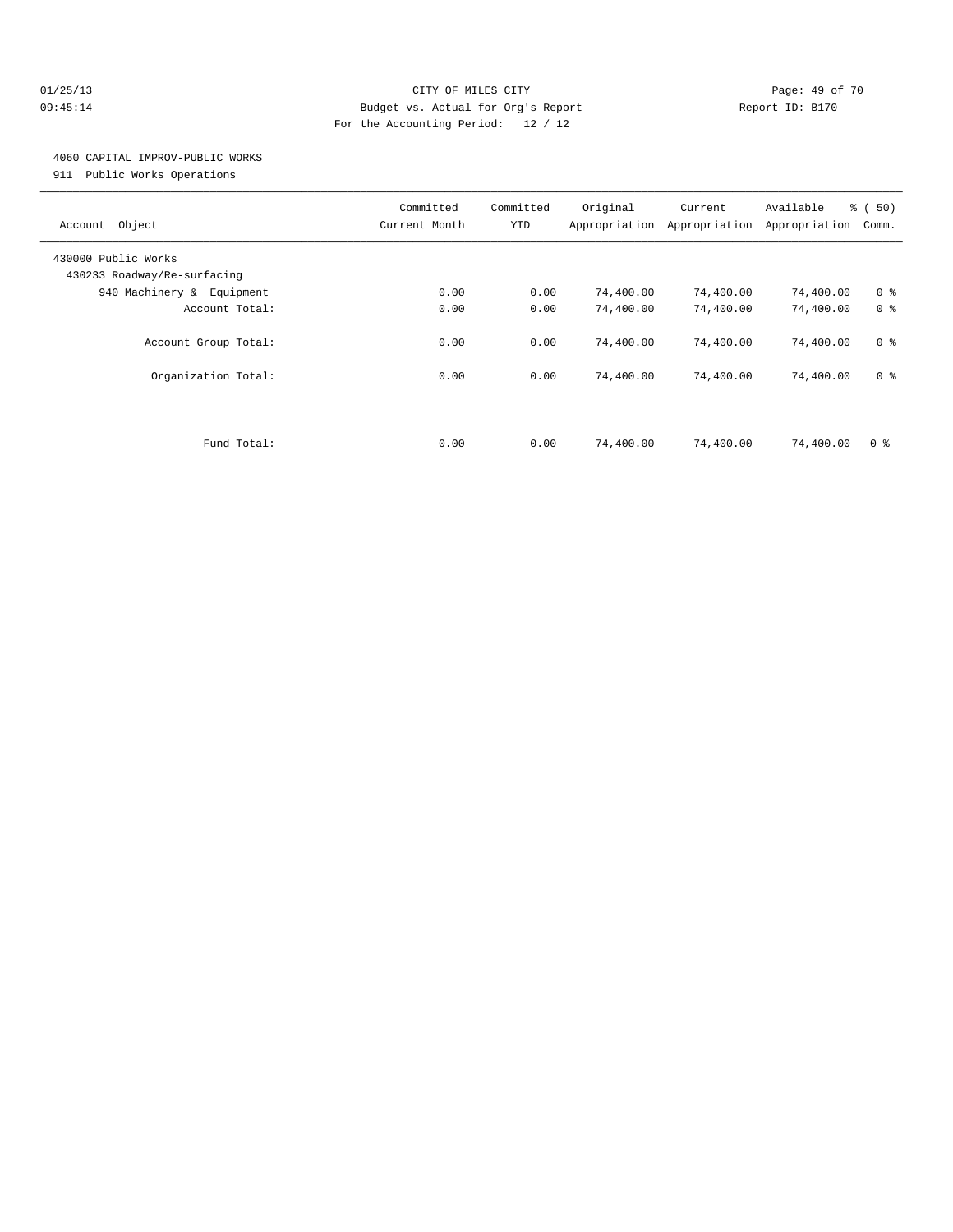#### 01/25/13 CITY OF MILES CITY Page: 50 of 70 09:45:14 Budget vs. Actual for Org's Report Changer Report ID: B170 For the Accounting Period: 12 / 12

————————————————————————————————————————————————————————————————————————————————————————————————————————————————————————————————————

#### 5210 WATER UTILITY

22 Water Plant

|                                               | Committed     | Committed   | Original   | Current    | Available                                       | $\frac{1}{6}$ (50) |
|-----------------------------------------------|---------------|-------------|------------|------------|-------------------------------------------------|--------------------|
| Account Object                                | Current Month | YTD         |            |            | Appropriation Appropriation Appropriation Comm. |                    |
|                                               |               |             |            |            |                                                 |                    |
| 430000 Public Works                           |               |             |            |            |                                                 |                    |
| 430530 Water Source of Supply and Pumping(22) |               |             |            |            |                                                 |                    |
| 111 Salaries and Wages - Permanent            | 15,732.58     | 90,693.64   | 204,679.00 | 204,679.00 | 113,985.36                                      | 44 %               |
| 121 OVERTIME-PERMANENT                        | 1,054.68      | 6,367.23    | 16,709.00  | 16,709.00  | 10,341.77                                       | 38 <sup>8</sup>    |
| 131 VACATION                                  | 996.89        | 6,981.20    | 15,773.00  | 15,773.00  | 8,791.80                                        | 44 %               |
| 132 SICK LEAVE                                | 193.09        | 831.23      | 7,093.00   | 7,093.00   | 6,261.77                                        | $12*$              |
| 133 OTHER LEAVE PAY                           | 0.00          | 255.33      | 2,516.00   | 2,516.00   | 2,260.67                                        | $10*$              |
| 134 HOLIDAY PAY                               | 0.00          | 2,739.82    | 5,002.00   | 5,002.00   | 2,262.18                                        | $55$ $%$           |
| 141 Unemployment Insurance                    | 62.96         | 380.53      | 402.00     | 402.00     | 21.47                                           | 95%                |
| 142 Workers' Compensation                     | 1,148.76      | 6,641.00    | 12,215.00  | 12,215.00  | 5,574.00                                        | 54 %               |
| 143 Health Insurance                          | 3,022.32      | 18, 135. 34 | 40,610.00  | 40,610.00  | 22, 474.66                                      | 45 %               |
| 144 FICA                                      | 1,269.59      | 7,675.39    | 19,197.00  | 19,197.00  | 11,521.61                                       | 40 %               |
| 145 PERS                                      | 1,270.95      | 7,626.07    | 17,742.00  | 17,742.00  | 10,115.93                                       | 43 %               |
| 196 CLOTHING ALLOTMENT                        | 0.00          | 750.00      | 800.00     | 800.00     | 50.00                                           | 94 %               |
| 210 Office Supplies and Materials             | 0.00          | 11.29       | 200.00     | 200.00     | 188.71                                          | 6 %                |
| 214 Small Items of Equipment                  | 0.00          | 0.00        | 3,600.00   | 3,600.00   | 3,600.00                                        | 0 <sup>8</sup>     |
| 220 Operating Expenses                        | 41.98         | 1,169.26    | 2,000.00   | 2,000.00   | 830.74                                          | 58 %               |
| 222 Chemicals, Lab & Med Supplies             | 0.00          | 0.00        | 150.00     | 150.00     | 150.00                                          | 0 <sup>8</sup>     |
| 226 Clothing and Uniforms                     | 47.81         | 226.63      | 400.00     | 400.00     | 173.37                                          | 57%                |
| 230 Repair and Maintenance Supplies           | 455.00        | 1,196.68    | 8,000.00   | 8,000.00   | 6,803.32                                        | 15 <sup>°</sup>    |
| 231 Gas, Oil, Diesel Fuel, Grease, etc.       | 169.87        | 951.62      | 1,100.00   | 1,100.00   | 148.38                                          | 87%                |
| 241 Consumable Tools                          | 39.49         | 88.94       | 100.00     | 100.00     | 11.06                                           | 89 %               |
| 300 PURCHASED SERVICES                        | 0.00          | 0.00        | 500.00     | 500.00     | 500.00                                          | 0 <sup>8</sup>     |
| 311 Postage, Box Rent, Etc.                   | 0.00          | 0.65        | 50.00      | 50.00      | 49.35                                           | 1 <sup>8</sup>     |
| 320 Printing, Duplicating, Typing &           | 0.00          | 0.00        | 50.00      | 50.00      | 50.00                                           | 0 <sup>8</sup>     |
| 330 Publicity, Subscriptions & Dues           | 0.00          | 0.00        | 500.00     | 500.00     | 500.00                                          | 0 <sup>8</sup>     |
| 334 Memberships, Registrations & Dues         | 0.00          | 215.00      | 400.00     | 400.00     | 185.00                                          | 54 %               |
| 341 Electric Utility Services                 | 607.21        | 26,882.46   | 55,000.00  | 55,000.00  | 28, 117.54                                      | 49 %               |
| 344 Gas Utility Service                       | 0.00          | 1,073.10    | 20,000.00  | 20,000.00  | 18,926.90                                       | 5 <sup>°</sup>     |
| 345 Telephone & Telegraph                     | 88.51         | 402.19      | 1,200.00   | 1,200.00   | 797.81                                          | $34$ $%$           |
| 346 Garbage Service                           | 71.12         | 142.24      | 300.00     | 300.00     | 157.76                                          | 47 %               |
| 347 Telephone-Internet                        | 80.25         | 262.65      | 150.00     | 150.00     | $-112.65$                                       | $175$ %            |
| 350 Professional Services                     | 0.00          | 0.00        | 400.00     | 400.00     | 400.00                                          | 0 <sup>8</sup>     |
| 352 Wtr/Swr Lab Testing                       | 0.00          | 0.00        | 1,000.00   | 1,000.00   | 1,000.00                                        | 0 <sup>8</sup>     |
| 357 Architectual, Engineering Serv Etc.       | 0.00          | 0.00        | 10,000.00  | 10,000.00  | 10,000.00                                       | 0 <sup>8</sup>     |
| 360 Contr R & M                               | 45.00         | 9,183.97    | 35,300.00  | 35,300.00  | 26,116.03                                       | $26$ %             |
| 363 R&M Vehicles/Equip/Labor-PW               | 1,403.63      | 3, 412.55   | 7,000.00   | 7,000.00   | 3,587.45                                        | 49 %               |
| 369 Other Repair and Maintenance              | 0.00          | 0.00        | 3,000.00   | 3,000.00   | 3,000.00                                        | 0 <sup>8</sup>     |
| 370 Travel                                    | 0.00          | 507.38      | 1,500.00   | 1,500.00   | 992.62                                          | $34$ $%$           |
| 380 Training Services                         | 0.00          | 516.87      | 1,675.00   | 1,675.00   | 1,158.13                                        | $31$ %             |
| 382 Books                                     | 0.00          | 62.55       | 200.00     | 200.00     | 137.45                                          | $31$ %             |
| 400 BUILDING MATERIALS                        | 0.00          | 0.00        | 500.00     | 500.00     | 500.00                                          | 0 <sup>8</sup>     |
| 511 Insurance on Buildings                    | 0.00          | 9,343.20    | 9,722.00   | 9,722.00   | 378.80                                          | 96%                |
| 512 Insurance on Vehicles & Equipment         | 0.00          | 201.17      | 202.00     | 202.00     | 0.83                                            | 100 %              |
| 940 Machinery & Equipment                     | 0.00          | 0.00        | 138,000.00 | 138,000.00 | 138,000.00                                      | 0 <sup>8</sup>     |
| Account Total:                                | 27,801.69     | 204,927.18  | 644,937.00 | 644,937.00 | 440,009.82                                      | 32%                |
| Account Group Total:                          | 27,801.69     | 204,927.18  | 644,937.00 | 644,937.00 | 440,009.82                                      | $32*$              |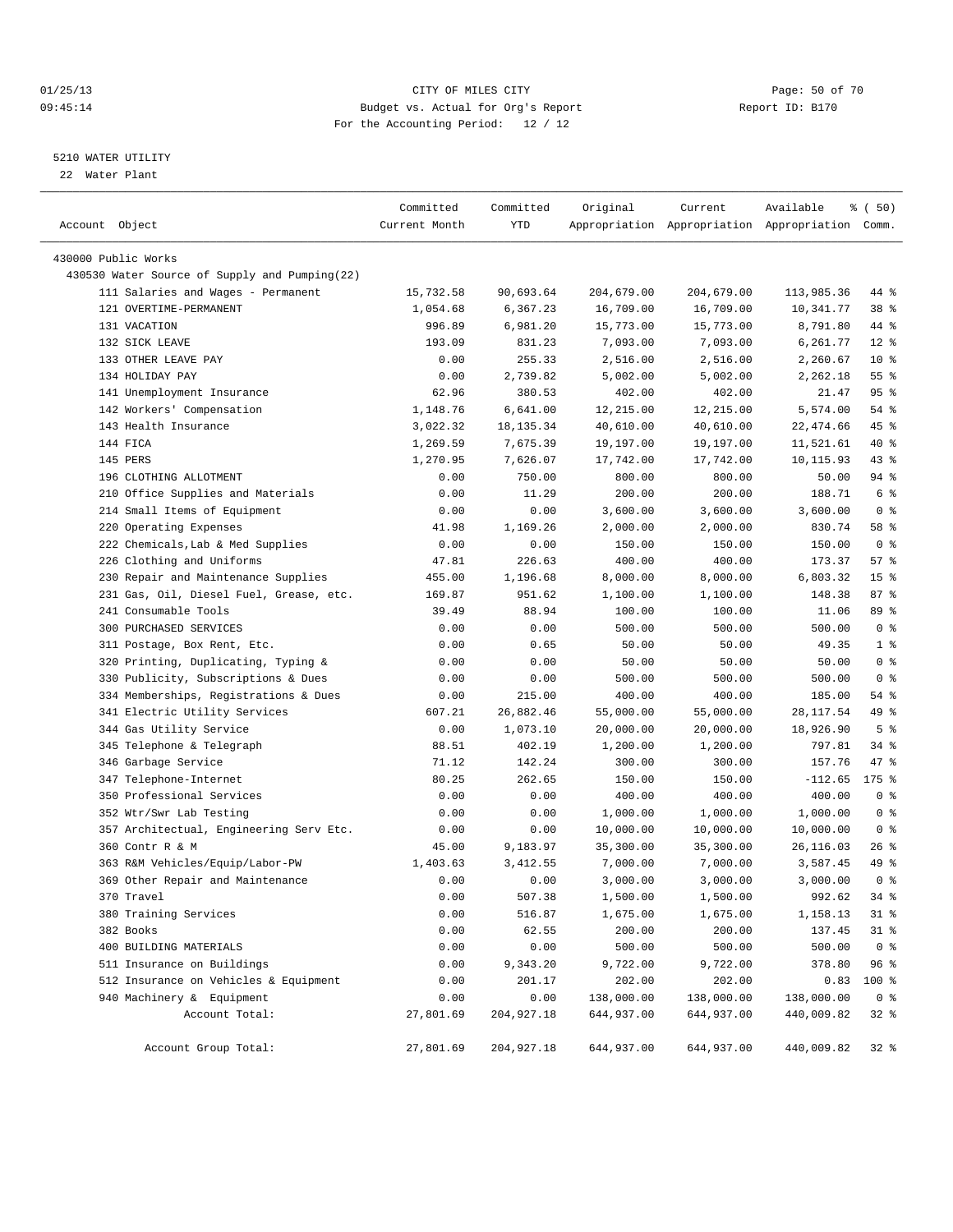#### 01/25/13 Page: 51 of 70 09:45:14 Budget vs. Actual for Org's Report Communication of Report ID: B170 For the Accounting Period: 12 / 12

# 5210 WATER UTILITY

22 Water Plant

| Object<br>Account                                                       | Committed<br>Current Month | Committed<br><b>YTD</b> | Original<br>Appropriation | Current<br>Appropriation | Available<br>Appropriation | $\frac{1}{6}$ (50)<br>Comm. |
|-------------------------------------------------------------------------|----------------------------|-------------------------|---------------------------|--------------------------|----------------------------|-----------------------------|
| 520000 OTHER FINANCING USES<br>521000 Interfund Operating Transfers Out |                            |                         |                           |                          |                            |                             |
| 820 Transfers to Other Funds                                            | 0.00                       | 0.00                    | 6.419.00                  | 6,419.00                 | 6.419.00                   | 0 %                         |
| Account Total:                                                          | 0.00                       | 0.00                    | 6.419.00                  | 6.419.00                 | 6.419.00                   | 0 <sup>8</sup>              |
| Account Group Total:                                                    | 0.00                       | 0.00                    | 6.419.00                  | 6.419.00                 | 6.419.00                   | 0 %                         |
| Organization Total:                                                     | 27,801.69                  | 204, 927. 18            | 651,356.00                | 651,356.00               | 446, 428.82                | 318                         |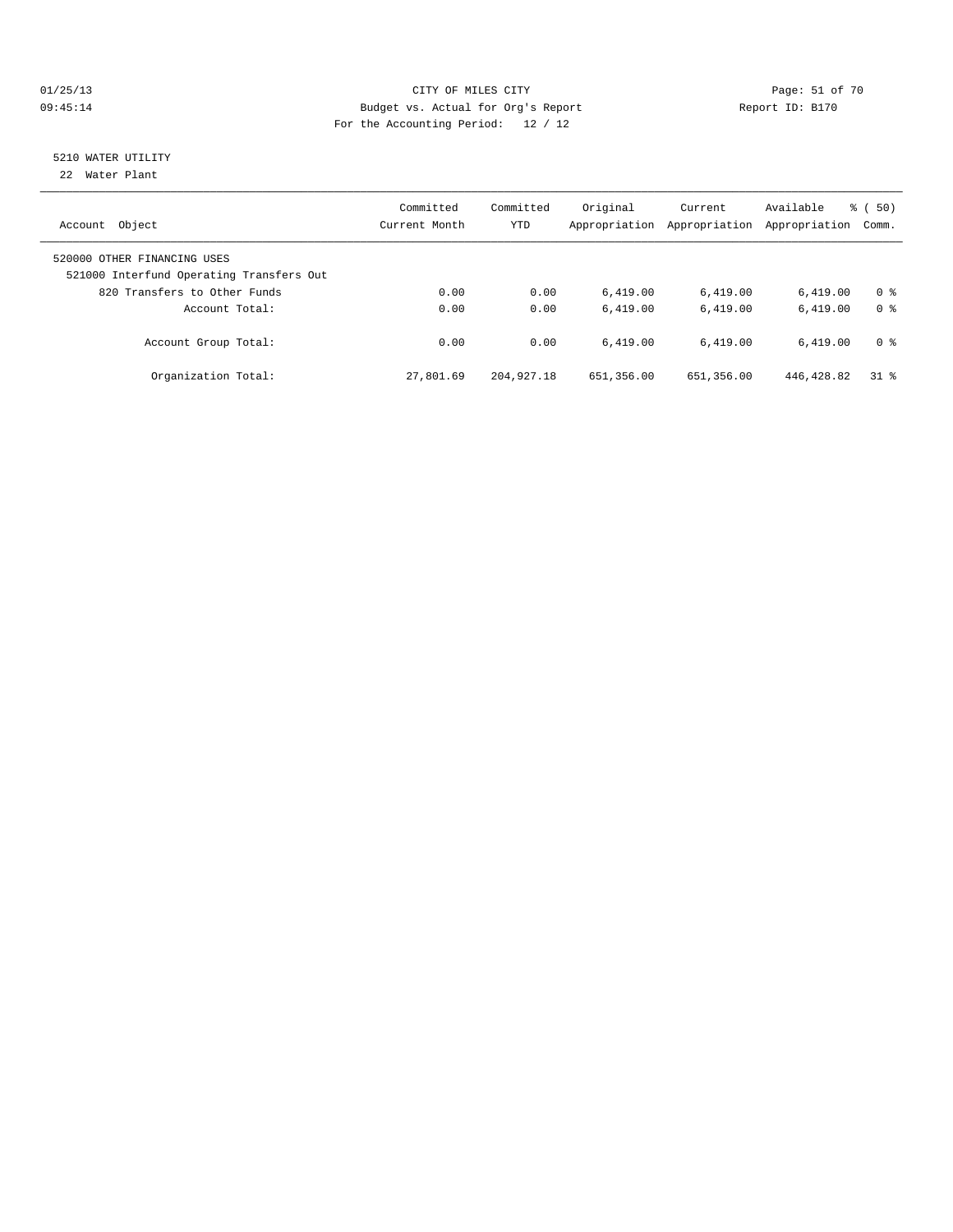#### 01/25/13 Page: 52 of 70 09:45:14 Budget vs. Actual for Org's Report Changer Report ID: B170 For the Accounting Period: 12 / 12

————————————————————————————————————————————————————————————————————————————————————————————————————————————————————————————————————

#### 5210 WATER UTILITY

23 Water Lines

| Account Object                           | Committed<br>Current Month | Committed<br>YTD | Original   | Current    | Available<br>Appropriation Appropriation Appropriation Comm. | % (50)          |
|------------------------------------------|----------------------------|------------------|------------|------------|--------------------------------------------------------------|-----------------|
| 430000 Public Works                      |                            |                  |            |            |                                                              |                 |
| 430550 Transmission and Distribution(23) |                            |                  |            |            |                                                              |                 |
| 111 Salaries and Wages - Permanent       | 11,737.76                  | 72,910.56        | 150,601.00 | 150,601.00 | 77,690.44                                                    | 48 %            |
| 121 OVERTIME-PERMANENT                   | 464.53                     | 2,562.81         | 10,598.00  | 10,598.00  | 8,035.19                                                     | $24$ %          |
| 131 VACATION                             | 1,227.59                   | 5,843.42         | 15,773.00  | 15,773.00  | 9,929.58                                                     | 37%             |
| 132 SICK LEAVE                           | 216.73                     | 2,323.02         | 7,093.00   | 7,093.00   | 4,769.98                                                     | $33$ $%$        |
| 133 OTHER LEAVE PAY                      | 0.00                       | 0.00             | 2,738.00   | 2,738.00   | 2,738.00                                                     | 0 <sup>8</sup>  |
| 134 HOLIDAY PAY                          | 168.28                     | 1,089.32         | 4,558.00   | 4,558.00   | 3,468.68                                                     | $24$ %          |
| 141 Unemployment Insurance               | 48.34                      | 298.51           | 317.00     | 317.00     | 18.49                                                        | 94 %            |
| 142 Workers' Compensation                | 699.56                     | 4,319.90         | 10,556.00  | 10,556.00  | 6,236.10                                                     | 41 %            |
| 143 Health Insurance                     | 2,327.14                   | 14,552.50        | 31,546.00  | 31,546.00  | 16,993.50                                                    | 46 %            |
| 144 FICA                                 | 1,033.27                   | 6,391.21         | 15,174.00  | 15,174.00  | 8,782.79                                                     | $42$ %          |
| 145 PERS                                 | 976.74                     | 5,990.45         | 14,023.00  | 14,023.00  | 8,032.55                                                     | 43 %            |
| 196 CLOTHING ALLOTMENT                   | 0.00                       | 615.00           | 670.00     | 670.00     | 55.00                                                        | $92$ $%$        |
| 210 Office Supplies and Materials        | 58.95                      | 136.17           | 500.00     | 500.00     | 363.83                                                       | $27$ %          |
| 214 Small Items of Equipment             | 0.00                       | 1,207.88         | 8,000.00   | 8,000.00   | 6,792.12                                                     | 15 <sup>°</sup> |
| 220 Operating Expenses                   | 99.20                      | 5,983.19         | 13,000.00  | 13,000.00  | 7,016.81                                                     | 46 %            |
| 222 Chemicals, Lab & Med Supplies        | 0.00                       | 0.00             | 300.00     | 300.00     | 300.00                                                       | 0 <sup>8</sup>  |
| 226 Clothing and Uniforms                | 14.99                      | 111.49           | 1,000.00   | 1,000.00   | 888.51                                                       | $11$ %          |
| 230 Repair and Maintenance Supplies      | 5,389.04                   | 13,236.37        | 45,000.00  | 45,000.00  | 31,763.63                                                    | $29$ %          |
| 231 Gas, Oil, Diesel Fuel, Grease, etc.  | 503.32                     | 4,538.09         | 12,000.00  | 12,000.00  | 7,461.91                                                     | 38 %            |
| 233 Water Main Replacement and Street    | 0.00                       | 504.56           | 46,640.00  | 46,640.00  | 46, 135. 44                                                  | 1 <sup>8</sup>  |
| 234 Hydrant Replacement, Valves          | 170.00                     | 1,039.90         | 56,180.00  | 56,180.00  | 55,140.10                                                    | 2 <sup>8</sup>  |
| 235 Curb Stop Replacement                | 513.76                     | 3,656.40         | 10,000.00  | 10,000.00  | 6,343.60                                                     | 37%             |
| 241 Consumable Tools                     | 0.00                       | 0.00             | 200.00     | 200.00     | 200.00                                                       | 0 <sup>8</sup>  |
| 311 Postage, Box Rent, Etc.              | 0.00                       | 14.00            | 100.00     | 100.00     | 86.00                                                        | $14*$           |
| 320 Printing, Duplicating, Typing &      | 0.00                       | 49.63            | 200.00     | 200.00     | 150.37                                                       | $25$ $%$        |
| 330 Publicity, Subscriptions & Dues      | 0.00                       | 0.00             | 300.00     | 300.00     | 300.00                                                       | 0 <sup>8</sup>  |
| 334 Memberships, Registrations & Dues    | 0.00                       | 250.00           | 300.00     | 300.00     | 50.00                                                        | 83%             |
| 341 Electric Utility Services            | 20.33                      | 85.46            | 350.00     | 350.00     | 264.54                                                       | $24$ %          |
| 344 Gas Utility Service                  | 36.17                      | 85.23            | 1,000.00   | 1,000.00   | 914.77                                                       | 9%              |
| 345 Telephone & Telegraph                | 50.79                      | 213.59           | 1,000.00   | 1,000.00   | 786.41                                                       | $21$ %          |
| 346 Garbage Service                      | 0.00                       | 0.00             | 250.00     | 250.00     | 250.00                                                       | 0 <sup>8</sup>  |
| 347 Telephone-Internet                   | 11.40                      | 57.00            | 300.00     | 300.00     | 243.00                                                       | 19 <sup>°</sup> |
| 350 Professional Services                | 1,288.75                   | 1,829.33         | 10,000.00  | 10,000.00  | 8,170.67                                                     | 18 <sup>°</sup> |
| 357 Architectual, Engineering Serv Etc.  | 0.00                       | 0.00             | 10,000.00  | 10,000.00  | 10,000.00                                                    | 0 <sup>8</sup>  |
| 360 Contr R & M                          | 1,733.92                   | 6,099.49         | 13,000.00  | 13,000.00  | 6,900.51                                                     | 47 %            |
| 363 R&M Vehicles/Equip/Labor-PW          | 6,116.10                   | 13,198.64        | 25,000.00  | 25,000.00  | 11,801.36                                                    | 53%             |
| 369 Other Repair and Maintenance         | 0.00                       | 118.47           | 3,000.00   | 3,000.00   | 2,881.53                                                     | $4$ %           |
| 370 Travel                               | 0.00                       | 0.00             | 1,500.00   | 1,500.00   | 1,500.00                                                     | 0 <sup>8</sup>  |
| 380 Training Services                    | 0.00                       | 75.00            | 1,200.00   | 1,200.00   | 1,125.00                                                     | $6\degree$      |
| 382 Books                                | 0.00                       | 0.00             | 200.00     | 200.00     | 200.00                                                       | $0$ %           |
| 396 Demolitions                          | 0.00                       | 0.00             | 500.00     | 500.00     | 500.00                                                       | $0$ %           |
| 400 BUILDING MATERIALS                   | 0.00                       | 0.00             | 1,000.00   | 1,000.00   | 1,000.00                                                     | 0 <sup>8</sup>  |
| 511 Insurance on Buildings               | 0.00                       | 2,792.88         | 2,793.00   | 2,793.00   | 0.12                                                         | $100$ %         |
| 512 Insurance on Vehicles & Equipment    | 0.00                       | 641.21           | 642.00     | 642.00     | 0.79                                                         | 100 %           |
| 532 Land Rental                          | 530.45                     | 651.24           | 1,500.00   | 1,500.00   | 848.76                                                       | 43 %            |
| 533 Machinery and Equipment Rental       | 0.00                       | 0.00             | 1,000.00   | 1,000.00   | 1,000.00                                                     | 0 <sup>8</sup>  |
| 940 Machinery & Equipment                | 0.00                       | 55,537.00        | 89,280.00  | 89,280.00  | 33,743.00                                                    | 62 %            |
| 957 Cenex /Dickinson Water Line          | 0.00                       | 5,294.70         | 260,000.00 | 260,000.00 | 254,705.30                                                   | 2 <sub>8</sub>  |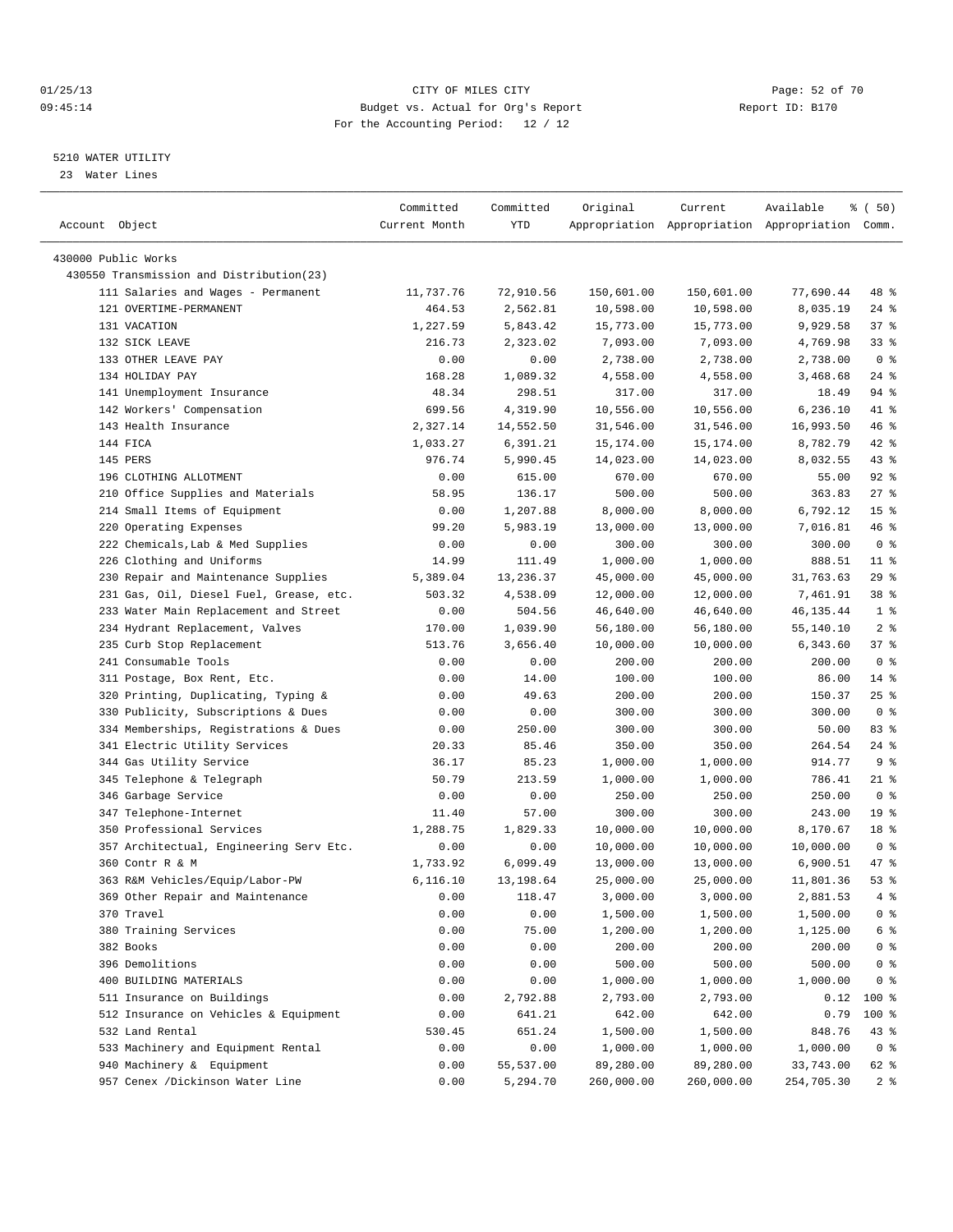#### 01/25/13 Page: 53 of 70 09:45:14 Budget vs. Actual for Org's Report Changer Report ID: B170 For the Accounting Period: 12 / 12

## 5210 WATER UTILITY

23 Water Lines

|                                            | Committed     | Committed   | Original     | Current      | Available                                 | % (50)         |
|--------------------------------------------|---------------|-------------|--------------|--------------|-------------------------------------------|----------------|
| Account Object                             | Current Month | <b>YTD</b>  |              |              | Appropriation Appropriation Appropriation | Comm.          |
| 958 Strevell/Merriam Wtr Line Proj         | 0.00          | 0.00        | 695,000.00   | 695,000.00   | 695,000.00                                | 0 <sup>8</sup> |
| 959 Riverside Tank Demo                    | 4,610.79      | 47, 141.99  | 60,000.00    | 60,000.00    | 12,858.01                                 | 79 %           |
| Account Total:                             | 40,047.90     | 281, 445.61 | 1,635,882.00 | 1,635,882.00 | 1,354,436.39                              | 17.8           |
| Account Group Total:                       | 40,047.90     | 281, 445.61 | 1,635,882.00 | 1,635,882.00 | 1,354,436.39                              | $17$ %         |
| 490000 DEBT SERVICE                        |               |             |              |              |                                           |                |
| 490200 Revenue Bonds                       |               |             |              |              |                                           |                |
| 611 Principal-NE Wtr Line Phase II         | 8,000.00      | 8,000.00    | 16,000.00    | 16,000.00    | 8,000.00                                  | 50%            |
| 615 Principal-Northeast Water Ln \$2.2     | 25,000.00     | 25,000.00   | 48,000.00    | 48,000.00    | 23,000.00                                 | 52%            |
| 616 Principal-Carbon Hill Water Tank \$2.2 | 25,000.00     | 25,000.00   | 48,000.00    | 48,000.00    | 23,000.00                                 | 52%            |
| 617 Principal - NE Wtr Line \$500k         | 6,000.00      | 6,000.00    | 13,000.00    | 13,000.00    | 7,000.00                                  | 46 %           |
| 618 Principal-Carbon Hill \$500k           | 6,000.00      | 6,000.00    | 13,000.00    | 13,000.00    | 7,000.00                                  | 46 %           |
| 622 Interest-NE Wtr Line Phase II          | 1,098.75      | 1,098.75    | 2,288.00     | 2,288.00     | 1,189.25                                  | 48 %           |
| 631 Interest - NE Wtr Line \$500k          | 6,380.00      | 6,380.00    | 12,678.00    | 12,678.00    | 6,298.00                                  | $50*$          |
| 632 Interest - Carbon Hill Wtr Tank \$500k | 6,380.00      | 6,380.00    | 12,678.00    | 12,678.00    | 6, 298.00                                 | 50%            |
| 634 Interest-Northeast Wtr Ln \$2.2        | 38,868.75     | 38,868.75   | 79,088.00    | 79,088.00    | 40, 219. 25                               | 49 %           |
| 638 Interest-Carbon Hill Tank \$2.2        | 33, 911.78    | 33, 911.78  | 79,088.00    | 79,088.00    | 45, 176. 22                               | 43 %           |
| Account Total:                             | 156,639.28    | 156,639.28  | 323,820.00   | 323,820.00   | 167, 180. 72                              | 48 %           |
| Account Group Total:                       | 156,639.28    | 156,639.28  | 323,820.00   | 323,820.00   | 167,180.72                                | 48 %           |
| 520000 OTHER FINANCING USES                |               |             |              |              |                                           |                |
| 521000 Interfund Operating Transfers Out   |               |             |              |              |                                           |                |
| 820 Transfers to Other Funds               | 0.00          | 0.00        | 6,420.00     | 6,420.00     | 6,420.00                                  | 0 <sup>8</sup> |
| Account Total:                             | 0.00          | 0.00        | 6,420.00     | 6,420.00     | 6,420.00                                  | 0 <sup>°</sup> |
| Account Group Total:                       | 0.00          | 0.00        | 6,420.00     | 6,420.00     | 6,420.00                                  | 0 <sup>8</sup> |
| Organization Total:                        | 196,687.18    | 438,084.89  | 1,966,122.00 | 1,966,122.00 | 1,528,037.11                              | $22$ %         |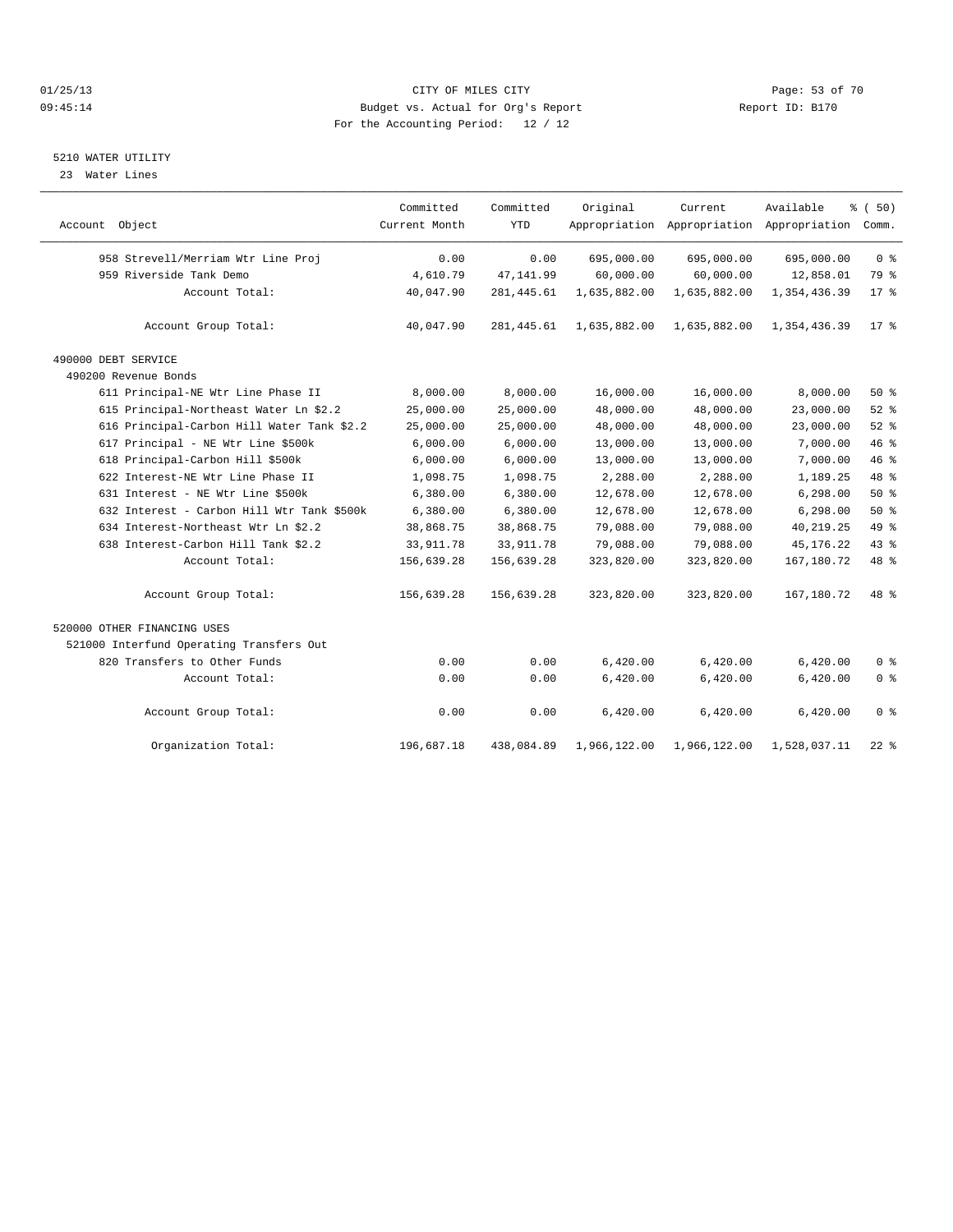#### 01/25/13 Page: 54 of 70 09:45:14 Budget vs. Actual for Org's Report Changer Report ID: B170 For the Accounting Period: 12 / 12

————————————————————————————————————————————————————————————————————————————————————————————————————————————————————————————————————

#### 5210 WATER UTILITY

25 Water Administration

|                                            | Committed     | Committed  | Original  | Current                                         | Available   | $\frac{1}{6}$ (50) |
|--------------------------------------------|---------------|------------|-----------|-------------------------------------------------|-------------|--------------------|
| Account Object                             | Current Month | <b>YTD</b> |           | Appropriation Appropriation Appropriation Comm. |             |                    |
| 430000 Public Works                        |               |            |           |                                                 |             |                    |
| 430510 Water Administration(25)            |               |            |           |                                                 |             |                    |
| 111 Salaries and Wages - Permanent         | 2,521.56      | 14,831.16  | 35,884.00 | 35,884.00                                       | 21,052.84   | 41 %               |
| 121 OVERTIME-PERMANENT                     | 18.02         | 94.72      | 339.00    | 339.00                                          | 244.28      | $28$ %             |
| 131 VACATION                               | 63.58         | 685.06     | 1,600.00  | 1,600.00                                        | 914.94      | $43$ %             |
| 132 SICK LEAVE                             | 106.43        | 440.23     | 1,200.00  | 1,200.00                                        | 759.77      | 37%                |
| 141 Unemployment Insurance                 | 9.48          | 56.62      | 137.00    | 137.00                                          | 80.38       | 41 %               |
| 142 Workers' Compensation                  | 28.37         | 169.69     | 437.00    | 437.00                                          | 267.31      | 39 %               |
| 143 Health Insurance                       | 362.69        | 2,176.15   | 7,977.00  | 7,977.00                                        | 5,800.85    | $27$ %             |
| 144 FICA                                   | 207.22        | 1,237.14   | 2,985.00  | 2,985.00                                        | 1,747.86    | 41 %               |
| 145 PERS                                   | 138.27        | 820.26     | 2,759.00  | 2,759.00                                        | 1,938.74    | $30*$              |
| 196 CLOTHING ALLOTMENT                     | 0.00          | 127.50     | 315.00    | 315.00                                          | 187.50      | 40 %               |
| 210 Office Supplies and Materials          | 247.36        | 1,338.75   | 1,800.00  | 1,800.00                                        | 461.25      | 74 %               |
| 214 Small Items of Equipment               | 0.00          | 95.33      | 3,067.00  | 3,067.00                                        | 2,971.67    | 3%                 |
| 220 Operating Expenses                     | 31.85         | 339.60     | 1,700.00  | 1,700.00                                        | 1,360.40    | $20*$              |
| 230 Repair and Maintenance Supplies        | 0.00          | 0.00       | 200.00    | 200.00                                          | 200.00      | 0 <sup>8</sup>     |
| 311 Postage, Box Rent, Etc.                | 1,151.86      | 6,652.25   | 7,000.00  | 7,000.00                                        | 347.75      | 95%                |
| 320 Printing, Duplicating, Typing &        | 201.16        | 289.99     | 2,100.00  | 2,100.00                                        | 1,810.01    | $14$ %             |
| 330 Publicity, Subscriptions & Dues        | 47.17         | 331.44     | 1,500.00  | 1,500.00                                        | 1,168.56    | $22$ %             |
| 345 Telephone & Telegraph                  | 60.97         | 264.49     | 600.00    | 600.00                                          | 335.51      | 44 %               |
| 347 Telephone-Internet                     | 19.52         | 97.60      | 100.00    | 100.00                                          | 2.40        | 98 %               |
| 350 Professional Services                  | 51.25         | 2,237.45   | 8,500.00  | 8,500.00                                        | 6,262.55    | $26$ %             |
| 360 Contr R & M                            | 110.82        | 5,009.71   | 2,000.00  | 2,000.00                                        | $-3,009.71$ | $250*$             |
| 370 Travel                                 | 0.00          | 0.00       | 200.00    | 200.00                                          | 200.00      | 0 <sup>8</sup>     |
| 380 Training Services                      | 0.00          | 0.00       | 300.00    | 300.00                                          | 300.00      | 0 <sup>8</sup>     |
| 382 Books                                  | 0.00          | 305.99     | 0.00      | 0.00                                            | $-305.99$   | $***$ $-$          |
| 513 Liability                              | 0.00          | 410.17     | 0.00      | 0.00                                            | $-410.17$   | $***$ $-$          |
| 521 Surety Bonds for Officials & Employees | 0.00          | 0.00       | 400.00    | 400.00                                          | 400.00      | 0 <sup>8</sup>     |
| 531 Building & Office Rental               | 500.00        | 3,000.00   | 6,000.00  | 6,000.00                                        | 3,000.00    | 50%                |
| 810 Losses (Bad debt expense - Enterprise  | 0.00          | $-206.05$  | 500.00    | 500.00                                          | 706.05      | $-41$ %            |
| Account Total:                             | 5,877.58      | 40,805.25  | 89,600.00 | 89,600.00                                       | 48,794.75   | 46 %               |
| Account Group Total:                       | 5,877.58      | 40,805.25  | 89,600.00 | 89,600.00                                       | 48,794.75   | 46 %               |
| 510000 MISCELLANEOUS                       |               |            |           |                                                 |             |                    |
| 510330 Comprehensive Liability Insurance   |               |            |           |                                                 |             |                    |
| 513 Liability                              | 0.00          | 12,016.79  | 12,017.00 | 12,017.00                                       | 0.21        | $100*$             |
| Account Total:                             | 0.00          | 12,016.79  | 12,017.00 | 12,017.00                                       |             | $0.21$ 100 %       |
| Account Group Total:                       | 0.00          | 12,016.79  | 12,017.00 | 12,017.00                                       |             | $0.21$ 100 %       |
| 520000 OTHER FINANCING USES                |               |            |           |                                                 |             |                    |
| 521000 Interfund Operating Transfers Out   |               |            |           |                                                 |             |                    |
| 820 Transfers to Other Funds               | 4,519.00      | 27,114.00  | 54,228.00 | 54,228.00                                       | 27, 114.00  | 50%                |
| Account Total:                             | 4,519.00      | 27, 114.00 | 54,228.00 | 54,228.00                                       | 27, 114.00  | 50%                |
| Account Group Total:                       | 4,519.00      | 27, 114.00 | 54,228.00 | 54,228.00                                       | 27, 114.00  | 50%                |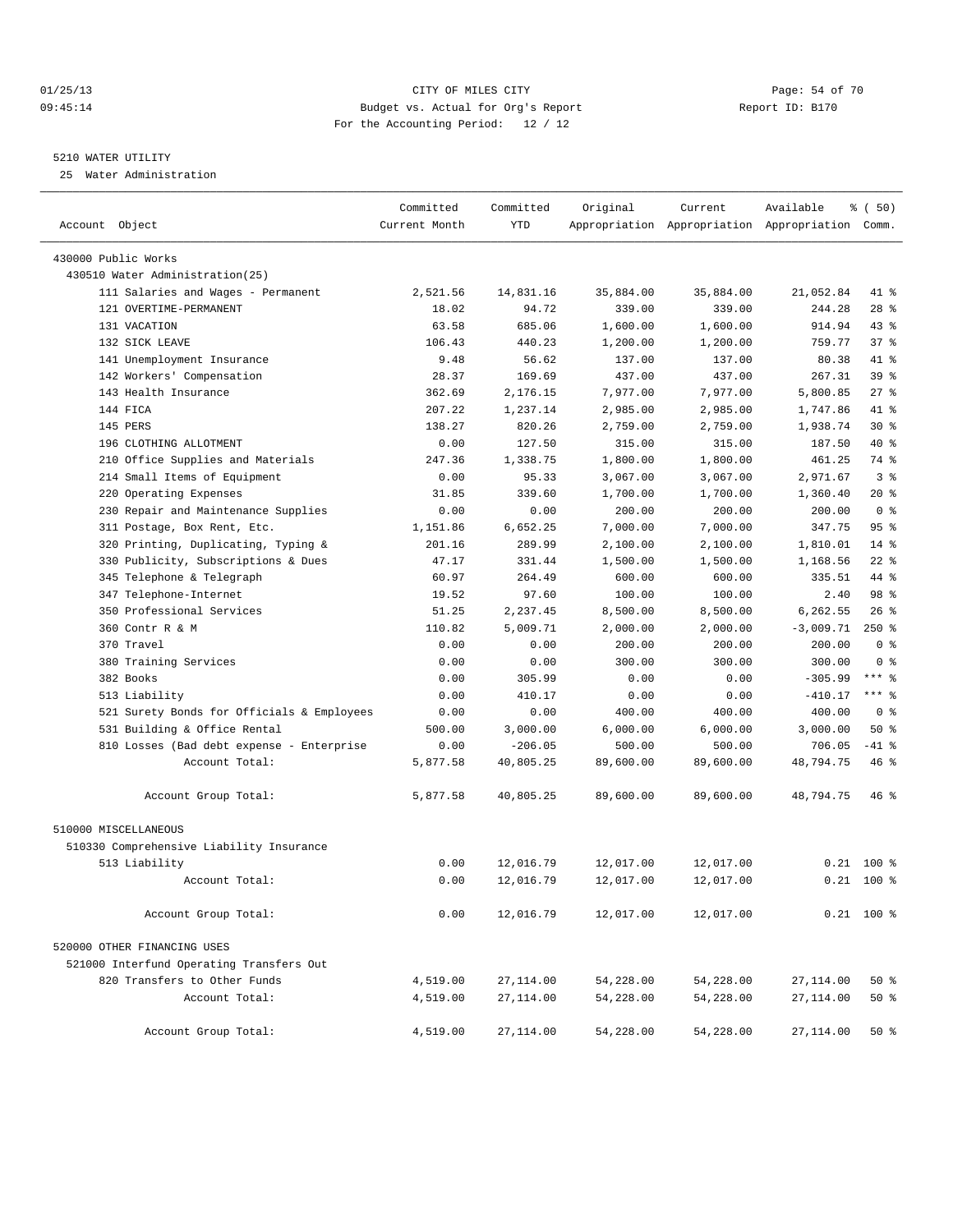## 01/25/13 Page: 55 of 70 09:45:14 Budget vs. Actual for Org's Report Changer Report ID: B170 For the Accounting Period: 12 / 12

## 5210 WATER UTILITY

25 Water Administration

| Account Object |                     | Committed<br>Current Month | Committed<br>YTD | Original   | Current<br>Appropriation Appropriation Appropriation Comm. | Available | $\frac{6}{6}$ (50) |
|----------------|---------------------|----------------------------|------------------|------------|------------------------------------------------------------|-----------|--------------------|
|                | Organization Total: | 10,396.58                  | 79,936.04        | 155,845.00 | 155,845.00                                                 | 75,908.96 | 51 %               |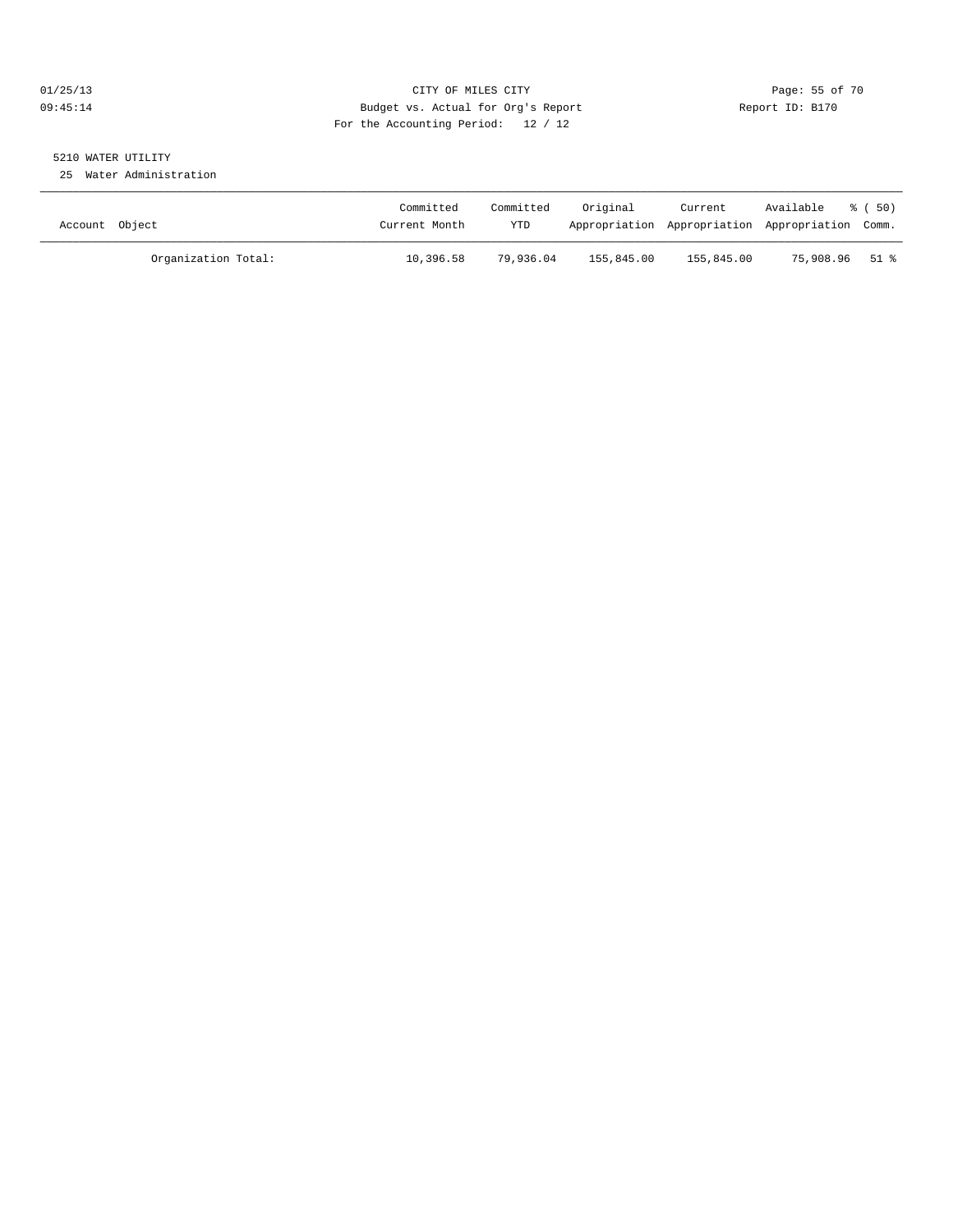#### 01/25/13 Page: 56 of 70 09:45:14 Budget vs. Actual for Org's Report Report ID: B170 For the Accounting Period: 12 / 12

## 5210 WATER UTILITY

80 Water Purification

| Account Object                          | Committed<br>Current Month | Committed<br>YTD | Original     | Current      | Available<br>Appropriation Appropriation Appropriation Comm. | % (50)          |
|-----------------------------------------|----------------------------|------------------|--------------|--------------|--------------------------------------------------------------|-----------------|
| 430000 Public Works                     |                            |                  |              |              |                                                              |                 |
| 430540 Water Purification and Treatment |                            |                  |              |              |                                                              |                 |
| 210 Office Supplies and Materials       | 0.00                       | 8.64             | 200.00       | 200.00       | 191.36                                                       | 4%              |
| 214 Small Items of Equipment            | 0.00                       | 39.99            | 21,000.00    | 21,000.00    | 20,960.01                                                    | 0 <sup>8</sup>  |
| 220 Operating Expenses                  | 41.97                      | 714.97           | 3,000.00     | 3,000.00     | 2,285.03                                                     | $24$ %          |
| 222 Chemicals, Lab & Med Supplies       | 1,887.69                   | 27,766.87        | 58,350.00    | 58,350.00    | 30,583.13                                                    | 48 %            |
| 226 Clothing and Uniforms               | 47.81                      | 226.62           | 400.00       | 400.00       | 173.38                                                       | 57%             |
| 230 Repair and Maintenance Supplies     | 239.68                     | 1,494.35         | 9,500.00     | 9,500.00     | 8,005.65                                                     | $16*$           |
| 231 Gas, Oil, Diesel Fuel, Grease, etc. | 42.56                      | 609.10           | 1,290.00     | 1,290.00     | 680.90                                                       | 47 %            |
| 241 Consumable Tools                    | 0.00                       | 9.46             | 50.00        | 50.00        | 40.54                                                        | 19 <sup>°</sup> |
| 311 Postage, Box Rent, Etc.             | 0.00                       | 21.68            | 150.00       | 150.00       | 128.32                                                       | 14.8            |
| 320 Printing, Duplicating, Typing &     | 0.00                       | 0.00             | 100.00       | 100.00       | 100.00                                                       | 0 <sup>8</sup>  |
| 330 Publicity, Subscriptions & Dues     | 0.00                       | 0.00             | 400.00       | 400.00       | 400.00                                                       | 0 <sup>8</sup>  |
| 334 Memberships, Registrations & Dues   | 0.00                       | 215.00           | 430.00       | 430.00       | 215.00                                                       | 50%             |
| 345 Telephone & Telegraph               | 0.00                       | 0.00             | 200.00       | 200.00       | 200.00                                                       | 0 <sup>8</sup>  |
| 352 Wtr/Swr Lab Testing                 | 0.00                       | 536.00           | 12,000.00    | 12,000.00    | 11,464.00                                                    | 4%              |
| 357 Architectual, Engineering Serv Etc. | 0.00                       | 0.00             | 14,000.00    | 14,000.00    | 14,000.00                                                    | 0 <sup>8</sup>  |
| 360 Contr R & M                         | 45.00                      | 121.87           | 6,000.00     | 6,000.00     | 5,878.13                                                     | 2 <sub>8</sub>  |
| 369 Other Repair and Maintenance        | 0.00                       | 0.00             | 1,500.00     | 1,500.00     | 1,500.00                                                     | 0 <sup>8</sup>  |
| 370 Travel                              | 0.00                       | 507.38           | 1,200.00     | 1,200.00     | 692.62                                                       | 42 %            |
| 380 Training Services                   | 0.00                       | 484.75           | 1,000.00     | 1,000.00     | 515.25                                                       | 48 %            |
| 382 Books                               | 0.00                       | 129.80           | 200.00       | 200.00       | 70.20                                                        | 65 %            |
| 400 BUILDING MATERIALS                  | 0.00                       | 0.00             | 250.00       | 250.00       | 250.00                                                       | 0 <sup>8</sup>  |
| 533 Machinery and Equipment Rental      | 0.00                       | 0.00             | 1,000.00     | 1,000.00     | 1,000.00                                                     | 0 <sup>8</sup>  |
| Account Total:                          | 2,304.71                   | 32,886.48        | 132,220.00   | 132,220.00   | 99, 333.52                                                   | $25$ %          |
| Account Group Total:                    | 2,304.71                   | 32,886.48        | 132,220.00   | 132,220.00   | 99, 333.52                                                   | $25$ %          |
| Organization Total:                     | 2,304.71                   | 32,886.48        | 132,220.00   | 132,220.00   | 99, 333.52                                                   | $25$ %          |
| Fund Total:                             | 237,190.16                 | 755,834.59       | 2,905,543.00 | 2,905,543.00 | 2, 149, 708. 41 26 %                                         |                 |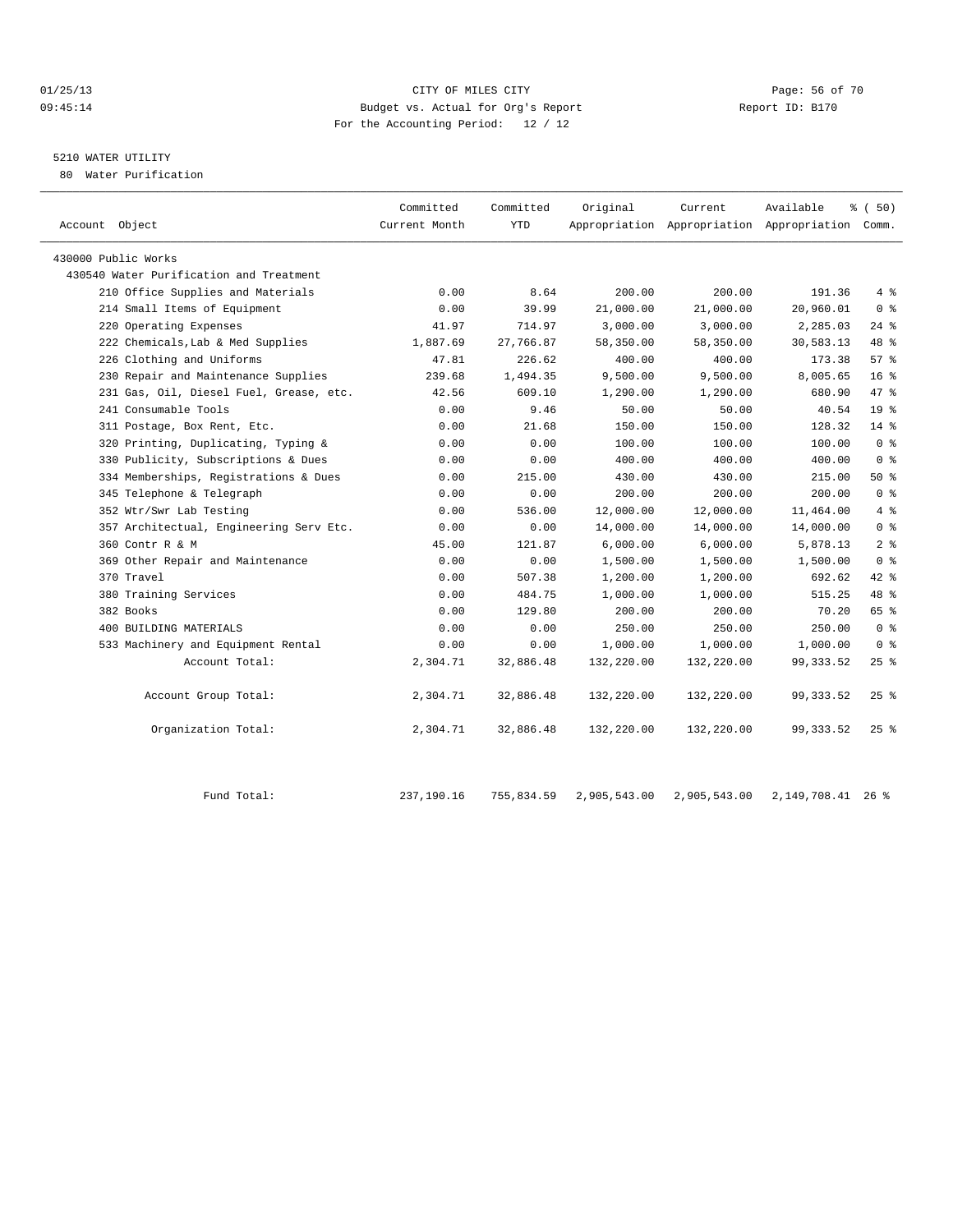#### 01/25/13 Page: 57 of 70 09:45:14 Budget vs. Actual for Org's Report Changer Report ID: B170 For the Accounting Period: 12 / 12

## 5310 SEWER UTILITY

23 Water Lines

| Account Object                                        | Committed<br>Current Month | Committed<br><b>YTD</b> | Original | Current<br>Appropriation Appropriation Appropriation | Available | $\frac{1}{6}$ (50)<br>Comm. |
|-------------------------------------------------------|----------------------------|-------------------------|----------|------------------------------------------------------|-----------|-----------------------------|
| 430000 Public Works<br>430690 Sewer Lift Stations(32) |                            |                         |          |                                                      |           |                             |
| 341 Electric Utility Services                         | $-812.61$                  | $-18.58$                | 0.00     | 0.00                                                 | 18.58     | $***$ 2                     |
| 344 Gas Utility Service                               | 0.00                       | 18.58                   | 0.00     | 0.00                                                 | $-18.58$  | $***$ 2                     |
| Account Total:                                        | $-812.61$                  | 0.00                    | 0.00     | 0.00                                                 | 0.00      | 0 <sup>8</sup>              |
| Account Group Total:                                  | $-812.61$                  | 0.00                    | 0.00     | 0.00                                                 | 0.00      | 0 <sup>8</sup>              |
| Organization Total:                                   | $-812.61$                  | 0.00                    | 0.00     | 0.00                                                 | 0.00      | 0 <sup>8</sup>              |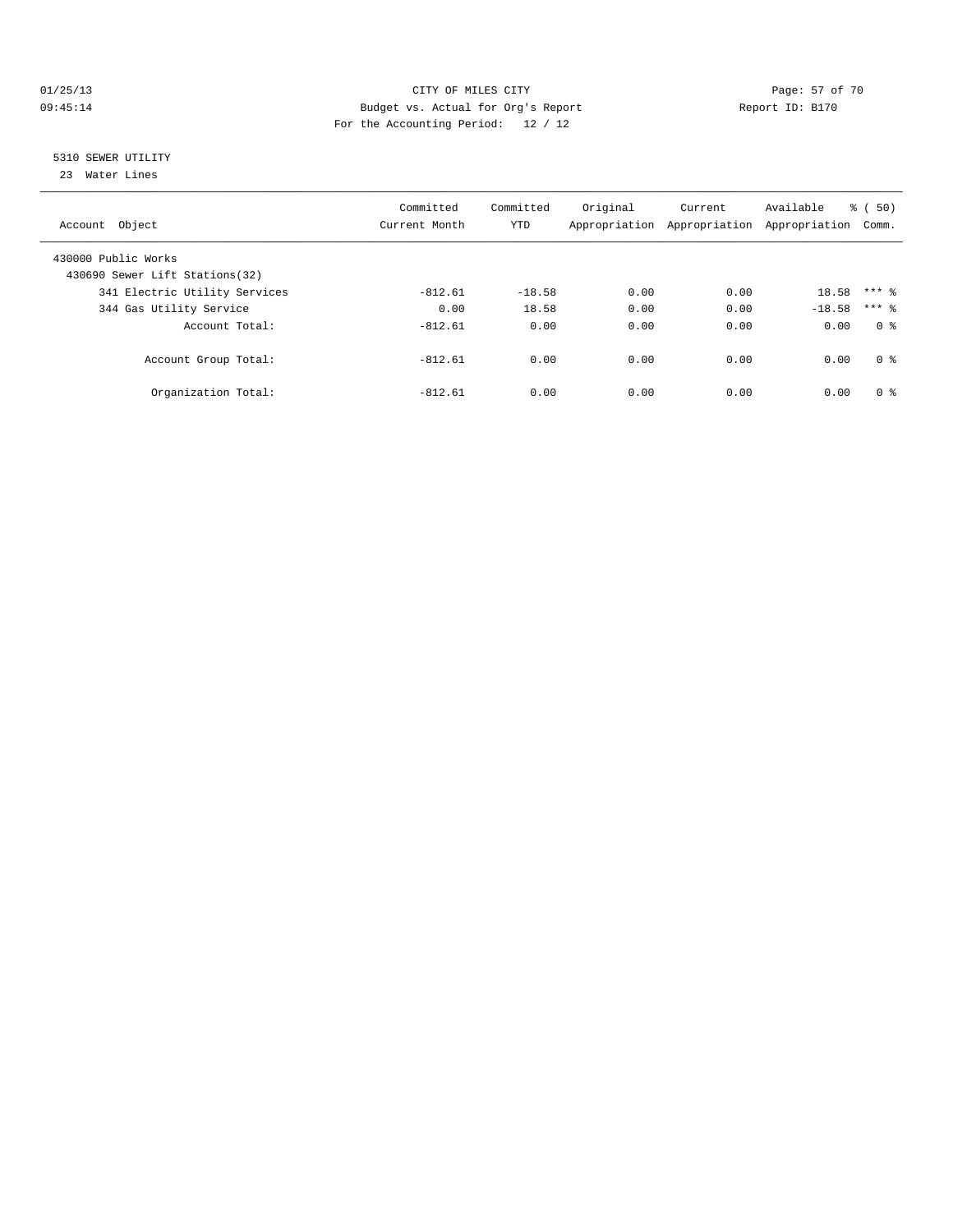#### 01/25/13 CITY OF MILES CITY Page: 58 of 70 09:45:14 Budget vs. Actual for Org's Report Changer Report ID: B170 For the Accounting Period: 12 / 12

————————————————————————————————————————————————————————————————————————————————————————————————————————————————————————————————————

#### 5310 SEWER UTILITY

29 Sewer Administration

|                                            | Committed     | Committed  | Original   | Current    | Available                                       | $\frac{1}{6}$ (50) |  |
|--------------------------------------------|---------------|------------|------------|------------|-------------------------------------------------|--------------------|--|
| Account Object                             | Current Month | <b>YTD</b> |            |            | Appropriation Appropriation Appropriation Comm. |                    |  |
| 430000 Public Works                        |               |            |            |            |                                                 |                    |  |
| 430610 Sewer Administration(29)            |               |            |            |            |                                                 |                    |  |
| 111 Salaries and Wages - Permanent         | 2,521.45      | 14,831.08  | 35,884.00  | 35,884.00  | 21,052.92                                       | 41 %               |  |
| 121 OVERTIME-PERMANENT                     | 18.02         | 94.72      | 339.00     | 339.00     | 244.28                                          | $28$ %             |  |
| 131 VACATION                               | 63.58         | 685.06     | 1,600.00   | 1,600.00   | 914.94                                          | 43 %               |  |
| 132 SICK LEAVE                             | 106.44        | 440.24     | 1,200.00   | 1,200.00   | 759.76                                          | 37%                |  |
| 141 Unemployment Insurance                 | 9.47          | 56.62      | 137.00     | 137.00     | 80.38                                           | 41 %               |  |
| 142 Workers' Compensation                  | 28.40         | 169.70     | 437.00     | 437.00     | 267.30                                          | 39 %               |  |
| 143 Health Insurance                       | 362.70        | 2,176.27   | 7,977.00   | 7,977.00   | 5,800.73                                        | $27$ %             |  |
| 144 FICA                                   | 207.28        | 1,237.39   | 2,985.00   | 2,985.00   | 1,747.61                                        | 41 %               |  |
| 145 PERS                                   | 138.27        | 820.27     | 2,759.00   | 2,759.00   | 1,938.73                                        | $30*$              |  |
| 196 CLOTHING ALLOTMENT                     | 0.00          | 127.50     | 315.00     | 315.00     | 187.50                                          | 40 %               |  |
|                                            |               |            |            |            |                                                 | 69 %               |  |
| 210 Office Supplies and Materials          | 159.34        | 1,250.70   | 1,800.00   | 1,800.00   | 549.30                                          |                    |  |
| 214 Small Items of Equipment               | 0.00          | 95.33      | 3,067.00   | 3,067.00   | 2,971.67                                        | 3 <sup>8</sup>     |  |
| 220 Operating Expenses                     | 2.15          | 309.91     | 1,700.00   | 1,700.00   | 1,390.09                                        | 18 %               |  |
| 230 Repair and Maintenance Supplies        | 0.00          | 0.00       | 200.00     | 200.00     | 200.00                                          | 0 <sup>8</sup>     |  |
| 311 Postage, Box Rent, Etc.                | 97.96         | 2,144.52   | 7,000.00   | 7,000.00   | 4,855.48                                        | $31$ $8$           |  |
| 320 Printing, Duplicating, Typing &        | 201.15        | 504.77     | 2,100.00   | 2,100.00   | 1,595.23                                        | $24$ %             |  |
| 330 Publicity, Subscriptions & Dues        | 47.16         | 331.42     | 1,500.00   | 1,500.00   | 1,168.58                                        | $22$ %             |  |
| 345 Telephone & Telegraph                  | 60.95         | 264.39     | 600.00     | 600.00     | 335.61                                          | 44 %               |  |
| 347 Telephone-Internet                     | 19.51         | 97.55      | 100.00     | 100.00     | 2.45                                            | 98 %               |  |
| 350 Professional Services                  | 51.25         | 2,237.46   | 8,500.00   | 8,500.00   | 6,262.54                                        | 26%                |  |
| 360 Contr R & M                            | 110.82        | 5,009.72   | 2,000.00   | 2,000.00   | $-3,009.72$                                     | $250*$             |  |
| 370 Travel                                 | 0.00          | 0.00       | 200.00     | 200.00     | 200.00                                          | 0 <sup>8</sup>     |  |
| 380 Training Services                      | 0.00          | 0.00       | 300.00     | 300.00     | 300.00                                          | 0 <sup>8</sup>     |  |
| 382 Books                                  | 0.00          | 305.98     | 0.00       | 0.00       | $-305.98$                                       | *** 응              |  |
| 513 Liability                              | 0.00          | 649.01     | 0.00       | 0.00       | $-649.01$                                       | *** 응              |  |
| 521 Surety Bonds for Officials & Employees | 0.00          | 0.00       | 400.00     | 400.00     | 400.00                                          | 0 <sup>8</sup>     |  |
| 531 Building & Office Rental               | 333.33        | 1,999.98   | 6,000.00   | 6,000.00   | 4,000.02                                        | $33$ $%$           |  |
| 540 Special Assessments                    | 0.00          | 0.00       | 5,500.00   | 5,500.00   | 5,500.00                                        | 0 <sup>8</sup>     |  |
| 810 Losses (Bad debt expense - Enterprise  | 0.00          | $-907.90$  | 500.00     | 500.00     | 1,407.90                                        | $***$ $%$          |  |
| Account Total:                             | 4,539.23      | 34,931.69  | 95,100.00  | 95,100.00  | 60,168.31                                       | $37$ $%$           |  |
| Account Group Total:                       | 4,539.23      | 34,931.69  | 95,100.00  | 95,100.00  | 60,168.31                                       | 37 <sub>8</sub>    |  |
| 490000 DEBT SERVICE                        |               |            |            |            |                                                 |                    |  |
| 490200 Revenue Bonds                       |               |            |            |            |                                                 |                    |  |
| 608 Prpl-Wastewater Project Phase I        | 28,000.00     | 28,000.00  | 56,000.00  | 56,000.00  | 28,000.00                                       | 50%                |  |
| 626 Interest-Wastewater Project Phase I    | 401.92        | 401.92     | 38,211.00  | 38,211.00  | 37,809.08                                       | 1 <sup>8</sup>     |  |
| Account Total:                             | 28,401.92     | 28,401.92  | 94, 211.00 | 94, 211.00 | 65,809.08                                       | $30*$              |  |
| Account Group Total:                       | 28,401.92     | 28,401.92  | 94, 211.00 | 94, 211.00 | 65,809.08                                       | $30*$              |  |
| 510000 MISCELLANEOUS                       |               |            |            |            |                                                 |                    |  |
| 510330 Comprehensive Liability Insurance   |               |            |            |            |                                                 |                    |  |
| 513 Liability                              | 0.00          | 71,720.19  | 71,720.00  | 71,720.00  | $-0.19$ 100 %                                   |                    |  |
| Account Total:                             | 0.00          | 71,720.19  | 71,720.00  | 71,720.00  | $-0.19$ 100 %                                   |                    |  |
| Account Group Total:                       | 0.00          | 71,720.19  | 71,720.00  | 71,720.00  | $-0.19$ 100 %                                   |                    |  |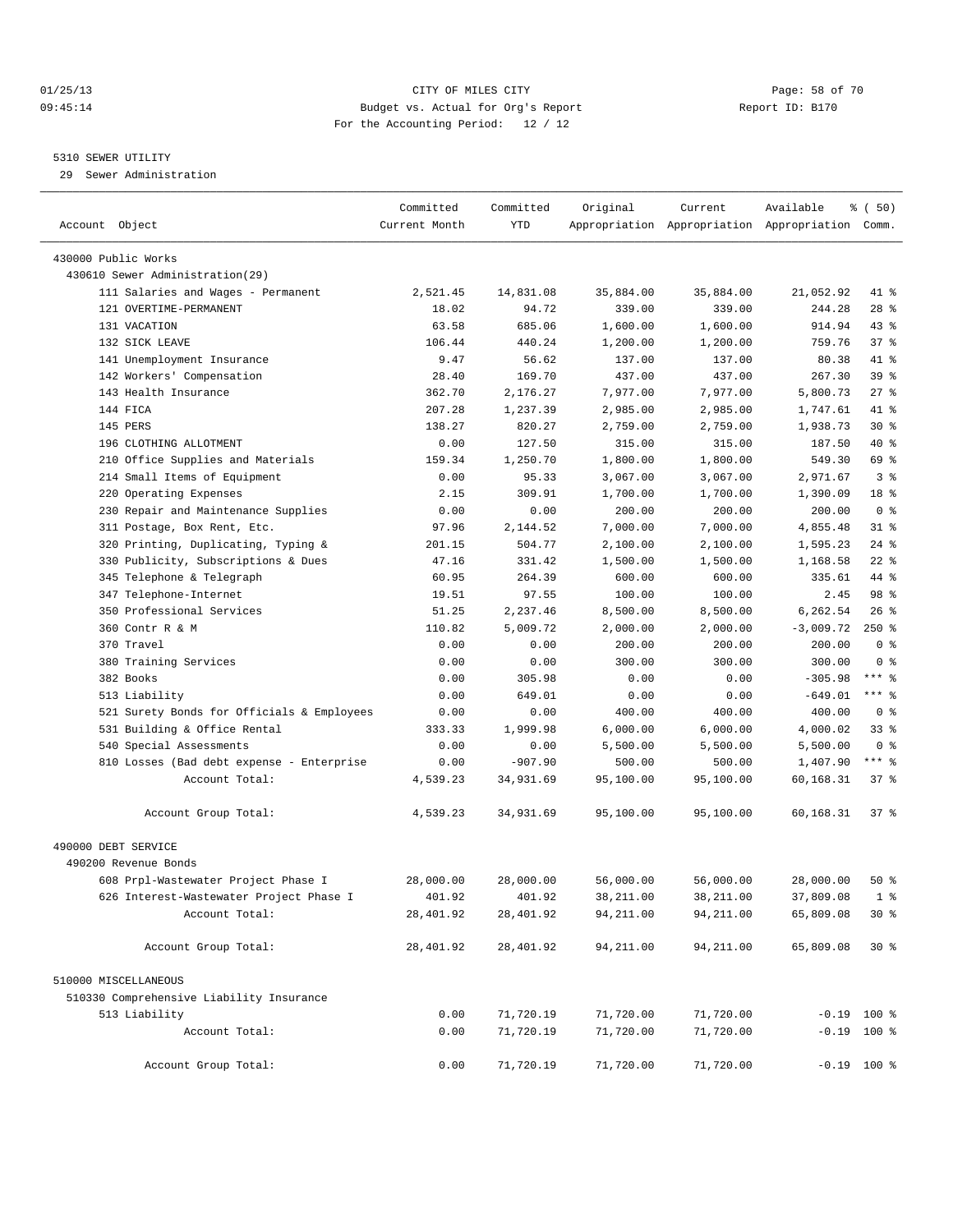#### 01/25/13 Page: 59 of 70 09:45:14 Budget vs. Actual for Org's Report Communication of Report ID: B170 For the Accounting Period: 12 / 12

## 5310 SEWER UTILITY

29 Sewer Administration

| Object<br>Account                                                                                       | Committed<br>Current Month | Committed<br><b>YTD</b> | Original<br>Appropriation | Current<br>Appropriation | Available<br>Appropriation | $\frac{1}{6}$ (50)<br>Comm. |
|---------------------------------------------------------------------------------------------------------|----------------------------|-------------------------|---------------------------|--------------------------|----------------------------|-----------------------------|
| 520000 OTHER FINANCING USES<br>521000 Interfund Operating Transfers Out<br>820 Transfers to Other Funds | 3,344.16                   | 20,064.96               | 40,130.00                 | 40,130.00                | 20,065.04                  | $50*$                       |
| Account Total:                                                                                          | 3, 344, 16                 | 20,064.96               | 40,130.00                 | 40,130.00                | 20,065.04                  | $50*$                       |
| Account Group Total:                                                                                    | 3, 344, 16                 | 20,064.96               | 40,130.00                 | 40,130.00                | 20,065.04                  | $50*$                       |
| Organization Total:                                                                                     | 36, 285. 31                | 155, 118.76             | 301,161.00                | 301,161.00               | 146,042.24                 | $52$ $%$                    |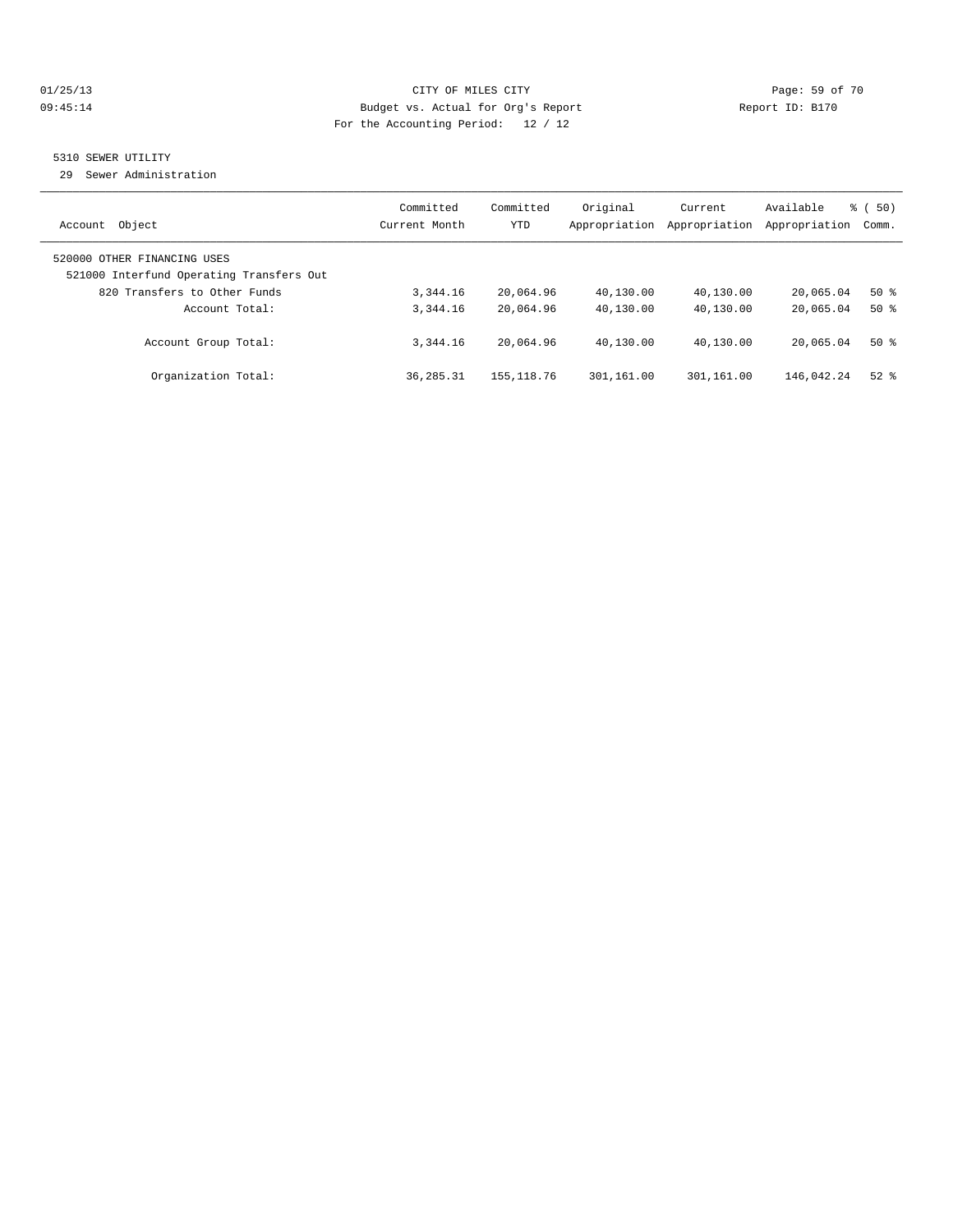#### 01/25/13 CITY OF MILES CITY Page: 60 of 70 09:45:14 Budget vs. Actual for Org's Report Changer Report ID: B170 For the Accounting Period: 12 / 12

————————————————————————————————————————————————————————————————————————————————————————————————————————————————————————————————————

#### 5310 SEWER UTILITY

31 Sewer Lines

|                                                                     | Committed      | Committed          | Original             | Current    | Available                                       | १ ( 50)         |
|---------------------------------------------------------------------|----------------|--------------------|----------------------|------------|-------------------------------------------------|-----------------|
| Account Object                                                      | Current Month  | YTD                |                      |            | Appropriation Appropriation Appropriation Comm. |                 |
|                                                                     |                |                    |                      |            |                                                 |                 |
| 430000 Public Works<br>430630 Sewer Collection and Transmission(31) |                |                    |                      |            |                                                 |                 |
| 111 Salaries and Wages - Permanent                                  | 8,111.09       | 50,800.87          | 105,798.00           | 105,798.00 | 54,997.13                                       | 48 %            |
| 121 OVERTIME-PERMANENT                                              | 401.95         | 2,375.21           | 10,598.00            |            |                                                 | $22$ %          |
| 131 VACATION                                                        |                |                    |                      | 10,598.00  | 8,222.79                                        | $29$ %          |
|                                                                     | 909.44         | 4,520.27           | 15,773.00            | 15,773.00  | 11,252.73                                       | $33$ $%$        |
| 132 SICK LEAVE<br>133 OTHER LEAVE PAY                               | 216.55<br>0.00 | 2,308.97<br>0.00   | 7,093.00             | 7,093.00   | 4,784.03                                        | 0 <sup>8</sup>  |
| 134 HOLIDAY PAY                                                     | 168.28         |                    | 2,738.00<br>4,558.00 | 2,738.00   | 2,738.00                                        | $24$ %          |
| 141 Unemployment Insurance                                          | 34.34          | 1,089.32<br>215.46 |                      | 4,558.00   | 3,468.68                                        | $92$ $%$        |
|                                                                     |                | 3,026.67           | 235.00               | 235.00     | 19.54<br>5,087.33                               | 37%             |
| 142 Workers' Compensation                                           | 482.31         |                    | 8,114.00             | 8,114.00   |                                                 |                 |
| 143 Health Insurance                                                | 1,692.24       | 10,743.57          | 23,931.00            | 23,931.00  | 13,187.43                                       | 45 %            |
| 144 FICA                                                            | 727.05         | 4,573.09           | 11,215.00            | 11,215.00  | 6,641.91                                        | 41 %            |
| 145 PERS                                                            | 693.37         | 4,319.40           | 10,362.00            | 10,362.00  | 6,042.60                                        | $42$ %          |
| 196 CLOTHING ALLOTMENT                                              | 0.00           | 457.50             | 475.00               | 475.00     | 17.50                                           | 96 %            |
| 210 Office Supplies and Materials                                   | 146.91         | 219.84             | 300.00               | 300.00     | 80.16                                           | 73 %            |
| 214 Small Items of Equipment                                        | 0.00           | 62.87              | 5,600.00             | 5,600.00   | 5,537.13                                        | 1 <sup>°</sup>  |
| 220 Operating Expenses                                              | 59.67          | 317.32             | 5,000.00             | 5,000.00   | 4,682.68                                        | 6 <sup>°</sup>  |
| 222 Chemicals, Lab & Med Supplies                                   | 0.00           | 0.00               | 3,000.00             | 3,000.00   | 3,000.00                                        | 0 <sup>8</sup>  |
| 226 Clothing and Uniforms                                           | 34.09          | 130.57             | 700.00               | 700.00     | 569.43                                          | 19 <sup>°</sup> |
| 230 Repair and Maintenance Supplies                                 | 117.90         | 220.91             | 7,500.00             | 7,500.00   | 7,279.09                                        | 3%              |
| 231 Gas, Oil, Diesel Fuel, Grease, etc.                             | 503.32         | 4,515.76           | 11,000.00            | 11,000.00  | 6,484.24                                        | 41 %            |
| 233 Water Main Replacement and Street                               | 0.00           | 0.00               | 12,000.00            | 12,000.00  | 12,000.00                                       | 0 <sup>8</sup>  |
| 234 Hydrant Replacement, Valves                                     | 0.00           | 0.00               | 10,000.00            | 10,000.00  | 10,000.00                                       | 0 <sup>8</sup>  |
| 241 Consumable Tools                                                | 0.00           | 0.00               | 300.00               | 300.00     | 300.00                                          | 0 <sup>8</sup>  |
| 311 Postage, Box Rent, Etc.                                         | 2.05           | 6.15               | 100.00               | 100.00     | 93.85                                           | 6 %             |
| 320 Printing, Duplicating, Typing &                                 | 56.29          | 56.29              | 75.00                | 75.00      | 18.71                                           | 75 %            |
| 330 Publicity, Subscriptions & Dues                                 | 0.00           | 0.00               | 125.00               | 125.00     | 125.00                                          | 0 <sup>8</sup>  |
| 334 Memberships, Registrations & Dues                               | 0.00           | 0.00               | 200.00               | 200.00     | 200.00                                          | 0 <sup>8</sup>  |
| 341 Electric Utility Services                                       | 20.33          | 85.45              | 350.00               | 350.00     | 264.55                                          | $24$ %          |
| 344 Gas Utility Service                                             | 36.17          | 85.23              | 600.00               | 600.00     | 514.77                                          | $14$ %          |
| 345 Telephone & Telegraph                                           | 50.78          | 213.54             | 550.00               | 550.00     | 336.46                                          | 39 %            |
| 346 Garbage Service                                                 | 0.00           | 0.00               | 300.00               | 300.00     | 300.00                                          | 0 <sup>8</sup>  |
| 347 Telephone-Internet                                              | 11.40          | 57.00              | 100.00               | 100.00     | 43.00                                           | 57%             |
| 350 Professional Services                                           | 9,002.75       | 9,228.32           | 13,000.00            | 13,000.00  | 3,771.68                                        | 71 %            |
| 356 Purchsed Services (MMIA Div '01)                                | 0.00           | 0.00               | 2,000.00             | 2,000.00   | 2,000.00                                        | 0 <sup>8</sup>  |
| 357 Architectual, Engineering Serv Etc.                             | 0.00           | 0.00               | 10,000.00            | 10,000.00  | 10,000.00                                       | 0 <sup>8</sup>  |
| 360 Contr R & M                                                     | 83.61          | 1,098.58           | 3,000.00             | 3,000.00   | 1,901.42                                        | 37%             |
| 363 R&M Vehicles/Equip/Labor-PW                                     | 4,631.10       | 11,760.02          | 27,000.00            | 27,000.00  | 15,239.98                                       | 44 %            |
| 369 Other Repair and Maintenance                                    | 0.00           | 75.06              | 5,000.00             | 5,000.00   | 4,924.94                                        | 2 <sup>°</sup>  |
| 370 Travel                                                          | 0.00           | 0.00               | 500.00               | 500.00     | 500.00                                          | 0 %             |
| 380 Training Services                                               | 0.00           | 75.00              | 600.00               | 600.00     | 525.00                                          | 13 <sub>8</sub> |
| 382 Books                                                           | 0.00           | 0.00               | 100.00               | 100.00     | 100.00                                          | 0 <sup>8</sup>  |
| 396 Demolitions                                                     | 0.00           | 0.00               | 500.00               | 500.00     | 500.00                                          | 0 <sup>8</sup>  |
| 400 BUILDING MATERIALS                                              | 0.00           | 0.00               | 1,000.00             | 1,000.00   | 1,000.00                                        | $0$ %           |
| 512 Insurance on Vehicles & Equipment                               | 0.00           | 1,497.33           | 1,498.00             | 1,498.00   | 0.67                                            | 100 %           |
| 513 Liability                                                       | 0.00           | 3,750.00           | 5,000.00             | 5,000.00   | 1,250.00                                        | 75 %            |
| 532 Land Rental                                                     | 0.00           | 120.79             | 500.00               | 500.00     | 379.21                                          | 24 %            |
| 533 Machinery and Equipment Rental                                  | 0.00           | 0.00               | 1,000.00             | 1,000.00   | 1,000.00                                        | 0 <sup>8</sup>  |
| 940 Machinery & Equipment                                           | 0.00           | 0.00               | 134,520.00           | 134,520.00 | 134,520.00                                      | 0 <sup>8</sup>  |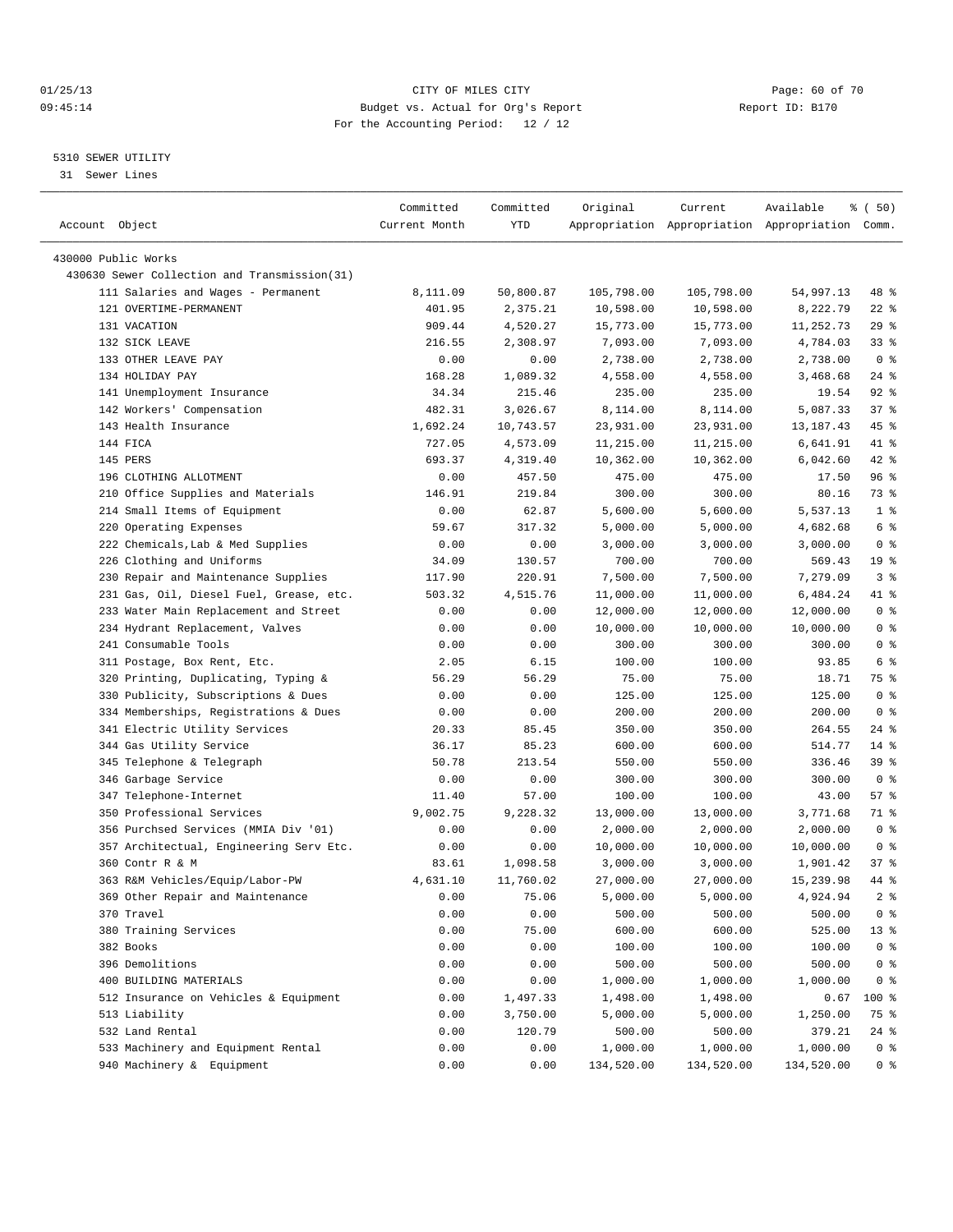#### 01/25/13 Page: 61 of 70 09:45:14 Budget vs. Actual for Org's Report Changer Report ID: B170 For the Accounting Period: 12 / 12

## 5310 SEWER UTILITY

31 Sewer Lines

| Object<br>Account                                                       | Committed<br>Current Month | Committed<br>YTD | Original   | Current<br>Appropriation Appropriation | Available<br>Appropriation | % (50)<br>Comm.    |
|-------------------------------------------------------------------------|----------------------------|------------------|------------|----------------------------------------|----------------------------|--------------------|
| Account Total:                                                          | 28,192.99                  | 118,006.36       | 463,908.00 | 463,908.00                             | 345,901.64                 | $25$ $\frac{6}{5}$ |
| Account Group Total:                                                    | 28,192.99                  | 118,006.36       | 463,908.00 | 463,908.00                             | 345,901.64                 | $25$ $\frac{6}{5}$ |
| 520000 OTHER FINANCING USES<br>521000 Interfund Operating Transfers Out |                            |                  |            |                                        |                            |                    |
| 820 Transfers to Other Funds                                            | 0.00                       | 0.00             | 6,419.00   | 6,419.00                               | 6,419.00                   | 0 <sup>8</sup>     |
| Account Total:                                                          | 0.00                       | 0.00             | 6,419.00   | 6,419.00                               | 6,419.00                   | 0 <sup>8</sup>     |
| Account Group Total:                                                    | 0.00                       | 0.00             | 6,419.00   | 6,419.00                               | 6,419.00                   | 0 <sup>8</sup>     |
| Organization Total:                                                     | 28,192.99                  | 118,006.36       | 470,327.00 | 470,327.00                             | 352,320.64                 | $25$ $%$           |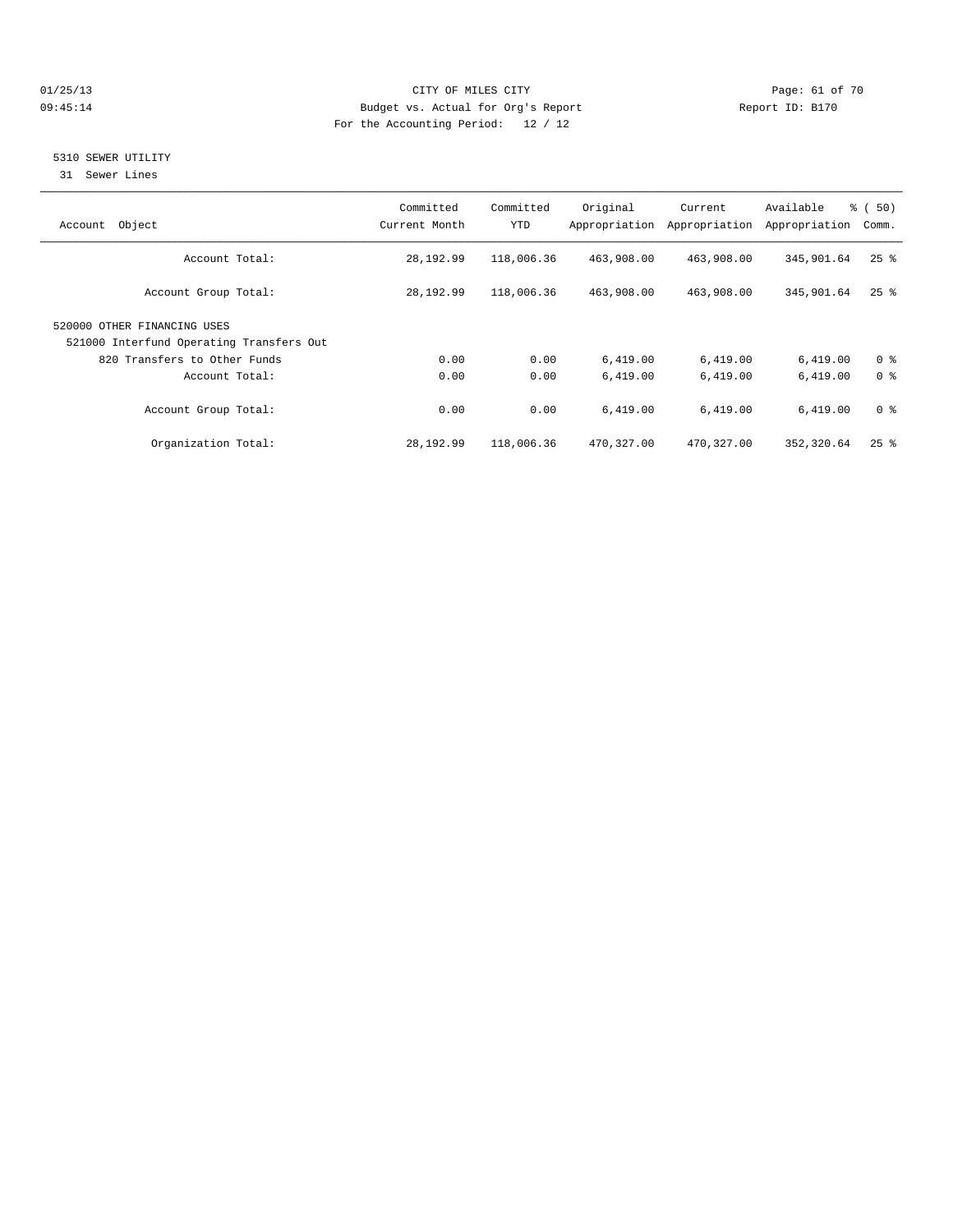#### 01/25/13 CITY OF MILES CITY Page: 62 of 70 09:45:14 Budget vs. Actual for Org's Report Changer Report ID: B170 For the Accounting Period: 12 / 12

## 5310 SEWER UTILITY

32 Sewer Lifts

|                                         | Committed     | Committed  | Original     | Current      | Available                                       | % (50)          |  |
|-----------------------------------------|---------------|------------|--------------|--------------|-------------------------------------------------|-----------------|--|
| Account Object                          | Current Month | <b>YTD</b> |              |              | Appropriation Appropriation Appropriation Comm. |                 |  |
| 430000 Public Works                     |               |            |              |              |                                                 |                 |  |
| 430690 Sewer Lift Stations(32)          |               |            |              |              |                                                 |                 |  |
| 111 Salaries and Wages - Permanent      | 4,263.64      | 24,635.73  | 55,163.00    | 55,163.00    | 30,527.27                                       | 45 %            |  |
| 121 OVERTIME-PERMANENT                  | 281.41        | 1,698.02   | 3,134.00     | 3,134.00     | 1,435.98                                        | 54 %            |  |
| 131 VACATION                            | 288.25        | 1,950.77   | 4,206.00     | 4,206.00     | 2,255.23                                        | 46%             |  |
| 132 SICK LEAVE                          | 51.47         | 225.82     | 1,840.00     | 1,840.00     | 1,614.18                                        | $12*$           |  |
| 133 OTHER LEAVE PAY                     | 0.00          | 68.07      | 705.00       | 705.00       | 636.93                                          | $10*$           |  |
| 134 HOLIDAY PAY                         | 0.00          | 730.75     | 1,133.00     | 1,133.00     | 402.25                                          | 64 %            |  |
| 141 Unemployment Insurance              | 17.06         | 103.03     | 106.00       | 106.00       | 2.97                                            | 97 <sub>8</sub> |  |
| 142 Workers' Compensation               | 311.28        | 1,800.95   | 3,607.00     | 3,607.00     | 1,806.05                                        | $50*$           |  |
| 143 Health Insurance                    | 816.03        | 4,896.61   | 10,950.00    | 10,950.00    | 6,053.39                                        | 45 %            |  |
| 144 FICA                                | 345.37        | 2,087.83   | 5,063.00     | 5,063.00     | 2,975.17                                        | 41 %            |  |
| 145 PERS                                | 345.42        | 2,072.46   | 4,679.00     | 4,679.00     | 2,606.54                                        | 44 %            |  |
| 196 CLOTHING ALLOTMENT                  | 0.00          | 202.50     | 236.00       | 236.00       | 33.50                                           | 86 %            |  |
| 210 Office Supplies and Materials       | 0.00          | 1.01       | 100.00       | 100.00       | 98.99                                           | 1 <sup>8</sup>  |  |
| 214 Small Items of Equipment            | 0.00          | 0.00       | 3,500.00     | 3,500.00     | 3,500.00                                        | 0 <sup>8</sup>  |  |
| 220 Operating Expenses                  | 0.00          | 202.93     | 1,500.00     | 1,500.00     | 1,297.07                                        | 14 %            |  |
| 222 Chemicals, Lab & Med Supplies       | 0.00          | 1,773.75   | 3,000.00     | 3,000.00     | 1,226.25                                        | 59 <sub>8</sub> |  |
| 226 Clothing and Uniforms               | 6.40          | 101.74     | 400.00       | 400.00       | 298.26                                          | 25%             |  |
| 230 Repair and Maintenance Supplies     | 182.46        | 1,556.98   | 6,100.00     | 6,100.00     | 4,543.02                                        | 26%             |  |
| 231 Gas, Oil, Diesel Fuel, Grease, etc. | 298.44        | 1,092.27   | 2,500.00     | 2,500.00     | 1,407.73                                        | 44 %            |  |
| 241 Consumable Tools                    | 0.00          | 0.00       | 50.00        | 50.00        | 50.00                                           | 0 <sup>8</sup>  |  |
| 311 Postage, Box Rent, Etc.             | 0.00          | 0.00       | 50.00        | 50.00        | 50.00                                           | 0 <sup>8</sup>  |  |
| 341 Electric Utility Services           | 1,701.35      | 4,286.88   | 11,170.00    | 11,170.00    | 6,883.12                                        | 38 <sup>8</sup> |  |
| 344 Gas Utility Service                 | 21.38         | 999.62     | 1,000.00     | 1,000.00     | 0.38                                            | 100 %           |  |
| 345 Telephone & Telegraph               | 0.00          | 0.00       | 750.00       | 750.00       | 750.00                                          | 0 <sup>8</sup>  |  |
| 347 Telephone-Internet                  | 0.00          | 0.00       | 230.00       | 230.00       | 230.00                                          | 0 <sup>8</sup>  |  |
| 352 Wtr/Swr Lab Testing                 | 0.00          | 0.00       | 250.00       | 250.00       | 250.00                                          | 0 <sup>8</sup>  |  |
| 360 Contr R & M                         | 0.00          | 225.00     | 3,000.00     | 3,000.00     | 2,775.00                                        | 8 %             |  |
| 369 Other Repair and Maintenance        | 0.00          | 0.00       | 1,000.00     | 1,000.00     | 1,000.00                                        | 0 <sup>8</sup>  |  |
| 370 Travel                              | 0.00          | 114.78     | 500.00       | 500.00       | 385.22                                          | $23$ $%$        |  |
| 380 Training Services                   | 0.00          | 131.76     | 500.00       | 500.00       | 368.24                                          | 26%             |  |
| 382 Books                               | 0.00          | 7.60       | 50.00        | 50.00        | 42.40                                           | 15 <sup>8</sup> |  |
| 400 BUILDING MATERIALS                  | 0.00          | 0.00       | 100.00       | 100.00       | 100.00                                          | 0 <sup>8</sup>  |  |
| 511 Insurance on Buildings              | 0.00          | 550.04     | 551.00       | 551.00       | 0.96                                            | 100 %           |  |
| 513 Liability                           | 0.00          | 0.00       | 3,750.00     | 3,750.00     | 3,750.00                                        | 0 <sup>8</sup>  |  |
| 532 Land Rental                         | 0.00          | 500.00     | 150.00       | 150.00       | $-350.00$                                       | $333$ $%$       |  |
| 533 Machinery and Equipment Rental      | 0.00          | 0.00       | 150.00       | 150.00       | 150.00                                          | 0 <sup>8</sup>  |  |
| 940 Machinery & Equipment               | 65,950.29     | 192,288.08 | 1,003,099.00 | 1,003,099.00 | 810,810.92                                      | 19 <sup>°</sup> |  |
| Account Total:                          | 74,880.25     | 244,304.98 | 1,134,272.00 | 1,134,272.00 | 889,967.02                                      | $22$ $%$        |  |
| Account Group Total:                    | 74,880.25     | 244,304.98 | 1,134,272.00 | 1,134,272.00 | 889,967.02                                      | $22$ %          |  |
| Organization Total:                     | 74,880.25     | 244,304.98 | 1,134,272.00 | 1,134,272.00 | 889,967.02                                      | $22$ %          |  |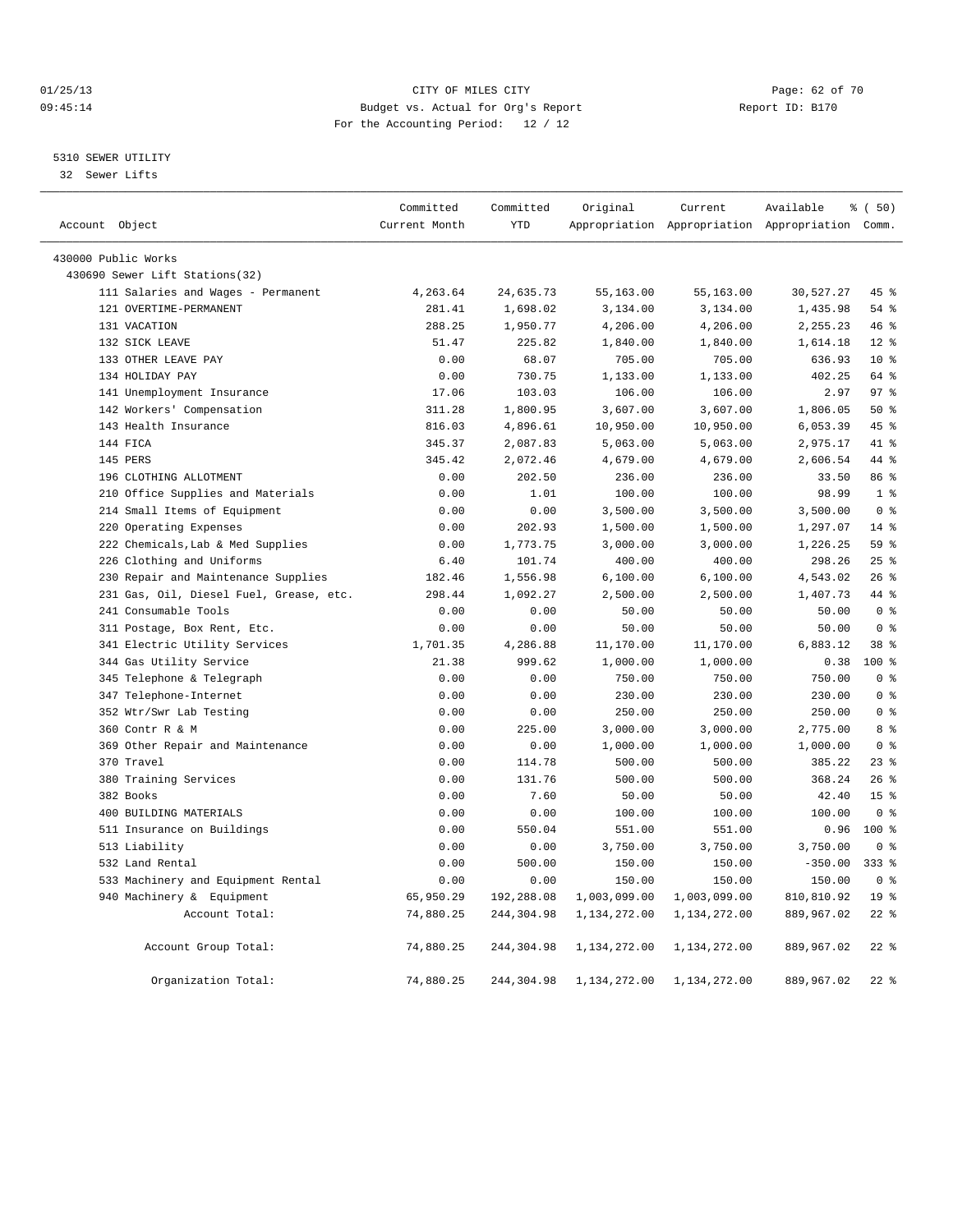#### 01/25/13 CITY OF MILES CITY Page: 63 of 70 09:45:14 Budget vs. Actual for Org's Report Changer Report ID: B170 For the Accounting Period: 12 / 12

————————————————————————————————————————————————————————————————————————————————————————————————————————————————————————————————————

#### 5310 SEWER UTILITY

33 Sewer Plant

|                                                                | Committed        | Committed          | Original               | Current                | Available                                       | १ ( 50)                          |
|----------------------------------------------------------------|------------------|--------------------|------------------------|------------------------|-------------------------------------------------|----------------------------------|
| Account Object                                                 | Current Month    | YTD                |                        |                        | Appropriation Appropriation Appropriation Comm. |                                  |
|                                                                |                  |                    |                        |                        |                                                 |                                  |
| 430000 Public Works<br>430640 Sewer Treatment and Disposal(33) |                  |                    |                        |                        |                                                 |                                  |
| 111 Salaries and Wages - Permanent                             | 6,702.73         | 38,982.58          | 87,472.00              | 87, 472.00             | 48,489.42                                       | 45 %                             |
| 121 OVERTIME-PERMANENT                                         | 421.72           | 2,546.86           | 6,848.00               | 6,848.00               | 4,301.14                                        | 37 %                             |
| 131 VACATION                                                   | 533.23           | 3,327.27           |                        | 6,309.00               | 2,981.73                                        | 53%                              |
| 132 SICK LEAVE                                                 |                  | 357.56             | 6,309.00<br>2,810.00   |                        |                                                 | $13*$                            |
| 133 OTHER LEAVE PAY                                            | 77.27<br>0.00    | 102.12             | 1,170.00               | 2,810.00<br>1,170.00   | 2,452.44<br>1,067.88                            | 9 <sub>8</sub>                   |
| 134 HOLIDAY PAY                                                | 0.00             | 1,095.77           | 2,167.00               | 2,167.00               | 1,071.23                                        | $51$ %                           |
| 141 Unemployment Insurance                                     | 27.06            | 163.43             | 171.00                 | 171.00                 | 7.57                                            | 96 %                             |
| 142 Workers' Compensation                                      | 489.17           | 2,835.22           | 5,892.00               | 5,892.00               | 3,056.78                                        | 48 %                             |
| 143 Health Insurance                                           | 1,269.32         | 7,616.28           | 16,534.00              | 16,534.00              | 8,917.72                                        | 46 %                             |
| 144 FICA                                                       | 548.84           | 3,317.16           | 8,169.00               | 8,169.00               | 4,851.84                                        | 41 %                             |
| 145 PERS                                                       | 546.83           | 3,281.29           | 7,549.00               | 7,549.00               | 4,267.71                                        | $43$ %                           |
| 196 CLOTHING ALLOTMENT                                         | 0.00             | 315.00             | 351.00                 | 351.00                 | 36.00                                           | 90%                              |
| 210 Office Supplies and Materials                              | 0.00             | 1.51               | 150.00                 | 150.00                 | 148.49                                          | 1 <sup>8</sup>                   |
|                                                                |                  | 249.99             |                        |                        |                                                 | 2 <sup>8</sup>                   |
| 214 Small Items of Equipment<br>220 Operating Expenses         | 0.00<br>0.00     | 653.94             | 15,000.00<br>3,000.00  | 15,000.00<br>3,000.00  | 14,750.01<br>2,346.06                           | $22$ %                           |
| 222 Chemicals, Lab & Med Supplies                              |                  | 3,826.90           |                        |                        |                                                 | $55$ $%$                         |
| 226 Clothing and Uniforms                                      | 447.98           | 169.78             | 7,000.00<br>500.00     | 7,000.00               | 3,173.10<br>330.22                              | $34$ $%$                         |
| 230 Repair and Maintenance Supplies                            | 38.25            |                    |                        | 500.00                 | 8,313.83                                        | 24 %                             |
| 231 Gas, Oil, Diesel Fuel, Grease, etc.                        | 28.30            | 2,686.17           | 11,000.00              | 11,000.00              |                                                 |                                  |
| 241 Consumable Tools                                           | 115.83           | 432.67             | 2,000.00               | 2,000.00               | 1,567.33<br>50.00                               | $22$ %<br>0 <sup>8</sup>         |
| 300 PURCHASED SERVICES                                         | 0.00             | 0.00               | 50.00                  | 50.00<br>750.00        | 750.00                                          | 0 <sup>8</sup>                   |
|                                                                | 0.00             | 0.00               | 750.00                 |                        |                                                 |                                  |
| 311 Postage, Box Rent, Etc.                                    | 0.00             | 23.45              | 100.00                 | 100.00                 | 76.55                                           | $23$ %                           |
| 320 Printing, Duplicating, Typing &                            | 0.00             | 0.00               | 100.00                 | 100.00                 | 100.00                                          | 0 <sup>8</sup>                   |
| 330 Publicity, Subscriptions & Dues                            | 0.00             | 0.00               | 100.00                 | 100.00                 | 100.00                                          | 0 <sup>8</sup><br>6 <sup>°</sup> |
| 334 Memberships, Registrations & Dues                          | 0.00             | 40.00              | 700.00                 | 700.00                 | 660.00                                          |                                  |
| 341 Electric Utility Services<br>342 Water Utility Services    | 4,002.91         | 22,668.79          | 49,000.00              | 49,000.00              | 26, 331. 21                                     | 46 %<br>69 %                     |
|                                                                | 74.91            | 554.64             | 800.00                 | 800.00                 | 245.36                                          | 53%                              |
| 343 Sewer Utility Services                                     | 21.33            | 118.98             | 225.00                 | 225.00                 | 106.02                                          |                                  |
| 345 Telephone & Telegraph                                      | 45.81<br>47.41   | 188.69<br>94.82    | 800.00                 | 800.00                 | 611.31                                          | $24$ %<br>38 %                   |
| 346 Garbage Service                                            |                  | 228.00             | 250.00                 | 250.00                 | 155.18                                          | 91 %                             |
| 347 Telephone-Internet<br>350 Professional Services            | 45.60            |                    | 250.00<br>500.00       | 250.00                 | 22.00<br>500.00                                 | 0 <sup>8</sup>                   |
| 352 Wtr/Swr Lab Testing                                        | 0.00             | 0.00               |                        | 500.00                 |                                                 | 1 <sup>8</sup>                   |
| 357 Architectual, Engineering Serv Etc.                        | 0.00<br>1,997.70 | 209.85<br>1,997.70 | 14,470.00<br>15,000.00 | 14,470.00<br>15,000.00 | 14,260.15                                       | $13*$                            |
| 360 Contr R & M                                                | 20.32            | 566.83             | 10,000.00              | 10,000.00              | 13,002.30<br>9,433.17                           | 6 %                              |
| 363 R&M Vehicles/Equip/Labor-PW                                | 543.12           | 2,531.37           | 8,000.00               | 8,000.00               | 5,468.63                                        | $32$ $%$                         |
| 369 Other Repair and Maintenance                               | 0.00             | 0.00               | 1,000.00               | 1,000.00               | 1,000.00                                        | 0 <sup>8</sup>                   |
| 370 Travel                                                     | 0.00             | 172.19             | 1,000.00               | 1,000.00               | 827.81                                          | 17 %                             |
| 380 Training Services                                          | 0.00             | 197.66             | 1,000.00               | 1,000.00               | 802.34                                          | $20*$                            |
| 382 Books                                                      | 0.00             | 94.80              | 200.00                 | 200.00                 | 105.20                                          | 47 %                             |
| 400 BUILDING MATERIALS                                         | 0.00             | 0.00               | 100.00                 | 100.00                 | 100.00                                          | 0 <sup>8</sup>                   |
| 511 Insurance on Buildings                                     | 0.00             | 6,486.38           | 6,487.00               | 6,487.00               | 0.62                                            | 100 %                            |
| 512 Insurance on Vehicles & Equipment                          | 0.00             | 254.40             | 255.00                 | 255.00                 | 0.60                                            | $100$ %                          |
| 513 Liability                                                  | 0.00             | 0.00               | 2,000.00               | 2,000.00               | 2,000.00                                        | 0 <sup>8</sup>                   |
| 533 Machinery and Equipment Rental                             | 0.00             | 0.00               | 2,000.00               | 2,000.00               | 2,000.00                                        | 0 <sup>8</sup>                   |
| 810 Losses (Bad debt expense - Enterprise                      | 0.00             | 0.00               | 3,750.00               | 3,750.00               | 3,750.00                                        | 0 <sup>8</sup>                   |
| 940 Machinery & Equipment                                      | 54,389.52        | 229,354.89         | 2,198,488.00           |                        | 2, 198, 488.00 1, 969, 133.11                   | 10 <sub>8</sub>                  |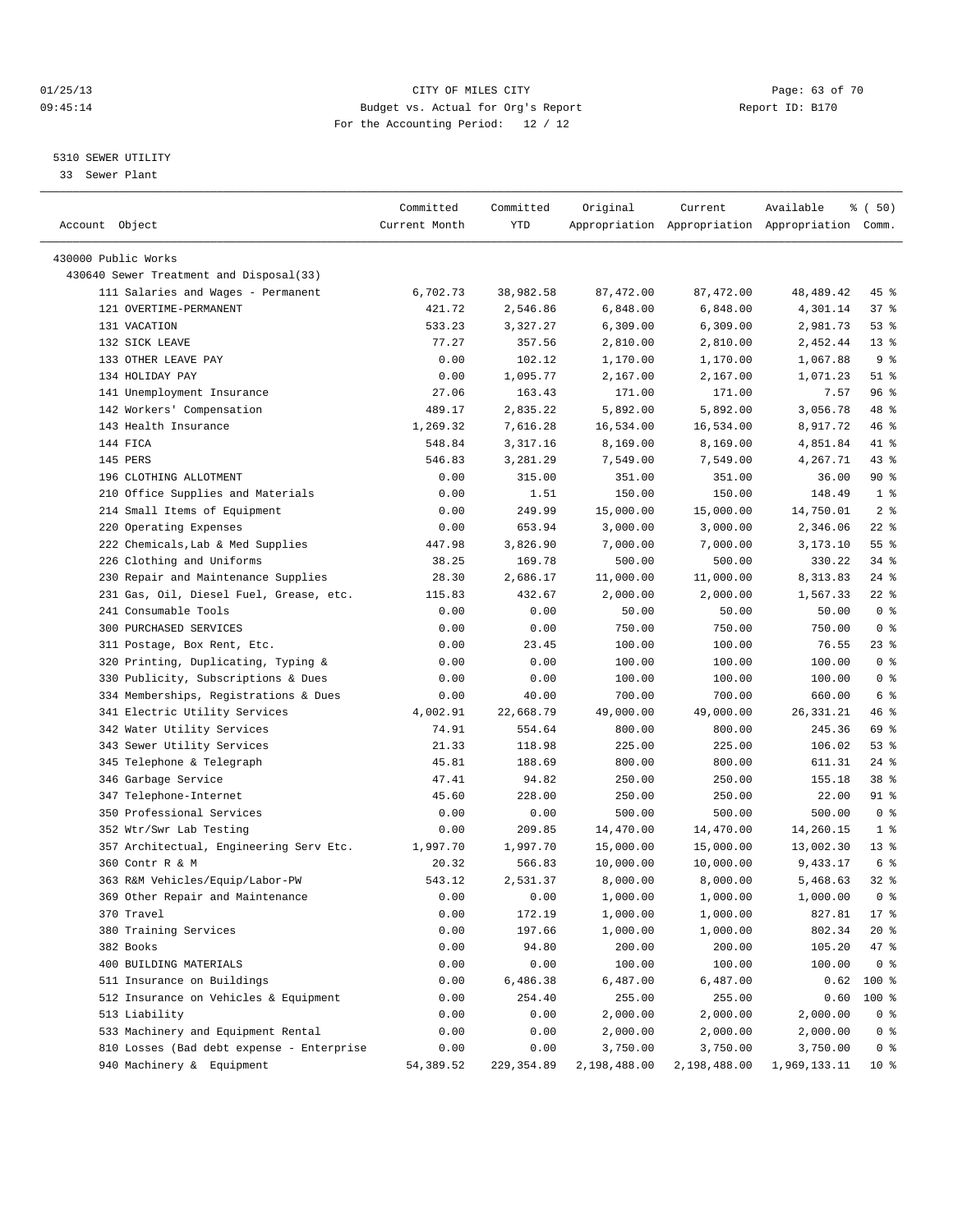#### 01/25/13 Page: 64 of 70 09:45:14 Budget vs. Actual for Org's Report Communication of Report ID: B170 For the Accounting Period: 12 / 12

## 5310 SEWER UTILITY

33 Sewer Plant

| Account Object                                                          | Committed<br>Current Month | Committed<br><b>YTD</b> | Original     | Current<br>Appropriation Appropriation | Available<br>Appropriation | $\frac{1}{6}$ (50)<br>Comm. |
|-------------------------------------------------------------------------|----------------------------|-------------------------|--------------|----------------------------------------|----------------------------|-----------------------------|
| Account Total:                                                          | 72,435.16                  | 337,744.94              | 2,501,467.00 | 2,501,467.00                           | 2,163,722.06               | $14$ %                      |
| Account Group Total:                                                    | 72,435.16                  | 337,744.94              | 2,501,467.00 | 2,501,467.00                           | 2,163,722.06               | $14*$                       |
| 520000 OTHER FINANCING USES<br>521000 Interfund Operating Transfers Out |                            |                         |              |                                        |                            |                             |
| 820 Transfers to Other Funds                                            | 0.00                       | 0.00                    | 6,420.00     | 6,420.00                               | 6,420.00                   | 0 <sup>8</sup>              |
| Account Total:                                                          | 0.00                       | 0.00                    | 6,420.00     | 6,420.00                               | 6,420.00                   | 0 <sup>8</sup>              |
| Account Group Total:                                                    | 0.00                       | 0.00                    | 6,420.00     | 6,420.00                               | 6,420.00                   | 0 <sup>8</sup>              |
| Organization Total:                                                     | 72,435.16                  | 337,744.94              | 2,507,887.00 | 2,507,887.00                           | 2,170,142.06               | $13*$                       |
|                                                                         |                            |                         |              |                                        |                            |                             |
| Fund Total:                                                             | 210,981.10                 | 855,175.04              |              | 4,413,647.00 4,413,647.00              | 3,558,471.96 19 %          |                             |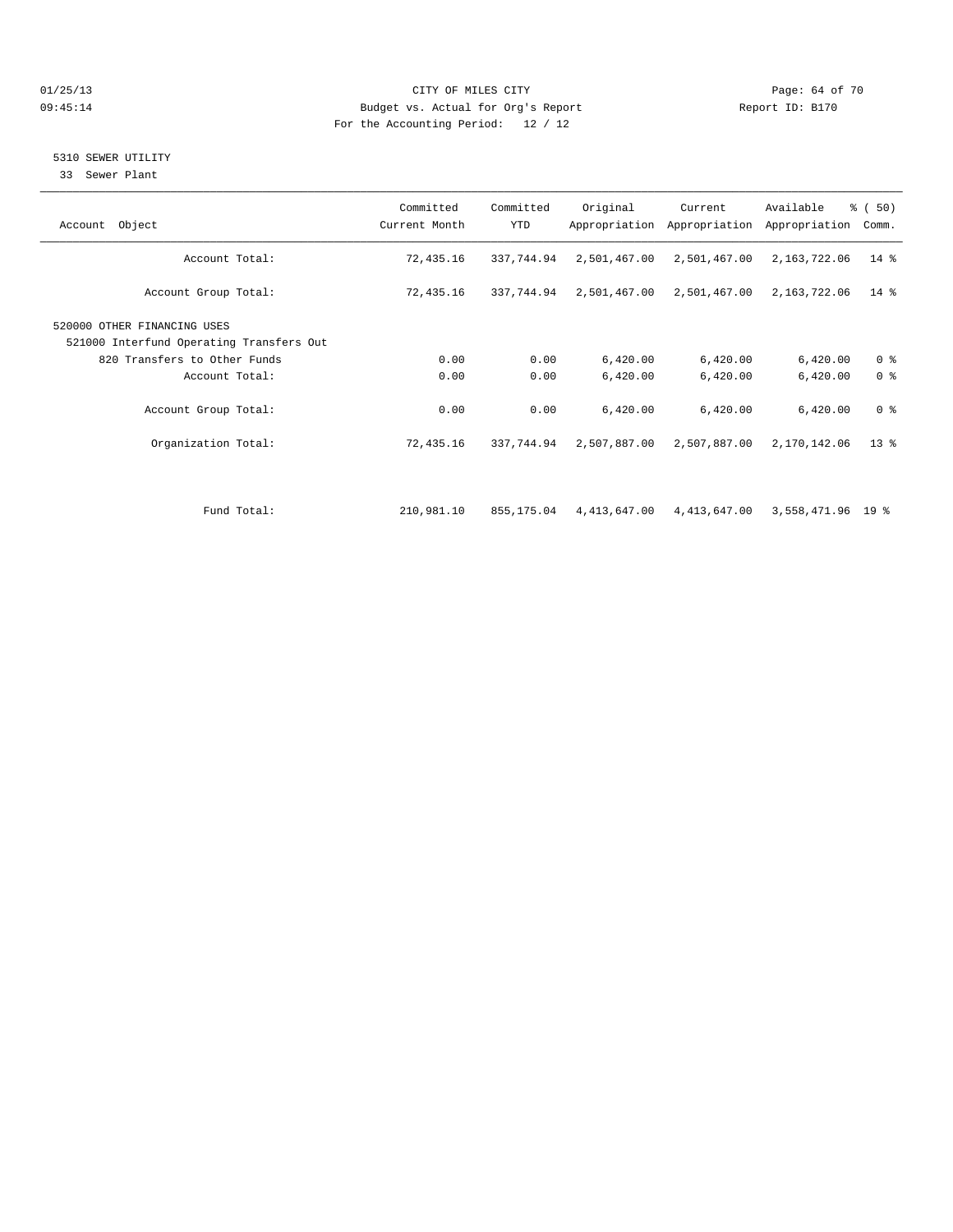## 01/25/13 CITY OF MILES CITY Page: 65 of 70 09:45:14 Budget vs. Actual for Org's Report Changer Report ID: B170 For the Accounting Period: 12 / 12

#### 5510 AMBULANCE FUND

10 Ambulance

| Account Object                              | Committed<br>Current Month | Committed<br>YTD | Original    | Current    | Available<br>Appropriation Appropriation Appropriation Comm. | % (50)          |
|---------------------------------------------|----------------------------|------------------|-------------|------------|--------------------------------------------------------------|-----------------|
|                                             |                            |                  |             |            |                                                              |                 |
| 420000 PUBLIC SAFETY                        |                            |                  |             |            |                                                              |                 |
| 420730 Emergency Medical Services-Ambulance |                            |                  |             |            |                                                              |                 |
| 111 Salaries and Wages - Permanent          | 20,955.69                  | 128,395.60       | 273, 451.00 | 273,451.00 | 145,055.40                                                   | 47 %            |
| 112 SALARIES AND WAGES - PART PAID          | 1,373.04                   | 2,313.07         | 3,000.00    | 3,000.00   | 686.93                                                       | $77$ $%$        |
| 121 OVERTIME-PERMANENT                      | 6,445.98                   | 38,557.41        | 65,000.00   | 65,000.00  | 26, 442.59                                                   | 59 %            |
| 131 VACATION                                | 378.85                     | 7,488.86         | 8,624.00    | 8,624.00   | 1,135.14                                                     | 87%             |
| 132 SICK LEAVE                              | 565.81                     | 4,252.45         | 15,000.00   | 15,000.00  | 10,747.55                                                    | 28%             |
| 133 OTHER LEAVE PAY                         | 0.00                       | 222.83           | 950.00      | 950.00     | 727.17                                                       | $23$ $%$        |
| 134 HOLIDAY PAY                             | 0.00                       | 3,390.50         | 7,500.00    | 7,500.00   | 4,109.50                                                     | 45 %            |
| 141 Unemployment Insurance                  | 104.01                     | 639.61           | 957.00      | 957.00     | 317.39                                                       | 67 %            |
| 142 Workers' Compensation                   | 951.56                     | 5,827.02         | 9,708.00    | 9,708.00   | 3,880.98                                                     | 60 %            |
| 143 Health Insurance                        | 3,982.61                   | 23,543.50        | 45,469.00   | 45,469.00  | 21,925.50                                                    | $52$ $%$        |
| 144 FICA                                    | 609.18                     | 3,280.42         | 4,484.00    | 4,484.00   | 1,203.58                                                     | 73 %            |
| 145 PERS                                    | 107.41                     | 576.38           | 591.00      | 591.00     | 14.62                                                        | 98 %            |
| 147 Firemen's Pension                       | 2,920.17                   | 17,370.31        | 38,067.00   | 38,067.00  | 20,696.69                                                    | 46 %            |
| 196 CLOTHING ALLOTMENT                      | 0.00                       | 0.00             | 100.00      | 100.00     | 100.00                                                       | 0 <sup>8</sup>  |
| 210 Office Supplies and Materials           | 87.06                      | 573.56           | 1,300.00    | 1,300.00   | 726.44                                                       | 44 %            |
| 214 Small Items of Equipment                | 480.83                     | 1,141.40         | 3,800.00    | 3,800.00   | 2,658.60                                                     | $30*$           |
| 220 Operating Expenses                      | 144.46                     | 565.25           | 4,000.00    | 4,000.00   | 3,434.75                                                     | 14 %            |
| 222 Chemicals, Lab & Med Supplies           | 1,039.65                   | 7,047.39         | 7,000.00    | 7,000.00   | $-47.39$                                                     | 101 %           |
| 226 Clothing and Uniforms                   | 0.00                       | 0.00             | 125.00      | 125.00     | 125.00                                                       | 0 <sup>8</sup>  |
| 230 Repair and Maintenance Supplies         | 591.68                     | 748.65           | 5,000.00    | 5,000.00   | 4,251.35                                                     | 15 <sup>°</sup> |
| 231 Gas, Oil, Diesel Fuel, Grease, etc.     | 1,173.47                   | 7,826.90         | 18,000.00   | 18,000.00  | 10,173.10                                                    | $43$ $%$        |
| 241 Consumable Tools                        | 0.00                       | 0.00             | 50.00       | 50.00      | 50.00                                                        | 0 <sup>8</sup>  |
| 300 PURCHASED SERVICES                      | 0.00                       | 0.00             | 2,500.00    | 2,500.00   | 2,500.00                                                     | 0 <sup>8</sup>  |
| 311 Postage, Box Rent, Etc.                 | 41.75                      | 253.50           | 900.00      | 900.00     | 646.50                                                       | $28$ %          |
| 320 Printing, Duplicating, Typing &         | 0.00                       | 336.54           | 250.00      | 250.00     | $-86.54$                                                     | $135$ %         |
| 330 Publicity, Subscriptions & Dues         | 0.00                       | 0.00             | 150.00      | 150.00     | 150.00                                                       | 0 <sup>8</sup>  |
| 334 Memberships, Registrations & Dues       | 0.00                       | 0.00             | 150.00      | 150.00     | 150.00                                                       | 0 <sup>8</sup>  |
| 341 Electric Utility Services               | 224.05                     | 1,100.26         | 2,500.00    | 2,500.00   | 1,399.74                                                     | 44 %            |
| 342 Water Utility Services                  | 25.09                      | 172.86           | 350.00      | 350.00     | 177.14                                                       | 49 %            |
| 343 Sewer Utility Services                  | 15.17                      | 87.15            | 175.00      | 175.00     | 87.85                                                        | 50%             |
| 344 Gas Utility Service                     | 135.54                     | 185.70           | 2,000.00    | 2,000.00   | 1,814.30                                                     | 9 <sub>8</sub>  |
| 345 Telephone & Telegraph                   | 123.26                     | 881.14           | 1,500.00    | 1,500.00   | 618.86                                                       | 59 %            |
| 346 Garbage Service                         | 47.41                      | 529.82           | 500.00      | 500.00     | $-29.82$                                                     | $106$ %         |
| 347 Telephone-Internet                      | 28.24                      | 141.20           | 300.00      | 300.00     | 158.80                                                       | 47 %            |
| 350 Professional Services                   | 278.02                     | 7,375.49         | 28,000.00   | 28,000.00  | 20,624.51                                                    | 26%             |
| 352 Wtr/Swr Lab Testing                     | 0.00                       | 949.00           | 1,000.00    | 1,000.00   | 51.00                                                        | 95 <sup>8</sup> |
| 360 Contr R & M                             | 0.00                       | 290.40           | 1,000.00    | 1,000.00   | 709.60                                                       | $29$ $%$        |
| 364 R&M Vehicles - Fire/Amb                 | 0.00                       | 380.96           | 6,000.00    | 6,000.00   | 5,619.04                                                     | 6 %             |
| 370 Travel                                  | 0.00                       | $-213.50$        | 2,500.00    | 2,500.00   | 2,713.50                                                     | -9 %            |
| 380 Training Services                       | 0.00                       | 0.00             | 2,500.00    | 2,500.00   | 2,500.00                                                     | 0 <sup>8</sup>  |
| 382 Books                                   | 0.00                       | 0.00             | 150.00      | 150.00     | 150.00                                                       | 0 <sup>8</sup>  |
| 400 BUILDING MATERIALS                      | 167.04                     | 705.74           | 1,000.00    | 1,000.00   | 294.26                                                       | 71 %            |
| 512 Insurance on Vehicles & Equipment       | 0.00                       | 2,191.41         | 2,192.00    | 2,192.00   | 0.59                                                         | 100 %           |
| 810 Losses (Bad debt expense - Enterprise   | $-139.83$                  | 6,038.17         | 72,000.00   | 72,000.00  | 65,961.83                                                    | 8 %             |
| 811 Contractual Allowances (Ambl)           | 24,807.59                  | 128,035.03       | 170,000.00  | 170,000.00 | 41,964.97                                                    | 75 %            |
| Account Total:                              | 67,664.79                  | 403,201.98       | 809,793.00  | 809,793.00 | 406,591.02                                                   | 50 %            |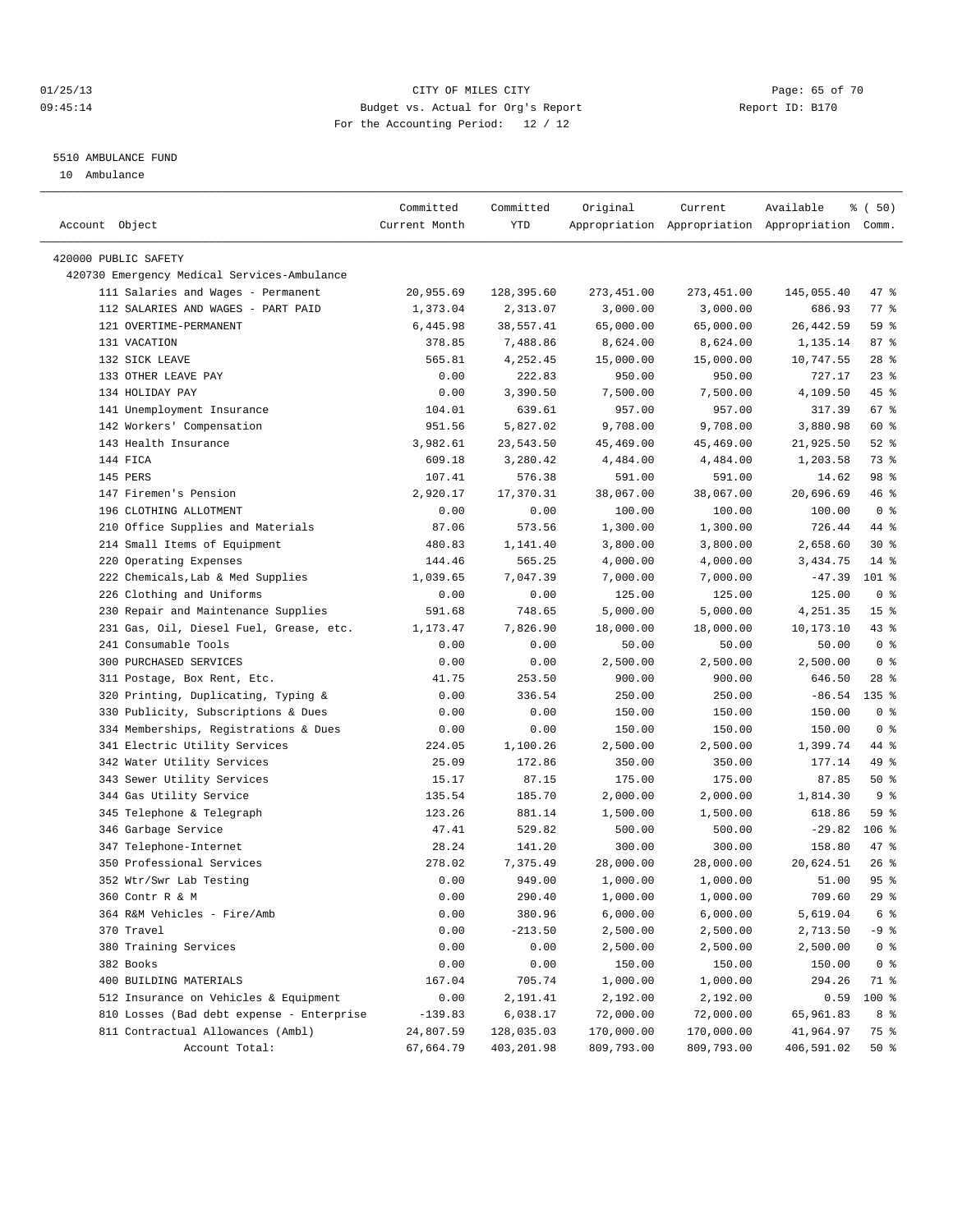#### 01/25/13 Page: 66 of 70 09:45:14 Budget vs. Actual for Org's Report Changer Report ID: B170 For the Accounting Period: 12 / 12

#### 5510 AMBULANCE FUND

10 Ambulance

| Account Object                           | Committed<br>Current Month | Committed<br><b>YTD</b> | Original   | Current    | Available<br>Appropriation Appropriation Appropriation | % (50)<br>Comm. |  |
|------------------------------------------|----------------------------|-------------------------|------------|------------|--------------------------------------------------------|-----------------|--|
| Account Group Total:                     | 67,664.79                  | 403,201.98              | 809,793.00 | 809,793.00 | 406,591.02                                             | 50%             |  |
| 490000 DEBT SERVICE                      |                            |                         |            |            |                                                        |                 |  |
| 490500 Other Debt Service Payments       |                            |                         |            |            |                                                        |                 |  |
| 602 Prpl-Ambulance                       | 0.00                       | 12,361.06               | 24,831.00  | 24,831.00  | 12,469.94                                              | $50*$           |  |
| 629 Interest-Ambulance                   | 0.00                       | 717.70                  | 1,366.00   | 1,366.00   | 648.30                                                 | 53%             |  |
| Account Total:                           | 0.00                       | 13,078.76               | 26,197.00  | 26,197.00  | 13, 118. 24                                            | 50%             |  |
| Account Group Total:                     | 0.00                       | 13,078.76               | 26,197.00  | 26,197.00  | 13, 118. 24                                            | 50%             |  |
| 510000 MISCELLANEOUS                     |                            |                         |            |            |                                                        |                 |  |
| 510330 Comprehensive Liability Insurance |                            |                         |            |            |                                                        |                 |  |
| 513 Liability                            | 0.00                       | 12,378.45               | 12,378.00  | 12,378.00  | $-0.45$                                                | $100*$          |  |
| Account Total:                           | 0.00                       | 12,378.45               | 12,378.00  | 12,378.00  | $-0.45$                                                | $100*$          |  |
| Account Group Total:                     | 0.00                       | 12,378.45               | 12,378.00  | 12,378.00  |                                                        | $-0.45$ 100 %   |  |
| 520000 OTHER FINANCING USES              |                            |                         |            |            |                                                        |                 |  |
| 521000 Interfund Operating Transfers Out |                            |                         |            |            |                                                        |                 |  |
| 820 Transfers to Other Funds             | 2,047.83                   | 12,286.98               | 34,574.00  | 34,574.00  | 22, 287.02                                             | $36*$           |  |
| Account Total:                           | 2,047.83                   | 12,286.98               | 34,574.00  | 34,574.00  | 22, 287.02                                             | 36%             |  |
| Account Group Total:                     | 2,047.83                   | 12,286.98               | 34,574.00  | 34,574.00  | 22, 287.02                                             | 36%             |  |
| Organization Total:                      | 69,712.62                  | 440,946.17              | 882,942.00 | 882,942.00 | 441,995.83                                             | $50*$           |  |
|                                          |                            |                         |            |            |                                                        |                 |  |
| Fund Total:                              | 69,712.62                  | 440,946.17              | 882,942.00 | 882,942.00 | 441,995.83                                             | $50*$           |  |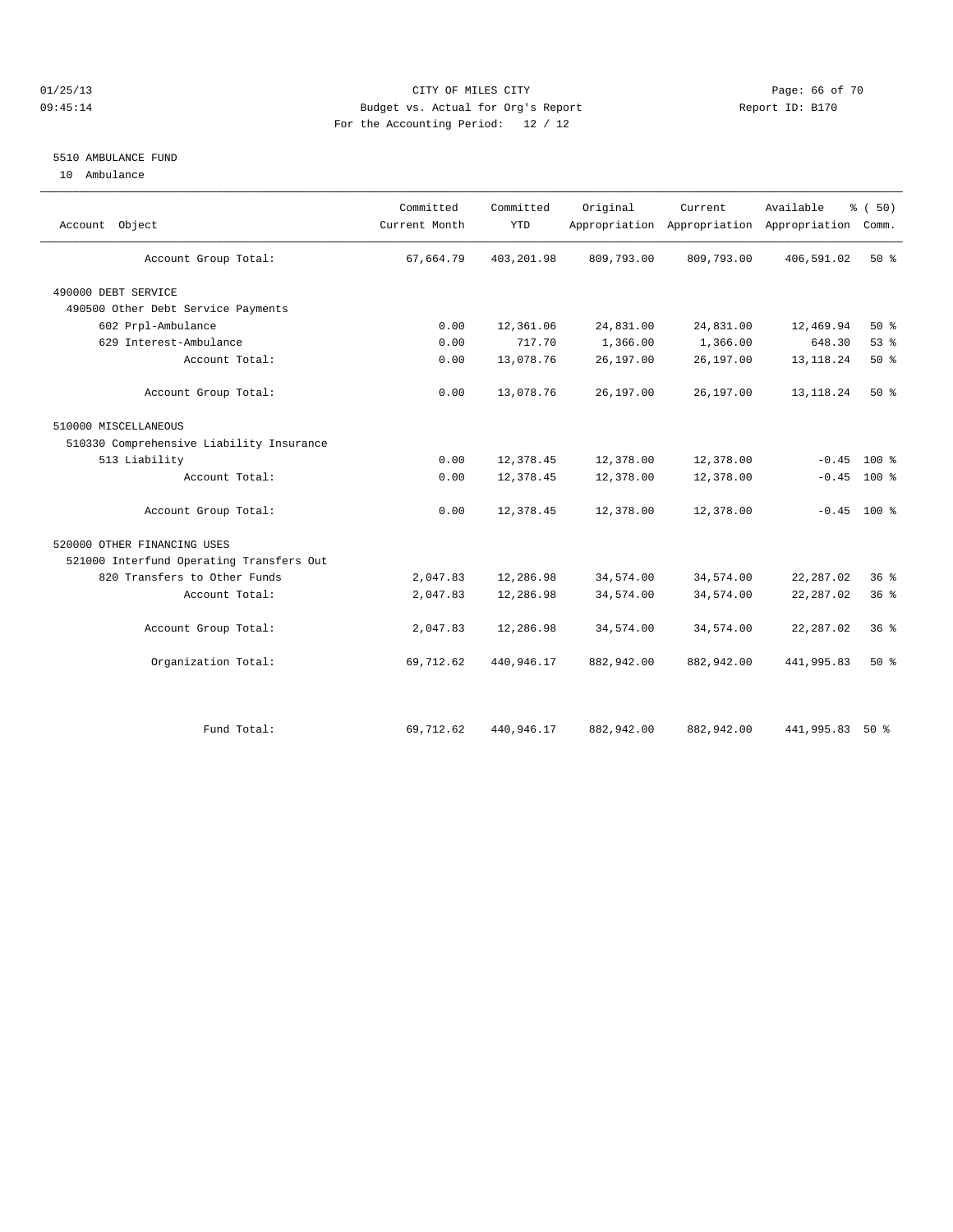## 01/25/13 Page: 67 of 70 09:45:14 Budget vs. Actual for Org's Report Changer Report ID: B170 For the Accounting Period: 12 / 12

————————————————————————————————————————————————————————————————————————————————————————————————————————————————————————————————————

## 5610 AIRPORT OPERATING

87 Airport

| Account Object                             | Committed<br>Current Month | Committed<br>YTD | Original   | Current    | Available<br>Appropriation Appropriation Appropriation Comm. | % (50)                      |
|--------------------------------------------|----------------------------|------------------|------------|------------|--------------------------------------------------------------|-----------------------------|
|                                            |                            |                  |            |            |                                                              |                             |
| 430000 Public Works                        |                            |                  |            |            |                                                              |                             |
| 430300 Airport (87)                        |                            |                  |            |            |                                                              |                             |
| 111 Salaries and Wages - Permanent         | 4,169.55                   | 31,821.30        | 81,458.00  | 81,458.00  | 49,636.70                                                    | 39 %                        |
| 121 OVERTIME-PERMANENT                     | 3,347.12                   | 17,369.28        | 3,611.00   | 3,611.00   | $-13,758.28$                                                 | 481 %                       |
| 131 VACATION                               | 0.00                       | 2,281.15         | 0.00       | 0.00       | $-2, 281.15$                                                 | *** 응                       |
| 132 SICK LEAVE                             | 0.00                       | 456.23           | 0.00       | 0.00       | $-456.23$                                                    | $***$ $%$                   |
| 133 OTHER LEAVE PAY                        | 0.00                       | 0.00             | 3,416.00   | 3,416.00   | 3,416.00                                                     | 0 <sup>8</sup><br>$***$ $-$ |
| 134 HOLIDAY PAY                            | 0.00                       | 384.00           | 0.00       | 0.00       | $-384.00$                                                    |                             |
| 141 Unemployment Insurance                 | 26.32                      | 183.65           | 310.00     | 310.00     | 126.35                                                       | 59 %                        |
| 142 Workers' Compensation                  | 348.83                     | 2,523.90         | 4,823.00   | 4,823.00   | 2,299.10                                                     | $52$ $%$                    |
| 143 Health Insurance                       | 604.50                     | 5,439.48         | 14,504.00  | 14,504.00  | 9,064.52                                                     | 38 %                        |
| 144 FICA                                   | 575.03                     | 4,013.37         | 6,769.00   | 6,769.00   | 2,755.63                                                     | 59 %                        |
| 145 PERS                                   | 430.68                     | 3,486.37         | 6,256.00   | 6,256.00   | 2,769.63                                                     | 56 %                        |
| 196 CLOTHING ALLOTMENT                     | 0.00                       | 150.00           | 300.00     | 300.00     | 150.00                                                       | 50%                         |
| 210 Office Supplies and Materials          | 41.33                      | 423.52           | 700.00     | 700.00     | 276.48                                                       | 61 %                        |
| 214 Small Items of Equipment               | 104.29                     | 314.95           | 3,500.00   | 3,500.00   | 3,185.05                                                     | 9 <sup>°</sup>              |
| 220 Operating Expenses                     | 124.86                     | 7,343.29         | 3,000.00   | 3,000.00   | $-4, 343.29$                                                 | $245$ %                     |
| 230 Repair and Maintenance Supplies        | 1,281.83                   | 9,830.60         | 13,000.00  | 13,000.00  | 3,169.40                                                     | 76 %                        |
| 231 Gas, Oil, Diesel Fuel, Grease, etc.    | 757.15                     | 2,466.97         | 6,000.00   | 6,000.00   | 3,533.03                                                     | 41 %                        |
| 237 Aviation Fuel                          | 0.00                       | 441,873.00       | 300,000.00 | 300,000.00 | $-141,873.00$                                                | 147 %                       |
| 239 Tires, Tubes Etc.                      | 0.00                       | 374.00           | 0.00       | 0.00       | $-374.00$                                                    | $***$ $-$                   |
| 250 Supplies for Resale                    | 0.00                       | 0.00             | 1,000.00   | 1,000.00   | 1,000.00                                                     | 0 <sup>8</sup>              |
| 311 Postage, Box Rent, Etc.                | 4.55                       | 52.75            | 250.00     | 250.00     | 197.25                                                       | $21$ %                      |
| 319 Other Communication and Transportation | 0.00                       | 111.08           | 250.00     | 250.00     | 138.92                                                       | 44 %                        |
| 330 Publicity, Subscriptions & Dues        | 0.00                       | 0.00             | 100.00     | 100.00     | 100.00                                                       | 0 <sup>8</sup>              |
| 334 Memberships, Registrations & Dues      | 0.00                       | 0.00             | 1,250.00   | 1,250.00   | 1,250.00                                                     | 0 <sup>8</sup>              |
| 341 Electric Utility Services              | 769.78                     | 5,001.16         | 9,000.00   | 9,000.00   | 3,998.84                                                     | 56%                         |
| 344 Gas Utility Service                    | 503.43                     | 1,052.69         | 5,000.00   | 5,000.00   | 3,947.31                                                     | $21$ %                      |
| 345 Telephone & Telegraph                  | 169.36                     | 1,590.34         | 2,500.00   | 2,500.00   | 909.66                                                       | 64 %                        |
| 347 Telephone-Internet                     | 0.00                       | 186.28           | 450.00     | 450.00     | 263.72                                                       | 41 %                        |
| 350 Professional Services                  | 43.75                      | 1,596.25         | 5,000.00   | 5,000.00   | 3,403.75                                                     | $32$ $%$                    |
| 360 Contr R & M                            | 0.00                       | 823.10           | 3,000.00   | 3,000.00   | 2,176.90                                                     | $27$ %                      |
| 363 R&M Vehicles/Equip/Labor-PW            | 94.73                      | 94.73            | 1,000.00   | 1,000.00   | 905.27                                                       | 9%                          |
| 367 Plumbing, Heating, Electrical          | 0.00                       | 434.13           | 2,500.00   | 2,500.00   | 2,065.87                                                     | $17*$                       |
| 370 Travel                                 | 0.00                       | 0.00             | 500.00     | 500.00     | 500.00                                                       | 0 <sup>8</sup>              |
| 380 Training Services                      | 0.00                       | 0.00             | 200.00     | 200.00     | 200.00                                                       | 0 <sup>8</sup>              |
| 511 Insurance on Buildings                 | 0.00                       | 3,319.49         | 3,320.00   | 3,320.00   | 0.51                                                         | $100$ %                     |
| 512 Insurance on Vehicles & Equipment      | 0.00                       | 1,908.07         | 1,909.00   | 1,909.00   | 0.93                                                         | 100 %                       |
| 940 Machinery & Equipment                  | 0.00                       | 0.00             | 10,000.00  | 10,000.00  | 10,000.00                                                    | 0 <sup>8</sup>              |
| Account Total:                             | 13,397.09                  | 546,905.13       | 494,876.00 | 494,876.00 | $-52,029.13$ 111 %                                           |                             |
| 430376 FAA Grant                           |                            |                  |            |            |                                                              |                             |
| 933 2010 State Aero Grant Match            | 0.00                       | 0.00             | 5,000.00   | 5,000.00   | 5,000.00                                                     | 0 <sup>8</sup>              |
| 937 2010 FAA Match                         | 0.00                       | 0.00             | 15,000.00  | 15,000.00  | 15,000.00                                                    | $0$ %                       |
| 938 2010 FAA Grant                         | 0.00                       | 0.00             | 180,000.00 | 180,000.00 | 180,000.00                                                   | $0$ %                       |
| Account Total:                             | 0.00                       | 0.00             | 200,000.00 | 200,000.00 | 200,000.00                                                   | 0 <sup>8</sup>              |
| 430730 Source of Supply                    |                            |                  |            |            |                                                              |                             |
| 400 BUILDING MATERIALS                     | 0.00                       | 40.18            | 0.00       | 0.00       | $-40.18$ *** %                                               |                             |
|                                            |                            |                  |            |            |                                                              |                             |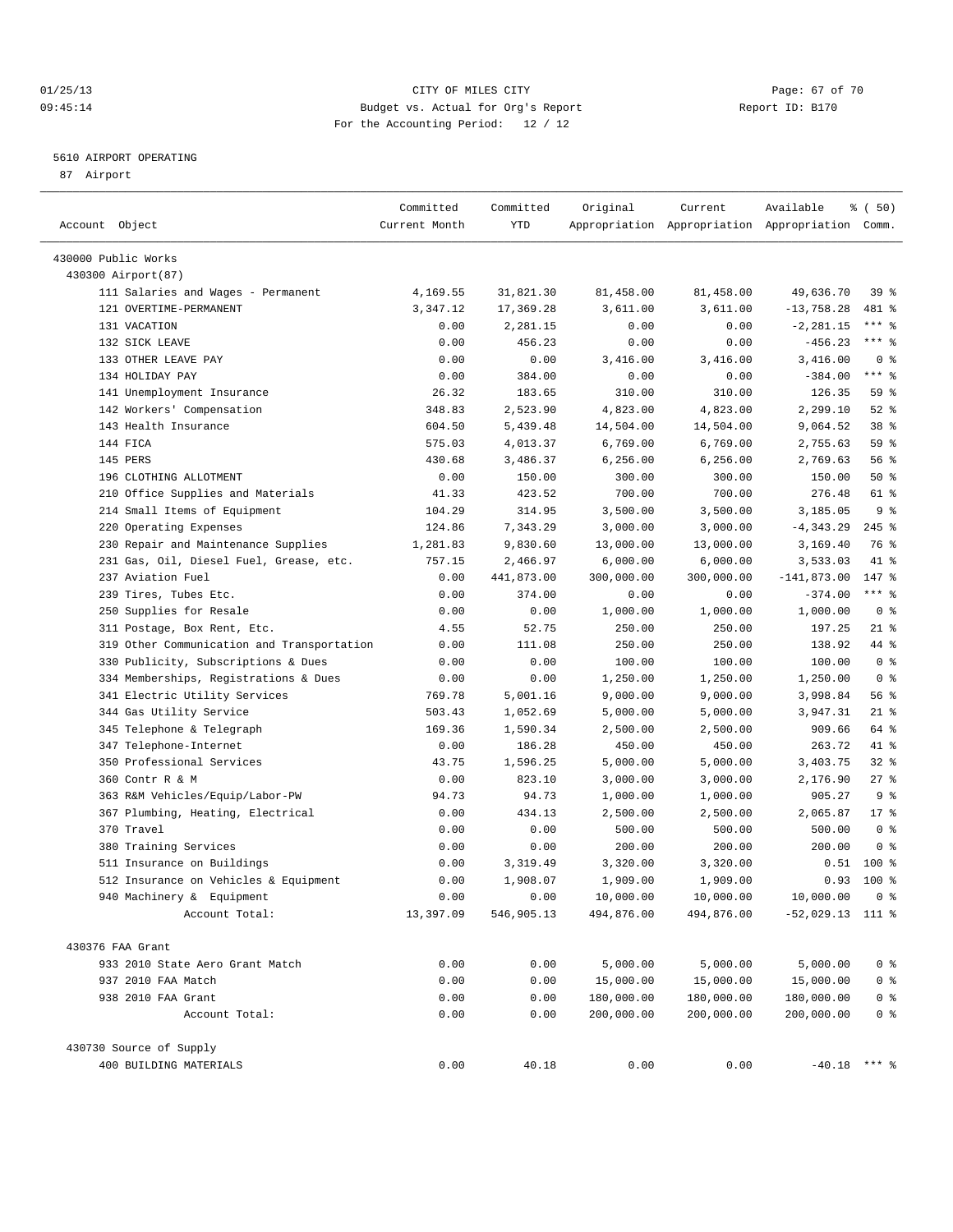## 01/25/13 CITY OF MILES CITY Page: 68 of 70 09:45:14 Budget vs. Actual for Org's Report Changer Report ID: B170 For the Accounting Period: 12 / 12

## 5610 AIRPORT OPERATING

87 Airport

|                                          | Committed     | Committed   | Original   | Current    | Available                                       | % (50)         |
|------------------------------------------|---------------|-------------|------------|------------|-------------------------------------------------|----------------|
| Object<br>Account                        | Current Month | <b>YTD</b>  |            |            | Appropriation Appropriation Appropriation Comm. |                |
| Account Total:                           | 0.00          | 40.18       | 0.00       | 0.00       | $-40.18$                                        | $***$ $=$      |
| Account Group Total:                     | 13,397.09     | 546, 945.31 | 694,876.00 | 694,876.00 | 147,930.69                                      | 79 %           |
| 490000 DEBT SERVICE                      |               |             |            |            |                                                 |                |
| 490500 Other Debt Service Payments       |               |             |            |            |                                                 |                |
| 641 Principal - Aeronautics Loan 08      | 0.00          | 0.00        | 4,921.00   | 4,921.00   | 4,921.00                                        | 0 <sup>8</sup> |
| 642 Interest - Aeronautics Loan 08       | 0.00          | 0.00        | 1,249.00   | 1,249.00   | 1,249.00                                        | 0 <sup>8</sup> |
| Account Total:                           | 0.00          | 0.00        | 6,170.00   | 6,170.00   | 6,170.00                                        | 0 <sup>8</sup> |
| Account Group Total:                     | 0.00          | 0.00        | 6,170.00   | 6,170.00   | 6,170.00                                        | 0 <sup>8</sup> |
| 510000 MISCELLANEOUS                     |               |             |            |            |                                                 |                |
| 510330 Comprehensive Liability Insurance |               |             |            |            |                                                 |                |
| 513 Liability                            | 0.00          | 0.00        | 5,800.00   | 5,800.00   | 5,800.00                                        | 0 <sup>8</sup> |
| Account Total:                           | 0.00          | 0.00        | 5,800.00   | 5,800.00   | 5,800.00                                        | 0 <sup>8</sup> |
| Account Group Total:                     | 0.00          | 0.00        | 5,800.00   | 5,800.00   | 5,800.00                                        | 0 <sup>8</sup> |
| 520000 OTHER FINANCING USES              |               |             |            |            |                                                 |                |
| 521000 Interfund Operating Transfers Out |               |             |            |            |                                                 |                |
| 820 Transfers to Other Funds             | 1,246.75      | 7,480.50    | 14,961.00  | 14,961.00  | 7,480.50                                        | 50%            |
| Account Total:                           | 1,246.75      | 7,480.50    | 14,961.00  | 14,961.00  | 7,480.50                                        | 50%            |
| Account Group Total:                     | 1,246.75      | 7,480.50    | 14,961.00  | 14,961.00  | 7,480.50                                        | $50*$          |
| Organization Total:                      | 14,643.84     | 554, 425.81 | 721,807.00 | 721,807.00 | 167, 381.19                                     | 77.8           |
| Fund Total:                              | 14,643.84     | 554, 425.81 | 721,807.00 | 721,807.00 | 167,381.19 77 %                                 |                |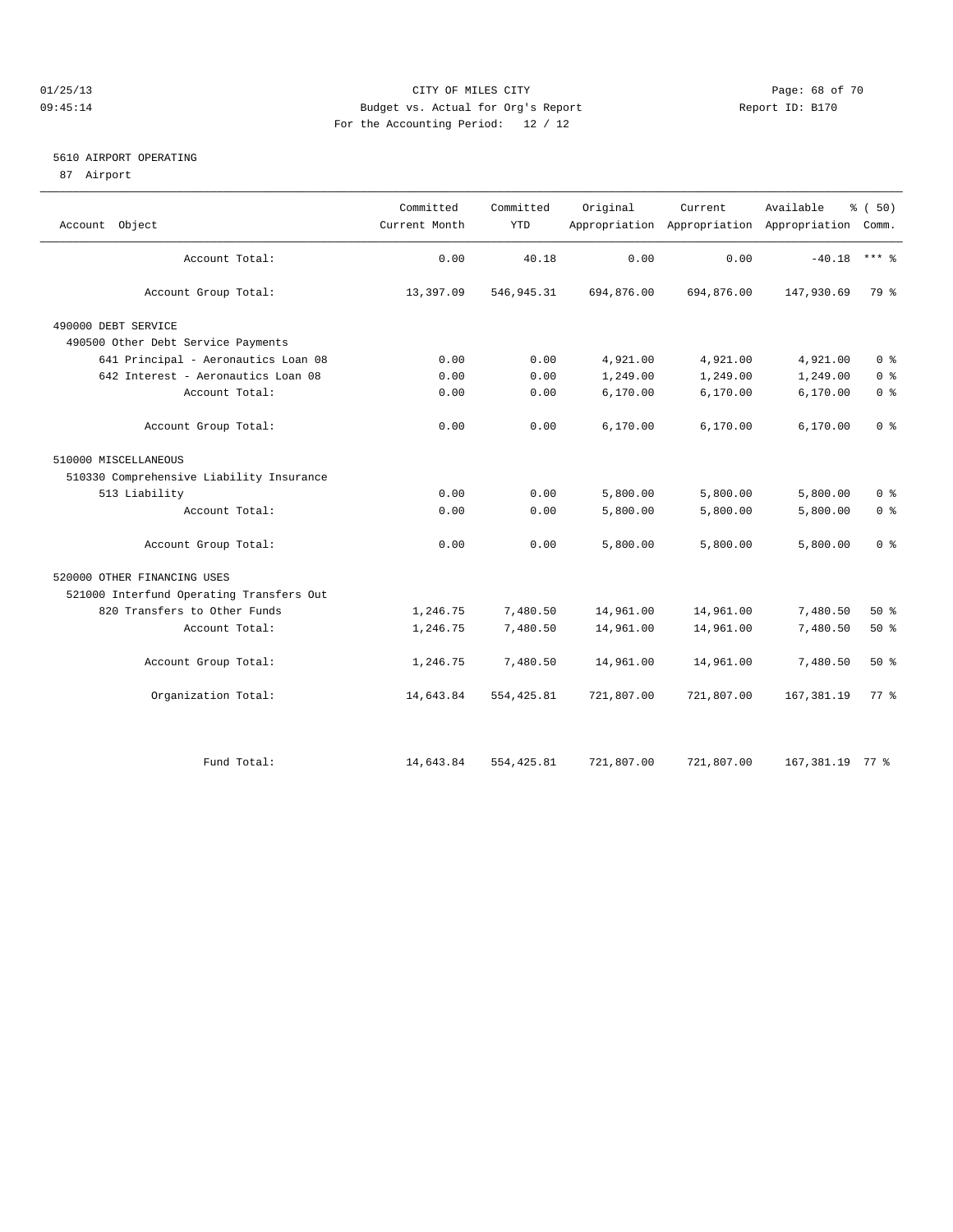#### 01/25/13 CITY OF MILES CITY Page: 69 of 70 09:45:14 Budget vs. Actual for Org's Report Changer Report ID: B170 For the Accounting Period: 12 / 12

#### 6040 PUBLIC WORKS

910 Public Works City Garage

| Account Object                           | Committed<br>Current Month | Committed<br><b>YTD</b> | Original   | Current    | Available<br>Appropriation Appropriation Appropriation Comm. | % (50)          |  |
|------------------------------------------|----------------------------|-------------------------|------------|------------|--------------------------------------------------------------|-----------------|--|
| 430000 Public Works                      |                            |                         |            |            |                                                              |                 |  |
| 430220 Operations                        |                            |                         |            |            |                                                              |                 |  |
| 111 Salaries and Wages - Permanent       | 5,663.73                   | 34, 312.26              | 66,928.00  | 66,928.00  | 32,615.74                                                    | $51$ %          |  |
| 121 OVERTIME-PERMANENT                   | 0.00                       | 77.02                   | 1,000.00   | 1,000.00   | 922.98                                                       | 8 %             |  |
| 131 VACATION                             | 363.48                     | 1,886.01                | 7,000.00   | 7,000.00   | 5,113.99                                                     | 27%             |  |
| 132 SICK LEAVE                           | 314.07                     | 503.49                  | 4,000.00   | 4,000.00   | 3,496.51                                                     | 13 <sup>8</sup> |  |
| 133 OTHER LEAVE PAY                      | 0.00                       | 0.00                    | 1,000.00   | 1,000.00   | 1,000.00                                                     | 0 <sup>8</sup>  |  |
| 134 HOLIDAY PAY                          | 0.00                       | 0.00                    | 3,000.00   | 3,000.00   | 3,000.00                                                     | 0 <sup>8</sup>  |  |
| 141 Unemployment Insurance               | 22.18                      | 129.74                  | 290.00     | 290.00     | 160.26                                                       | 45 %            |  |
| 142 Workers' Compensation                | 345.60                     | 2,019.39                | 4,520.00   | 4,520.00   | 2,500.61                                                     | 45 %            |  |
| 143 Health Insurance                     | 1,208.65                   | 7,251.94                | 14,721.00  | 14,721.00  | 7,469.06                                                     | 49 %            |  |
| 144 FICA                                 | 481.48                     | 2,814.81                | 6,344.00   | 6,344.00   | 3,529.19                                                     | 44 %            |  |
| 145 PERS                                 | 448.34                     | 2,600.29                | 5,863.00   | 5,863.00   | 3,262.71                                                     | 44 %            |  |
| 196 CLOTHING ALLOTMENT                   | 0.00                       | 300.00                  | 300.00     | 300.00     | 0.00                                                         | 100 %           |  |
| Office Supplies and Materials<br>210     | 0.00                       | 41.94                   | 500.00     | 500.00     | 458.06                                                       | 8 %             |  |
| 214 Small Items of Equipment             | 2.436.44                   | 2,436.44                | 0.00       | 0.00       | $-2,436.44$                                                  | $***$ $-$       |  |
| 220 Operating Expenses                   | 20.62                      | 1,386.53                | 1,800.00   | 1,800.00   | 413.47                                                       | 77.8            |  |
| 222 Chemicals, Lab & Med Supplies        | 0.00                       | 0.00                    | 150.00     | 150.00     | 150.00                                                       | 0 <sup>8</sup>  |  |
| 226 Clothing and Uniforms                | 0.00                       | 0.00                    | 450.00     | 450.00     | 450.00                                                       | 0 <sup>8</sup>  |  |
| Repair and Maintenance Supplies<br>230   | 698.87                     | 1,141.89                | 500.00     | 500.00     | $-641.89$                                                    | $228$ %         |  |
| 231 Gas, Oil, Diesel Fuel, Grease, etc.  | 124.44                     | 320.79                  | 1,500.00   | 1,500.00   | 1,179.21                                                     | $21$ %          |  |
| 241 Consumable Tools                     | 0.00                       | 39.95                   | 100.00     | 100.00     | 60.05                                                        | 40 %            |  |
| 341 Electric Utility Services            | 444.24                     | 2,279.81                | 5,000.00   | 5,000.00   | 2,720.19                                                     | 46 %            |  |
| 342 Water Utility Services               | 104.29                     | 658.69                  | 1,300.00   | 1,300.00   | 641.31                                                       | $51$ %          |  |
| 343 Sewer Utility Services               | 60.43                      | 353.58                  | 750.00     | 750.00     | 396.42                                                       | 47 %            |  |
| 344 Gas Utility Service                  | 34.13                      | 177.20                  | 1,800.00   | 1,800.00   | 1,622.80                                                     | 10 <sup>°</sup> |  |
| 345 Telephone & Telegraph                | 45.81                      | 188.69                  | 750.00     | 750.00     | 561.31                                                       | 25%             |  |
| 346 Garbage Service                      | 71.12                      | 142.24                  | 400.00     | 400.00     | 257.76                                                       | 36%             |  |
| 347 Telephone-Internet                   | 11.40                      | 57.00                   | 200.00     | 200.00     | 143.00                                                       | 29%             |  |
| 350 Professional Services                | 0.00                       | 77.65                   | 0.00       | 0.00       | $-77.65$                                                     | $***$ $_{8}$    |  |
| 360 Contr R & M                          | 0.00                       | 990.00                  | 3,600.00   | 3,600.00   | 2,610.00                                                     | $28$ %          |  |
| 370 Travel                               | 0.00                       | 0.00                    | 200.00     | 200.00     | 200.00                                                       | 0 <sup>8</sup>  |  |
| 380 Training Services                    | 0.00                       | 75.00                   | 0.00       | 0.00       | $-75.00$                                                     | $***$ $%$       |  |
| 940 Machinery & Equipment                | $-2, 282.32$               | 10,197.00               | 15,000.00  | 15,000.00  | 4,803.00                                                     | 68 %            |  |
| Account Total:                           | 10,617.00                  | 72,459.35               | 148,966.00 | 148,966.00 | 76,506.65                                                    | 49 %            |  |
| Account Group Total:                     | 10,617.00                  | 72,459.35               | 148,966.00 | 148,966.00 | 76,506.65                                                    | 49 %            |  |
| 510000 MISCELLANEOUS                     |                            |                         |            |            |                                                              |                 |  |
| 510330 Comprehensive Liability Insurance |                            |                         |            |            |                                                              |                 |  |
| 513 Liability                            | 0.00                       | 1,561.13                | 1,561.00   | 1,561.00   |                                                              | $-0.13$ 100 %   |  |
| Account Total:                           | 0.00                       | 1,561.13                | 1,561.00   | 1,561.00   |                                                              | $-0.13$ 100 %   |  |
| Account Group Total:                     | 0.00                       | 1,561.13                | 1,561.00   | 1,561.00   |                                                              | $-0.13$ 100 %   |  |
| Organization Total:                      | 10,617.00                  | 74,020.48               | 150,527.00 | 150,527.00 | 76,506.52                                                    | 49 %            |  |